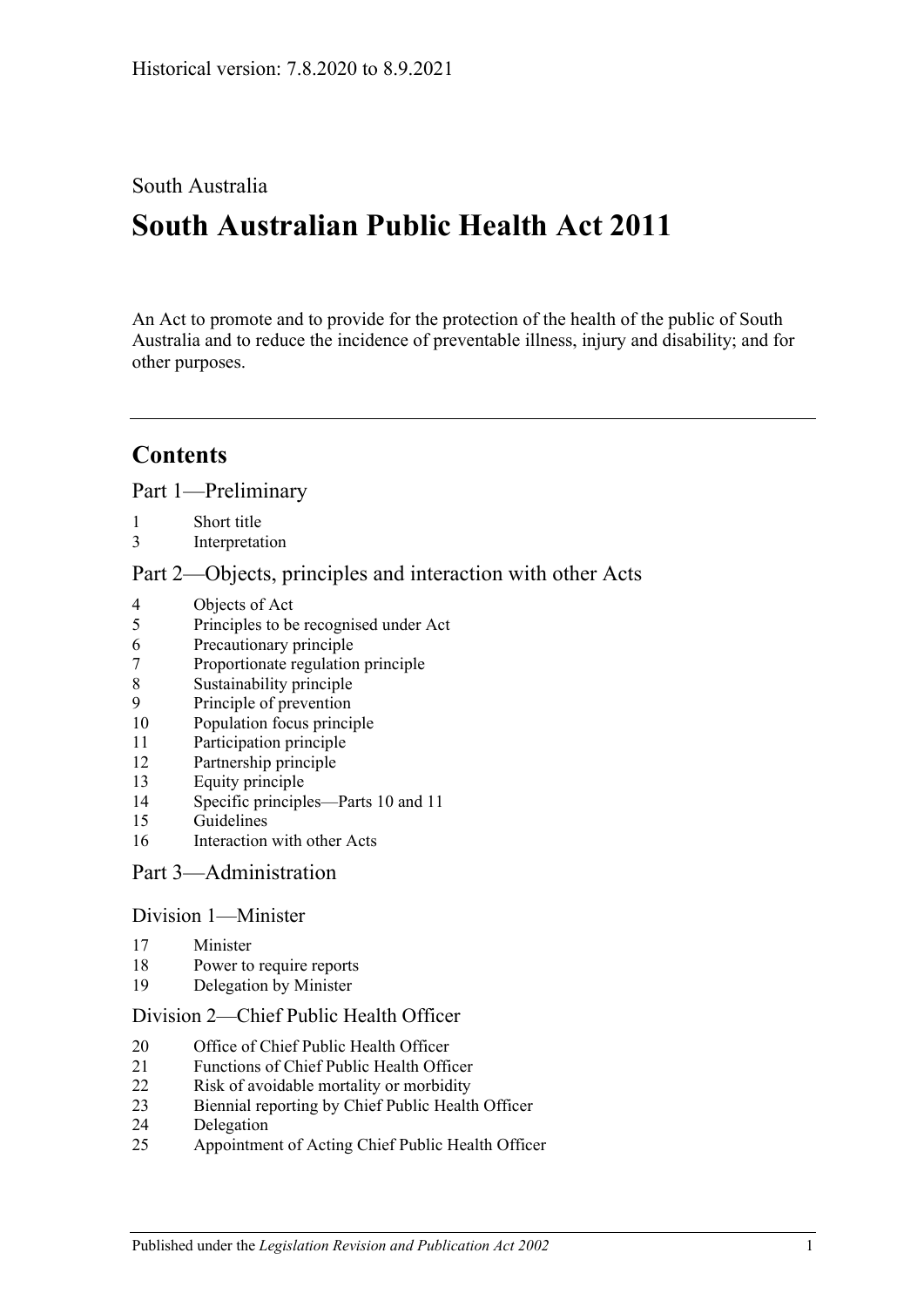#### Division [3—South Australian Public Health Council](#page-15-2)

- [Establishment of SAPHC](#page-15-3)<br>27 Composition of SAPHC
- [Composition of SAPHC](#page-15-4)
- [Conditions of appointment](#page-16-0)
- [Allowances and expenses](#page-17-0)
- [Validity of acts](#page-17-1)
- [Functions of SAPHC](#page-17-2)
- [Conduct of business](#page-17-3)
- [Committees and subcommittees](#page-18-0)
- [Delegation by SAPHC](#page-18-1)
- [Annual report](#page-18-2)
- [Use of facilities](#page-19-0)

## Division [4—Councils](#page-19-1)

- [Functions of councils](#page-19-2)
- [Immunisation services](#page-19-3)
- [Cooperation between councils](#page-19-4)
- [Power of Chief Public Health Officer to act](#page-20-0)
- [Council failing to perform a function under Act](#page-20-1)
- [Transfer of function of council at request of council](#page-21-0)

### Division [5—Authorised officers](#page-22-0)

- [State authorised officers](#page-22-1)
- [Local authorised officers](#page-22-2)
- [Qualifications](#page-23-0)
- [Identity cards](#page-23-1)
- [Powers of authorised officers](#page-24-0)

#### Division [6—Emergency officers](#page-25-0)

[Emergency officers](#page-25-1)

#### Division [7—Specific power to require information](#page-26-0)

[Specific power to require information](#page-26-1)

## Part [4—Public health plans](#page-26-2)

## Division [1—State public health plan](#page-26-3)

[State public health plan](#page-26-4)

#### Division [2—Regional public health plans](#page-28-0)

- [Regional public health plans](#page-28-1)
- [Reporting on regional public health plans](#page-30-0)

## Part [5—Public health policies](#page-31-0)

- [Public health policies](#page-31-1)<br>54 Procedure for making
- [Procedure for making policies](#page-31-2)
- [Reference of policies to Parliament](#page-32-0)

#### Part [6—General duty](#page-32-1)

[General duty](#page-32-2)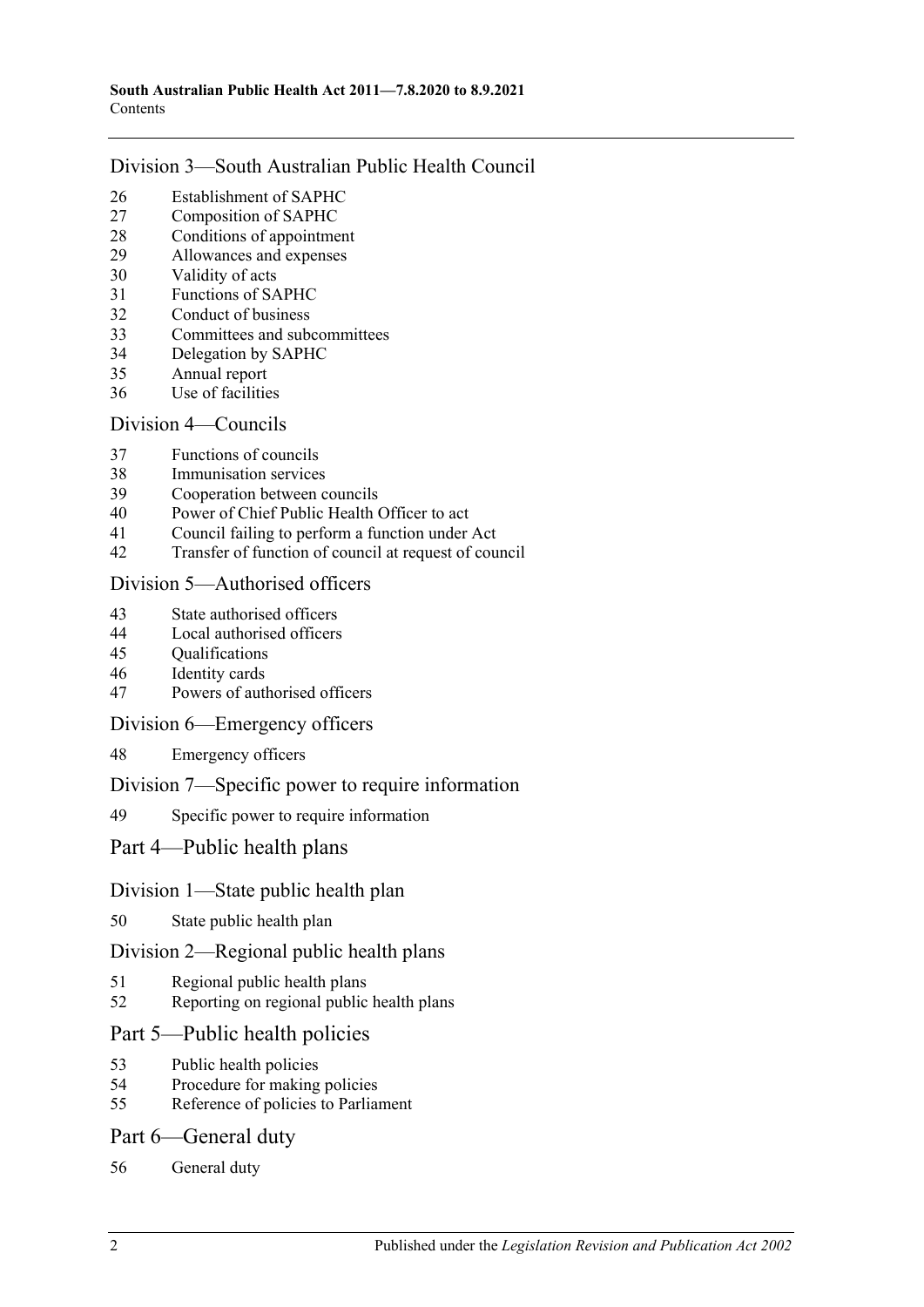## Part [7—General public health offences](#page-33-0)

- [Material risk to public health](#page-33-1)
- [Serious risk to public health](#page-33-2)
- [Defence of due diligence](#page-34-0)
- [Alternative finding](#page-34-1)

## Part [8—Prevention of non-communicable conditions](#page-35-0)

- [Declaration of non-communicable conditions](#page-35-1)
- [Minister may issue code of practice](#page-35-2)

## Part [9—Notifiable conditions and contaminants](#page-36-0)

#### Division [1—Notifiable conditions](#page-36-1)

- [Declaration of notifiable conditions](#page-36-2)
- [Notification](#page-36-3)
- [Report to councils](#page-37-0)
- [Action to prevent spread of infection](#page-38-0)

#### Division [2—Notifiable contaminants](#page-39-0)

- [Declaration of notifiable contaminants](#page-39-1)
- [Notification of contaminant](#page-39-2)

### Part [10—Controlled notifiable conditions](#page-41-0)

#### Division [1—Preliminary](#page-41-1)

- [Principles](#page-41-2)
- Declaration [of controlled notifiable conditions](#page-41-3)
- [Chief Public Health Officer to be able to act in other serious cases](#page-42-0)
- [Children](#page-43-0)

#### Division [2—Controls](#page-43-1)

- [Power to require a person to undergo an examination or test](#page-43-2)
- [Power to require counselling](#page-45-0)
- [Power to give directions](#page-46-0)
- [Review by Tribunal](#page-47-0)
- [Power to require detention](#page-48-0)
- [Review of detention orders by Supreme](#page-50-0) Court
- [Warrants](#page-51-0)
- [General provisions relating to orders, requirements and directions](#page-52-0)
- [Duty to comply](#page-52-1)

#### Division [3—Related matters](#page-52-2)

- [Advisory Panels](#page-52-3)
- [Interstate orders](#page-53-0)
- [Protection of information](#page-54-0)

## Part [11—Management of significant emergencies](#page-54-1)

- [Principles](#page-54-2)
- [Public health incidents](#page-54-3)
- [Public health emergencies](#page-54-4)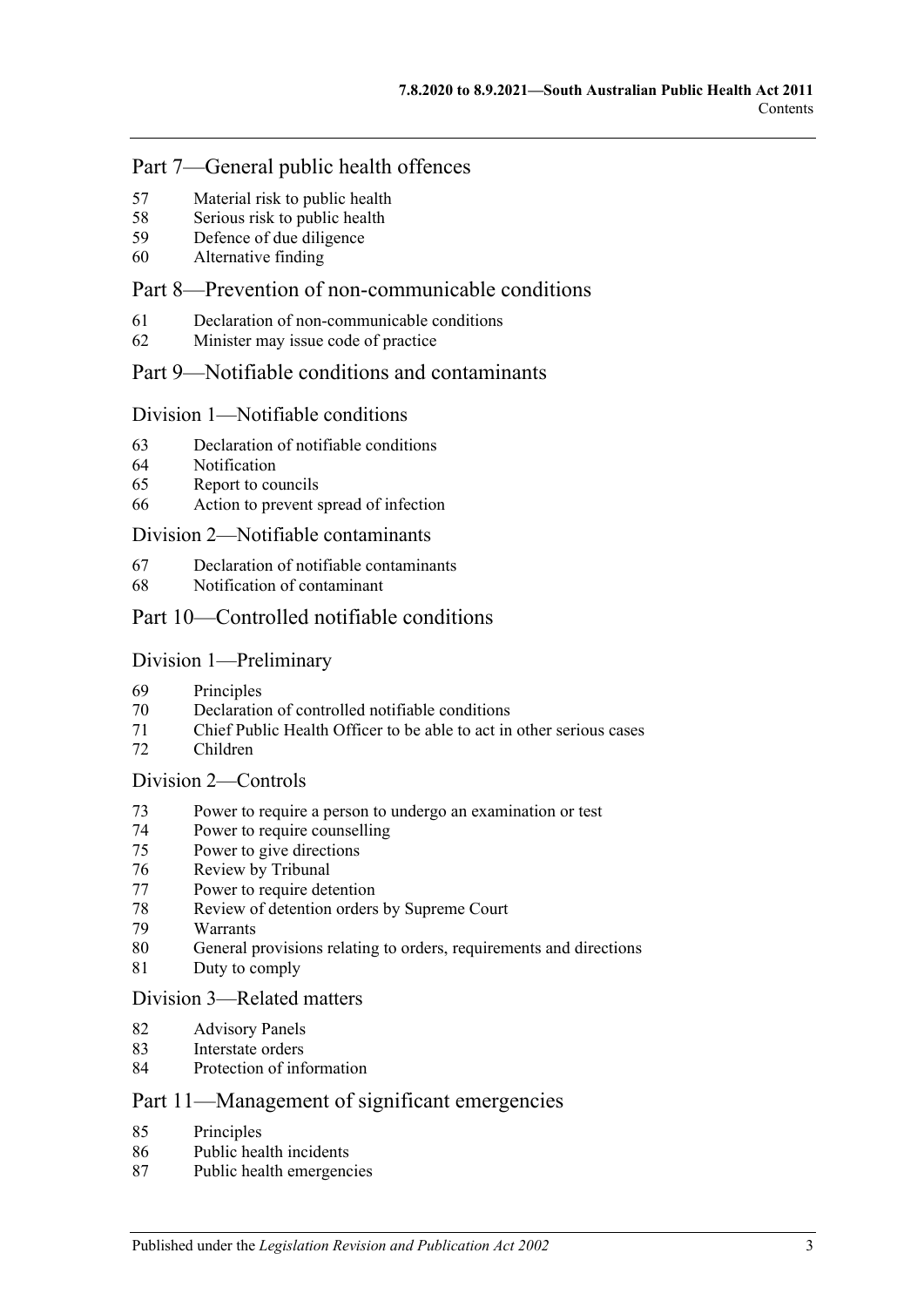- 88 [Making and revocation of declarations](#page-55-0)
- 89 [Powers and functions of Chief Executive](#page-55-1)
- 90 [Application of Emergency Management Act](#page-55-2)

#### Part [12—Notices and emergency situations](#page-59-0)

Division [1—Interpretation](#page-59-1)

91 [Interpretation](#page-59-2)

#### Division [2—Notices and emergencies](#page-59-3)

- 92 [Notices](#page-59-4)
- 93 [Action on non-compliance with notice](#page-62-0)
- 94 [Action in emergency situations](#page-62-1)

#### Division [3—Reviews and appeals](#page-63-0)

- 95 [Reviews—notices relating to general duty](#page-63-1)
- 96 [Review by Tribunal](#page-64-0)

#### [Part 12A—Immunisation and Early Childhood Services](#page-65-0)

- 96A [Interpretation](#page-65-1)
- 96B [Requirement to provide immunisation records to service provider](#page-66-0)
- 96BA [Prohibition on enrolment in early childhood services where immunisation requirements](#page-67-0)  [not met](#page-67-0)
- 96BB [Prohibition on providing early childhood services where](#page-67-1) immunisation requirements not [met](#page-67-1)
- 96C [Provision of information to Chief Public Health Officer on outbreak of vaccine](#page-67-2)  [preventable disease](#page-67-2)
- 96D [Exclusion of children from premises on outbreak of vaccine preventable disease](#page-68-0) 96E [Exemptions](#page-69-0)

#### Part [13—Miscellaneous](#page-69-1)

- 97 [Tests on deceased persons](#page-69-2)
- 98 [Delegation by Chief Executive](#page-70-0)
- 99 [Confidentiality](#page-70-1)
- 100 [Confidentiality and provision of certain information](#page-72-0)
- 101 [Service of notices or other documents](#page-72-1)
- 102 [Immunity](#page-73-0)
- 103 [Protection from liability](#page-74-0)
- 103A [COVID-19—Crown immunity](#page-74-1)
- 104 [False or misleading information](#page-74-2)
- 105 [Offences](#page-74-3)
- 106 [Offences by bodies corporate](#page-75-0)
- 107 [Continuing offences](#page-75-1)
- 108 [Evidentiary provision](#page-76-0)
- 109 [Regulations](#page-76-1)
- 110 [Review of Act](#page-79-0)

#### Schedule [1—Transitional provisions](#page-79-1)

#### Part 10—Transitional provisions

12 [Interpretation](#page-79-2)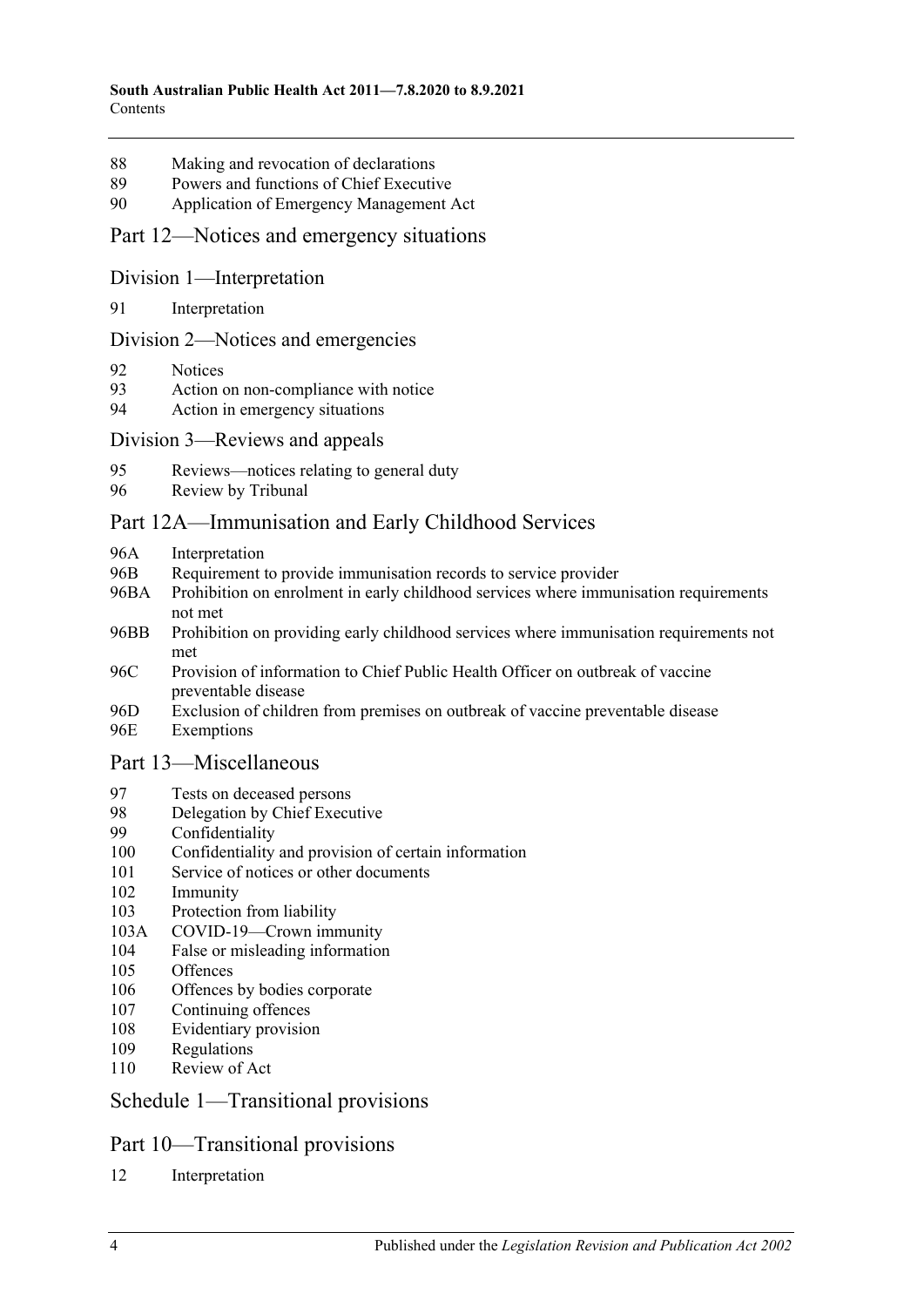- 13 [Appeals](#page-79-3)
- 14 [Detention](#page-80-0)
- 15 [Directions](#page-80-1)
- 16 [Other transitional provisions](#page-80-2)

[Legislative history](#page-81-0)

#### <span id="page-4-0"></span>**The Parliament of South Australia enacts as follows:**

## **Part 1—Preliminary**

#### <span id="page-4-1"></span>**1—Short title**

This Act may be cited as the *South Australian Public Health Act 2011*.

#### <span id="page-4-3"></span><span id="page-4-2"></span>**3—Interpretation**

(1) In this Act, unless the contrary intention appears—

*appointed member* of SAPHC means a member of SAPHC other than the Chief Public Health Officer;

*authorised officer* means a person appointed to be a State or local authorised officer under Part [3 Division](#page-22-0) 5;

*building* includes a structure;

*Chief Executive* means the Chief Executive of the Department and includes a person for the time being acting in that position;

*Chief Public Health Officer* includes a person for the time being acting in that position;

*contaminant* means any of the following prescribed by regulation:

- (a) an antibiotic;
- (b) a pathogen;
- (c) another thing that may contaminate food or any other prescribed substance or material;

*controlled notifiable condition* means a disease or medical condition that is a controlled notifiable condition, or taken to be a controlled notifiable condition, under [Part](#page-41-0)  $10<sup>°</sup>$ 

*council* means a council within the meaning of the *[Local Government Act](http://www.legislation.sa.gov.au/index.aspx?action=legref&type=act&legtitle=Local%20Government%20Act%201999) 1999*;

*council subsidiary* means a subsidiary of a council established under the *[Local](http://www.legislation.sa.gov.au/index.aspx?action=legref&type=act&legtitle=Local%20Government%20Act%201999)  [Government Act](http://www.legislation.sa.gov.au/index.aspx?action=legref&type=act&legtitle=Local%20Government%20Act%201999) 1999*;

*the Department* means the administrative unit of the Public Service that is, under the Minister, responsible for the administration of this Act;

*District Court* means the Administrative and Disciplinary Division of the District Court;

*emergency* has the same meaning as in the *[Emergency Management Act](http://www.legislation.sa.gov.au/index.aspx?action=legref&type=act&legtitle=Emergency%20Management%20Act%202004) 2004*;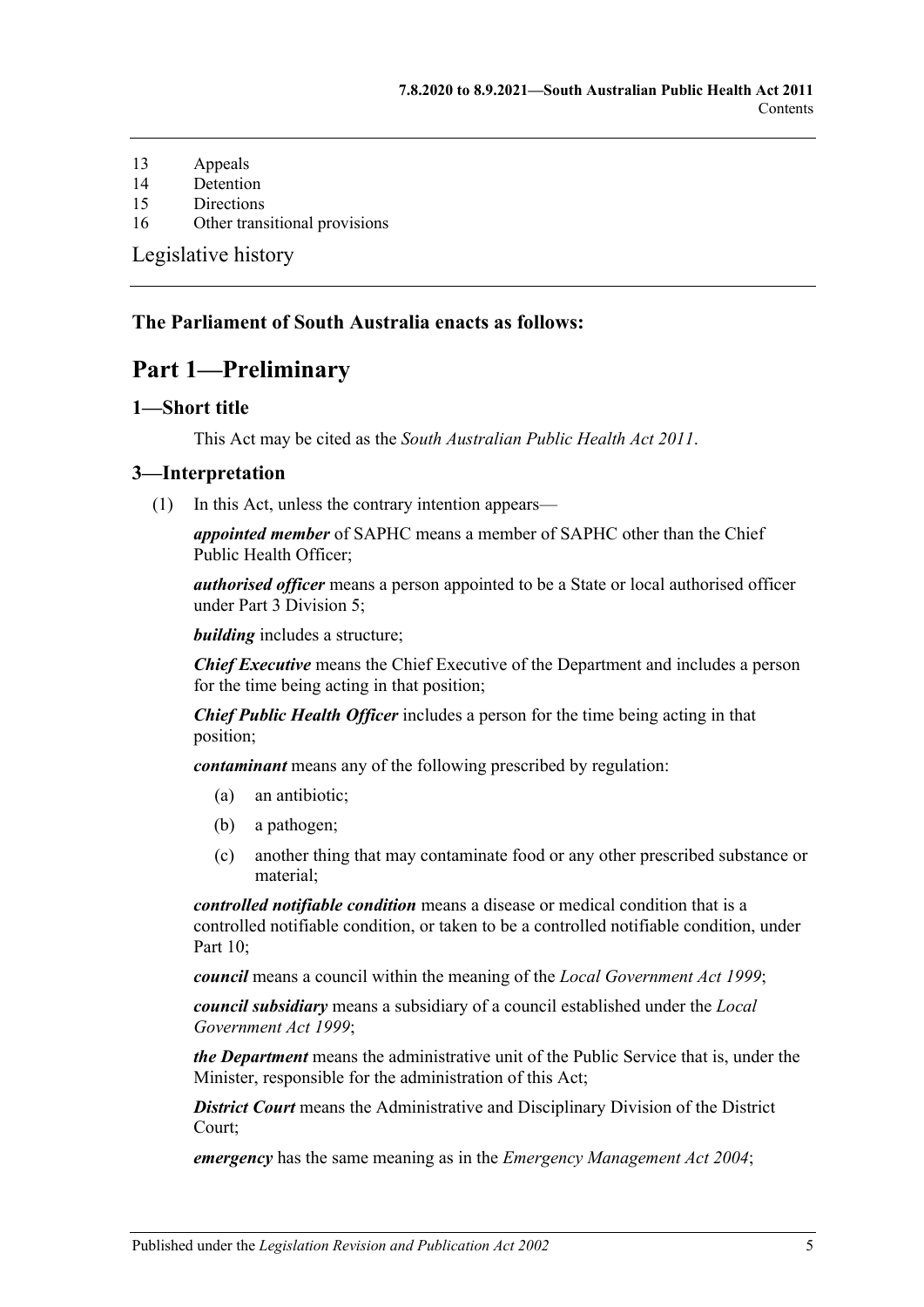*emergency officer* means a police officer or a person holding an appointment as an emergency officer under Part [3 Division](#page-25-0) 6;

*food* has the same meaning as in section 5 of the *[Food Act](http://www.legislation.sa.gov.au/index.aspx?action=legref&type=act&legtitle=Food%20Act%202001) 2001*;

*food business* has the same meaning as in section 4 of the *[Food Act](http://www.legislation.sa.gov.au/index.aspx?action=legref&type=act&legtitle=Food%20Act%202001) 2001*;

*legal practitioner* means a person admitted and enrolled as a practitioner of the Supreme Court of South Australia;

*LGA* means the Local Government Association of South Australia;

*local authorised officer*—see [section](#page-22-2) 44;

*local government area* means the area of a council;

*medical condition* includes—

- (a) a medical symptom or pattern of medical symptoms, including symptoms discerned from any signs or results of investigations, that indicate a disease (whether defined or yet to be determined);
- (b) an illness or injury arising from a person being contaminated by 1 or more substances or biological pathogens;
- (c) an injury or any death that gives rise to a public health concern;

*medical practitioner* means a person registered under the *Health Practitioner Regulation National Law* to practise in the medical profession (other than as a student);

*notifiable condition* means a disease or medical condition that is a notifiable condition under [Part](#page-36-0) 9;

*pathology service* means a service in which human tissue, human fluids or human body products are subjected to analysis for the purposes of the prevention, diagnosis or treatment of disease in human beings;

*premises* means—

- (a) any land, building (including residential premises) or place (including a public place, or a movable building or structure); or
- (b) a part of premises;

*public authority* means—

- (a) a department under the *[Public Sector Act](http://www.legislation.sa.gov.au/index.aspx?action=legref&type=act&legtitle=Public%20Sector%20Act%202009) 2009*; or
- (b) a body, whether incorporated or unincorporated, established for a public purpose by the State, regardless of the way in which it is established; or
- (c) a council or council subsidiary; or
- (d) the Police Force of South Australia; or
- (e) a member or officer of a body referred to in a preceding paragraph; or
- (f) a person or body, or a person or body of a class, brought within the ambit of this definition by the regulations;

*public health* means the health of individuals in the context of the wider health of the community;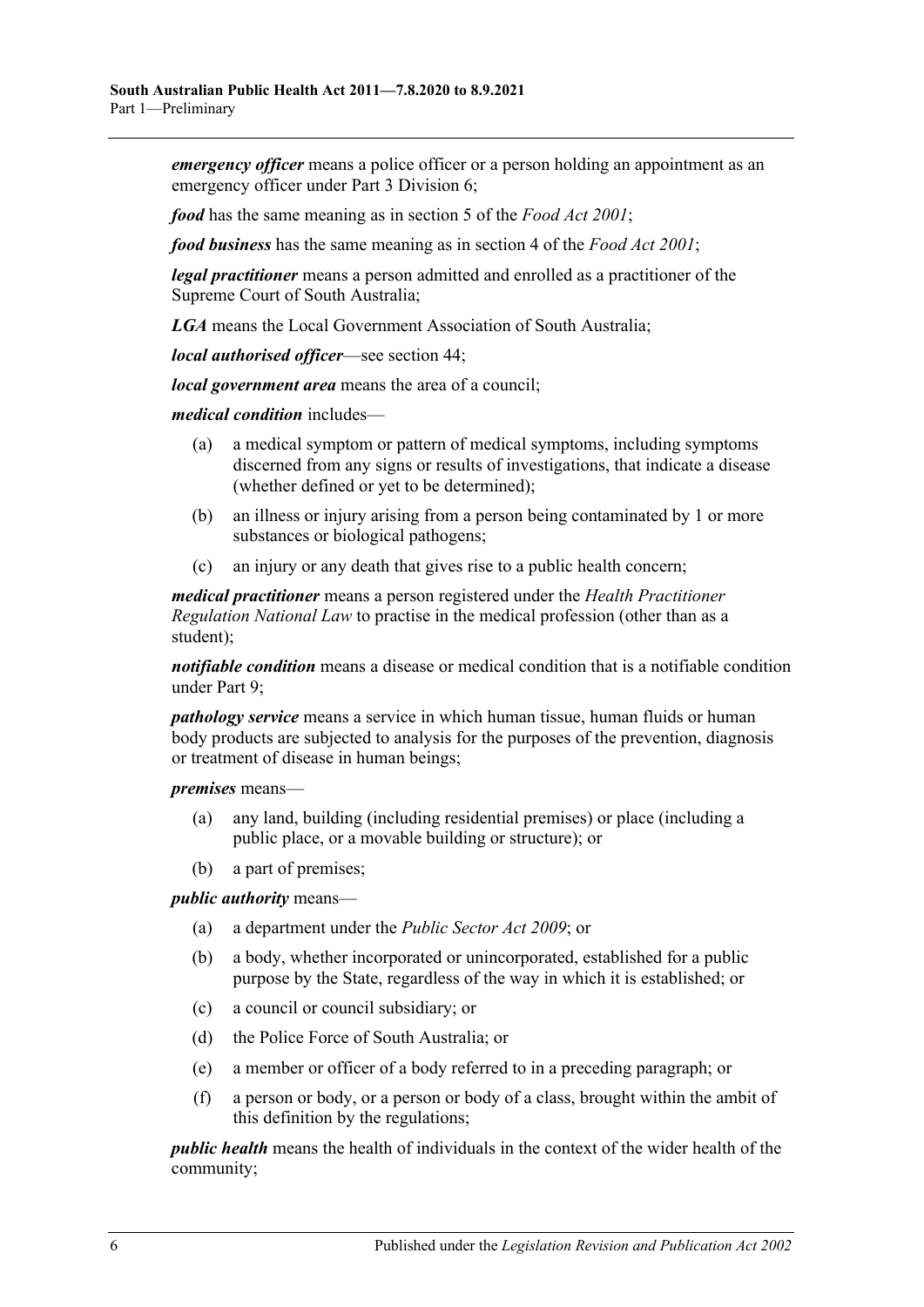*public health emergency*—see [section](#page-54-4) 87;

*Public Health Emergency Management Plan* means a plan (or a series of plans) prepared by the Chief Executive and approved by the Minister comprising strategies to be administered by the Department for the prevention of emergencies in this State and for ensuring adequate preparation for emergencies in this State, including strategies for the containment of emergencies, response and recovery operations and the orderly and efficient deployment of resources and services in connection with response and recovery operations;

**Note—**

It is contemplated that the Public Health Emergency Management Plan will form part of, or be recognised in, the State Emergency Management Plan prepared under the *[Emergency Management Act](http://www.legislation.sa.gov.au/index.aspx?action=legref&type=act&legtitle=Emergency%20Management%20Act%202004) 2004*.

*public health incident*—see [section](#page-54-3) 86;

*public notice* means notice given in accordance with requirements prescribed by the regulations for the purposes of this definition;

*public place* includes a place to which the public ordinarily has access;

*recovery operations* has the same meaning as in the *[Emergency Management](http://www.legislation.sa.gov.au/index.aspx?action=legref&type=act&legtitle=Emergency%20Management%20Act%202004)  Act [2004](http://www.legislation.sa.gov.au/index.aspx?action=legref&type=act&legtitle=Emergency%20Management%20Act%202004)*;

*response operations* has the same meaning as in the *[Emergency Management](http://www.legislation.sa.gov.au/index.aspx?action=legref&type=act&legtitle=Emergency%20Management%20Act%202004)  Act [2004](http://www.legislation.sa.gov.au/index.aspx?action=legref&type=act&legtitle=Emergency%20Management%20Act%202004)*;

*SAPHC* means the South Australian Public Health Council established under [Part](#page-15-2) 3 [Division](#page-15-2) 3;

*State authorised officer*—see [section](#page-22-1) 43;

*State Co-ordinator* means the person holding or acting in the position of State Co-ordinator under the *[Emergency Management Act](http://www.legislation.sa.gov.au/index.aspx?action=legref&type=act&legtitle=Emergency%20Management%20Act%202004) 2004*;

*Tribunal* means the South Australian Civil and Administrative Tribunal established under the *[South Australian Civil and Administrative Tribunal Act](http://www.legislation.sa.gov.au/index.aspx?action=legref&type=act&legtitle=South%20Australian%20Civil%20and%20Administrative%20Tribunal%20Act%202013) 2013*;

*vehicle* includes an aircraft or vessel;

<span id="page-6-0"></span>*wastewater* means water that has been used in any form of human activity and includes—

- (a) water containing any form of waste or other matter or substance that may detract from its safety or from public health; and
- (b) without limiting [paragraph](#page-6-0) (a), human waste either alone or in combination with water;

*wastewater system* means a system for collecting and managing wastewater (including through treatment, reuse and disposal), whether or not connected to the undertaking within the meaning of the *[Sewerage Act](http://www.legislation.sa.gov.au/index.aspx?action=legref&type=act&legtitle=Sewerage%20Act%201929) 1929*.

- (2) Without limiting the definition of *public health* in [subsection](#page-4-3) (1), public health may involve a combination of policies, programs and safeguards designed—
	- (a) to protect, maintain or promote the health of the community at large, including where 1 or more persons may be the focus of any safeguards, action or response; or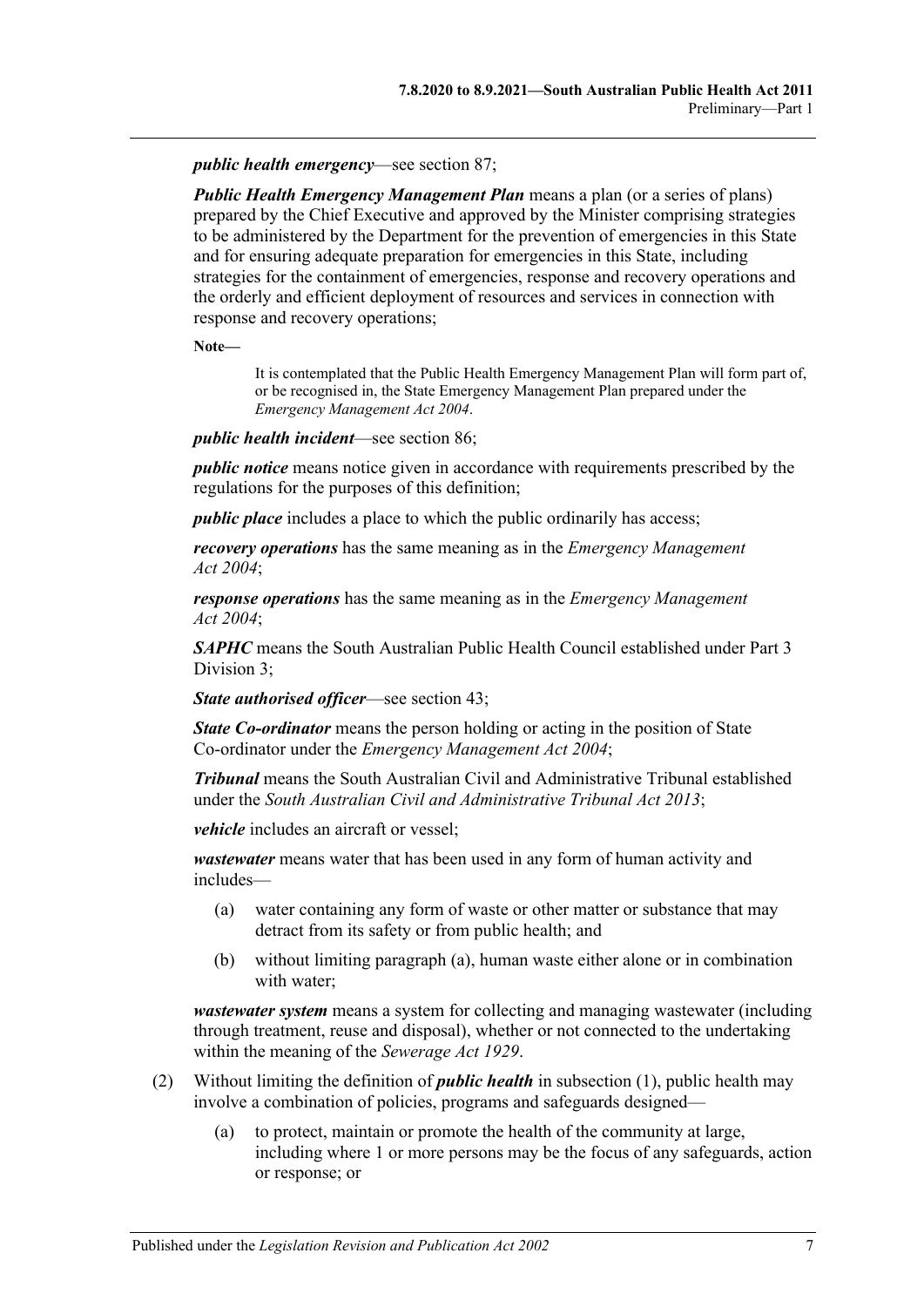- (b) to prevent or reduce the incidence of disease, injury or disability within the community.
- (3) For the purposes of this Act, *harm* includes physical or psychological harm, or potential harm, to individuals, whether of long term or immediate impact or effect.
- (4) For the purposes of this Act, *potential harm* includes risk of harm and future harm.
- (5) For the purposes of this Act, a person may cause something if he or she—
	- (a) contributes to something happening or proceeding, or allows or permits something to happen or proceed; or
	- (b) contributes to the continuation of a condition for which the person is responsible, or allows or permits a condition for which the person is responsible to continue.

## <span id="page-7-0"></span>**Part 2—Objects, principles and interaction with other Acts**

#### <span id="page-7-1"></span>**4—Objects of Act**

- (1) The objects of the Act are—
	- (a) to promote health and well being of individuals and communities and to prevent disease, medical conditions, injury and disability through a public health approach; and
	- (b) to protect individuals and communities from risks to public health and to ensure, so far as is reasonably practicable, a healthy environment for all South Australians and particularly those who live within disadvantaged communities; and
	- (c) to provide for the development of effective measures for the early detection, management and amelioration of risks to public health; and
	- (d) to promote the provision of information to individuals and communities about risks to public health; and
	- (e) to encourage individuals and communities to plan for, create and maintain a healthy environment; and
	- (f) to provide for or support policies, strategies, programs and campaigns designed to improve the public health of communities and special or vulnerable groups (especially Aboriginal people and Torres Strait Islanders) within communities; and
	- (g) to provide for the prevention, or early detection, management and control, of diseases, medical conditions and injuries of public health significance; and
	- (h) to provide for the monitoring of any disease or medical condition of public health significance in order to provide for the prevention or early detection of any such disease or medical condition and for the protection of individuals and the community from the threat of any such disease or medical condition and from public health threats more generally; and
	- (i) to provide for the collection of information about incidence and prevalence of diseases and other risks to health in South Australia for research or public health purposes; and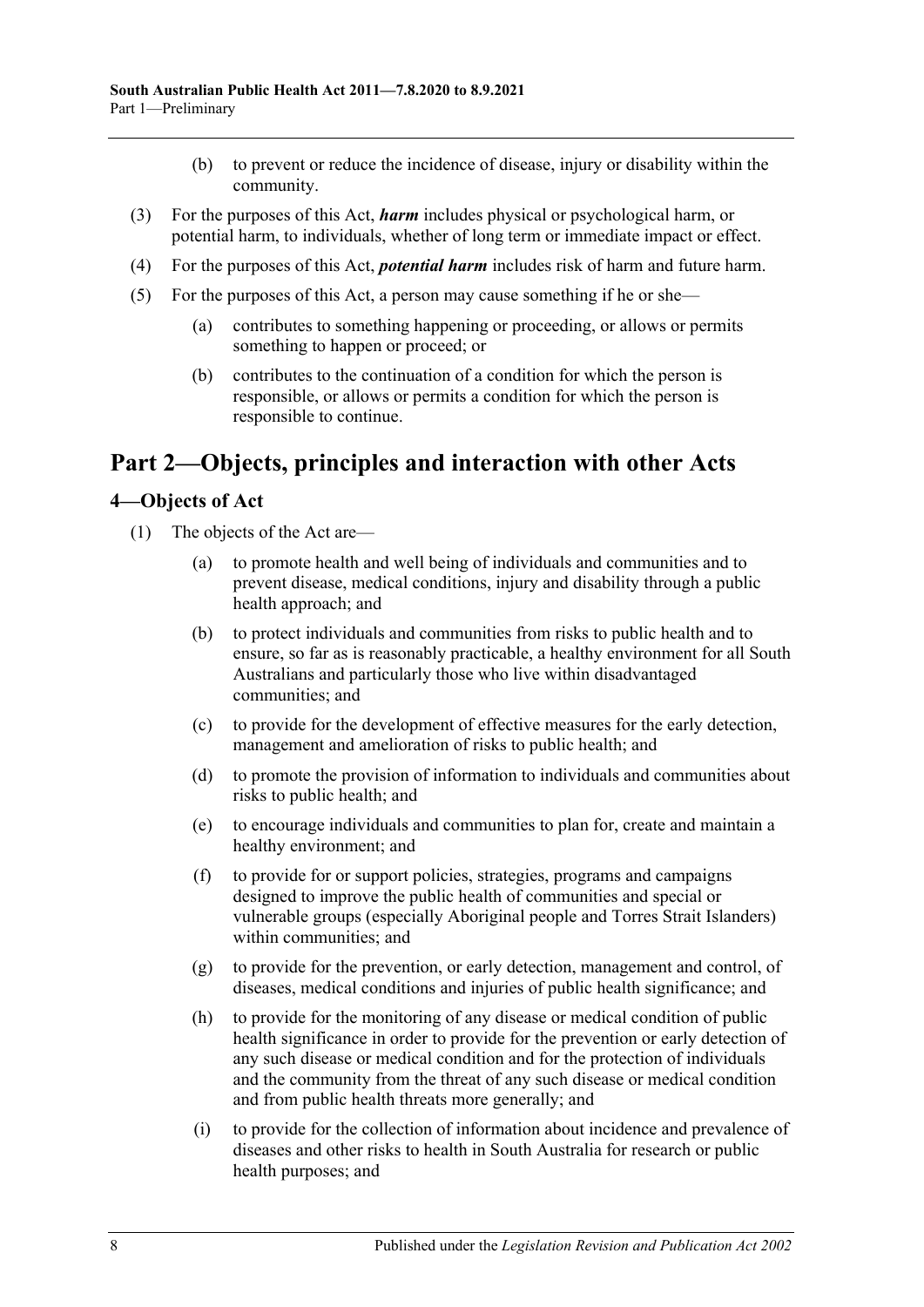- (j) to establish a scheme for the performance of functions relating to public health by the State and local governments.
- (2) The Minister and other persons or bodies involved in the administration of this Act must have regard to, and seek to further, the objects of this Act.

#### <span id="page-8-0"></span>**5—Principles to be recognised under Act**

In the administration of this Act and in seeking to further the objects of this Act, regard should be given to the principles set out in the following sections (insofar as may be relevant in the circumstances).

#### <span id="page-8-1"></span>**6—Precautionary principle**

- (1) If there is a perceived material risk to public health, lack of full scientific certainty should not be used as a reason for postponing measures to prevent, control or abate that risk.
- (2) In the application of this principle, decision-making and action should be proportionate to the degree of public health risk and should be guided by—
	- (a) a careful evaluation of what steps need to be taken to avoid, where practicable, serious harm to public health; and
	- (b) an assessment of the risk-weighted consequences of options; and
	- (c) an aim to ensure minimum disruption to an individual's activities, a community's functioning and commercial activity consistent with providing any necessary protection from identified public health risks.

#### <span id="page-8-2"></span>**7—Proportionate regulation principle**

Regulatory measures should take into account and, to the extent that is appropriate, minimise adverse impacts on business and members of the community while ensuring consistency with requirements to protect the community and to promote public health.

#### <span id="page-8-3"></span>**8—Sustainability principle**

Public health, social, economic and environmental factors should be considered in decision-making with the objective of maintaining and improving community well-being and taking into account the interests of future generations.

#### <span id="page-8-4"></span>**9—Principle of prevention**

Administrative decisions and actions should be taken after considering (insofar as is relevant) the means by which public health risks can be prevented and avoided.

#### <span id="page-8-5"></span>**10—Population focus principle**

Administrative decisions and actions should focus on the health of populations and the actions necessary to protect and improve the health of the community and, in so doing, the protection and promotion of the health of individuals should be considered.

#### <span id="page-8-6"></span>**11—Participation principle**

Individuals and communities should be encouraged to take responsibility for their own health and, to that end, to participate in decisions about how to protect and promote their own health and the health of their communities.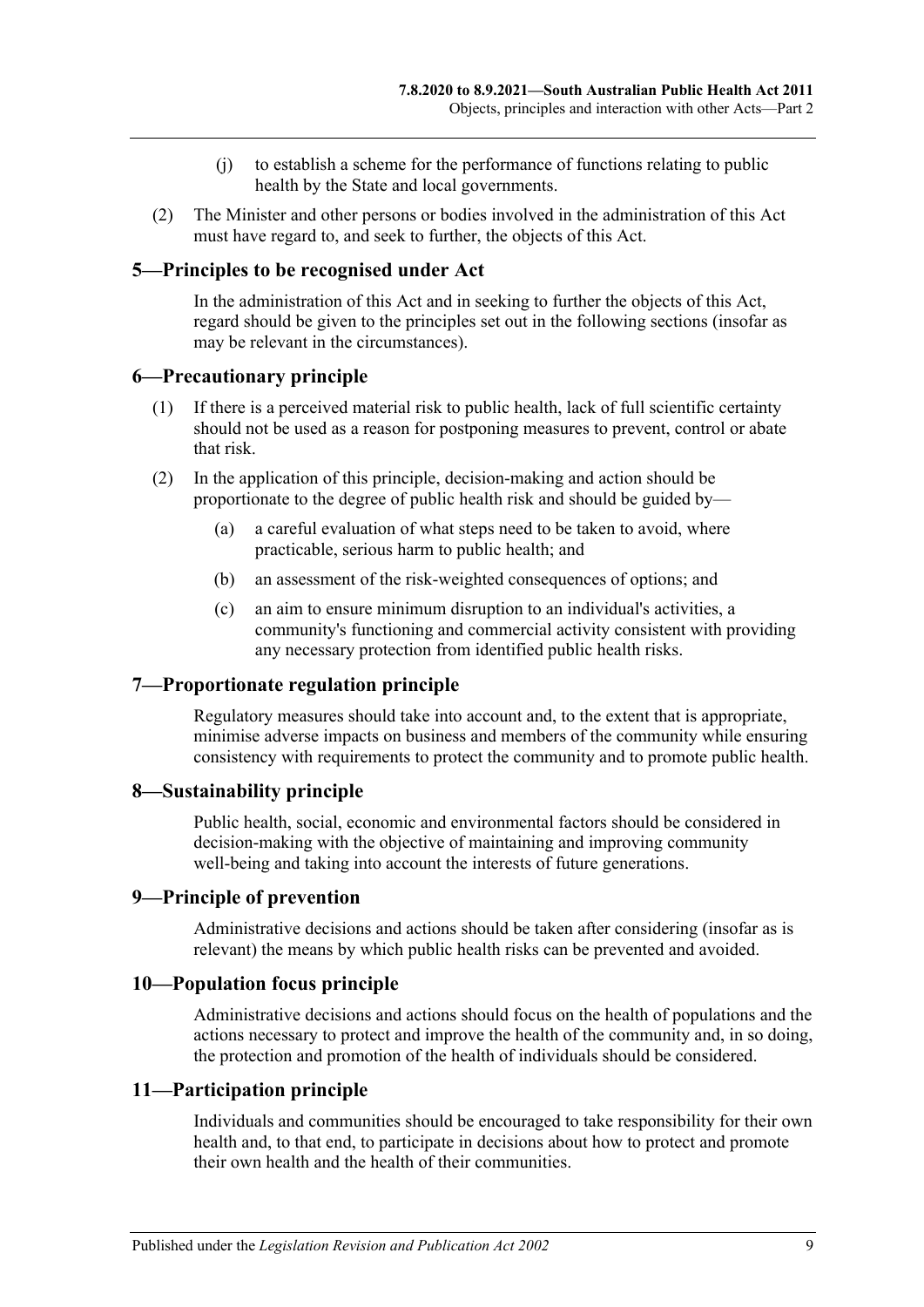## <span id="page-9-0"></span>**12—Partnership principle**

- (1) The protection and promotion of public health requires collaboration and, in many cases, joint action across various sectors and levels of government and the community.
- (2) People acting in the administration of this Act should seek ways to develop and strengthen partnerships aimed at achieving identified public health goals consistent with the objects of this Act.

#### <span id="page-9-1"></span>**13—Equity principle**

Decisions and actions should not, as far as is reasonably practicable, unduly or unfairly disadvantage individuals or communities and, as relevant, consideration should be given to health disparities between population groups and to strategies that can minimise or alleviate such disparities.

#### <span id="page-9-2"></span>**14—Specific principles[—Parts](#page-41-0) 10 and [11](#page-54-1)**

- (1) The principles set out in this section apply for the purposes of [Part](#page-41-0) 10 and [Part](#page-54-1) 11.
- (2) The overriding principle is that members of the community have a right to be protected from a person whose infectious state or whose behaviour may present a risk, or an increased risk, of the transmission of a controlled notifiable condition.
- (3) A person who has a controlled notifiable condition that is capable of being transmitted to 1 or more other persons has a responsibility to take reasonable steps or precautions to avoid placing others at risk on account of the controlled notifiable condition.
- (4) A person must not, insofar as is reasonably practicable, act in a manner that will place himself or herself at risk of contracting a controlled notifiable condition that is capable of being transmitted.
- (5) Subject to the overriding principle and any steps reasonably necessary to protect, or to minimise risks to, public health, and without limiting any power under [Part](#page-41-0) 10 or [Part](#page-54-1) 11, a person who may be the subject of an order, direction or requirement under either Part is entitled to expect—
	- (a) to have his or her privacy respected and to have the benefit of patient confidentiality; and
	- (b) to be afforded appropriate care and treatment, and to have his or her dignity respected, without any discrimination other than that reasonably necessary to protect public health; and
	- (c) insofar as is reasonably practicable and appropriate, to be given a reasonable opportunity to participate in decision-making processes that relate to the person on an individual basis, and to be given reasons for any decisions made on such a basis; and
	- (d) to be allowed to decide freely for himself or herself on an informed basis whether or not to undergo medical treatment or, in a case involving a child under the age of 16 years, to have his or her parent or guardian allowed to decide freely on an informed basis whether or not the child should undergo medical treatment; and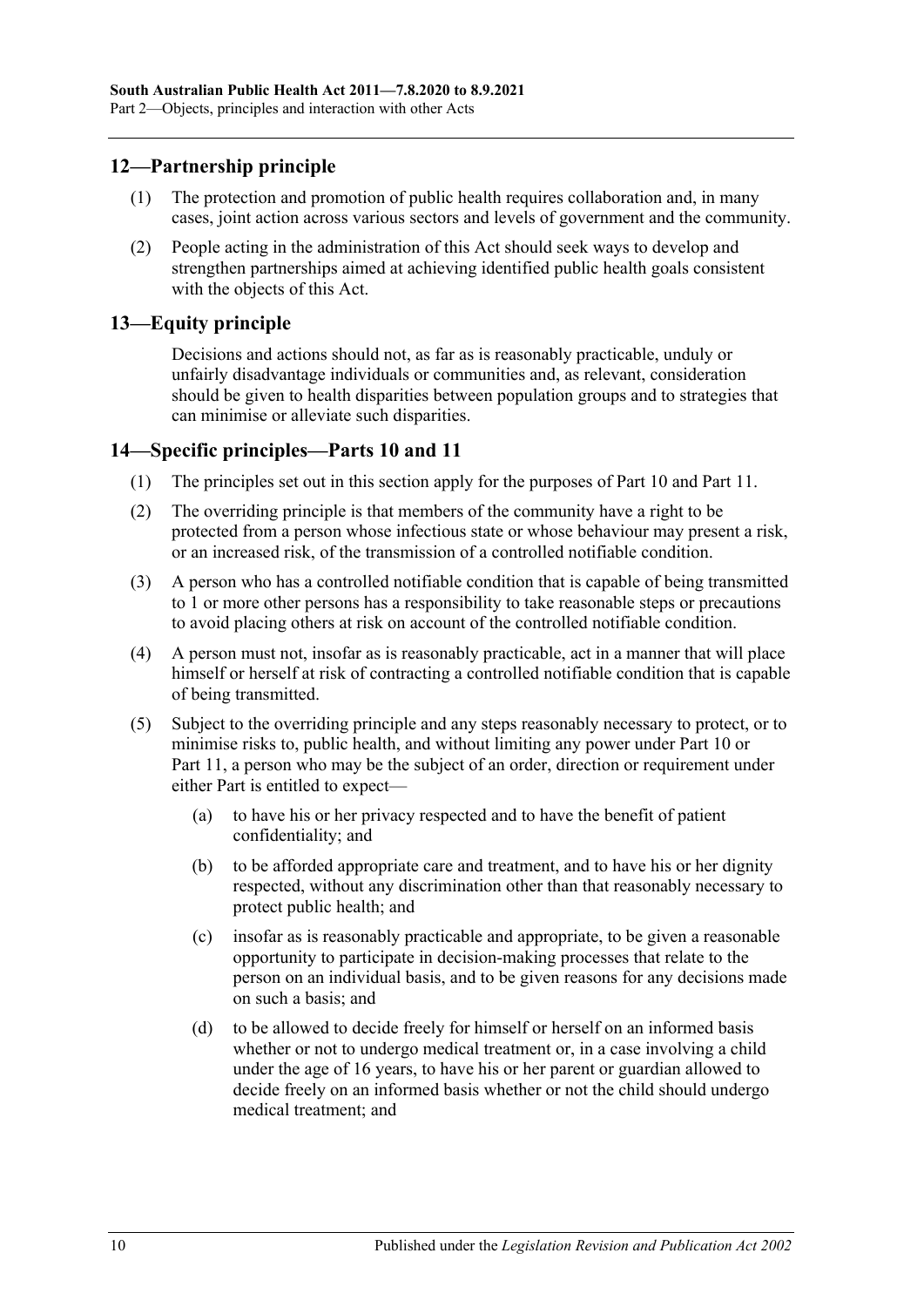- (e) to be subject to restrictions (if any) that are proportionate to any risks presented to others (taking into account the nature of the disease or medical condition, the person's state of health, the person's behaviour or proposed or threatened behaviours, and any other relevant factor); and
- (f) that the least restrictive means necessary to prevent the spread of disease be adopted when isolating or quarantining a person at the person's home or on other premises under this Act; and
- (g) that his or her needs, including, but not limited to the provision of—
	- (i) adequate food, clothing, shelter and medical care; and
	- (ii) a telephone or other appropriate method by which the person may communicate with others,

will be addressed in a reasonable and competent manner to the extent that the person is unable or restricted in his or her own capacity to meet such needs; and

- (h) that any premises at which the person must reside as a result of an order, direction or requirement (other than the person's home), are—
	- (i) maintained according to safe and hygienic standards; and
	- (ii) to the extent possible, maintained in a way that is respectful to the person's cultural and religious beliefs; and
	- (iii) designed or managed to minimise the likelihood that—
		- (A) infection may be transmitted; and
		- (B) the person may be subjected to harm or further harm.
- <span id="page-10-1"></span>(6) Any requirement restricting the liberty of a person should not be imposed unless it is the only effective way remaining to ensure that the health of the public is not endangered or likely to be endangered.
- (7) Without limiting [subsection](#page-10-1) (6), if a power is to be exercised under [Part](#page-41-0) 10 or [Part](#page-54-1) 11, so far as is reasonably practicable, the power that least infringes on the rights of individuals must be the power that is exercised, unless to do so would involve the use of measures that are likely to be less effective in protecting or minimising risk to public health.
- (8) Any requirement restricting the liberty of 2 or more members of the 1 family should ensure, so far as is desirable and reasonably practicable and so far as is appropriate to the requirements for the protection of public health, that the family members reside at the same place.
- (9) If a requirement restricting the liberty of a person is imposed, all reasonably practicable steps must be taken to ensure that the person's next of kin, or a nominated person, is informed (unless the person to whom the requirement relates instructs otherwise).

#### <span id="page-10-2"></span><span id="page-10-0"></span>**15—Guidelines**

(1) The Minister may, from time to time, prepare or adopt guidelines that relate to the application of these principles.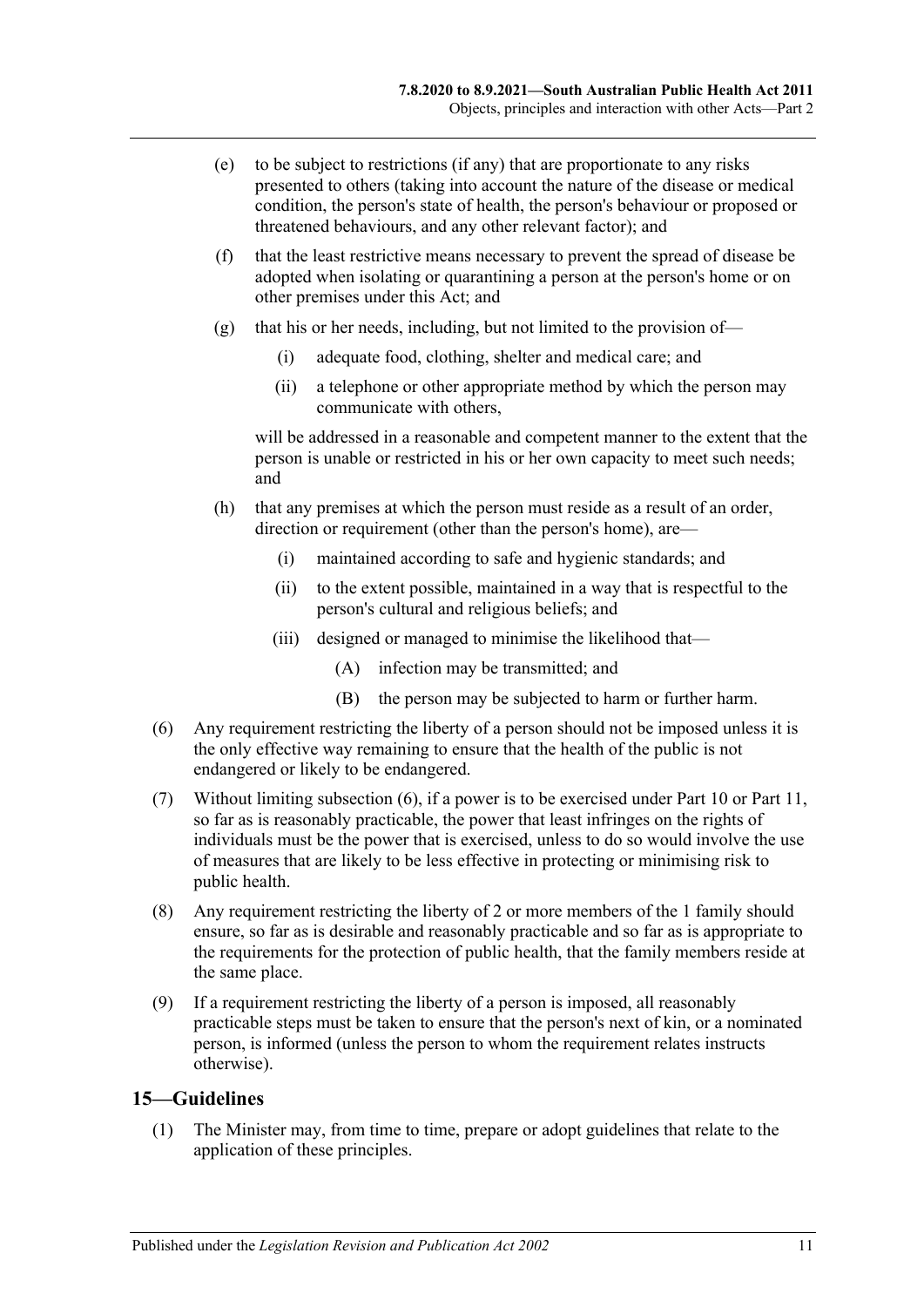- (2) The Minister should take reasonable steps to consult with SAPHC and the LGA in the preparation of any guidelines, or before adopting any guidelines, under [subsection](#page-10-2) (1).
- (3) SAPHC may, as it thinks fit, request the Minister to develop guidelines with respect to a particular matter or matters.
- (4) A person or body involved in the administration of this Act must have regard to any relevant guidelines under this section.

#### <span id="page-11-4"></span><span id="page-11-0"></span>**16—Interaction with other Acts**

- (1) Except as specifically provided by this Act, the provisions of this Act are in addition to, and do not limit, the provisions of any other law of the State.
- (2) Without limiting the generality of [subsection](#page-11-4) (1), this Act is not intended to be construed so as to prevent any person from being prosecuted under any other enactment for an offence that is also punishable by this Act, or from being liable under any other law of the State to any penalty or punishment that is higher than a penalty or punishment provided by this Act.
- (3) Nothing in this Act affects or limits a right or remedy that exists apart from this Act.

## <span id="page-11-1"></span>**Part 3—Administration**

## <span id="page-11-2"></span>**Division 1—Minister**

#### <span id="page-11-3"></span>**17—Minister**

- (1) The Minister's functions in connection with the administration of this Act include the following (to be performed to such extent as the Minister considers appropriate):
	- (a) to further the objects of this Act by taking action to preserve, protect or promote public health within the State;
	- (b) to promote proper standards of public and environmental health within the State by ensuring that adequate measures are taken to give effect to the provisions of this Act and to ensure compliance with this Act;
	- (c) to develop policies or codes of practice that are relevant to—
		- (i) the scope of the duty under [Part](#page-32-1) 6; or
		- (ii) identifying risks to public health; or
		- (iii) setting standards in connection with any activity, material, substance or equipment relevant to public health; or
		- (iv) providing for other matters relevant to the operation or administration of this Act, for matters that may be subject to regulations under this Act, or for such other matters as the Minister thinks fit;
	- (d) to the extent that may be necessary, practicable or desirable, to cooperate and coordinate with national or international action consistent with the objects of this Act;
	- (e) to be a primary source of advice to the Government about health preservation, protection and promotion;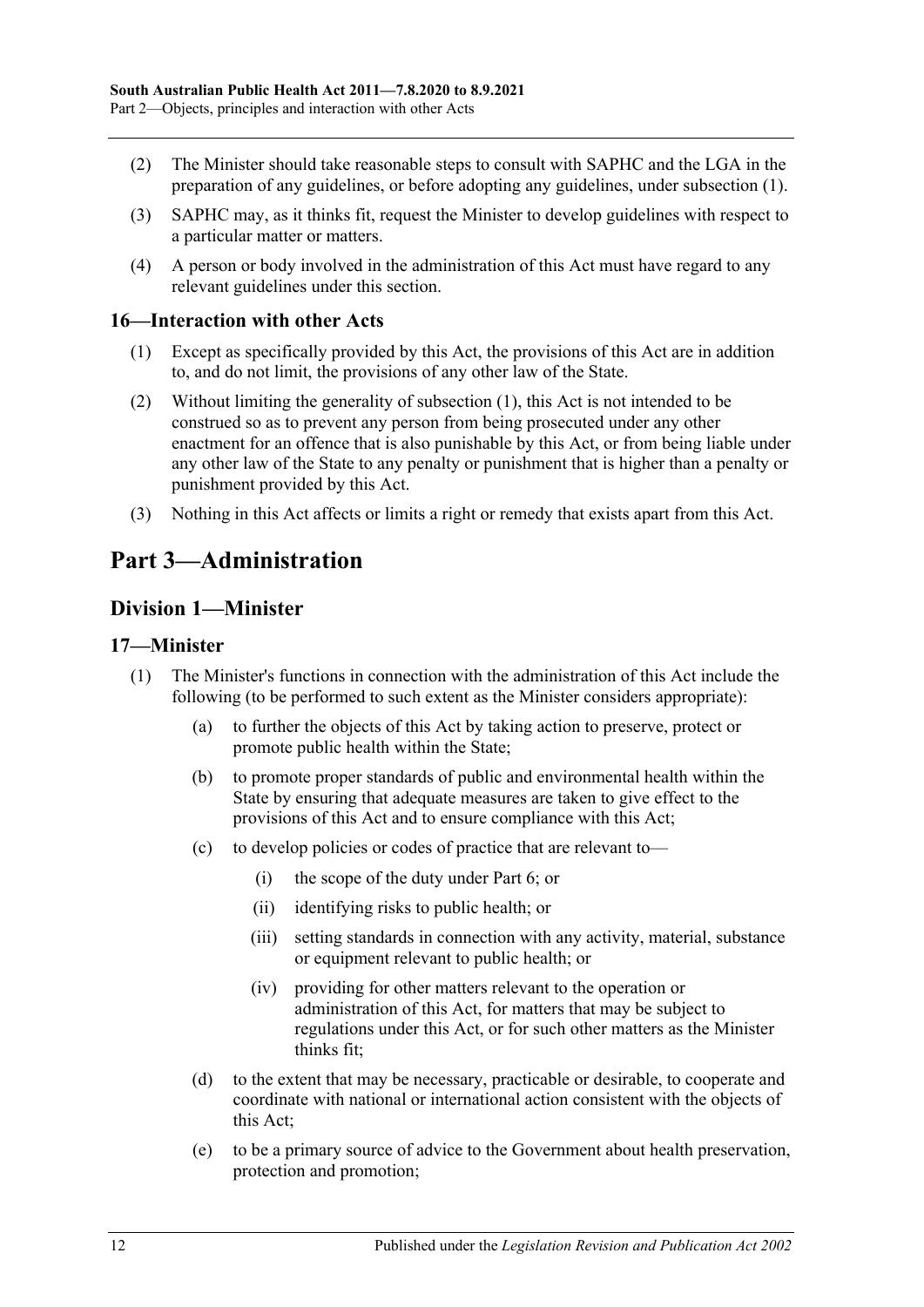- (f) any other functions assigned to the Minister by this Act, or considered by the Minister to be relevant to the operation of this or any other relevant Act.
- (2) The Minister may develop or adopt procedures for the provision of advice to the Government—
	- (a) to ensure the promotion or implementation of policies or measures that are designed to enhance the health of individuals and communities; and
	- (b) to ensure that the Minister is consulted or involved in the development of policies or measures that may have a significant impact on the public health.
- (3) In addition, the Minister has the power to do anything necessary, expedient or incidental to—
	- (a) performing the functions of the Minister under this Act; or
	- (b) administering this Act; or
	- (c) furthering the objects of this Act.

#### <span id="page-12-0"></span>**18—Power to require reports**

(1) In this section—

*designated authority* means—

- (a) the Chief Public Health Officer; or
- (b) SAPHC; or
- (c) a government department or agency; or
- (d) a council or council subsidiary.
- (2) The Minister may require a designated authority to provide a report on any matter relevant to the administration or operation of this Act.
- (3) In a case involving a council, the Minister may require that the council provide a combined report with 1 or more other councils.
- (4) A requirement under this section may be (but need not necessarily be) that a report be provided—
	- (a) on a periodic basis specified by the Minister; or
	- (b) on or in relation to the occurrence of an act or event specified by the Minister.
- (5) A designated authority must provide the report in accordance with the requirements of the Minister.
- (6) This section does not limit the operation of any other provision relating to the provision of reports.

#### <span id="page-12-1"></span>**19—Delegation by Minister**

- (1) The Minister may delegate a function or power conferred on the Minister under this Act—
	- (a) to a specified person or body; or
	- (b) to a person occupying or acting in a specified office or position.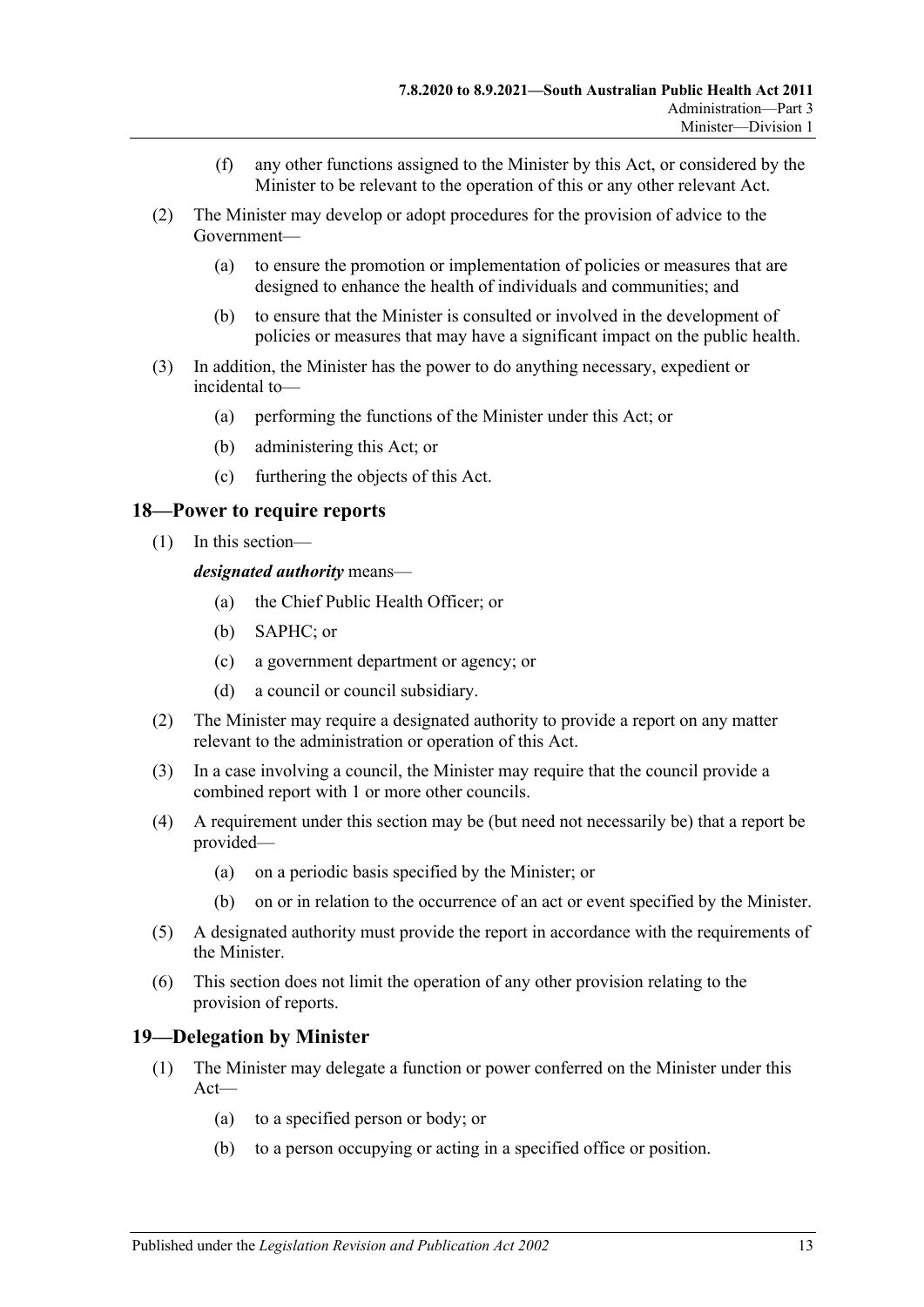- (2) A delegation—
	- (a) may be made subject to conditions or limitations specified in the instrument of delegation; and
	- (b) if the instrument of delegation so provides, may be further delegated by the delegate; and
	- (c) is revocable at will and does not prevent the delegator from acting personally in a matter.

## <span id="page-13-0"></span>**Division 2—Chief Public Health Officer**

## <span id="page-13-1"></span>**20—Office of Chief Public Health Officer**

- (1) There will be a position of *Chief Public Health Officer*.
- (2) The Governor will make an appointment to the position of Chief Public Health Officer on the recommendation of the Minister.
- (3) A person appointed as the Chief Public Health Officer must have qualifications and experience in the field of public health, or a related field, determined by the Minister to be suitable for the purposes of appointment to the position of Chief Public Health Officer.
- (4) The terms on which a person is appointed to the position of Chief Public Health Officer will be determined by the Governor.
- (5) The position of Chief Public Health Officer may be held by a member of the Public Service.

## <span id="page-13-3"></span><span id="page-13-2"></span>**21—Functions of Chief Public Health Officer**

- (1) The Chief Public Health Officer's functions are as follows:
	- (a) to develop and implement strategies to protect or promote public health;
	- (b) to ensure that this Act, and any designated health legislation, are complied with;
	- (c) to advise the Minister and the Chief Executive of the Department about proposed legislative or administrative changes related to public health, and about other matters relevant to public health;
	- (d) to establish and maintain a network of health practitioners and agencies designed to foster collaboration and coordination to promote public health and the furtherance of the objects of this Act;
	- (e) at the request of the Minister or on the Chief Public Health Officer's own initiative, to investigate and report on matters of public health significance;
	- (f) after advising the Minister and the Chief Executive of the Department, to make public statements on matters relevant to public health;
	- (g) any other functions assigned to the Chief Public Health Officer by this Act or any other Act or by the Minister.
- (2) The Chief Public Health Officer must, in the performance of functions under this Act, insofar as the Chief Public Health Officer thinks necessary and appropriate, consult with other persons or bodies involved in the administration of this Act.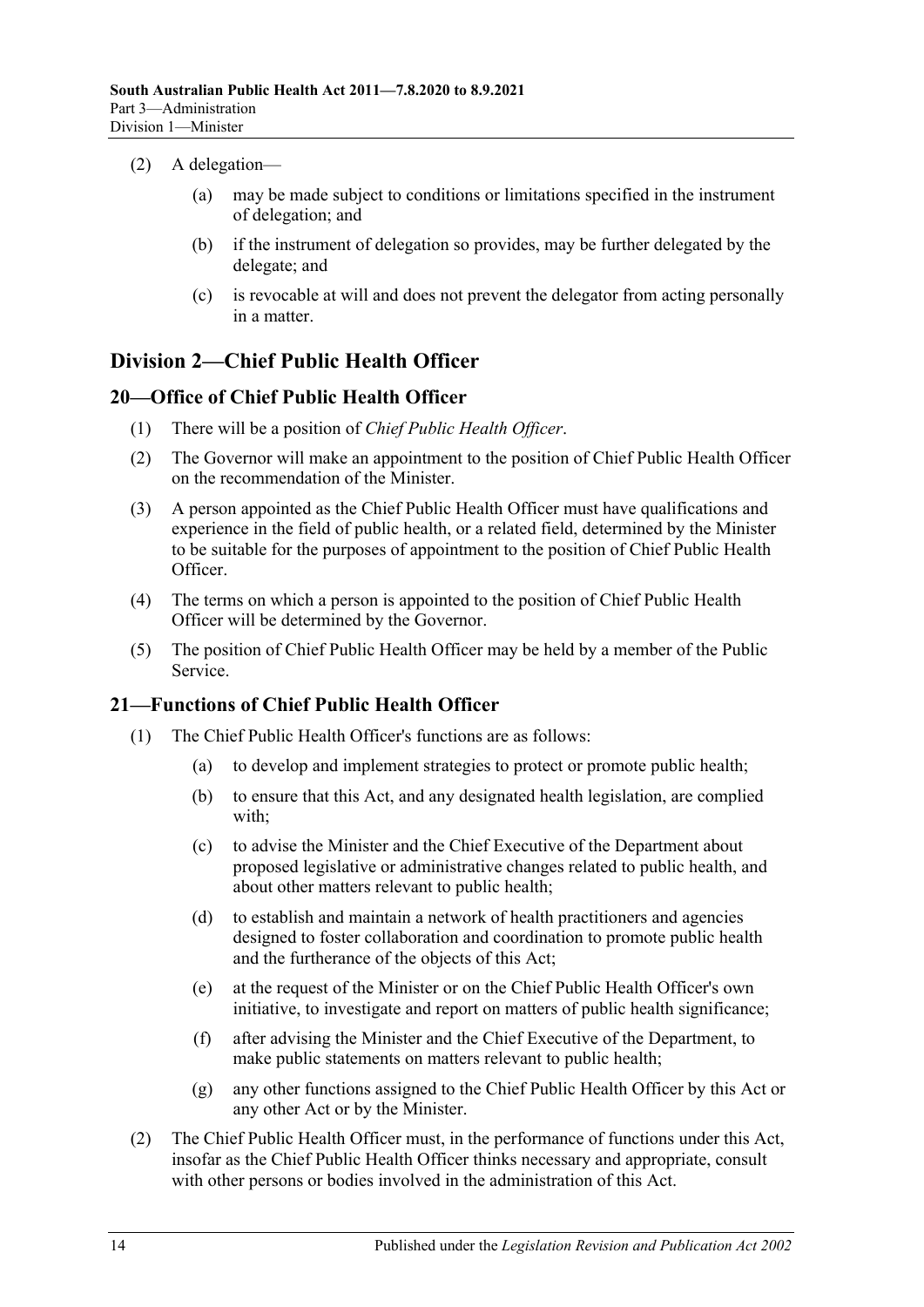(3) In [subsection](#page-13-3)  $(1)$ —

*designated health legislation* means—

- (a) any other Act committed to the administration of the Minister that is relevant to the objects or operation of this Act; and
- (b) any other Act, or any part of any other Act, designated by the regulations for the purposes of this paragraph.

## <span id="page-14-2"></span><span id="page-14-0"></span>**22—Risk of avoidable mortality or morbidity**

- $(1)$  If—
	- (a) the Chief Public Health Officer becomes aware of the existence of, or potential for the occurrence of, a situation putting a section of the community or a group of individuals at an increased risk of avoidable mortality or morbidity; and
	- (b) the Chief Public Health Officer considers that effective solutions exist for the reduction or elimination of those risks,

the Chief Public Health Officer may request the participation of any public authority whose intervention may be useful in identifying or producing a response to the circumstances being faced.

- <span id="page-14-3"></span>(2) A public authority that receives a request under [subsection](#page-14-2) (1) must consider the request and then respond to the Chief Public Health Officer within a reasonable time.
- (3) A response under [subsection](#page-14-3) (2) must include details about—
	- (a) any steps already being taken by the public authority that may be relevant in the circumstances; and
	- (b) any plans that the public authority may have that may be relevant in the circumstances; and
	- (c) any steps that the public authority is willing to take in the circumstances; and
	- (d) any other matter relating to the public authority that appears to be relevant.
- <span id="page-14-4"></span>(4) The Chief Public Health Officer—
	- (a) must advise the Minister if or when—
		- (i) the Chief Public Health Officer makes a request of a public authority under [subsection](#page-14-2) (1); or
		- (ii) a public authority provides a response under [subsection](#page-14-3) (2); and
	- (b) without limiting [paragraph](#page-14-4) (a), must take reasonable steps to advise the Minister from time to time on action being taken to address any situation that puts a section of the community or a group of individuals at an increased risk of avoidable mortality or morbidity.

#### <span id="page-14-1"></span>**23—Biennial reporting by Chief Public Health Officer**

- (1) The Chief Public Health Officer is required to prepare a written report every 2 years about—
	- (a) public health trends, activities and indicators in South Australia; and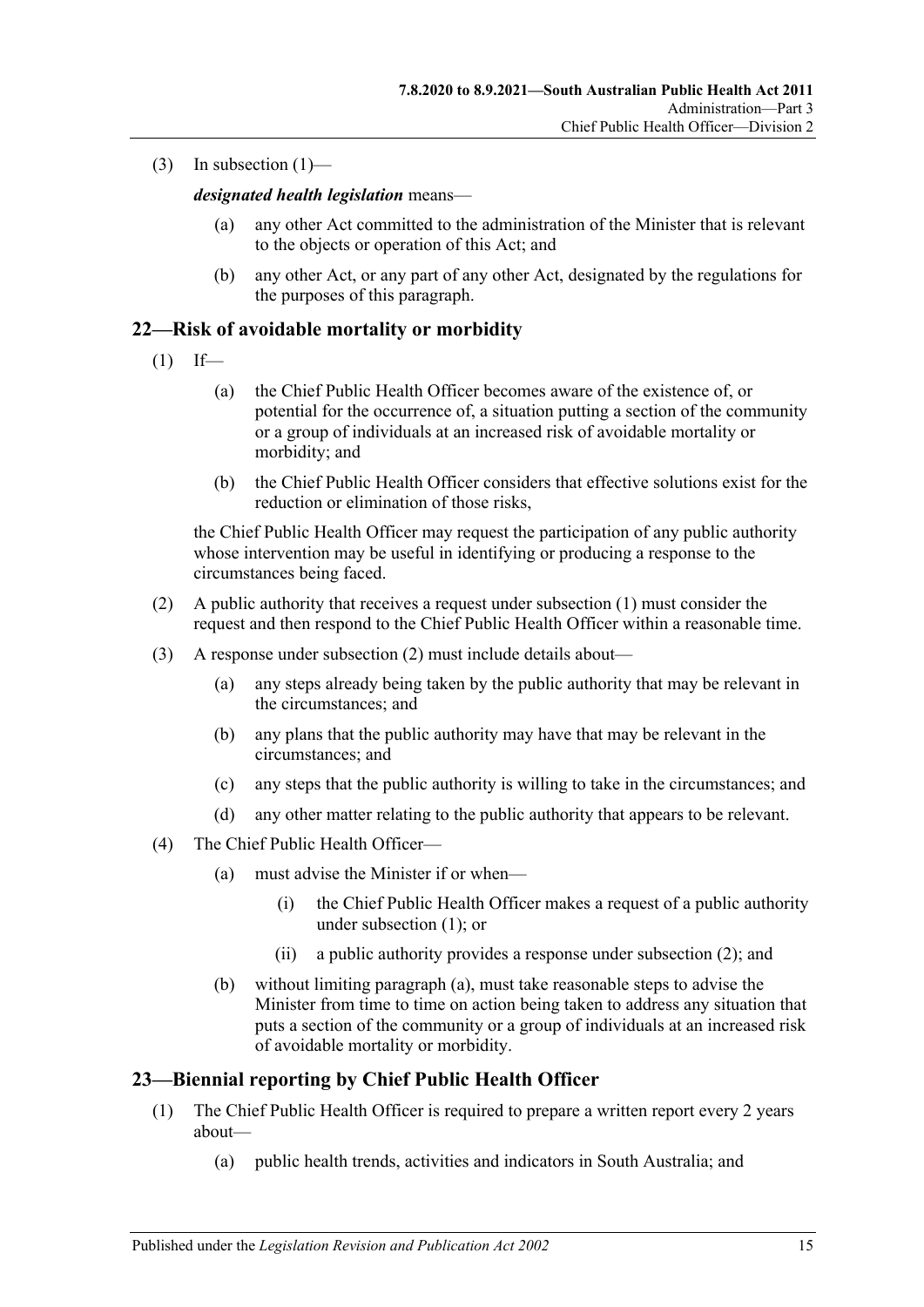- (b) the implementation of the State Public Health Plan; and
- (c) the administration of this Act.
- (2) A report must also address any issue identified by the Minister for inclusion in the report.
- (3) A report must be furnished to the Minister within 3 months after it is prepared.
- (4) The Minister must, within 12 sitting days after receipt of a report under this section, cause a copy of the report to be laid before both Houses of Parliament.

### <span id="page-15-0"></span>**24—Delegation**

- (1) The Chief Public Health Officer may delegate a function or power conferred on the Chief Public Health Officer under this or any other Act—
	- (a) to a specified person or body; or
	- (b) to a person occupying or acting in a specified office or position.
- (2) A delegation—
	- (a) may be made subject to conditions or limitations specified in the instrument of delegation; and
	- (b) if the instrument of delegation so provides, may be further delegated by the delegate; and
	- (c) is revocable at will and does not prevent the delegator from acting personally in a matter; and
	- (d) to avoid doubt, may include acting as the presiding member of SAPHC.

## <span id="page-15-1"></span>**25—Appointment of Acting Chief Public Health Officer**

- (1) If the Chief Public Health Officer is temporarily absent, or the Chief Public Health Officer's position is temporarily vacant, the Chief Executive may assign a suitable person to act in the Chief Public Health Officer's position during the absence or vacancy.
- (2) The terms on which a person is appointed will be determined by the Chief Executive after consultation with the Minister.
- (3) A member of the Public Service may be appointed under this section.
- (4) A person appointed to act in the Chief Public Health Officer's position has, while so acting, all the functions and powers of the Chief Public Health Officer.

## <span id="page-15-2"></span>**Division 3—South Australian Public Health Council**

#### <span id="page-15-3"></span>**26—Establishment of SAPHC**

The *South Australian Public Health Council* (SAPHC) is established.

#### <span id="page-15-4"></span>**27—Composition of SAPHC**

- (1) SAPHC consists of—
	- (a) the Chief Public Health Officer *ex officio* (who will be the presiding member); and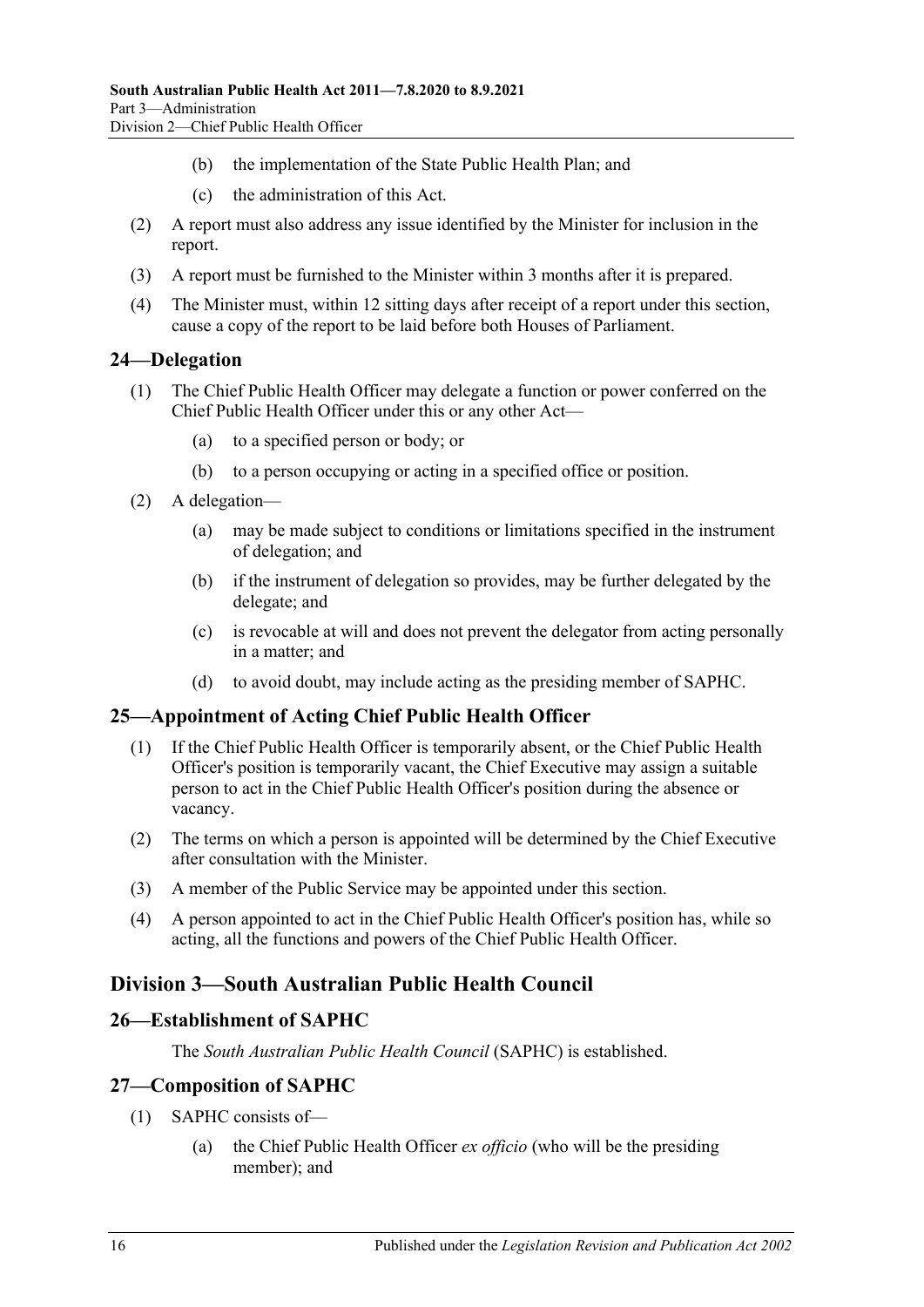- (b) 9 other members appointed by the Governor on the nomination of the Minister, of whom—
	- (i) 2 must have experience in local government selected by the Minister from a panel of 5 nominated by the LGA; and
	- (ii) 1 must have qualifications in public health and experience in the administration of public health at the local government level selected by the Minister from a panel of 5 nominated by Environmental Health Australia (South Australia) Incorporated; and
	- (iii) 2 must be persons nominated by the Minister who have qualifications in public health; and
	- (iv) 1 must have experience in the administration of environment protection laws or strategies or in environmental management, selected by the Minister from a panel of 5 nominated by the Presiding Member of the Board of the Environment Protection Authority; and
	- (v) 1 must be a person nominated by the Minister who has experience in the field of health promotion; and
	- (vi) 1 must be a person nominated by the Minister who has experience in the prevention and control of communicable diseases; and
	- (vii) 1 must be a person nominated by the Minister who has experience in non-government community sector activities relevant to public health.
- (2) If the Minister, by notice in writing, requests a body to make nominations for the purposes of this section, and the body fails to make the nominations within the time allowed in the notice, a person may be appointed to SAPHC on the Minister's nomination and that member will be taken to have been appointed on the nomination of the body in default.
- (3) The Governor may appoint a suitable person to be the deputy of a member of SAPHC and the deputy may, in the absence of that member, act as a member of SAPHC.
- (4) The provisions of this section relating to the qualification and nomination of a member extend to a deputy of that member.

#### <span id="page-16-0"></span>**28—Conditions of appointment**

- (1) An appointed member of SAPHC will hold office on conditions determined by the Governor for a term, not exceeding 3 years, specified in the instrument of appointment and will, at the expiration of a term of office, be eligible for reappointment.
- <span id="page-16-1"></span>(2) The Governor may remove an appointed member of SAPHC from office—
	- (a) for breach of, or non-compliance with, a condition of appointment; or
	- (b) for mental or physical incapacity to carry out duties of office satisfactorily; or
	- (c) for neglect of duty; or
	- (d) for dishonourable conduct.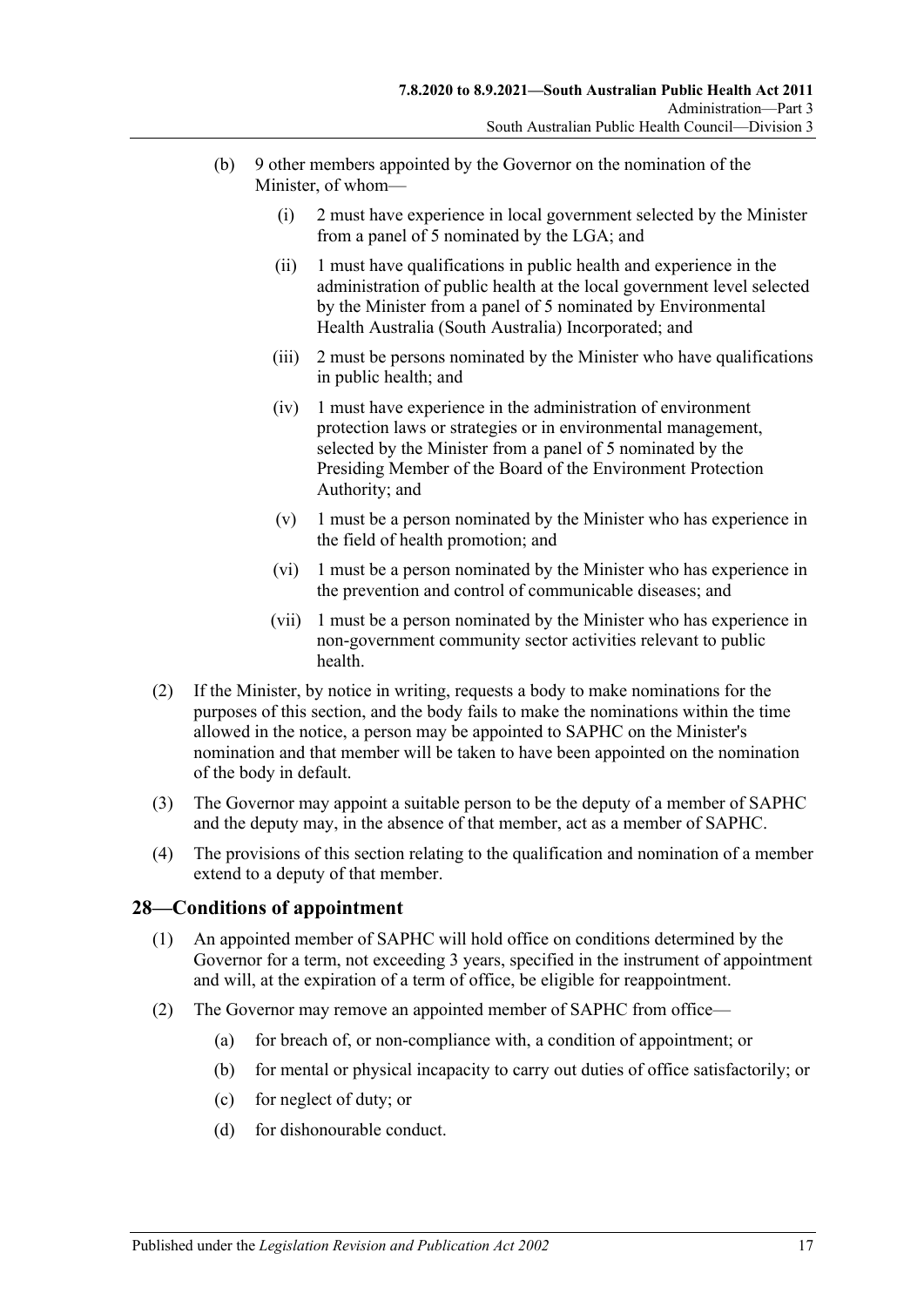- (3) The office of an appointed member of SAPHC becomes vacant if the member—
	- (a) dies; or
	- (b) completes a term of office and is not reappointed; or
	- (c) resigns by written notice addressed to the Minister; or
	- (d) is found guilty of an indictable offence; or
	- (e) becomes bankrupt or applies to take the benefit of a law for the relief of insolvent debtors; or
	- (f) is removed from office by the Governor under [subsection](#page-16-1) (2).
- (4) On the office of a member of SAPHC becoming vacant, a person must be appointed to that office in accordance with this Act.

#### <span id="page-17-0"></span>**29—Allowances and expenses**

An appointed member of SAPHC is entitled to fees, allowances and expenses approved by the Governor.

#### <span id="page-17-1"></span>**30—Validity of acts**

An act or proceeding of SAPHC is not invalid by reason only of a vacancy in its membership or a defect in the appointment of a member.

#### <span id="page-17-2"></span>**31—Functions of SAPHC**

SAPHC's functions are as follows:

- (a) to assist and advise the Chief Public Health Officer in relation to—
	- (i) the protection and promotion of public health; and
	- (ii) the development and maintenance of a system of strategic planning for public health at the local, regional and State-wide levels; and
	- (iii) the development of health plans under this Act; and
	- (iv) strategies to ensure that a sufficiently trained and skilled workforce is in place for the purposes of this Act; and
	- (v) programs to promote public health research in the State; and
	- (vi) the preparation of the biennial report under [Division](#page-13-0) 2; and
	- (vii) the setting of standards and qualifications for authorised officers;
- (b) any other functions assigned to SAPHC by this or any other Act or by the Minister or the Chief Public Health Officer.

#### <span id="page-17-3"></span>**32—Conduct of business**

- (1) The presiding member of SAPHC will, if present at a meeting of SAPHC, preside at the meeting and, in the absence of that member, the members present may elect 1 of their number to preside.
- (2) 6 members constitute a quorum of SAPHC.
- (3) A decision carried by a majority of the votes cast by the members of SAPHC present at a meeting of SAPHC is a decision of SAPHC.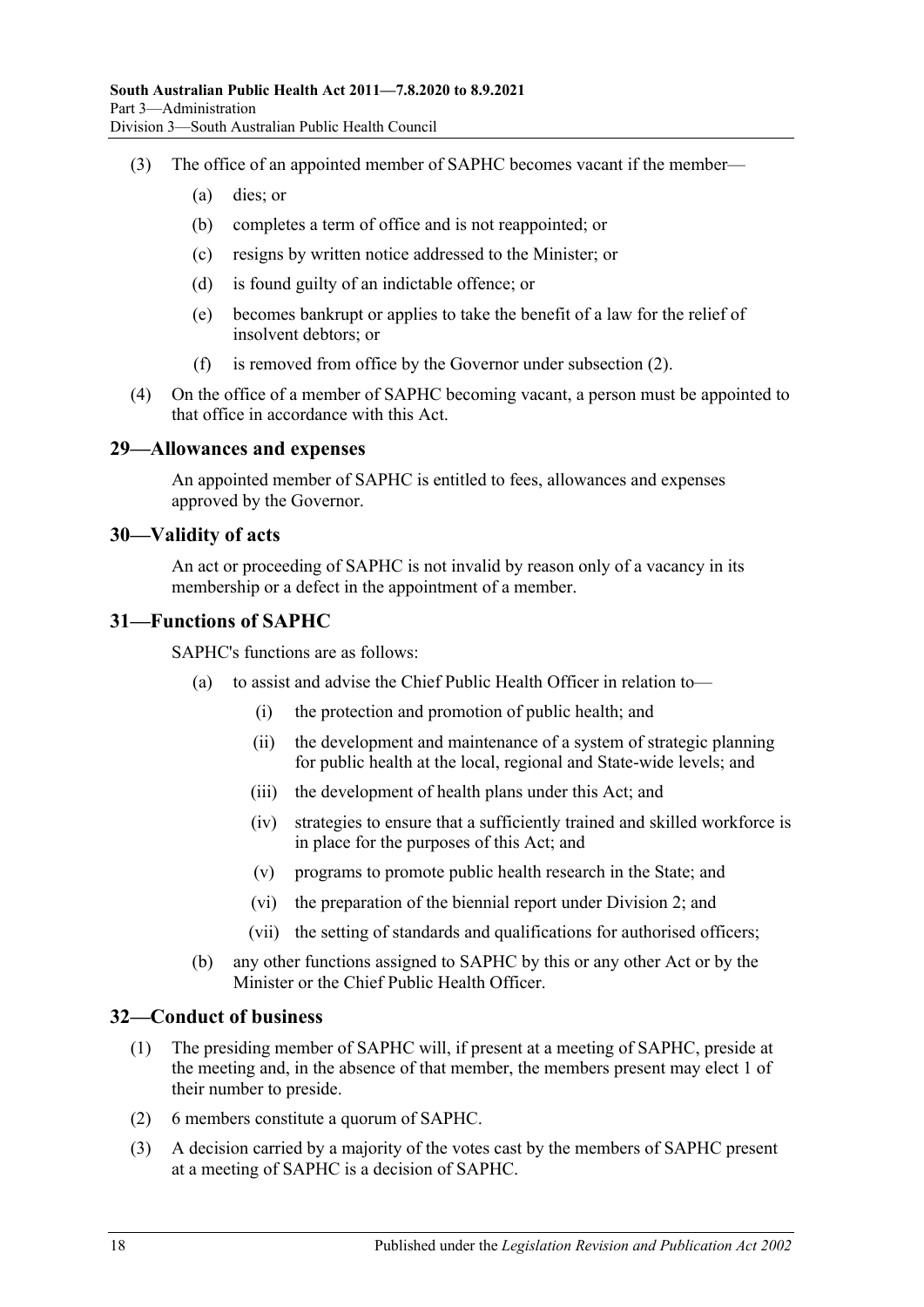- (4) Each member present at a meeting of SAPHC is entitled to 1 vote on a question arising for decision at the meeting and, in the event of an equality of votes, the person presiding is entitled to a second, or casting, vote.
- (5) A conference by telephone or other electronic means between the members of SAPHC will, for the purposes of this Act, be taken to be a meeting of SAPHC at which the participating members are present if—
	- (a) notice of the conference is given to all members in the manner determined by the members of SAPHC for that purpose; and
	- (b) each participating member is capable of communicating with every other participating member during the conference.
- (6) Subject to this Act, the business of SAPHC may be conducted in such way as it determines.

### <span id="page-18-3"></span><span id="page-18-0"></span>**33—Committees and subcommittees**

- (1) SAPHC may establish committees or subcommittees as SAPHC thinks fit to advise SAPHC on any aspect of its functions, or to assist SAPHC in the performance of its functions.
- (2) A committee or subcommittee established under [subsection](#page-18-3) (1) may, but need not, consist of, or include, members of SAPHC.
- (3) The procedures to be observed in relation to the conduct of a business of a committee or subcommittee will be—
	- (a) as determined by SAPHC; or
	- (b) insofar as a procedure is not determined by SAPHC—as determined by the relevant committee or subcommittee.

## <span id="page-18-1"></span>**34—Delegation by SAPHC**

- (1) SAPHC may delegate a function or power conferred on SAPHC under this or any other Act—
	- (a) to a specified person or body; or
	- (b) to a person occupying or acting in a specified office or position.
- (2) A delegation—
	- (a) may be made subject to conditions or limitations specified in the instrument of delegation; and
	- (b) if the instrument of delegation so provides, may be further delegated by the delegate; and
	- (c) is revocable at will and does not prevent the delegator from acting personally in a matter.

## <span id="page-18-2"></span>**35—Annual report**

- (1) SAPHC must, on or before 31 October in each year, provide to the Minister a report on its activities for the financial year ending on the preceding 30 June.
- (2) The Minister must, within 12 sitting days after receipt of a report under this section, cause a copy of the report to be laid before both Houses of Parliament.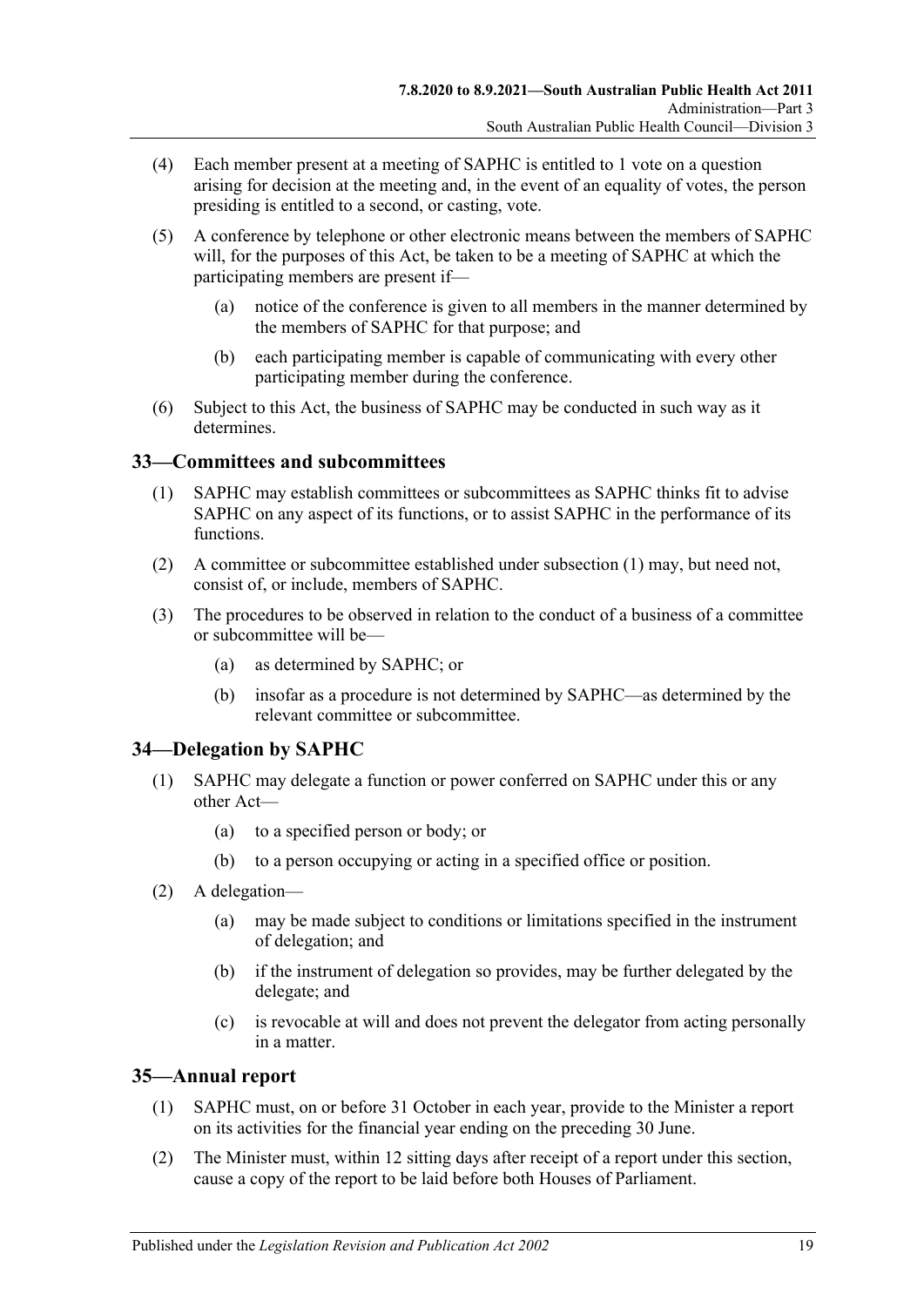### <span id="page-19-0"></span>**36—Use of facilities**

SAPHC may, by arrangement with the relevant body, make use of the services of the staff, equipment or facilities of a public authority.

## <span id="page-19-1"></span>**Division 4—Councils**

#### <span id="page-19-5"></span><span id="page-19-2"></span>**37—Functions of councils**

- (1) A council is the local public health authority for its area.
- (2) In connection with [subsection](#page-19-5) (1), the following functions are conferred on a council by this Act:
	- (a) to take action to preserve, protect and promote public health within its area;
	- (b) to cooperate with other authorities involved in the administration of this Act;
	- (c) to ensure that adequate sanitation measures are in place in its area;
	- (d) insofar as is reasonably practicable, to have adequate measures in place within its area to ensure that activities do not adversely affect public health;
	- (e) to identify risks to public health within its area;
	- (f) as necessary, to ensure that remedial action is taken to reduce or eliminate adverse impacts or risks to public health;
	- (g) to assess activities and development, or proposed activities or development, within its area in order to determine and respond to public health impacts (or potential public health impacts);
	- (h) to provide, or support the provision of, educational information about public health and to provide or support activities within its area to preserve, protect or promote public health;
	- (i) such other functions assigned to the council by this Act.

#### <span id="page-19-3"></span>**38—Immunisation services**

- (1) In addition to its other functions, a council must provide, or support the provision of, immunisation programs for the protection of public health within its area.
- (2) Services associated with the provision of immunisation programs will be provided with the support of the Department.
- (3) The Minister must take reasonable steps to enter into and maintain a memorandum of understanding with the LGA about the provision of immunisation services and support under this section.

#### <span id="page-19-4"></span>**39—Cooperation between councils**

- (1) A council may, in performing its functions or exercising its powers under this Act, act in conjunction or partnership with, or cooperate or coordinate its activities with, 1 or more other councils.
- <span id="page-19-6"></span>(2) The Chief Public Health Officer may request a council to cooperate with 1 or more other councils if the Chief Public Health Officer considers that the councils share a common area of concern.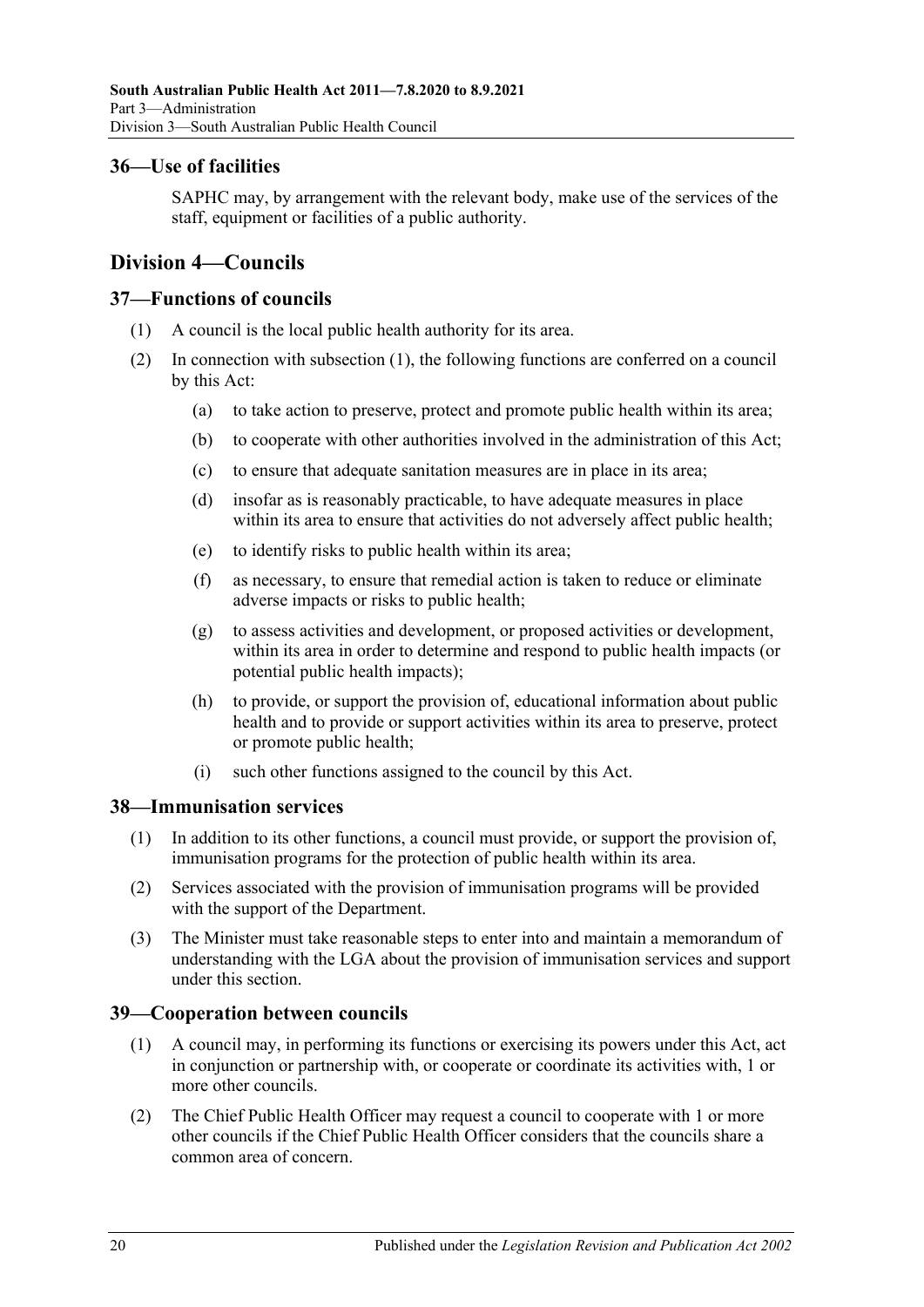(3) If a council receives a request under [subsection](#page-19-6) (2), the council must, within 28 days after receiving the request or such longer period as the Chief Public Health Officer may specify, furnish the Chief Public Health Officer with a written report on the action that the council intends to take in response to the request.

## <span id="page-20-3"></span><span id="page-20-0"></span>**40—Power of Chief Public Health Officer to act**

- $(1)$  If—
	- (a) the Chief Public Health Officer considers that a public health risk exists that has significance in relation to the areas of 2 or more councils; or
	- (b) the Chief Public Health Officer considers that action under this section is warranted in order to support or enhance the Minister's functions to preserve, protect or promote public health within the State,

the Chief Public Health Officer may exercise any power conferred on a council under this Act (as if the Chief Public Health Officer were a council).

- <span id="page-20-4"></span>(2) Subject to [subsection](#page-20-2) (3), before taking action under [subsection](#page-20-3) (1) the Chief Public Health Officer must take reasonable steps to consult with the council or councils for the area or areas where the Chief Public Health Officer intends to act, and with SAPHC.
- <span id="page-20-2"></span>(3) If the Chief Public Health Officer considers that urgent action is required, the Chief Public Health Officer may, after informing the Minister of his or her proposed course of action, take action under [subsection](#page-20-3) (1) without complying with [subsection](#page-20-4) (2) (but the Chief Public Health Officer must then, within a reasonable time after taking the action, advise the relevant council or councils of the action that has been taken).

## <span id="page-20-5"></span><span id="page-20-1"></span>**41—Council failing to perform a function under Act**

- (1) If, in the opinion of the Minister, a council has failed, in whole or in part, to perform a function conferred on the council under this Act, the Minister may consult with the council in relation to the matter.
- <span id="page-20-6"></span>(2) If, after consulting under [subsection](#page-20-5) (1), the Minister considers that the council's failure is significant, the Minister may, after consulting with SAPHC, direct the council to perform a function under this Act.
- (3) A direction under [subsection](#page-20-6) (2)—
	- (a) must be in writing; and
	- (b) must set out the grounds on which the Minister is acting; and
	- (c) must set out the action that the Minister considers should be taken by the council.
- (4) The Minister must cause a copy of the direction to be published in the Gazette within a reasonable time after it is furnished to the council.
- <span id="page-20-7"></span>(5) If a council fails to comply with a direction under this section, the Minister may, by notice served on the council, withdraw powers of the council under this Act and transfer them to the Chief Public Health Officer (and any such notice will have effect according to its terms).
- (6) Before taking action under [subsection](#page-20-7) (5)—
	- (a) the Minister must, by notice in writing—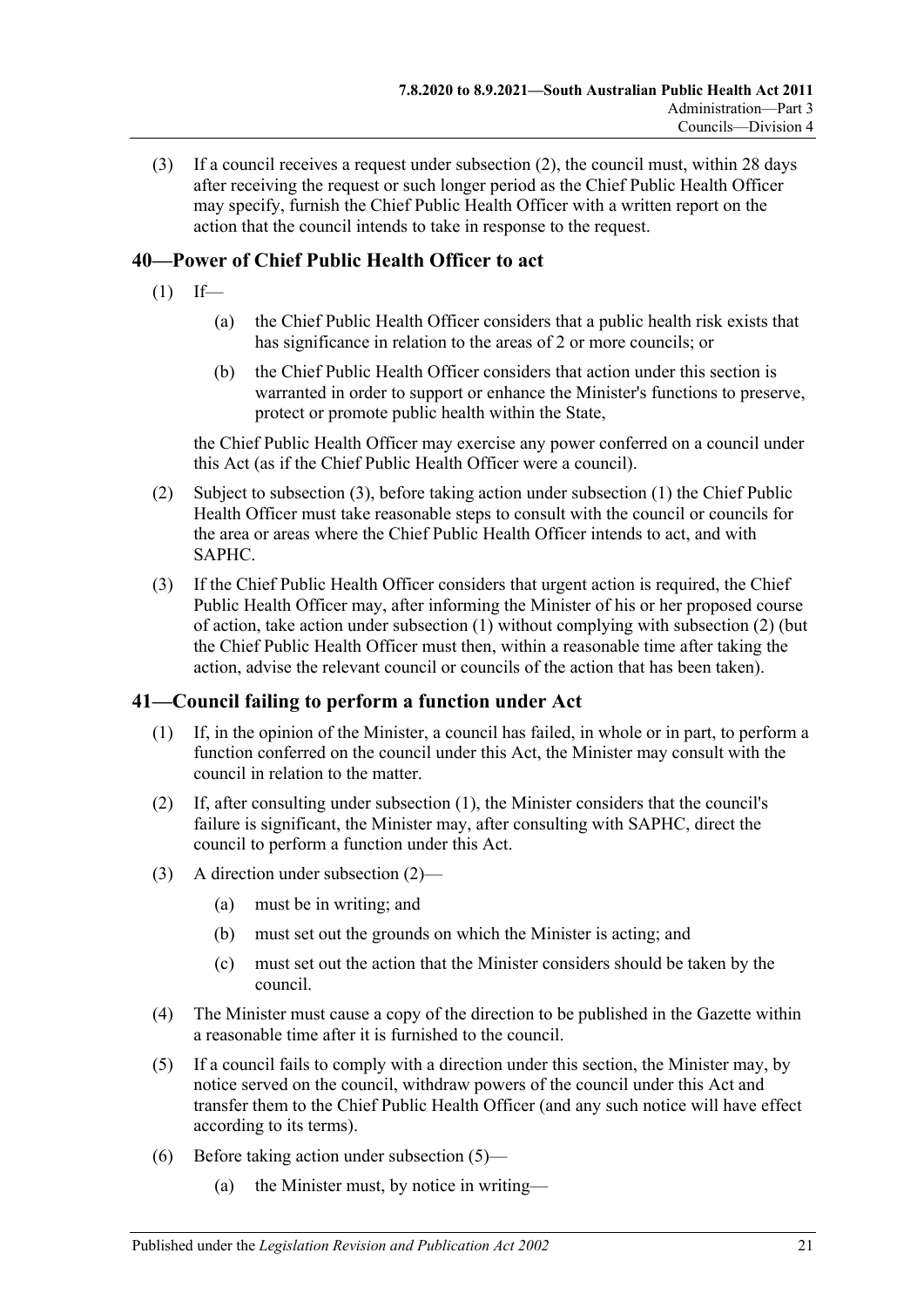- (i) inform the council of the Minister's proposed course of action (setting out the grounds on which the action is proposed); and
- (ii) invite the council to make written submissions to the Minister in relation to the matter within a period specified by the Minister; and
- (b) if the council so requests in its written submissions to the Minister—the Minister must discuss the matter with a delegation representing the council; and
- (c) the Minister must, at such time as the Minister thinks fit, consult with the Chief Public Health Officer and SAPHC.
- (7) The Minister must cause a copy of the notice under [subsection](#page-20-7) (5) to be published in the Gazette within a reasonable time after it is served on the council.
- <span id="page-21-1"></span>(8) A member of the staff of the council must comply with any request or direction of the Chief Public Health Officer in or in connection with the exercise of a power transferred to the Chief Public Health Officer under this section.
- (9) Insofar as is reasonably practicable, the Chief Public Health Officer must give any direction under [subsection](#page-21-1) (8) through the chief executive officer of the council.
- (10) The Chief Public Health Officer, or a person acting under the authorisation of the Chief Public Health Officer, is entitled to make use of the equipment or facilities of the council, without any other authority, in connection with the exercise of a power transferred to the Chief Public Health Officer under this section.
- (11) An act of the Chief Public Health Officer in the exercise of a power transferred to the Chief Public Health Officer will be taken to be an act of the council.
- (12) The Chief Public Health Officer must, in acting under this section, have due regard to the role and responsibilities of the council to its community in other respects.
- (13) The Minister may recover as a debt costs and expenses reasonably incurred in the Chief Public Health Officer exercising powers under this section from the council.
- <span id="page-21-2"></span>(14) The Minister may, after consultation with the Chief Public Health Officer and SAPHC, by notice served on the council, vary or revoke a notice under [subsection](#page-20-7) (5).
- (15) The Minister must cause a notice under [subsection](#page-21-2) (14) to be published in the Gazette within a reasonable time after it is served on the council.
- (16) In this section—

*function* includes a power or duty.

### <span id="page-21-3"></span><span id="page-21-0"></span>**42—Transfer of function of council at request of council**

- (1) A council may request that a function of the council under this Act be performed by the Chief Public Health Officer.
- (2) A request under [subsection](#page-21-3) (1)—
	- (a) must be made to the Minister; and
	- (b) must be in writing; and
	- (c) must be accompanied or supported by such information that the Minister may require.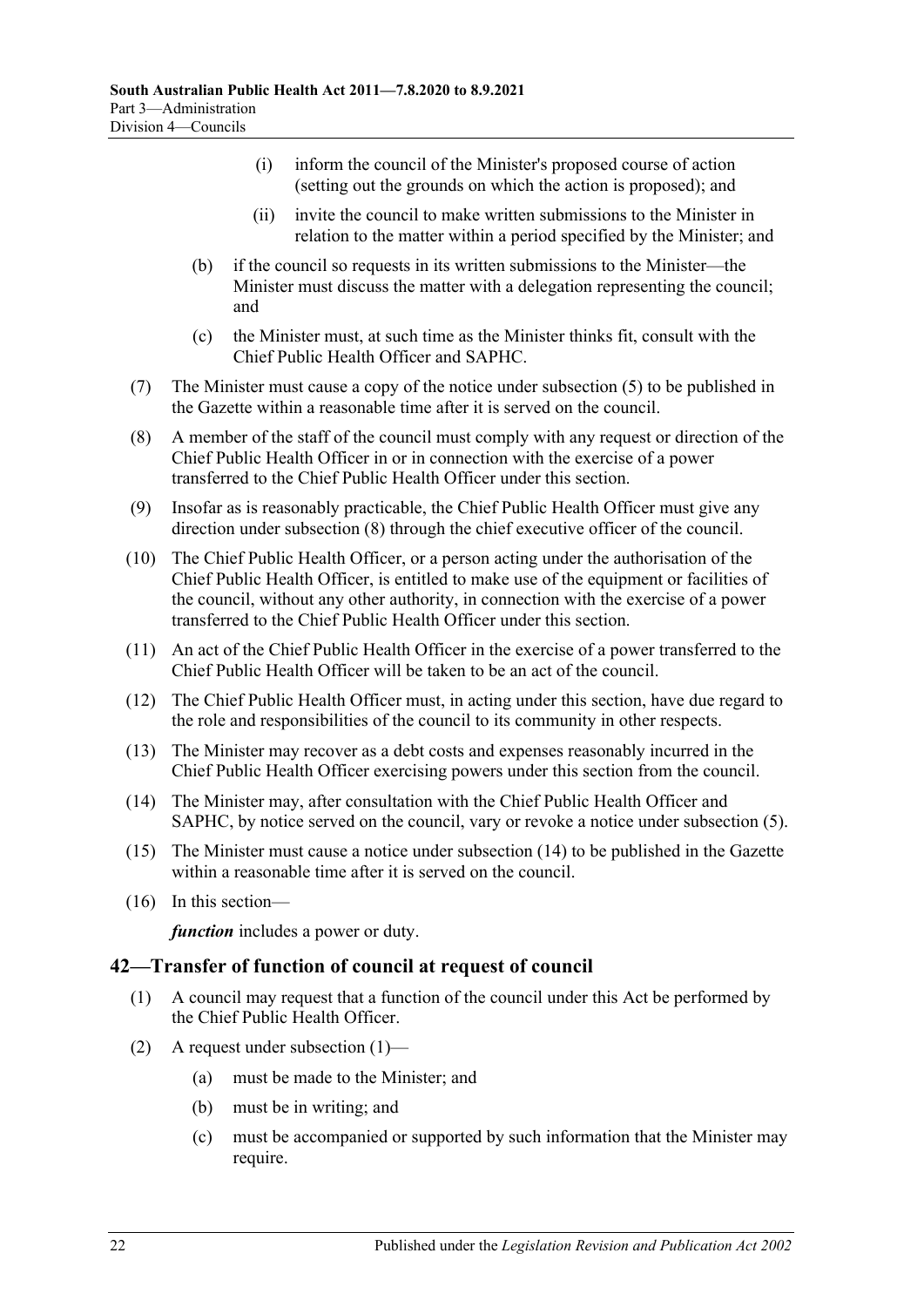- (3) The Minister must, after receiving a request, consult with the Chief Public Health Officer and SAPHC.
- <span id="page-22-4"></span>(4) The Minister may then, if the Minister thinks fit, by notice in the Gazette, transfer a specified function of the council to the Chief Public Health Officer (and any such notice will have effect according to its terms).
- <span id="page-22-3"></span>(5) A member of the staff of the council must comply with any request or requirement of the Chief Public Health Officer in or in connection with the performance of a function transferred to the Chief Public Health Officer under this section.
- (6) Insofar as is reasonably practicable, the Chief Public Health Officer must impose any requirement under [subsection](#page-22-3) (5) through the chief executive officer of the council.
- (7) The Chief Public Health Officer, or a person acting under the authorisation of the Chief Public Health Officer, is entitled to make use of the equipment or facilities of the council, without any other authority, in connection with the performance of a function transferred to the Chief Public Health Officer under this section.
- (8) An act of the Chief Public Health Officer in the performance of a function transferred to the Chief Public Health Officer will be taken to be an act of the council.
- (9) The Chief Public Health Officer must, in acting under this section, have due regard to the role and responsibilities of the council to its community in other respects.
- (10) The Minister may recover costs and expenses associated with the Chief Public Health Officer acting under this section under an agreement with the council.
- (11) The Minister may, at the request of the council, or on the Minister's own initiative after consultation with the council, the Chief Public Health Officer and SAPHC, vary or revoke a notice under [subsection](#page-22-4) (4) by further notice in the Gazette.
- (12) In this section—

*function* includes a power or duty.

## <span id="page-22-0"></span>**Division 5—Authorised officers**

#### <span id="page-22-1"></span>**43—State authorised officers**

- (1) The Minister may appoint a suitably qualified person to be a State authorised officer.
- <span id="page-22-5"></span>(2) An appointment under this section may be made subject to such conditions or limitations as the Minister thinks fit.
- (3) Without limiting [subsection](#page-22-5) (2), the powers conferred on a State authorised officer under this or any other Act may be exercised in the whole of the State or such part or parts of the State as may be specified in the instrument of appointment.
- (4) A State authorised officer is subject to direction by the Chief Public Health Officer.
- (5) The Minister may vary or revoke an appointment at any time.

#### <span id="page-22-2"></span>**44—Local authorised officers**

- (1) A council may, by instrument in writing, appoint a suitably qualified person to be a local authorised officer.
- <span id="page-22-6"></span>(2) An appointment under this section may be made subject to such conditions or limitations as the council thinks fit.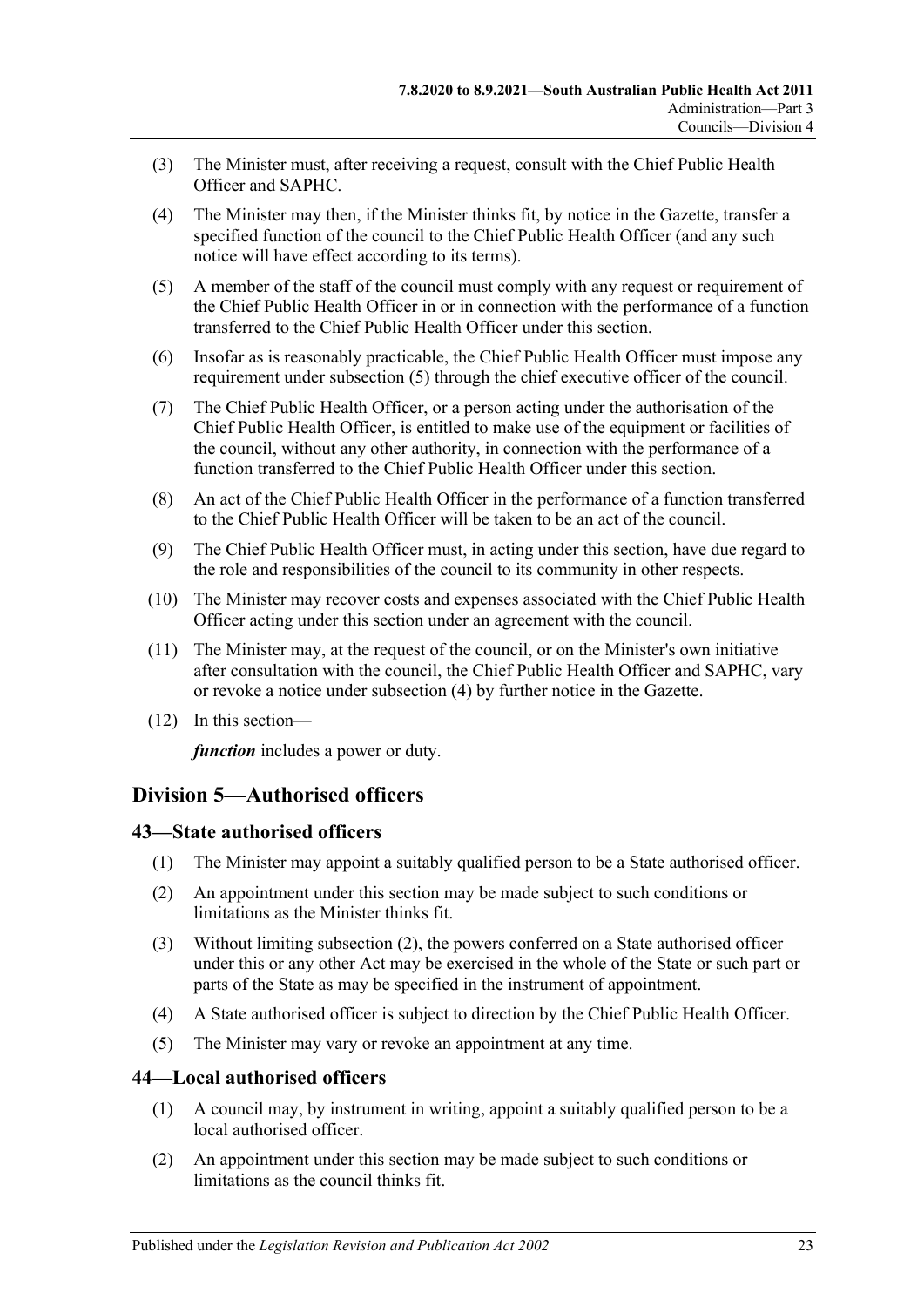- (3) Without limiting [subsection](#page-22-6) (2), the powers conferred on a local authorised officer under this or any other Act may be exercised within the area of the council.
- (4) A local authorised officer is subject to direction by the council.
- (5) A person may hold an appointment as a local authorised officer from more than 1 council.
- (6) The council may vary or revoke an appointment at any time.
- <span id="page-23-2"></span>(7) A council must notify the Chief Public Health Officer if the council—
	- (a) makes an appointment under this section; or
	- (b) revokes an appointment under this section.
- (8) A notification under [subsection](#page-23-2) (7) must be accompanied by such information as the Chief Public Health Officer thinks fit and specifies for the purposes of this section from time to time.
- (9) A council must, in determining the number of local authorised officers who should be appointed for its area, take into account any policy developed by the Chief Public Health Officer for the purposes of this section.

#### <span id="page-23-4"></span><span id="page-23-0"></span>**45—Qualifications**

- (1) Subject to [subsection](#page-23-3) (2), a person is not eligible for appointment as an authorised officer unless the person holds qualifications approved by the Minister for the purposes of this Division (being qualifications or classes of qualifications that may vary according to factors determined by the Minister).
- <span id="page-23-3"></span>(2) The Minister may grant exemptions from the operation of [subsection](#page-23-4) (1).
- (3) An exemption may be granted on conditions determined by the Minister.

#### <span id="page-23-1"></span>**46—Identity cards**

- (1) An authorised officer appointed under this Act must be issued with an identity card in a form approved by the Chief Public Health Officer—
	- (a) containing the person's name and a photograph of the person; and
	- (b) stating that the person is an authorised officer for the purposes of this Act; and
	- (c) setting out the name or office of the issuing authority.
- (2) The identity card must be issued as soon as is reasonably practicable after the appointment is made (but an authorised officer is not prevented from exercising powers under this Act just because an identity card is yet to be issued).
- (3) An authorised officer must, at the request of a person in relation to whom the officer intends to exercise any powers under this Act, produce for the inspection of the person his or her identity card (unless the identity card is yet to be issued).
- (4) An authorised officer appointed under this Act must, on ceasing to be an authorised officer for any reason, surrender his or her identity card to the Chief Public Health Officer (if a State authorised officer) or the council that made the appointment (if a local authorised officer).

Maximum penalty: \$250.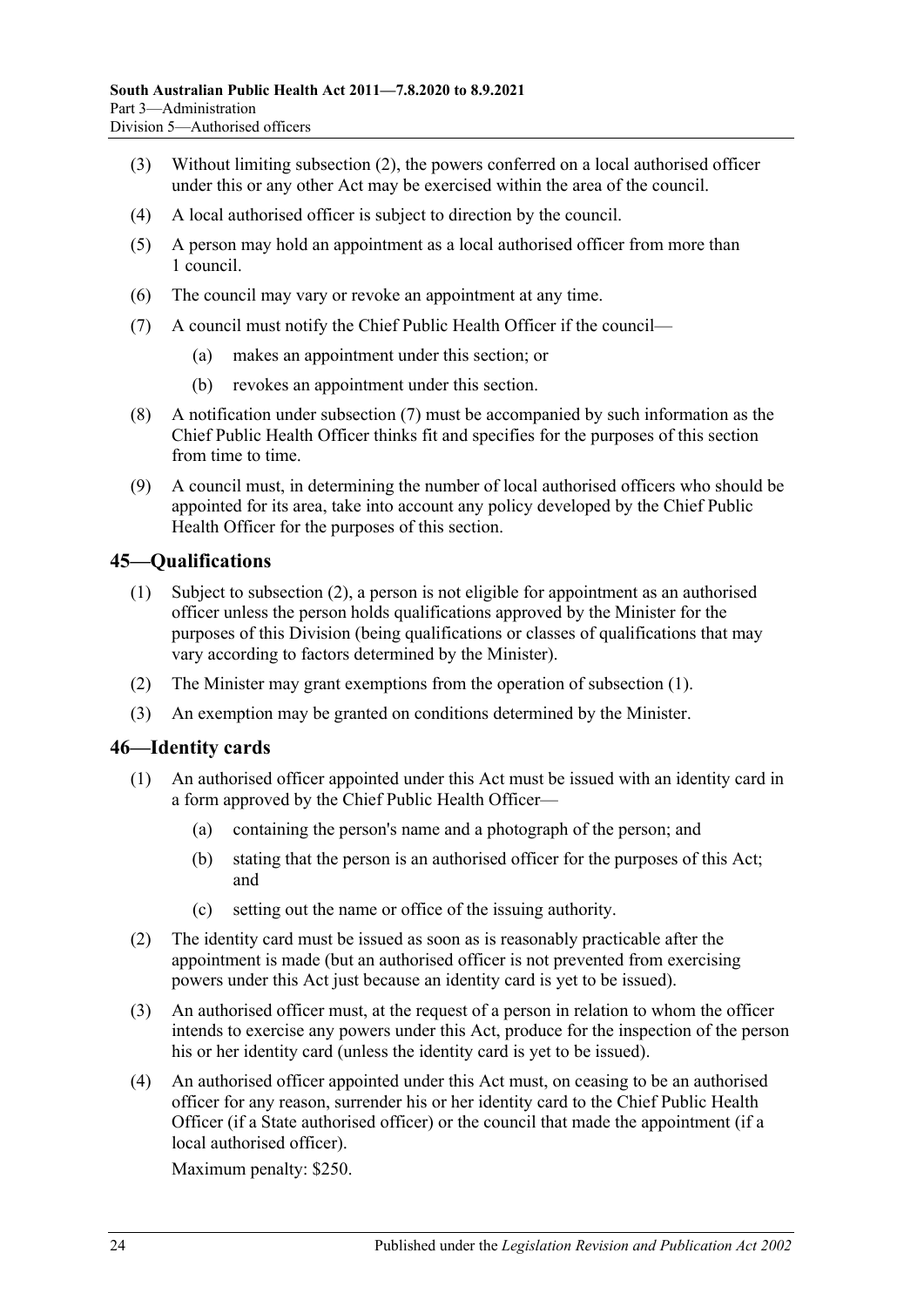#### <span id="page-24-0"></span>**47—Powers of authorised officers**

- (1) An authorised officer may, for any purpose connected with the administration or operation of this Act or with the performance, exercise or discharge of a function, power or duty under this Act—
	- (a) at any reasonable time, enter or inspect any premises or vehicle; and
	- (b) during the course of the inspection of any premises or vehicle—
		- (i) ask questions of any person found in the premises or vehicle; and
		- (ii) inspect any article or substance found in the premises or vehicle; and
		- (iii) take and remove samples of any substance or other thing found in the premises or vehicle; and
		- (iv) require any person to produce any plans, specifications, books, papers or documents; and
		- (v) examine, copy and take extracts from any plans, specifications, books, papers or documents; and
		- (vi) take photographs, films or video recordings; and
		- (vii) take measurements, make notes and carry out tests; and
		- (viii) remove any article that may constitute evidence of the commission of an offence against this Act; and
	- (c) require any person to answer any question that may be relevant to—
		- (i) ascertaining whether the person is suffering from a notifiable condition; or
		- (ii) the administration or enforcement of this Act.
- (2) In the exercise of powers under this Act, an authorised officer may be accompanied by such assistants as may be necessary or desirable in the circumstances.
- <span id="page-24-1"></span>(3) An authorised officer may use reasonable force to enter any premises or vehicle—
	- (a) on the authority of a warrant issued by a magistrate; or
	- (b) if the officer believes, on reasonable grounds, that the circumstances require immediate action to be taken.
- (4) A magistrate must not issue a warrant under [subsection](#page-24-1) (3) unless satisfied—
	- (a) that there are reasonable grounds to suspect that an offence against this Act has been, is being, or is about to be, committed; or
	- (b) that the warrant is reasonably required in the circumstances.
- (5) If an authorised officer is inspecting premises or a vehicle under this section, the person in charge of the premises or vehicle must provide such assistance as the authorised officer reasonably requires to facilitate the inspection.
- (6) A person who—
	- (a) hinders or obstructs an authorised officer, or a person assisting an authorised officer, in the exercise of a power under this section; or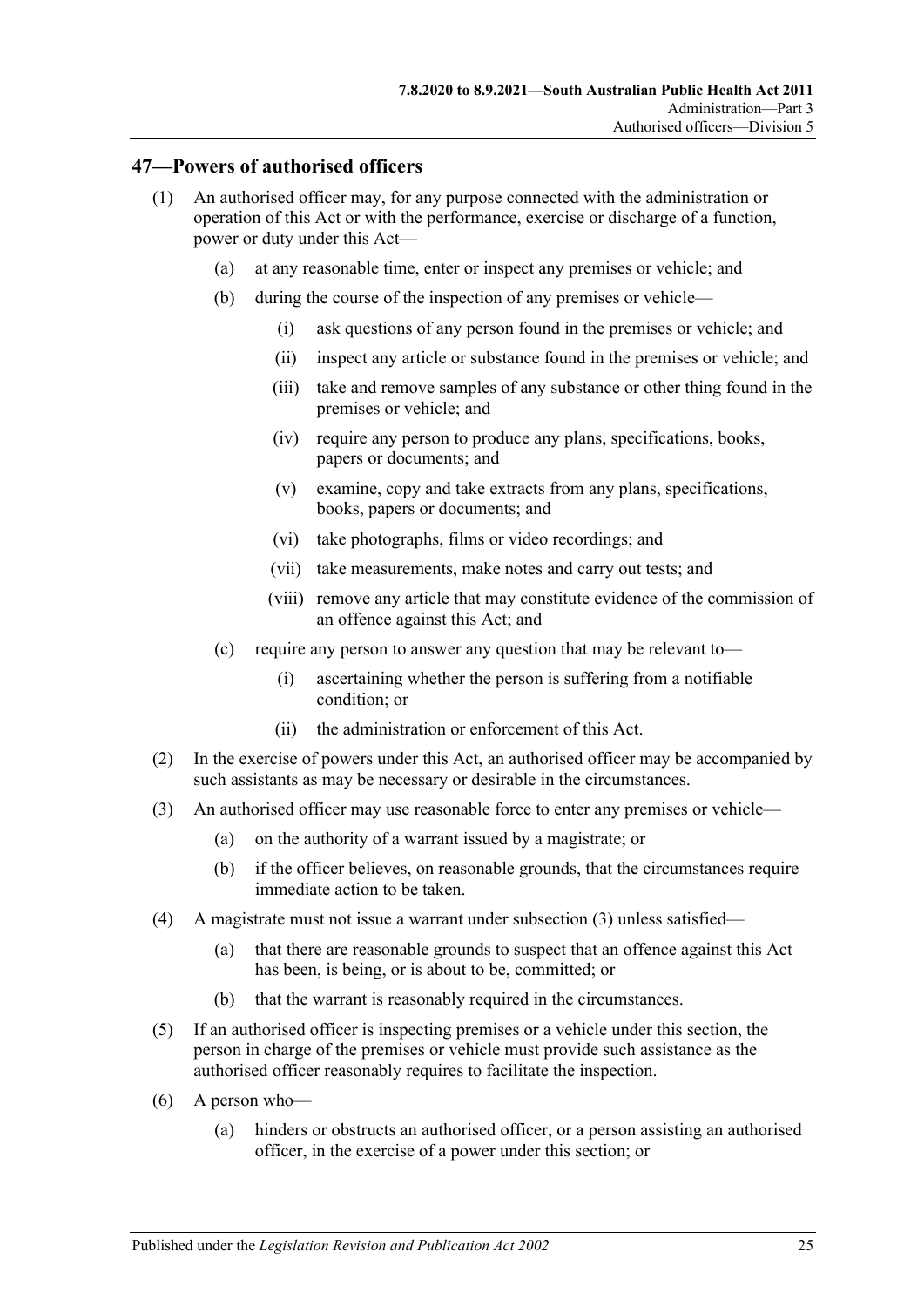- (b) having been asked a question under this section, does not answer the question to the best of his or her knowledge, information and belief; or
- (c) being the person in charge of premises or a vehicle subject to an inspection and having been required to provide reasonable assistance to facilitate the inspection, refuses or fails to provide such assistance,

is guilty of an offence.

Maximum penalty: \$25 000.

- (7) A person who furnishes information under this section cannot, by virtue of doing so, be held to have breached any law or any principle of professional ethics.
- (8) It is not an excuse for a person to refuse or fail to furnish information under this section on the ground that to do so might tend to incriminate the person or make the person liable to a penalty.
- (9) However, if compliance with a requirement to furnish information might tend to incriminate a person or make a person liable to a penalty, then—
	- (a) in the case of a person who is required to produce, or provide a copy of, a document or information—the fact of production, or provision of, the document or the information (as distinct from the contents of the documents or the information); or
	- (b) in any other case—any answer given in compliance with the requirement,

is not admissible in evidence against the person for an offence or for the imposition of a penalty (other than proceedings in respect of the provision of information that is false or misleading).

## <span id="page-25-0"></span>**Division 6—Emergency officers**

#### <span id="page-25-2"></span><span id="page-25-1"></span>**48—Emergency officers**

- (1) The Chief Executive may appoint, individually or by class, such persons to be emergency officers for the purposes of this Act as the Chief Executive thinks fit.
- (2) An appointment under [subsection](#page-25-2) (1) may be subject to conditions or limitations specified by the Chief Executive.
- (3) An emergency officer, other than a police officer, must be issued with an identity card in a form approved by the Chief Executive—
	- (a) containing the person's name and a photograph of the person; and
	- (b) stating that the person is an emergency officer for the purposes of this Act.
- (4) An emergency officer must, at the request of a person in relation to whom the officer intends to exercise any powers under this Act, produce for the inspection of the person—
	- (a) in the case of an emergency officer who is a police officer and is not in uniform—his or her certificate of authority; or
	- (b) in the case of an emergency officer who is not a police officer—his or her identity card.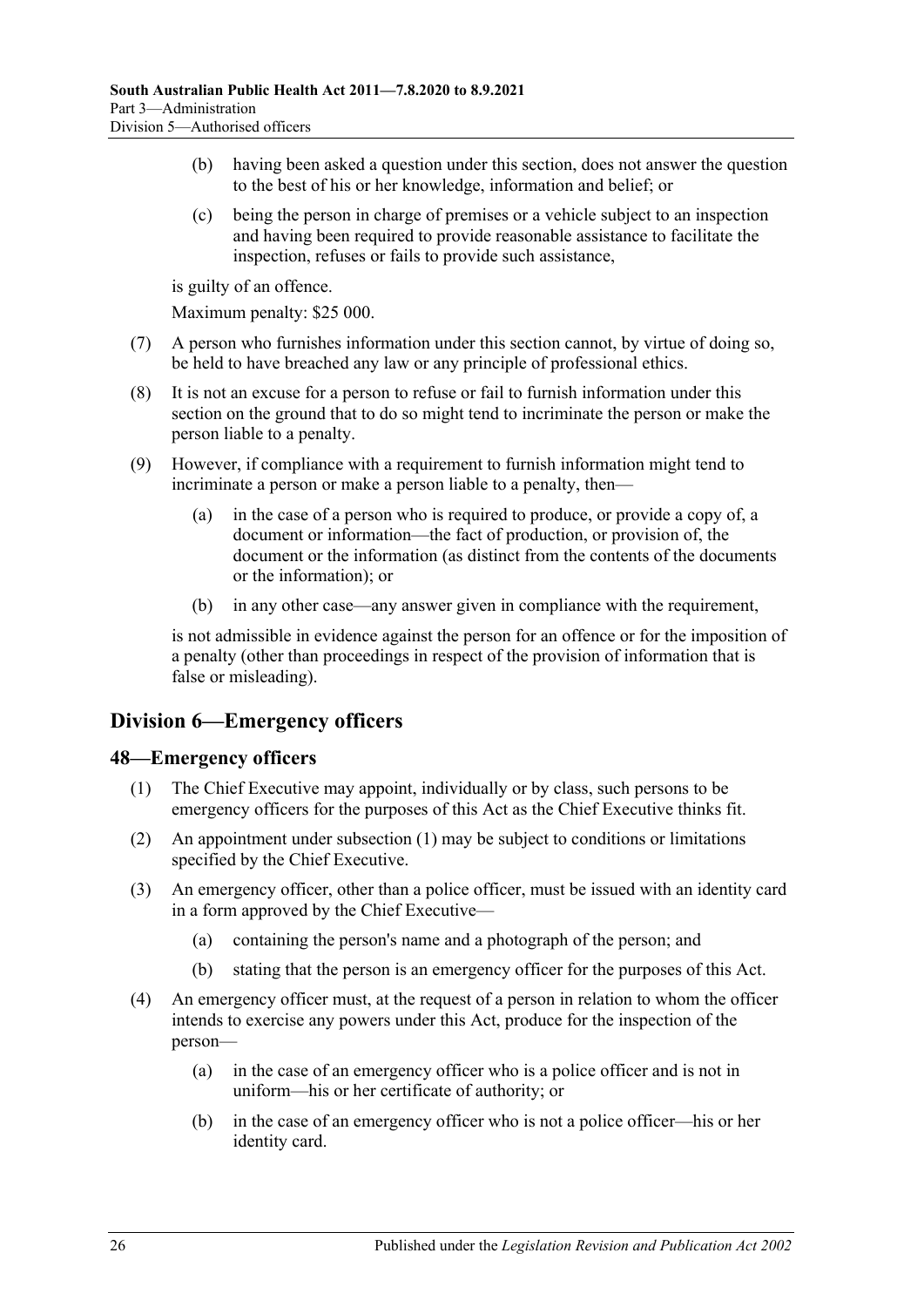(5) An emergency officer appointed under this Act must, on ceasing to be an emergency officer for any reason, surrender his or her identity card and any insignia or special apparel or equipment issued to the emergency officer for the purposes of this Act to the Chief Executive or a person nominated by the Chief Executive. Maximum penalty: \$250.

## <span id="page-26-0"></span>**Division 7—Specific power to require information**

#### <span id="page-26-5"></span><span id="page-26-1"></span>**49—Specific power to require information**

- (1) The Minister, the Chief Public Health Officer, a council or an authorised officer may require a person to furnish such information relating to public health as may be reasonably required for the purposes of this Act.
- (2) A person who fails to comply with a requirement under [subsection](#page-26-5) (1) is guilty of an offence.

Maximum penalty: \$25 000.

Expiation fee: \$750.

- (3) A person who furnishes information under this section cannot, by virtue of doing so, be held to have breached any law or any principle of professional ethics.
- (4) It is not an excuse for a person to refuse or fail to furnish information under this section on the ground that to do so might tend to incriminate the person or make the person liable to a penalty.
- (5) However, if compliance with a requirement to furnish information might tend to incriminate a person or make a person liable to a penalty, then—
	- (a) in the case of a person who is required to produce, or provide a copy of, a document or information—the fact of production, or provision of, the document or the information (as distinct from the contents of the documents or the information); or
	- (b) in any other case—any answer given in compliance with the requirement,

is not admissible in evidence against the person for an offence or for the imposition of a penalty (other than proceedings in respect of the provision of information that is false or misleading).

## <span id="page-26-3"></span><span id="page-26-2"></span>**Part 4—Public health plans**

## **Division 1—State public health plan**

#### <span id="page-26-4"></span>**50—State public health plan**

- (1) The Minister must prepare and maintain a plan to be called the *State Public Health Plan*.
- <span id="page-26-6"></span>(2) The State Public Health Plan is to set out principles and policies for achieving the objects of this Act and implementing the principles established under this Act.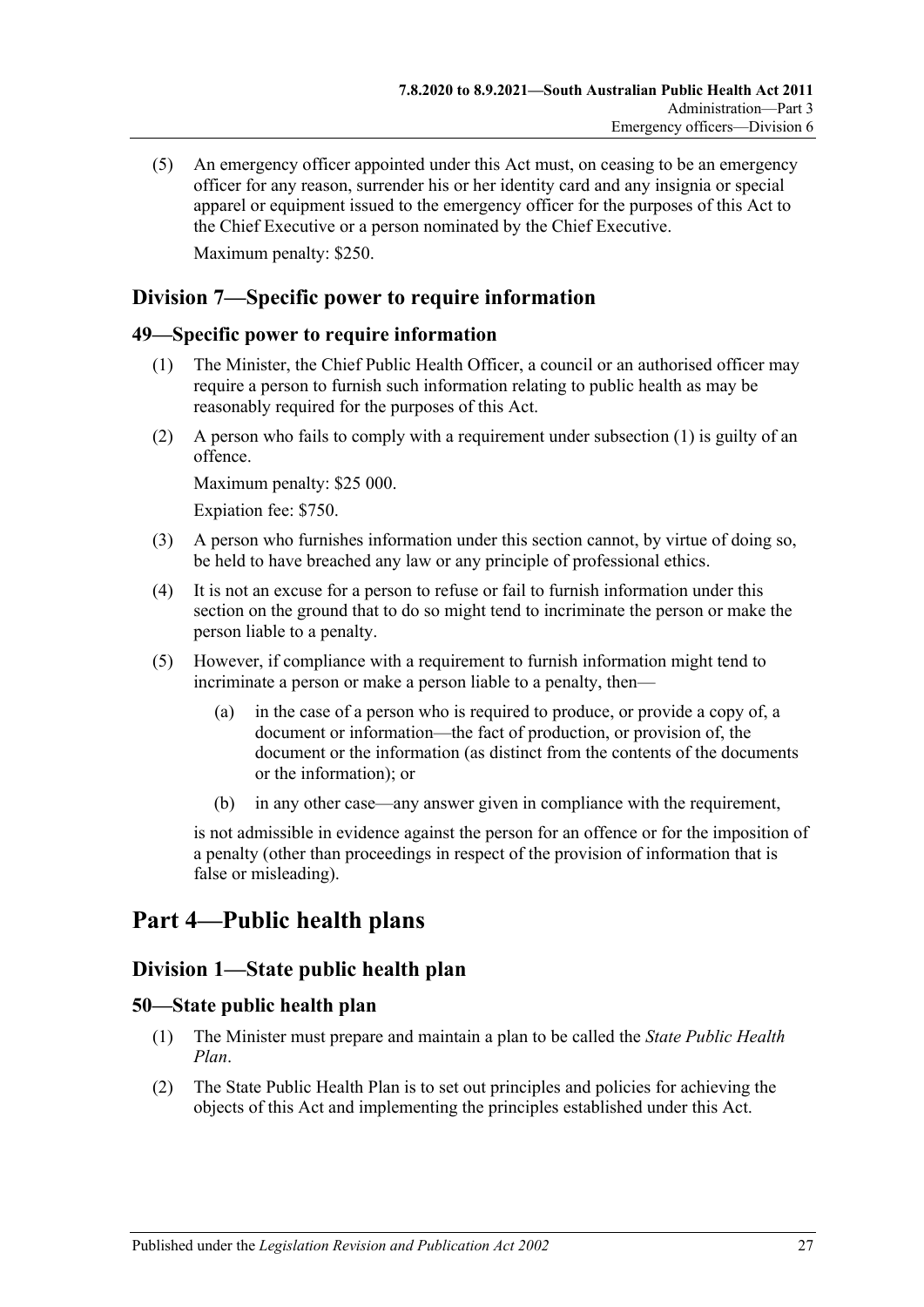- (3) In connection with the operation of [subsection](#page-26-6) (2), the State Public Health Plan should—
	- $(a)$ 
		- (i) comprehensively assess the state of public health in South Australia; and
		- (ii) identify existing and potential public health risks and develop strategies for addressing and eliminating or reducing those risks; and
	- (b) identify opportunities and outline strategies for promoting public health in this State; and
	- (c) include information about issues identified in regional public health plans established under this Part or any other plan or policy that the Minister considers to be appropriate.
- (4) The State Public Health Plan may also take into account any plan, policy or strategy determined to be appropriate by the Minister.
- (5) The Minister must review the State Public Health Plan at least once in every 5 years.
- (6) Subject to [subsection](#page-27-0) (7), the Minister may amend the State Public Health Plan at any time.
- <span id="page-27-0"></span>(7) The Minister must, in relation to any proposal to create or amend the State Public Health Plan—
	- (a) prepare a draft of the proposal; and
	- (b) take reasonable steps to consult with SAPHC, the LGA, and any other person or body considered relevant by the Minister, in relation to the proposal; and
	- (c) by public notice, give notice of the place or places at which copies of the draft are available for inspection (without charge) and purchase and invite interested persons to make written representations on the proposal within a period specified by the Minister.
- (8) [Subsection](#page-27-0) (7) does not apply in relation to an amendment that is being made—
	- (a) in order to ensure that the State Public Health Plan is consistent with any plan, policy or strategy that—
		- (i) has been prepared, adopted or applied under another Act; and
		- (ii) falls within a class prescribed by the regulations for the purposes of this provision; or
	- (b) in order to remove or replace information in the State Public Health Plan that has been superseded by information that the Minister considers to be more reliable or accurate; or
	- (c) in order to make a change of form (without altering the effect of an underlying policy reflected in the State Public Health Plan); or
	- (d) in order to take action considered by the Minister to be—
		- (i) addressing or removing irrelevant material or any duplication or inconsistency (without altering the effect of an underlying policy reflected in the State Public Health Plan); or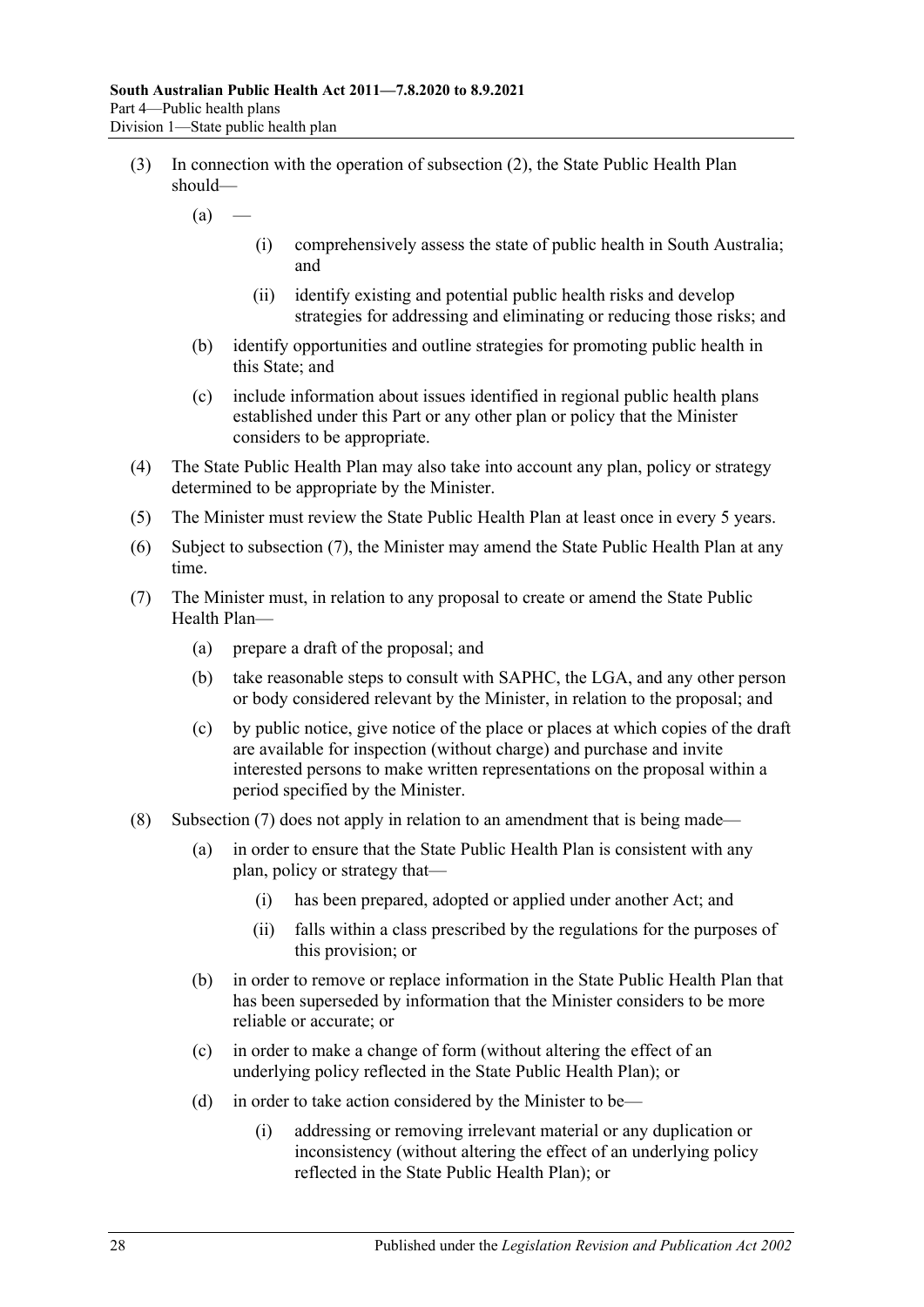- (ii) correcting an error; or
- (e) in any circumstances prescribed by the regulations.
- (9) The State Public Health Plan, or an amendment to the State Public Health Plan, has no force or effect until published by the Minister in accordance with the regulations.
- (10) The Minister must ensure that copies of the State Public Health Plan are reasonably available for inspection (without charge) and purchase by the public at a place or places determined by the Minister.
- (11) The State Public Health Plan is an expression of policy and does not in itself affect rights or liabilities (whether of a substantive, procedural or other nature).
- (12) A failure of the Minister to comply with a requirement of this section cannot be taken to affect the validity of the State Public Health Plan, or any other plan or instrument under this Act.

## <span id="page-28-0"></span>**Division 2—Regional public health plans**

#### <span id="page-28-1"></span>**51—Regional public health plans**

- (1) A council or, if the Minister so determines or approves, a group of councils, must prepare and maintain a plan for the purposes of the operations of the council or councils under this Act (a *regional public health plan*).
- (2) A regional public health plan must be in a form determined or approved by the Minister.
- (3) If a group of councils are to prepare and maintain a regional public health plan, a reference in this Part to a council is to be taken to be a reference to the group of councils.
- (4) Notwithstanding that a group of councils are to prepare and maintain a regional public health plan, any council within the group may also prepare its own plan that relates to 1 or more matters that are to apply specifically within its area (and then this Part will apply accordingly).
- (5) A plan should be consistent with the State Public Health Plan.
- <span id="page-28-2"></span>(6) The Minister may, from time to time, prepare or adopt guidelines to assist councils in the preparation of regional public health plans.
- (7) The Minister should take reasonable steps to consult with SAPHC and the LGA in the preparation of any guidelines, or before adopting any guidelines, under [subsection](#page-28-2) (6).
- (8) A regional public health plan must—
	- (a) comprehensively assess the state of public health in the region; and
	- (b) identify existing and potential public health risks and provide for strategies for addressing and eliminating or reducing those risks; and
	- (c) identify opportunities and outline strategies for promoting public health in the region; and
	- (d) address any public health issues specified by the Minister following consultation with SAPHC and the LGA; and
	- (e) include information as to—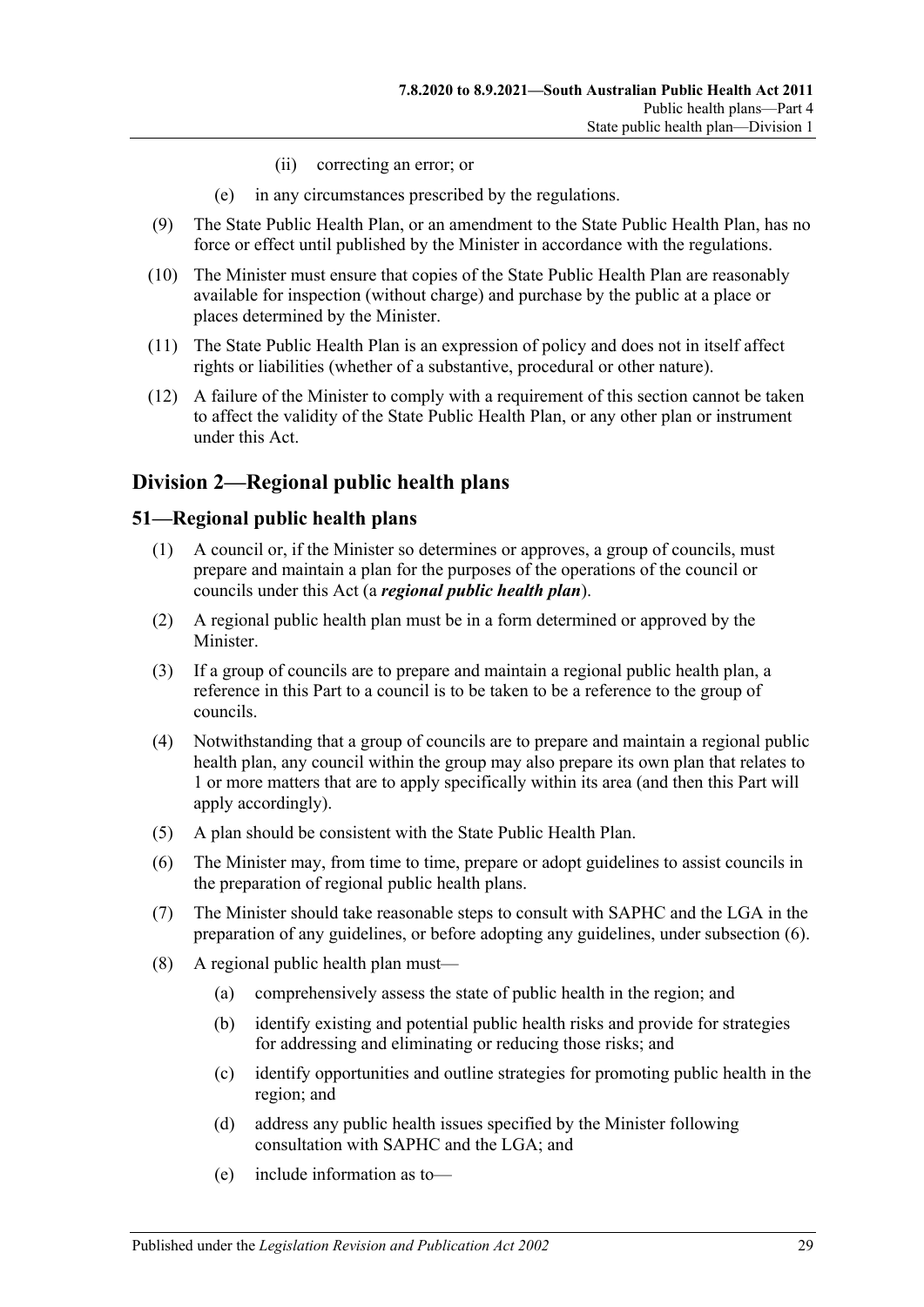- (i) the state and condition of public health within the relevant region, and related trends; and
- (ii) environmental, social, economic and practical considerations relating to public health within the relevant region; and
- (iii) other prescribed matters; and
- (f) include such other information or material contemplated by this Act or required by the regulations.
- (9) In addition, a plan must—
	- (a) include information about issues identified in any plan, policy or strategy specified by the Minister or SAPHC; and
	- (b) address, and be consistent with, any intergovernmental agreement specified by the Minister.
- (10) Subject to [subsection](#page-29-0) (11), a council may amend a regional public health plan at any time.
- <span id="page-29-0"></span>(11) A council must, in relation to any proposal to create or amend a regional public health plan—
	- (a) prepare a draft of the proposal; and
	- (b) when the draft plan is completed, a council must—
		- (i) give a copy of it to-
			- (A) the Minister; and
			- (B) any incorporated hospital established under the *[Health Care](http://www.legislation.sa.gov.au/index.aspx?action=legref&type=act&legtitle=Health%20Care%20Act%202008)  Act [2008](http://www.legislation.sa.gov.au/index.aspx?action=legref&type=act&legtitle=Health%20Care%20Act%202008)* that operates a facility within the region; and
			- (C) any relevant public health partner authority under [subsection](#page-30-1) (23); and
			- (D) any other body or group prescribed by the regulations; and
		- (ii) take steps to consult with the public.
- (12) The Minister may require that a council consult with the Minister, or any other person or body specified by the Minister, before a council releases a draft plan under [subsection](#page-29-0)  $(11)$ .
- <span id="page-29-2"></span>(13) Before bringing a regional public health plan into operation, a council must submit the plan to the Chief Public Health Officer for consultation.
- <span id="page-29-1"></span>(14) The Chief Public Health Officer may refer the plan to SAPHC or any other body determined by the Chief Public Health Officer for further consultation.
- (15) A council must take into account any comments made by the Chief Public Health Officer, SAPHC, and any other body within the ambit of a determination under [subsection](#page-29-1) (14), at the conclusion of the consultation processes envisaged by [subsections](#page-29-2) (13) and [\(14\).](#page-29-1)
- (16) A council may then adopt a plan or amend a plan with or without alteration.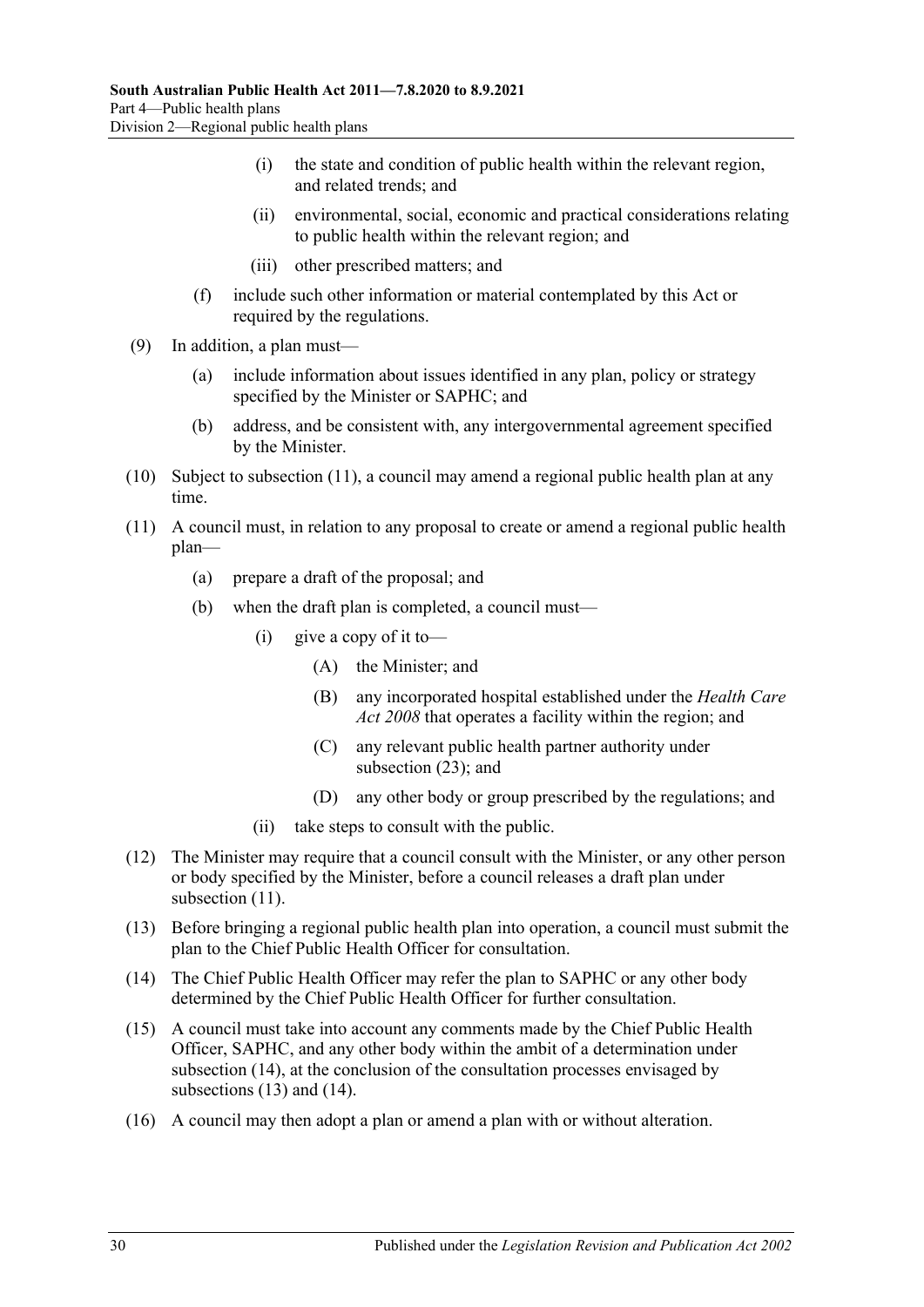- (17) A council may undertake the processes set out in the preceding subsections in conjunction with the preparation and adoption of its strategic management plans under section 122 of the *[Local Government Act](http://www.legislation.sa.gov.au/index.aspx?action=legref&type=act&legtitle=Local%20Government%20Act%201999) 1999* (and may, if the council thinks fit, incorporate a regional public health plan into its strategic management plans under that Act).
- (18) A regional public health plan may, by agreement with the public health partner authority, provide for a public health partner authority to take responsibility for undertaking any strategy, or for attaining any priority or goal, under the plan.
- (19) A regional public health plan must be reviewed at least once in every 5 years.
- (20) A council must, in preparing and reviewing its regional public health plan and insofar as is reasonably practicable, give due consideration to the plans of other councils insofar as this may be relevant to issues or activities under its plan.
- (21) A council or council subsidiary must, when performing functions or exercising powers under this or any other Act, insofar as may be relevant and reasonable, have regard to the State Public Health Plan, any regional public health plan that applies within the relevant area and any other requirement of the Minister, and in particular must give consideration to the question whether it should implement changes to the manner in which, or the means by which, it performs a function or exercises a power or undertakes any other activity that has been identified in the State Public Health Plan as requiring change.
- (22) A public health partner authority must, when performing a function that is relevant to the State Public Health Plan or a regional public health plan, insofar as is relevant and reasonable, have regard to the provision of the plans.
- <span id="page-30-1"></span>(23) For the purposes of this section—
	- (a) the regulations may provide for an entity to be a public health partner authority for the purposes of this section; and
	- (b) the Minister may, after consultation with the relevant entity, by notice in the Gazette, declare an entity to be a public health partner authority for the purposes of this section (and may, after consultation with the entity, revoke any such declaration by notice in the Gazette).

## <span id="page-30-0"></span>**52—Reporting on regional public health plans**

- (1) A council responsible for a regional public health plan must, on a 2 yearly basis, prepare a report that contains a comprehensive assessment of the extent to which, during the reporting period, the council has succeeded in implementing its regional public health plan to the Chief Public Health Officer.
- (2) In a year in which a report is required (a *reporting year*), the report must be provided to the Chief Public Health Officer on or before 30 September in the reporting year.
- (3) The report must relate to a reporting period of 2 years ending on 30 June in the reporting year.
- (4) The Chief Public Health Officer may, from time to time, issue guidelines to assist in the preparation of reports on regional public health plans by councils.
- (5) The Chief Public Health Officer must provide a copy of each report provided under this section to the Minister by 30 October in each reporting year.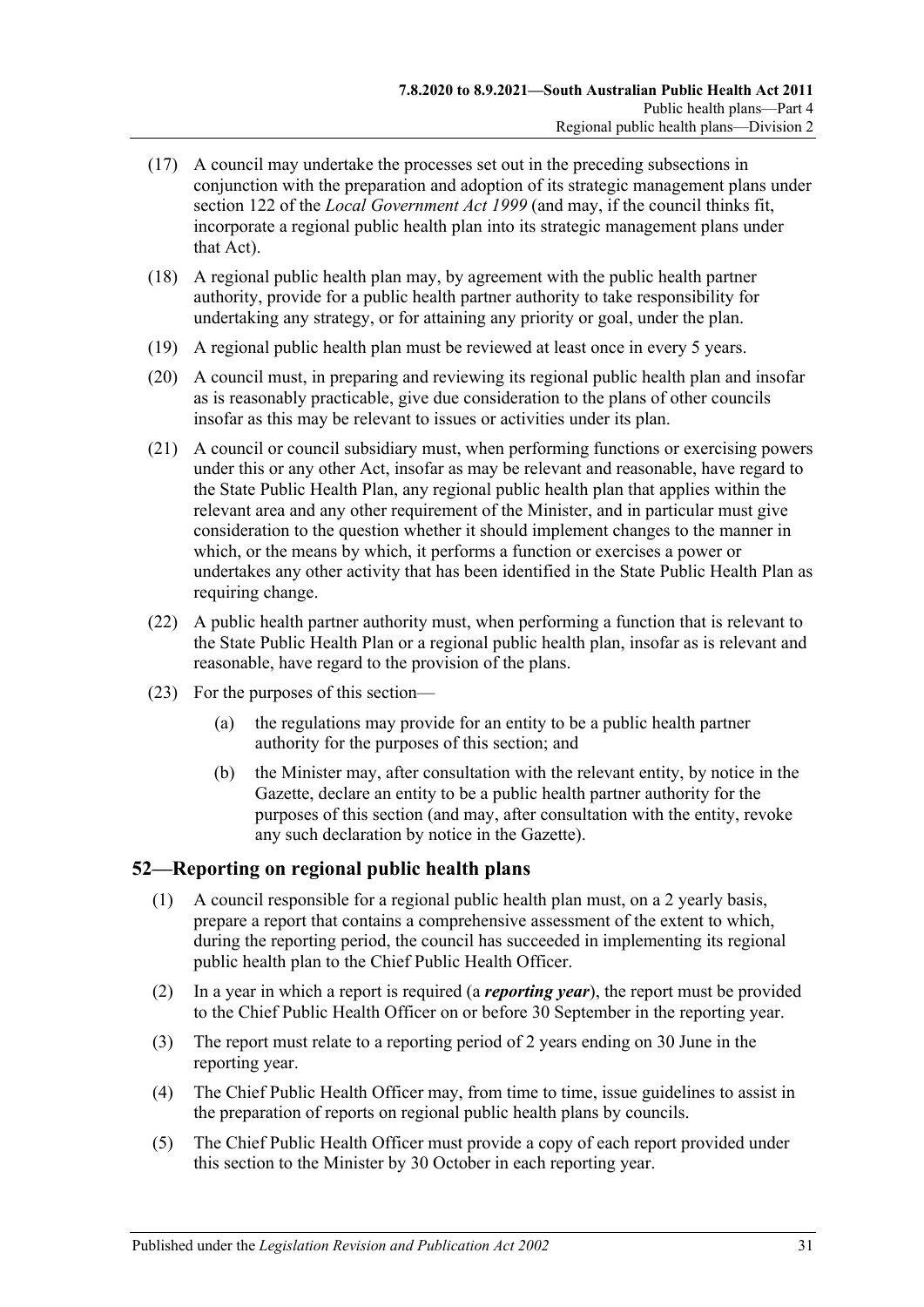## <span id="page-31-0"></span>**Part 5—Public health policies**

## <span id="page-31-1"></span>**53—Public health policies**

- (1) The Minister may prepare and maintain policies under this Part (to be called *State Public Health Policies*) that relate to any area of public health in the State.
- (2) A policy may do 1 or more of the following:
	- (a) specify matters that are to be taken to constitute risks to public health for the purposes of this Act;
	- (b) specify the scope of the duty under [Part](#page-32-1) 6 in specified cases or circumstances (including so as to specify that a breach of the policy will be taken to be a breach of that duty);
	- (c) set out or establish standards that are to apply to any activity, condition, equipment or circumstance in order to prevent or manage a risk to public health;
	- (d) provide for other measures or matters that are relevant to promoting or achieving an improvement in public health in the State.
- (3) A policy may adopt, wholly or partially and with or without modification, a standard or other document prepared or published by another person or body, either as in force at the time that the policy is made or as in force from time to time.
- (4) A policy may—
	- (a) be of general or limited application (including so as to apply only to a specified part of the State); or
	- (b) make different provision according to the persons, things or circumstances to which it is expressed to apply.

## <span id="page-31-3"></span><span id="page-31-2"></span>**54—Procedure for making policies**

- (1) The Minister must, in relation to any proposal to create or amend a State Public Health Policy—
	- (a) prepare a draft of the proposal; and
	- (b) take reasonable steps to consult with SAPHC, the LGA, and any other person or body considered relevant by the Minister, in relation to the proposal; and
	- (c) by public notice, give notice of the place or places at which copies of the draft are available (without charge) and purchase and invite interested persons to make written representations on the proposal within a period specified by the Minister.
- <span id="page-31-4"></span>(2) [Subsection](#page-31-3) (1) does not apply if the Minister considers that urgent action is required in the circumstances but, in such a case, the Minister must, within 3 months after the publication of the policy or any amendment, initiate the consultation requirements of [subsection](#page-31-3) (1) as if the policy or amendment were a draft proposal.
- (3) An amendment to a policy arising from consultation under [subsection](#page-31-4) (2) may be given effect by the Minister without the need for further consultation.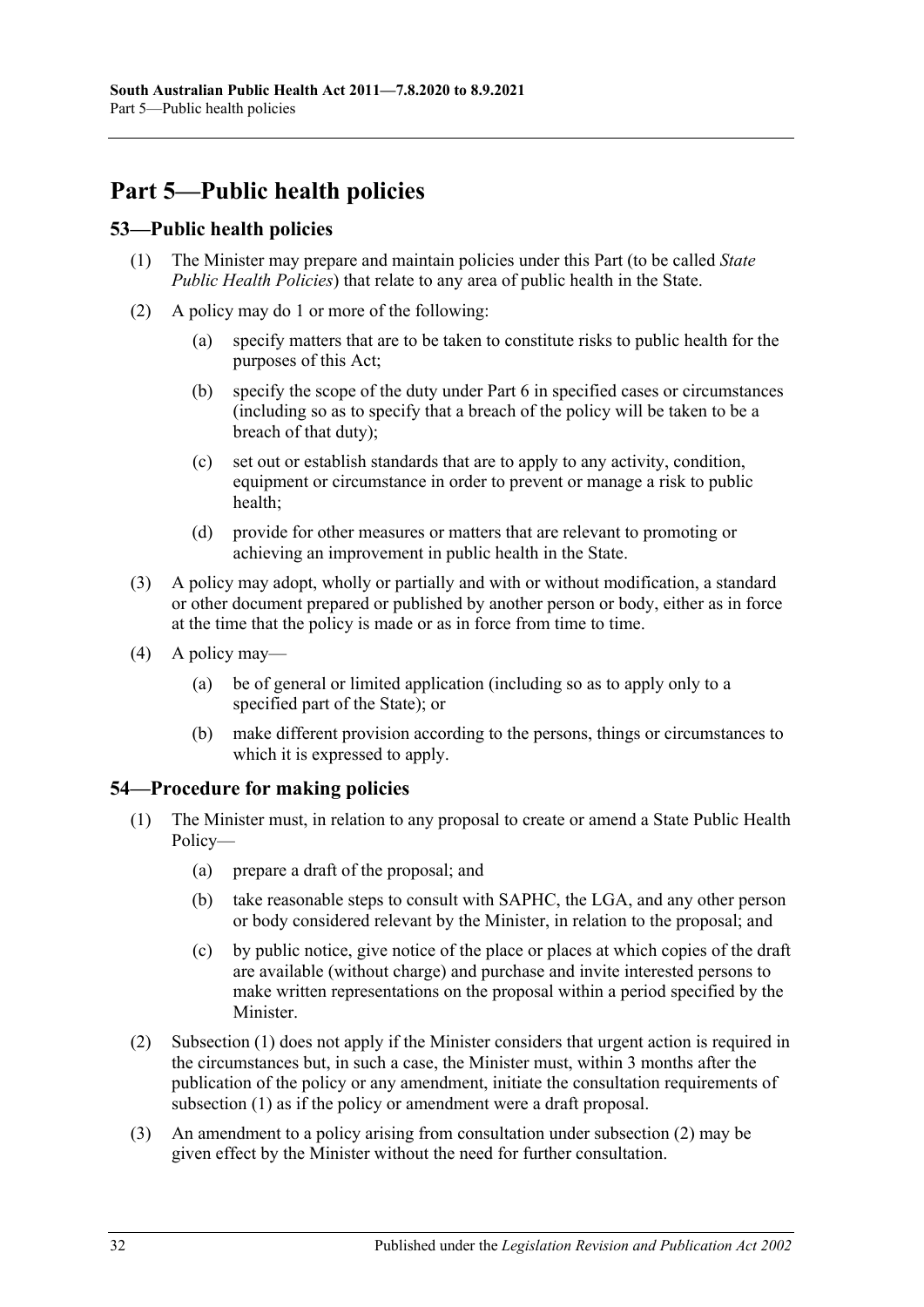- (4) A policy, or an amendment to a policy, will take effect when published by the Minister in accordance with the regulations.
- (5) A policy, or an amendment to a policy, may take effect on a day specified in the policy or amendment (being a day that falls on or after publication).
- (6) The Minister must ensure that copies of a policy are reasonably available for inspection (without charge) and purchase by the public at a place or places determined by the Minister.

### <span id="page-32-3"></span><span id="page-32-0"></span>**55—Reference of policies to Parliament**

- (1) The Minister must, within 14 sitting days after the publication of a State Public Health Policy, or an amendment to a State Public Health Policy, cause a copy of the policy or the amendment (as the case may be) to be laid before both Houses of Parliament.
- <span id="page-32-4"></span>(2) If either House of Parliament—
	- (a) passes a resolution disallowing a policy laid before it under [subsection](#page-32-3) (1), then the policy ceases to have effect;
	- (b) passes a resolution disallowing an amendment laid before it under [subsection](#page-32-3) (1), then the amendment ceases to have effect (and the relevant policy will, from that time, apply as if it had not been amended by that amendment).
- (3) A resolution is not effective for the purposes of [subsection](#page-32-4) (2) unless passed in pursuance of a notice of motion given within 14 sitting days (which need not fall within the same session of Parliament) after the day on which the policy or amendment (as the case may be) is laid before the House.
- (4) If a resolution is passed under [subsection](#page-32-4) (2), notice of that resolution must forthwith be published in the Gazette.

## <span id="page-32-1"></span>**Part 6—General duty**

#### <span id="page-32-5"></span><span id="page-32-2"></span>**56—General duty**

- (1) A person must take all reasonable steps to prevent or minimise any harm to public health caused by, or likely to be caused by, anything done or omitted to be done by the person.
- (2) In determining what is reasonable for the purposes of [subsection](#page-32-5) (1), regard must be had, amongst other things, to the objects of this Act, and to—
	- (a) the potential impact of a failure to comply with the duty; and
	- (b) any environmental, social, economic or practicable implications; and
	- (c) any degrees of risk that may be involved; and
	- (d) the nature, extent and duration of any harm; and
	- (e) any relevant policy under [Part](#page-31-0) 5; and
	- (f) any relevant code of practice under [Part](#page-35-0) 8; and
	- (g) any matter prescribed by the regulations.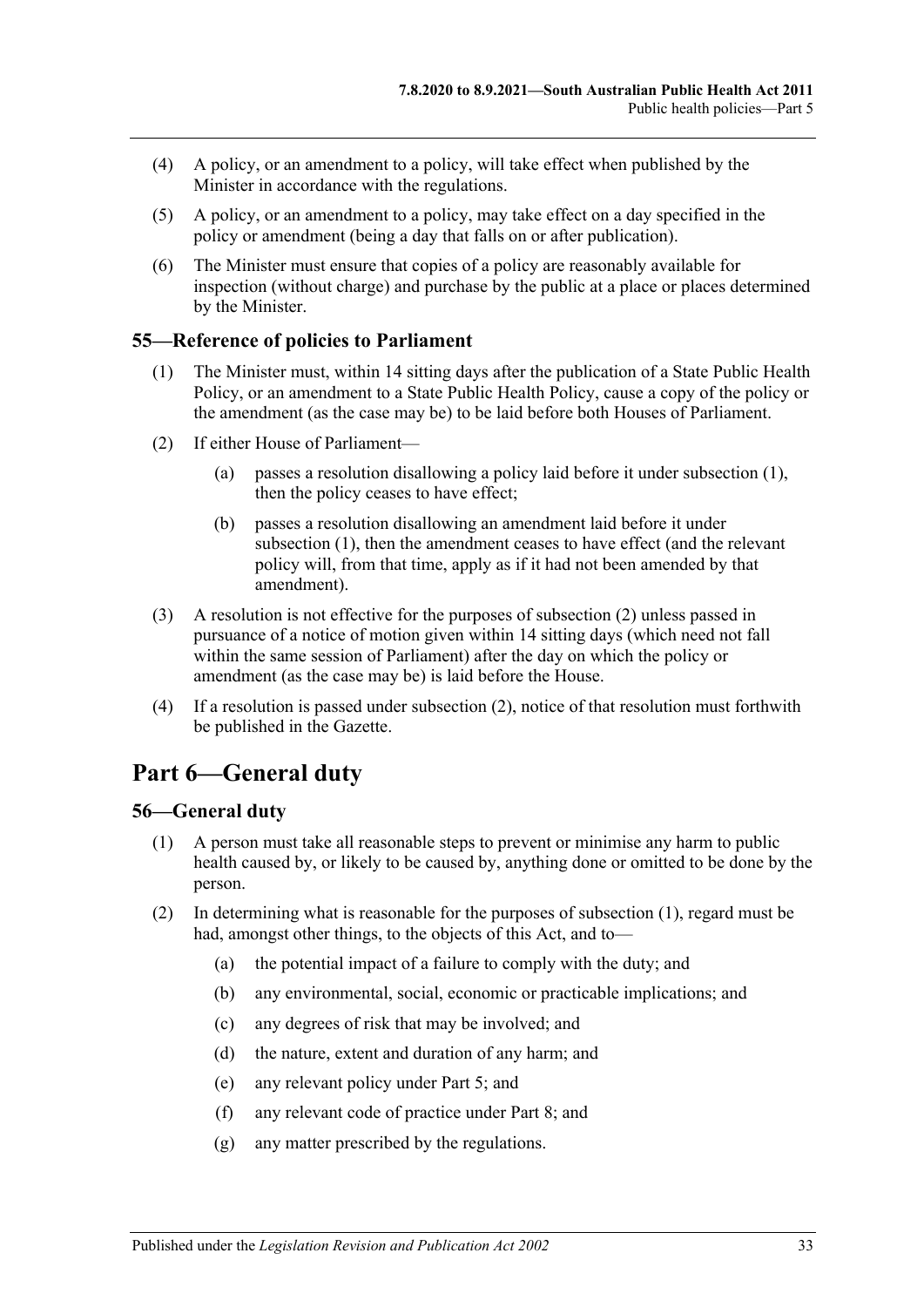- (3) A person will be taken not to be in breach of [subsection](#page-32-5) (1) if the person is acting—
	- (a) in a manner or in circumstances that accord with generally accepted practices taking into account community expectations and prevailing environmental, social and economic practices and standards; or
	- (b) in accordance with a policy or code of practice published by the Minister in connection with the operation of this Part; or
	- (c) in circumstances prescribed by the regulations.
- <span id="page-33-5"></span>(4) Subject to [subsections](#page-33-3) (5) and [\(6\),](#page-33-4) a person who breaches [subsection](#page-32-5) (1) is not, on account of the breach alone, liable to any civil or criminal action.
- <span id="page-33-3"></span>(5) If a person breaches [subsection](#page-32-5) (1), compliance with the subsection may be enforced by the issuing of a notice under [Part](#page-59-0) 12.
- <span id="page-33-4"></span>(6) [Subsection](#page-33-5) (4) does not limit or derogate from any other provision of this Act.

## <span id="page-33-0"></span>**Part 7—General public health offences**

### <span id="page-33-1"></span>**57—Material risk to public health**

- (1) A person who causes a material risk to public health intentionally or recklessly and with the knowledge that harm to public health will result is guilty of an offence. Maximum penalty: \$250 000 or imprisonment for 5 years or both.
- (2) A person who causes a material risk to public health in circumstances where the person ought reasonably be expected to know that harm to public health will result is guilty of an offence.

Maximum penalty: \$120 000 or imprisonment for 2 years or both.

(3) A person who causes a material risk to public health is guilty of an offence. Maximum penalty: \$25 000.

Expiation fee: \$750.

(4) For the purposes of this section, a material risk to public health occurs if the health of 1 or more persons has been, or might reasonably be expected to be, harmed by an act or omission of another, but does not include a case where the harm, or risk of harm, is trivial or negligible.

#### <span id="page-33-2"></span>**58—Serious risk to public health**

- (1) A person who causes a serious risk to public health intentionally or recklessly and with the knowledge that harm to public health will result is guilty of an offence. Maximum penalty: \$1 000 000 or imprisonment for 10 years or both.
- (2) A person who causes a serious risk to public health in circumstances where the person ought reasonably be expected to know that harm to public health will result is guilty of an offence.

Maximum penalty: \$500 000 or imprisonment for 7 years or both.

(3) A person who causes a serious risk to public health is guilty of an offence. Maximum penalty: \$120 000.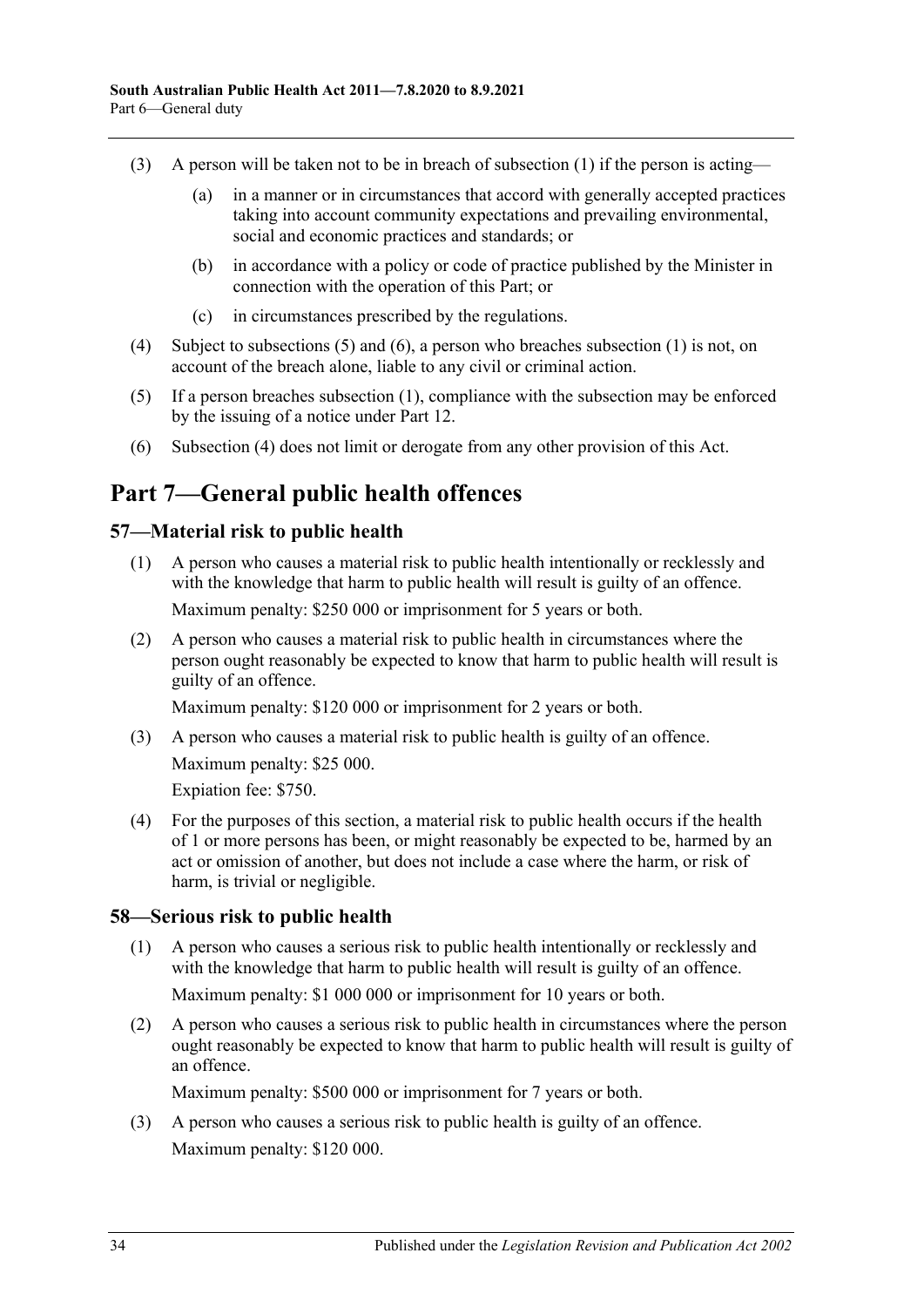- (4) For the purposes of this section, a serious risk to public health occurs if there is a material risk that substantial injury or harm to the health of 1 or more persons has occurred, or might reasonably be expected to have occurred, taking into account—
	- (a) the nature, scale and effects of the harm, and any associated illness, injury or disability, that may arise; and
	- (b) the location, immediacy and seriousness of the threat to human health; and
	- (c) whether the harm extends to 2 or more persons and, if so, the total number of persons affected or likely to be affected; and
	- (d) the availability and effectiveness of any precaution, safeguard, treatment or other measure that may be used to eliminate or reduce the harm.

#### <span id="page-34-2"></span><span id="page-34-0"></span>**59—Defence of due diligence**

- (1) In any proceedings against a person for an offence under this Part, it is a defence to prove that the person took all reasonable precautions and exercised all due diligence to prevent the commission of the offence.
- (2) Without limiting [subsection](#page-34-2) (1), it is not proved that a person took all reasonable precautions and exercised all due diligence to prevent the commission of the offence under this Part unless it is proved that the person—
	- (a) had taken reasonable steps to prevent or avoid the circumstances that gave rise to the risk to public health, including by putting in place any systems or safeguards that might reasonably be expected to be provided; and
	- (b) complied with the requirements of any notice or order under this Act that related to the risk to public health; and
	- (c) as soon as becoming aware of the circumstances that gave rise to the risk to public health—
		- (i) reported those circumstances to the Chief Public Health Officer, the Department or a council; and
		- (ii) took all reasonable steps necessary to prevent or reduce the risk to public health.
- (3) This section does not apply in relation to a person who is charged with an offence under [section](#page-75-0) 106.

#### <span id="page-34-1"></span>**60—Alternative finding**

If in proceedings for an offence against this Part the court is not satisfied that the defendant is guilty of the offence charged but is satisfied that the defendant is guilty of an offence against this Part that carries a lower maximum penalty (determined according to relative maximum monetary penalties), the court may find the defendant guilty of the latter offence.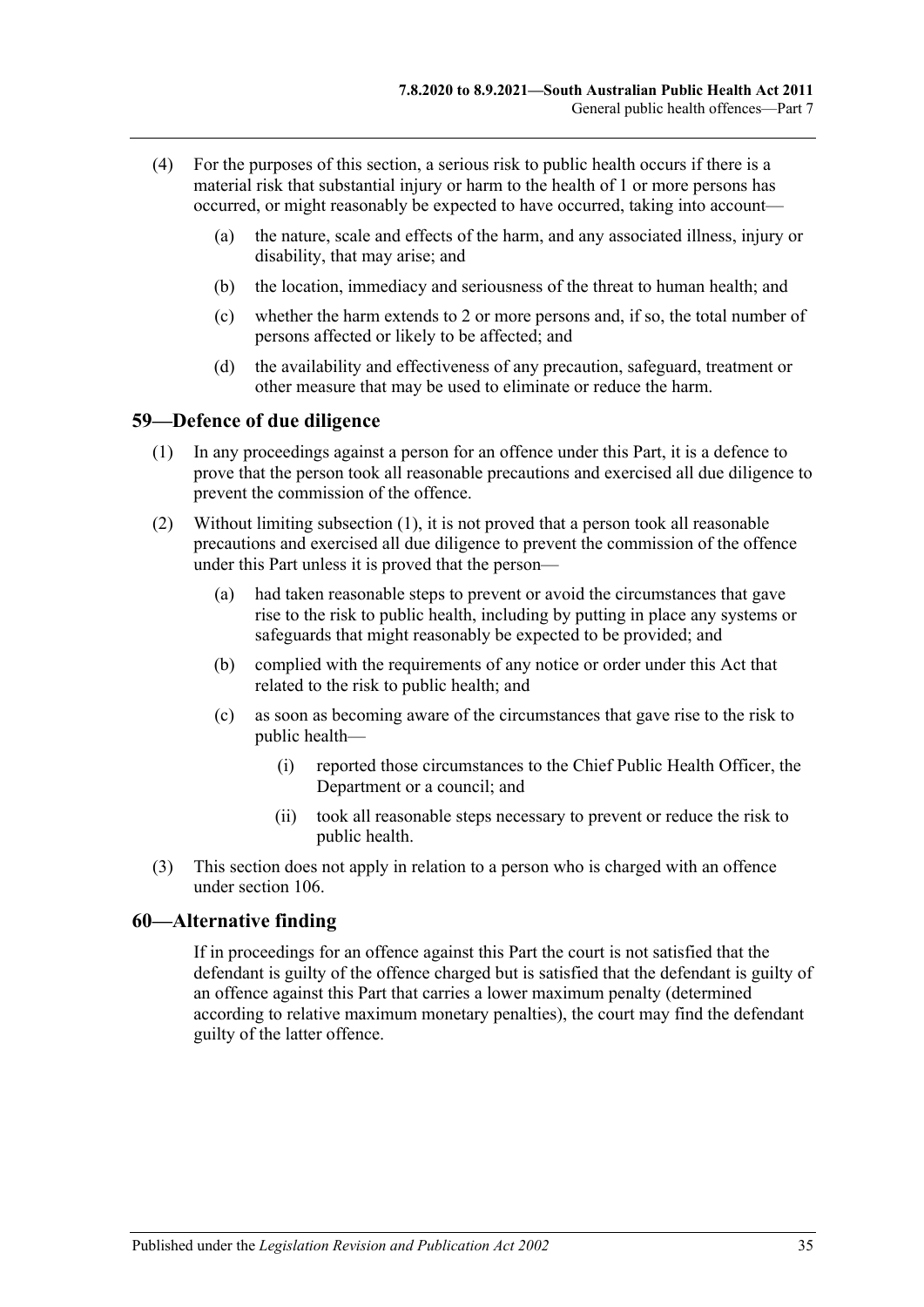## <span id="page-35-0"></span>**Part 8—Prevention of non-communicable conditions**

#### <span id="page-35-3"></span><span id="page-35-1"></span>**61—Declaration of non-communicable conditions**

- (1) The Minister may, by notice in the Gazette, declare a disease or medical condition to be a non-communicable condition if the Minister considers that the disease or medical condition is of significance to public health.
- (2) The Minister may, by further notice in the Gazette, revoke a declaration under [subsection](#page-35-3) (1).

#### <span id="page-35-4"></span><span id="page-35-2"></span>**62—Minister may issue code of practice**

- (1) The Minister may issue a code of practice in relation to preventing or reducing the incidence of a non-communicable condition.
- <span id="page-35-5"></span>(2) A code of practice may relate to—
	- (a) an industry or sector;
	- (b) a section or part of the community;
	- (c) an activity, undertaking or circumstance.
- (3) Without limiting [subsection](#page-35-4) (1) or [\(2\),](#page-35-5) a code of practice may relate to the manner in which, for the purposes of public health—
	- (a) specified goods, substances or services are advertised, sponsored, promoted or marketed (including through the provision of certain information to consumers of certain goods, substances, or services);
	- (b) specified goods or substances are manufactured, distributed, supplied or sold (including the composition, contents, additives and design of specified goods or substances);
	- (c) buildings, infrastructure or other works are designed, constructed or maintained;
	- (d) the public, or certain sections of the public, are able to access specified goods, substances or services.
- (4) The Minister must, before issuing or amending a code of practice, insofar as is reasonably practicable, consult with any person or organisation that the Minister considers to be representative of any industry or sector affected by the proposed code or amendment.
- <span id="page-35-6"></span>(5) The Minister may publish a report on the performance of an industry, sector or person in relation to a code.
- (6) The Minister must, before publishing a report under [subsection](#page-35-6) (5) that would reasonably be expected to have an adverse impact on a person specifically identified in the report, provide a copy of the report to the person and then allow the person at least 14 days to make written representations in relation to the contents of the report.
- (7) No action lies against the Minister in respect of the contents of a report published under this section.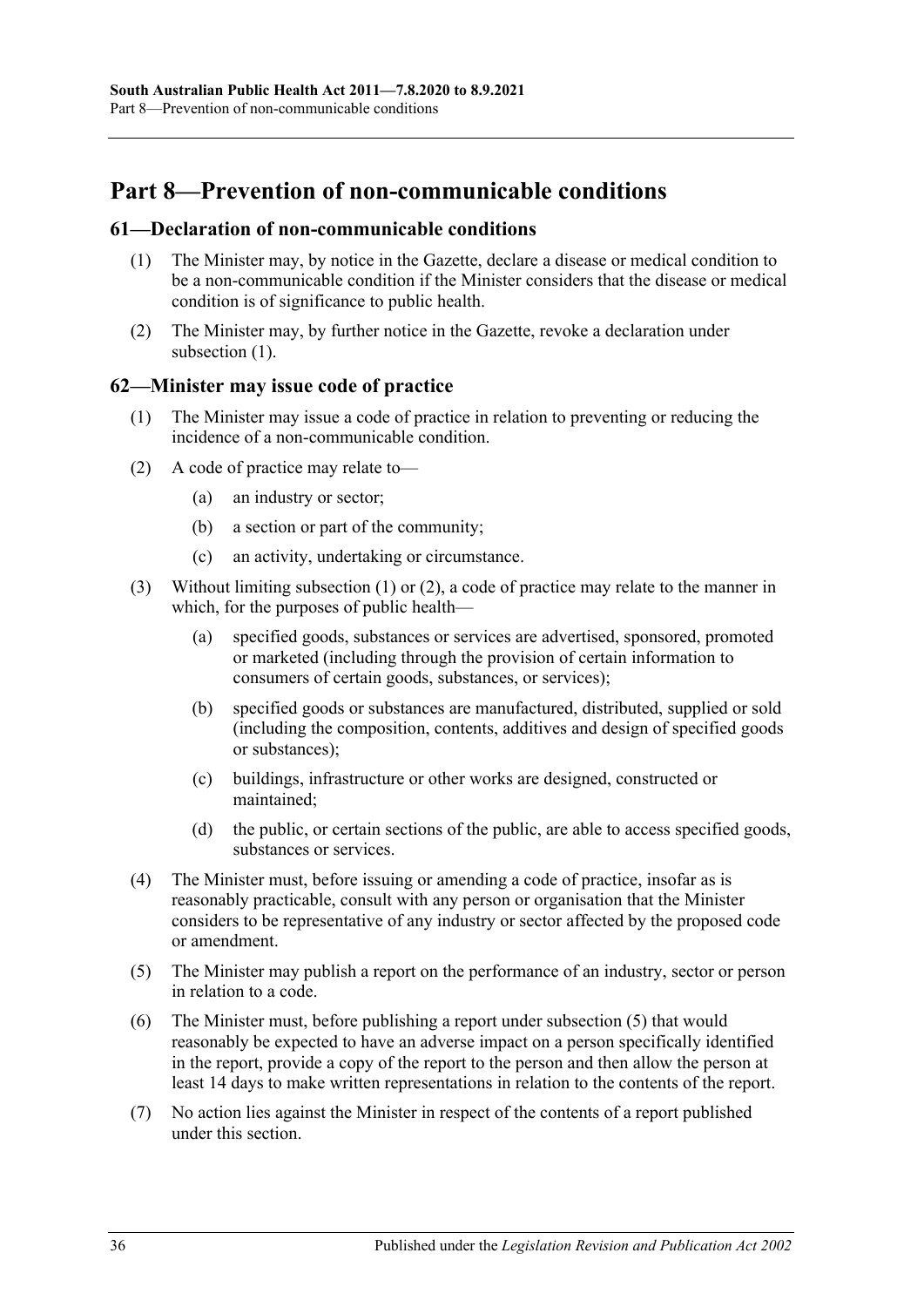# **Part 9—Notifiable conditions and contaminants**

# **Division 1—Notifiable conditions**

# <span id="page-36-0"></span>**63—Declaration of notifiable conditions**

- (1) The regulations may declare a disease or medical condition to be a notifiable condition.
- <span id="page-36-1"></span>(2) The Minister may, if the Minister considers it to be necessary in the interests of public health because of urgent circumstances, by notice in the Gazette, declare a disease or medical condition to be a notifiable condition.
- (3) A regulation or declaration under [subsection](#page-36-0) (1) or [\(2\)](#page-36-1) may be varied from time to time, or may be revoked, but a declaration of the Minister under [subsection](#page-36-1) (2) will, unless revoked sooner, expire 6 months after publication in the Gazette.
- (4) The revocation or expiry of a declaration of the Minister—
	- (a) does not prevent the disease or medical condition the subject of the declaration being declared to be a notifiable condition by the regulations; and
	- (b) does not prevent the disease or medical condition being the subject of a further declaration of the Minister if the Minister considers that urgent circumstances again warrant the declaration of the disease or medical condition to be a notifiable condition.

# <span id="page-36-2"></span>**64—Notification**

 $(1)$  If—

- (a) a medical practitioner; or
- (b) a pathology service; or
- (c) a person of a class prescribed by regulation,

suspects that a person has, or has died from, a notifiable condition, the responsible person must as soon as practicable and, in any event, within 3 days of that suspicion being formed, report the case to the Chief Public Health Officer.

Maximum penalty: \$10 000.

- (2) A report under [subsection](#page-36-2) (1) must be—
	- (a) made in a manner and form determined by the Chief Public Health Officer; and
	- (b) accompanied by the information required by the Chief Public Health Officer to be furnished in connection with the provision of the report.
- (3) On the receipt of a report under [subsection](#page-36-2) (1) that relates to a person in a local government area, the Chief Public Health Officer must, if there is an immediate threat to public health in the area, as soon as is reasonably practicable, communicate the contents of the report to the council for the area.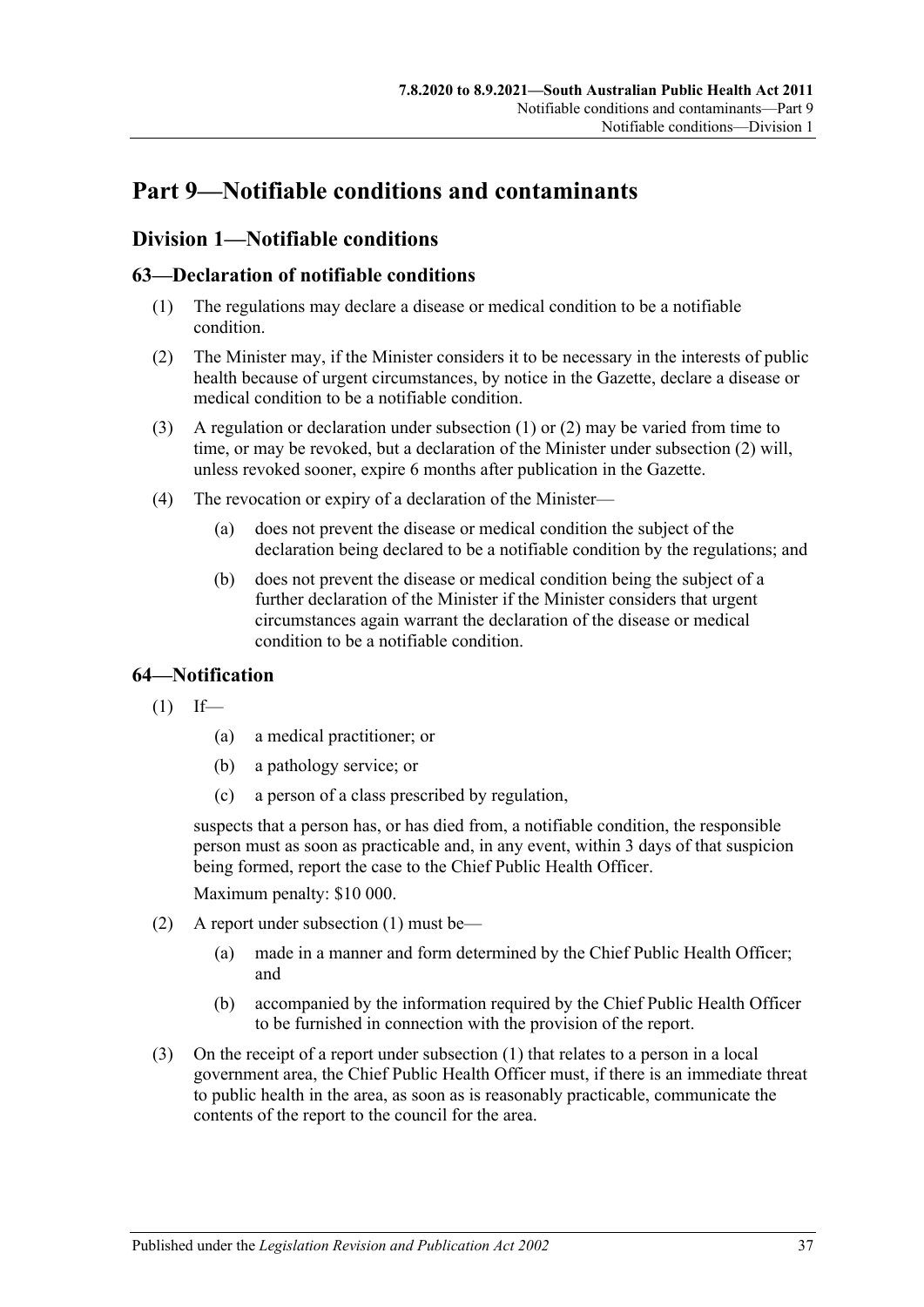- (4) A medical practitioner who suspects that a person is suffering from a notifiable condition is not required to make a report under [subsection](#page-36-2) (1) with respect to that case if the practitioner knows or reasonably believes that a report has already been made to the Chief Public Health Officer by another medical practitioner who is, or has been, responsible for the treatment of the person.
- <span id="page-37-0"></span>(5) Following receipt of a report made under this section, the Chief Public Health Officer may from time to time require additional information about the person or the person's condition from—
	- (a) the person who provided the report; and
	- (b) any other person who the Chief Public Health Officer reasonably believes could furnish the Chief Public Health Officer with information relevant to preventing, monitoring or controlling the notifiable condition.
- (6) A person must not, without reasonable excuse, fail to comply with a requirement imposed on the person under [subsection](#page-37-0) (5).

Maximum penalty: \$10 000.

- (7) No civil liability arises from a statement made honestly and without malice in, or in connection with, a report under this section.
- (8) A person who furnishes information under this section cannot, by virtue of doing so, be held to have breached any law or any principle of professional ethics.
- (9) A document held or produced by the Chief Public Health Officer for the purposes of this section that relates to a particular person is not subject to access under the *[Freedom of Information Act](http://www.legislation.sa.gov.au/index.aspx?action=legref&type=act&legtitle=Freedom%20of%20Information%20Act%201991) 1991*.
- (10) In this section—

*responsible person* means—

- (a) in relation to a medical practitioner—the medical practitioner;
- (b) in relation to a pathology service—the pathologist responsible for the day to day operation of the pathology laboratory;
- (c) in the case of a person of a class prescribed by regulation—a person identified under the regulations.

# **65—Report to councils**

#### The Department—

- (a) must, on a monthly basis, provide each council with a report on the occurrence or incidence of notifiable conditions in its area and any problems or issues caused by or arising on account of such diseases or medical conditions that may exist in its area; and
- (b) must inform a council of the occurrence or incidence of any notifiable condition in its area that constitutes, or may constitute, a threat to public health.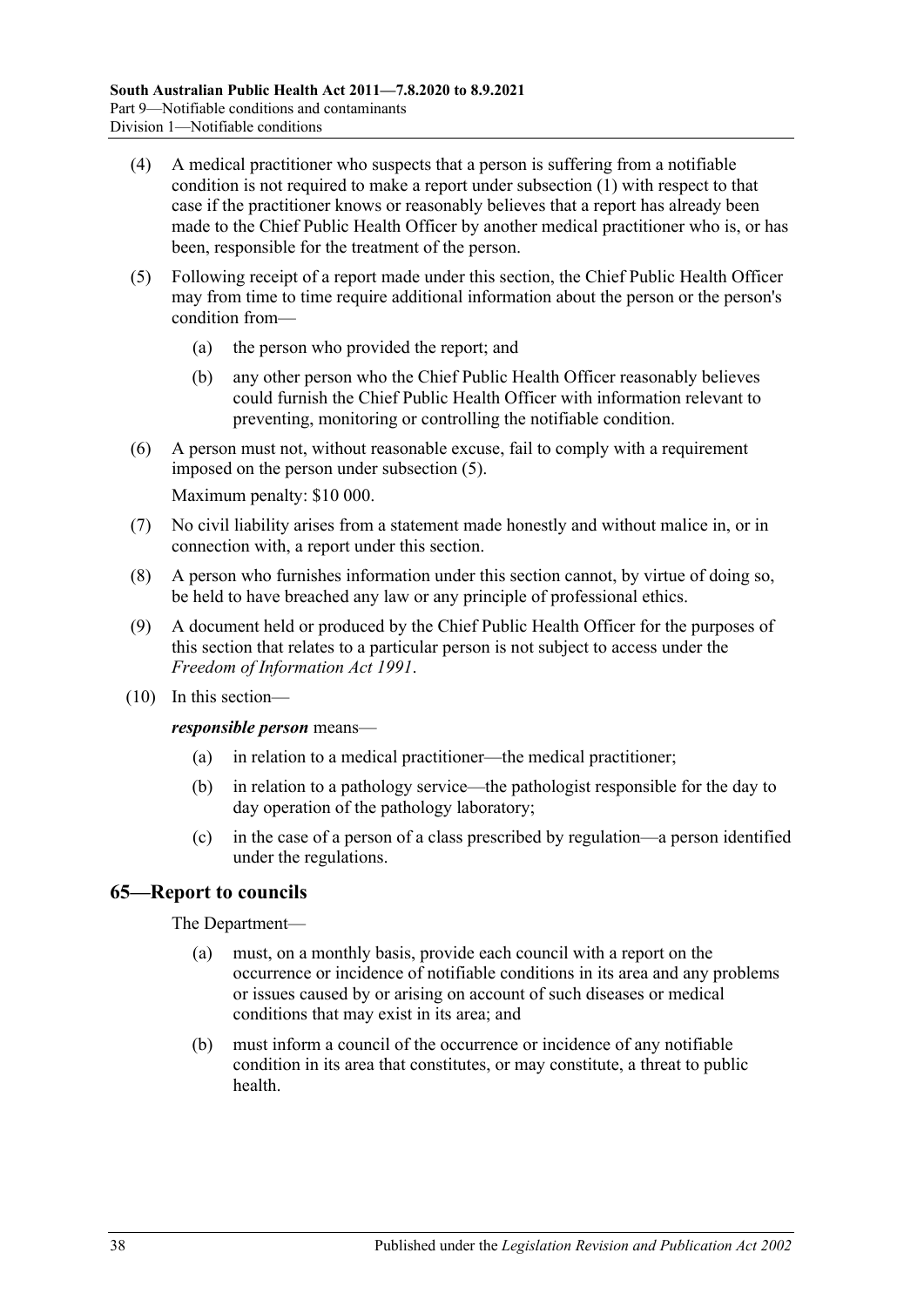#### <span id="page-38-0"></span>**66—Action to prevent spread of infection**

- (1) If there is danger to public health from the possible spread of a disease constituting a notifiable condition, the Chief Public Health Officer or an authorised officer authorised by the Chief Public Health Officer for the purposes of this section may give such directions and take such action as may be appropriate to avert that danger.
- <span id="page-38-1"></span>(2) Without limiting the generality of [subsection](#page-38-0) (1), the Chief Public Health Officer or authorised officer may—
	- (a) direct that any premises, vehicle or article be cleansed or disinfected;
	- (b) direct the destruction of any article, substance, food or other thing;
	- (c) seize any vehicle, article, substance, food or other thing;
	- (d) impose areas of quarantine or close premises;
	- (e) restrict movement into and out of any place or premises;
	- (f) take such other action as may be prescribed.
- (3) A person who is given a direction or subject to some other form of requirement under [subsection](#page-38-0) (1) or [\(2\)](#page-38-1) must not, without reasonable excuse, contravene or fail to comply with the direction or requirement.

Maximum penalty: \$25 000.

Expiation fee: \$750.

- (4) For the purpose of exercising a power under [subsection](#page-38-0) (1) or [\(2\),](#page-38-1) an authorised officer may be assisted by such assistants as may be necessary or desirable in the circumstances.
- <span id="page-38-2"></span>(5) If a person fails to take action in accordance with a direction or requirement, the Chief Public Health Officer or an authorised officer may take that action or cause it to be taken.
- (6) The Crown or a council may recover as a debt costs and expenses reasonably incurred in exercising powers under [subsection](#page-38-2) (5) from the person who failed to take the required action.
- <span id="page-38-3"></span>(7) For the purpose of exercising a power under this section, a person authorised to do so by the Chief Public Health Officer—
	- (a) may enter premises or any vehicle at any reasonable time; and
	- (b) may break into premises or any vehicle if authorised by a warrant issued by a magistrate.
- (8) A magistrate must not issue a warrant under [subsection](#page-38-3) (7) unless satisfied that the warrant is reasonably required in the circumstances.
- (9) If the Chief Public Health Officer informs a council of the occurrence of a disease constituting a notifiable condition, the council must take such action as is reasonably open to the council to assist in preventing the spread of the disease.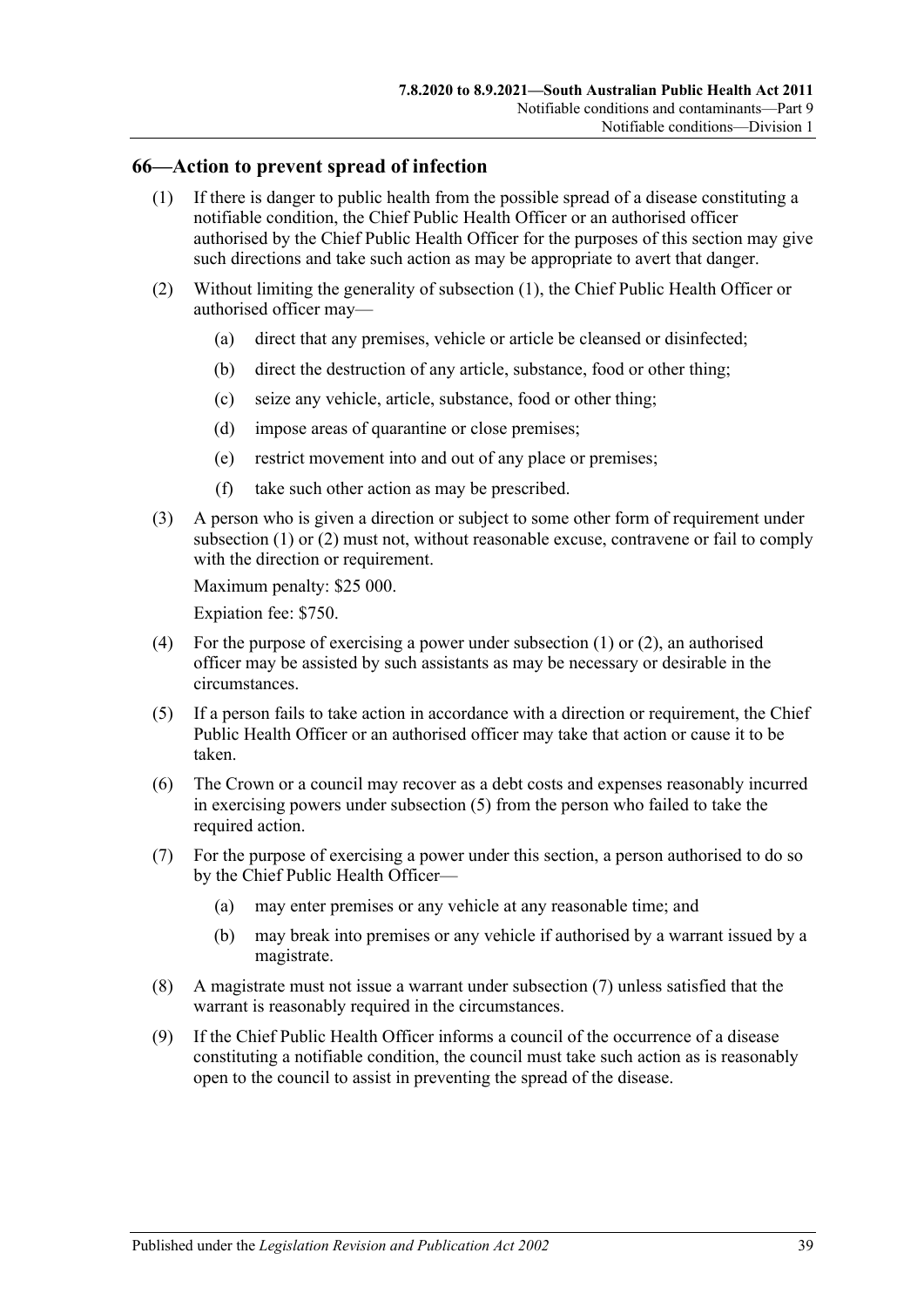# **Division 2—Notifiable contaminants**

### <span id="page-39-0"></span>**67—Declaration of notifiable contaminants**

- (1) The regulations may declare a contaminant to be a notifiable contaminant.
- <span id="page-39-1"></span>(2) The Minister may, if the Minister considers it to be necessary in the interests of public health because of urgent circumstances, by notice in the Gazette, declare a contaminant to be a notifiable contaminant.
- (3) A regulation or declaration under [subsection](#page-39-0) (1) or [\(2\)](#page-39-1) may be varied from time to time, or may be revoked, but a declaration of the Minister under [subsection](#page-39-1) (2) will, unless revoked sooner, expire 6 months after publication in the Gazette.
- (4) The revocation or expiry of a declaration of the Minister—
	- (a) does not prevent the contaminant the subject of the declaration being declared to be a notifiable contaminant by the regulations; and
	- (b) does not prevent the contaminant being the subject of a further declaration of the Minister if the Minister considers that urgent circumstances again warrant the declaration of the contaminant to be a notifiable contaminant.

# <span id="page-39-2"></span>**68—Notification of contaminant**

- $(1)$  If—
	- (a) a laboratory service; or
	- (b) a person of a class prescribed by the regulations,

detects or isolates a notifiable contaminant in a circumstance prescribed by the regulations for the purposes of this subsection, the responsible person must as soon as practicable (and in any event within 24 hours) report the detection or isolation to the Chief Public Health Officer.

Maximum penalty: \$25 000.

Expiation fee: \$750.

- <span id="page-39-3"></span>(2) [Subsection](#page-39-2) (1) does not apply—
	- (a) if the notifiable contaminant is detected or isolated in the course of a test carried out only for—
		- (i) educational purposes; or
		- (ii) the purposes of academic research,

unless the test and the circumstances of the particular case indicate the existence of a material risk to public health; or

- (b) in any circumstance—
	- (i) specified by the Chief Public Health Officer; or
	- (ii) prescribed by regulation.
- (3) For the purposes of [subsection](#page-39-3)  $(2)(a)$ , a material risk to public health exists if the health of 1 or more persons has been, or might reasonably be expected to be, harmed, but does not include a case where the harm, or risk of harm, is trivial or negligible.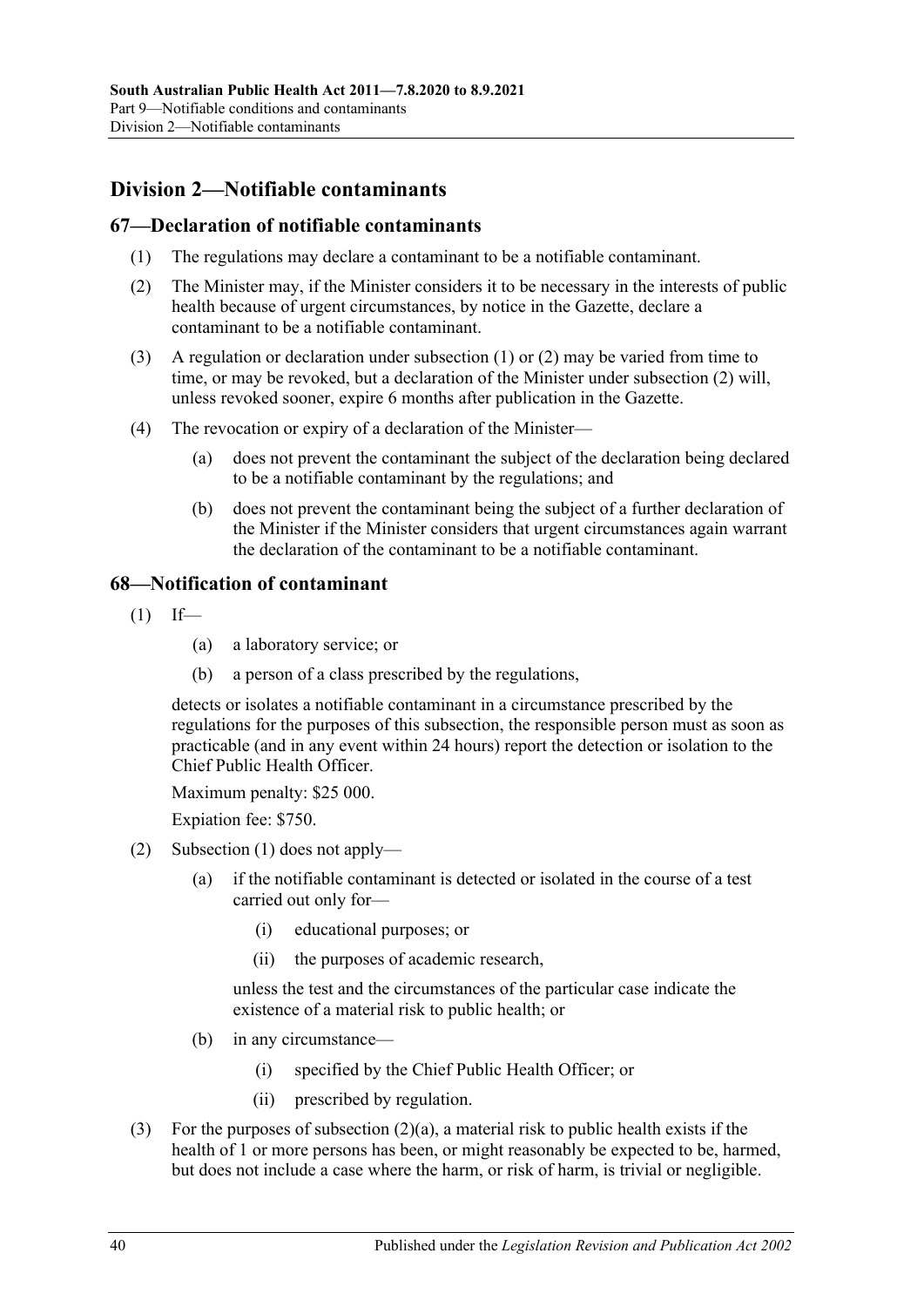- <span id="page-40-0"></span>(4) If a person is, in prescribed circumstances, informed at any time by a responsible person for a laboratory service (including a laboratory service outside the State) that—
	- (a) tests have been carried out by that laboratory in prescribed circumstances; and
	- (b) the test conducted by the laboratory has detected or isolated a notifiable contaminant,

the person must as soon as practicable (and in any event within 24 hours) report the detection or isolation to the Chief Public Health Officer.

Maximum penalty: \$15 000.

Expiation fee: \$500.

- (5) [Subsection](#page-40-0) (4) does not apply in any circumstance specified by the Chief Public Health Officer.
- (6) A report under [subsection](#page-39-2) (1) or [\(4\)](#page-40-0) must be—
	- (a) made in a manner and form determined by the Chief Public Health Officer; and
	- (b) accompanied by the information required by the Chief Public Health Officer to be furnished in connection with the provision of the report.
- <span id="page-40-1"></span>(7) Following receipt of a report made under this section, the Chief Public Health Officer may from time to time-
	- (a) require additional information from—
		- (i) the person who provided the report;
		- (ii) any other person who the Chief Public Health Officer reasonably believes could furnish the Chief Public Health Officer with information relevant to monitoring or controlling the notifiable containment;
	- (b) require a person who provided the report to undertake, or cause to be undertaken, testing (or further testing) specified by the Chief Public Health Officer and to provide a further report or information to the Chief Public Health Officer.
- (8) A person must not, without reasonable excuse, fail to comply with a requirement imposed on the person under [subsection](#page-40-1) (7).

Maximum penalty: \$15 000.

Expiation fee: \$500.

- (9) No civil liability arises from a statement made honestly and without malice in, or in connection with, a report under this section.
- (10) A person who furnishes information under this section cannot, by virtue of doing so, be held to have breached any law or any principle of professional ethics.
- (11) Any notification given by a person in compliance with this section is not admissible in evidence against the person for an offence or for the imposition of a penalty (other than proceedings in respect of the making of a false or misleading statement).
- <span id="page-40-2"></span>(12) A regulation under this section must be made on the recommendation of the Chief Public Health Officer.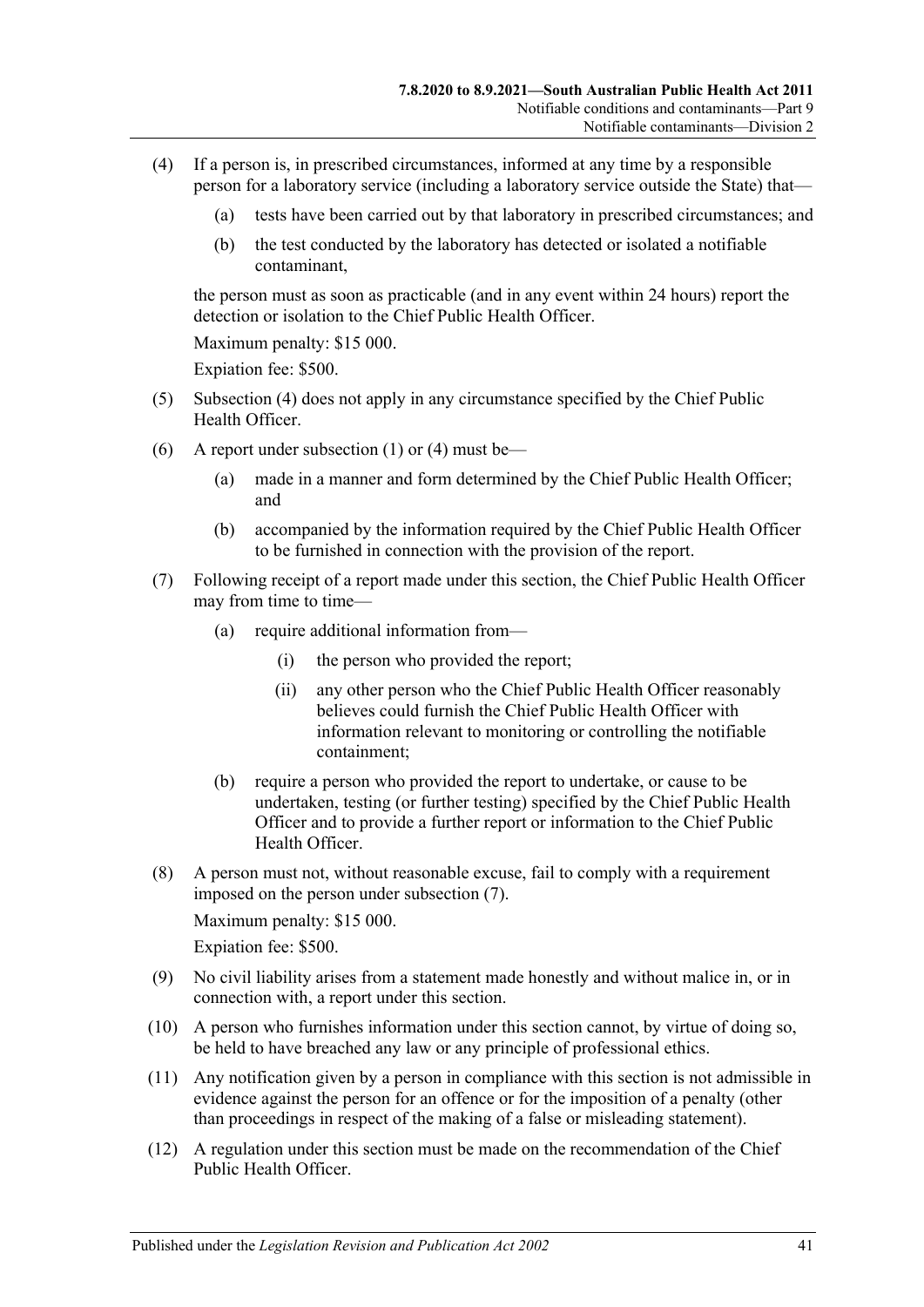- (13) A Chief Public Health Officer must not make a recommendation under [subsection](#page-40-2) (12) unless or until the Chief Public Health Officer has taken reasonable steps to consult with representatives, within any industry directly affected by the regulation, considered relevant by the Chief Public Health Officer in relation to the proposal to make the relevant regulations under this section.
- (14) A document held or produced for the purposes of this section that relates to a particular person is not subject to access under the *[Freedom of Information Act](http://www.legislation.sa.gov.au/index.aspx?action=legref&type=act&legtitle=Freedom%20of%20Information%20Act%201991) 1991*.
- (15) In this section—

*laboratory service* means a service which performs tests or analyses for the purpose of isolating or detecting contaminants in various substances;

#### *responsible person* means—

- (a) in relation to a laboratory service—the person responsible for the day to day operation of the laboratory service;
- (b) in the case of a person of a class prescribed by the regulations—a person identified under the regulations.

# <span id="page-41-2"></span>**Part 10—Controlled notifiable conditions**

# **Division 1—Preliminary**

#### **69—Principles**

The principles set out in [section](#page-9-0) 14 have particular application to this Part.

#### <span id="page-41-0"></span>**70—Declaration of controlled notifiable conditions**

- (1) The regulations may declare a disease or medical condition to be a controlled notifiable condition.
- <span id="page-41-1"></span>(2) The Minister may, if he or she considers it to be necessary in the interests of public health because of urgent circumstances, by notice in the Gazette, declare a disease or medical condition to be a controlled notifiable condition.
- (3) A regulation or declaration under [subsection](#page-41-0) (1) or [\(2\)](#page-41-1) may be varied from time to time, or may be revoked, but a declaration of the Minister under [subsection](#page-41-1) (2) will, unless revoked sooner, expire 6 months after publication in the Gazette.
- (4) The revocation or expiry of a declaration of the Minister—
	- (a) does not prevent the disease or medical condition the subject of the declaration being declared to be a controlled notifiable condition by the regulations; and
	- (b) does not prevent the disease or medical condition being the subject of a further declaration of the Minister if the Minister considers that urgent circumstances again warrant the declaration of the disease or medical condition to be a controlled notifiable condition.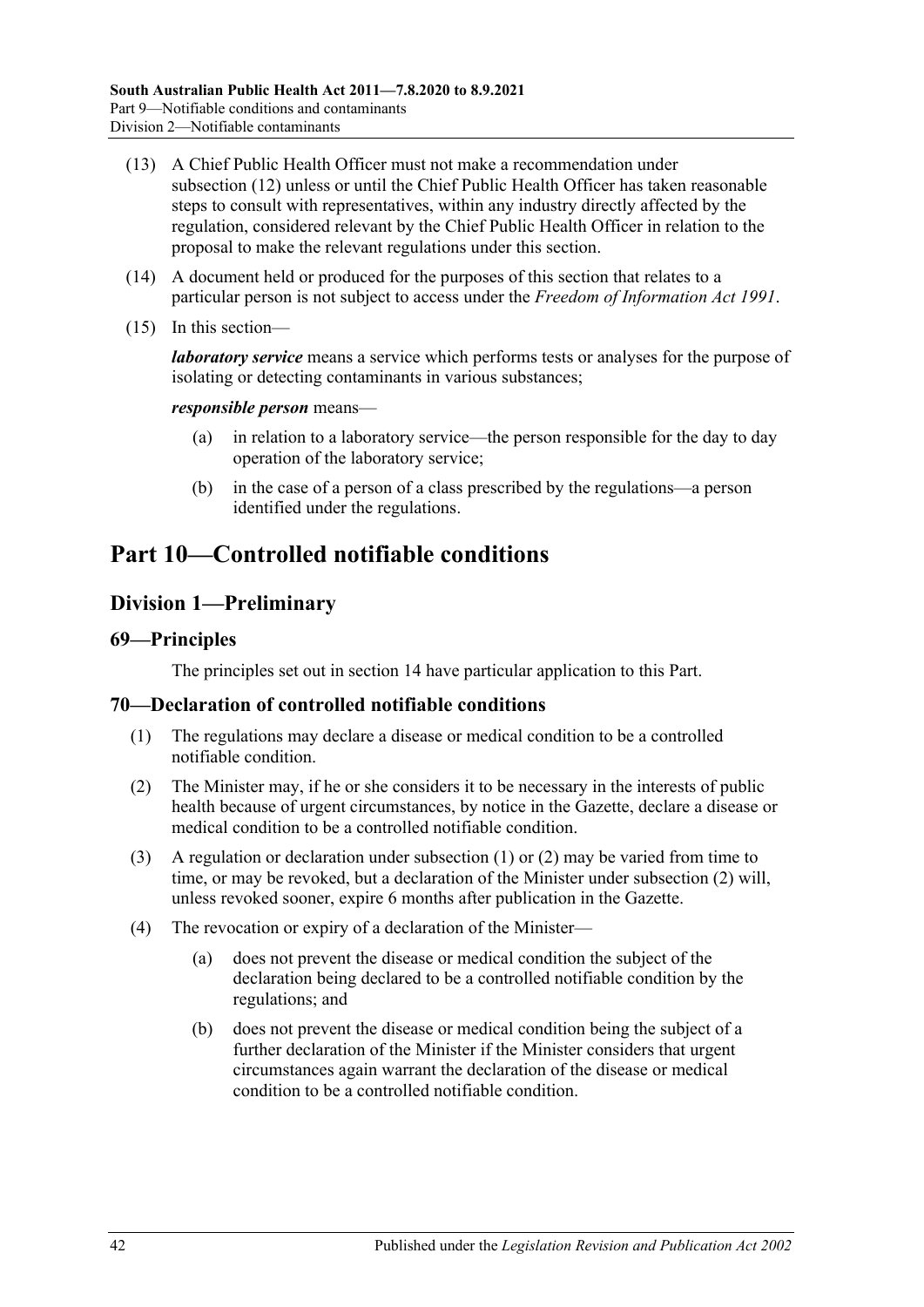# **71—Chief Public Health Officer to be able to act in other serious cases**

(1) In this section—

*serious disease*, in relation to a particular person, means a disease—

- (a) which is, or may be, infectious; and
- (b) which the Chief Public Health Officer reasonably believes to present a serious risk to public health.
- <span id="page-42-2"></span><span id="page-42-0"></span>(2) This section applies to a person if—
	- (a) the Chief Public Health Officer has reason to believe that the person (the *relevant person*) has, or has been exposed to, a serious disease; and
	- (b) the disease is not a controlled notifiable condition; and
	- (c) the Chief Public Health Officer determines that it is appropriate for action to be taken under this section; and
	- (d) the Chief Public Health Officer serves notice of the determination on the relevant person.
- <span id="page-42-1"></span>(3) In a case where this section applies—
	- (a) the serious disease will, in relation to the relevant person, be taken to be a controlled notifiable condition; and
	- (b) the Chief Public Health Officer may take action under this Part in relation to the relevant person as if the person had a controlled notifiable condition.
- (4) This section will cease to apply to a relevant person—
	- (a) if the Chief Public Health Officer revokes his or her determination under [subsection](#page-42-0) (2)(c); or
	- (b) at the expiration of 28 days from service of the notice under [subsection](#page-42-1)  $(2)(d)$ ; or
	- (c) if the serious disease is declared to be a controlled notifiable condition under this Part,

whichever first occurs.

- (5) The fact that this section ceases to apply to a person—
	- (a) does not effect any order, requirement or direction that applies in relation to the person immediately before the time that this section ceases to apply if the serious disease that gave rise to the application of this section has been declared to be a controlled notifiable condition under this Division (and is a controlled notifiable condition at the time that the section ceases to apply); and
	- (b) does not prevent the section applying to the person again if the Chief Public Health Officer has a reason to believe that the person is again suffering from, or has been exposed to, another serious disease (and the other requirements of [subsection](#page-42-2) (2) are satisfied).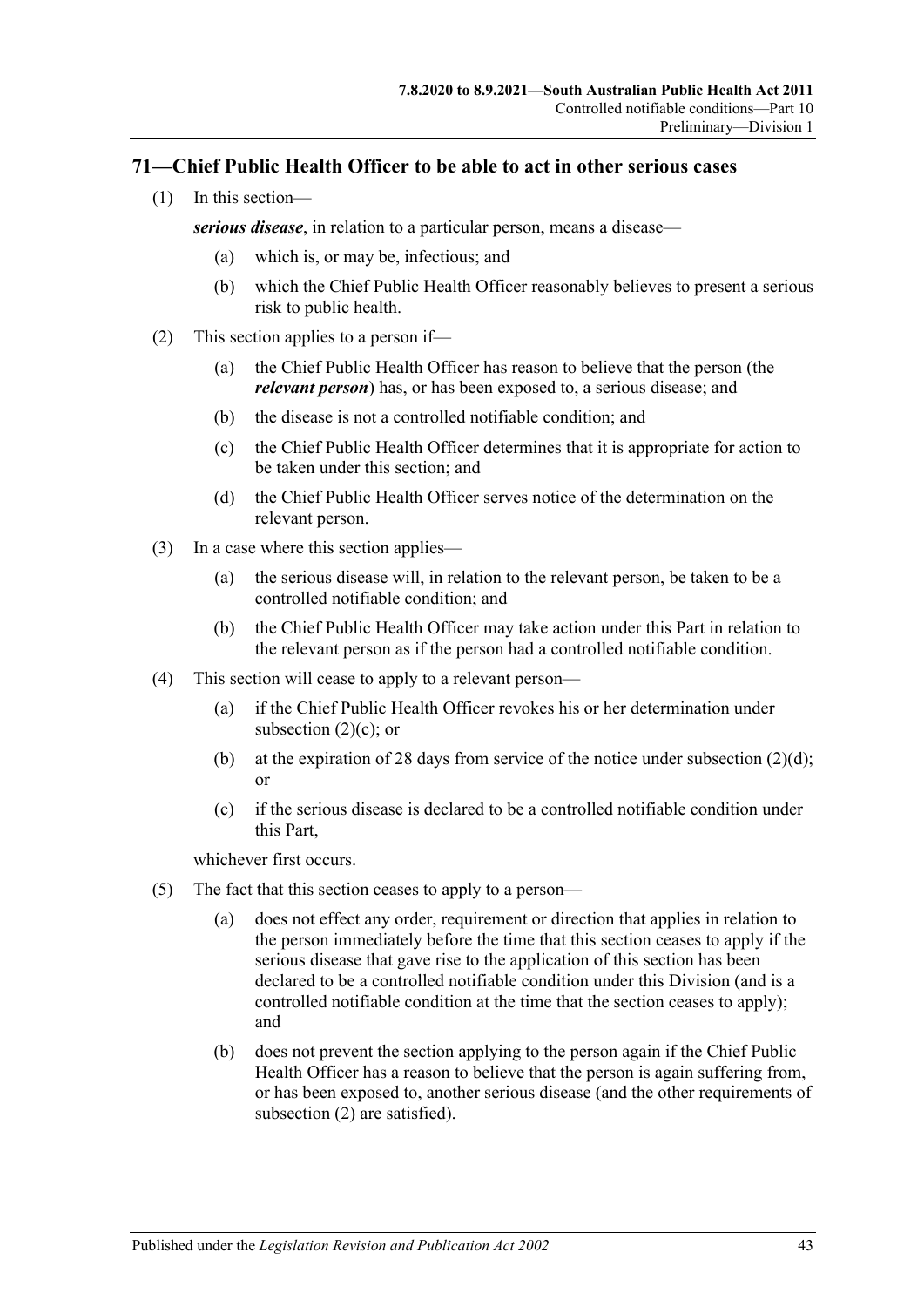# **72—Children**

- <span id="page-43-0"></span>(1) If a requirement is imposed under this Part in relation to a child—
	- (a) a parent or guardian of the child who is aware of the requirement must take such steps as are reasonably necessary and available to achieve compliance with the requirement; and
	- (b) any requirement to serve any notice or other document will be satisfied if service is effected on a parent or guardian of the child.
- (2) The regulations may make other modifications to the operation of this Part in relation to its application to children (and those modifications will have effect according to their terms).
- (3) A person who fails to comply with [subsection](#page-43-0) (1)(a) is guilty of an offence. Maximum penalty: \$25 000.
- (4) In this section—

*child* means a person under 16 years of age;

*parent* includes a person *in loco parentis*.

# **Division 2—Controls**

# **73—Power to require a person to undergo an examination or test**

- (1) The Chief Public Health Officer may impose a requirement under this section if [subsection](#page-43-1) (2) or [\(3\)](#page-43-2) applies.
- <span id="page-43-1"></span>(2) This subsection applies if the Chief Public Health Officer has reasonable grounds to believe—
	- (a) that a person has a controlled notifiable condition and the person presents, has presented, or is likely to present, a risk to health through the transmission of a disease constituting that condition; or
	- (b) that an incident has occurred or a circumstance has arisen in which a person could have been exposed to, or could have contracted, a controlled notifiable condition.
- <span id="page-43-2"></span>(3) This subsection applies if—
	- (a) an incident has occurred or a circumstance has arisen, while a caregiver or custodian is acting in that capacity, in which, if any of those involved were infected by a disease constituting a controlled notifiable condition, the disease could be transmitted to the caregiver or custodian; and
	- (b) the Chief Public Health Officer has reasonable grounds to believe that the imposition of a requirement under this section is necessary in the interests of a rapid diagnosis and, if appropriate, treatment of any person involved in the incident or connected with the circumstance (whether or not as a caregiver or custodian).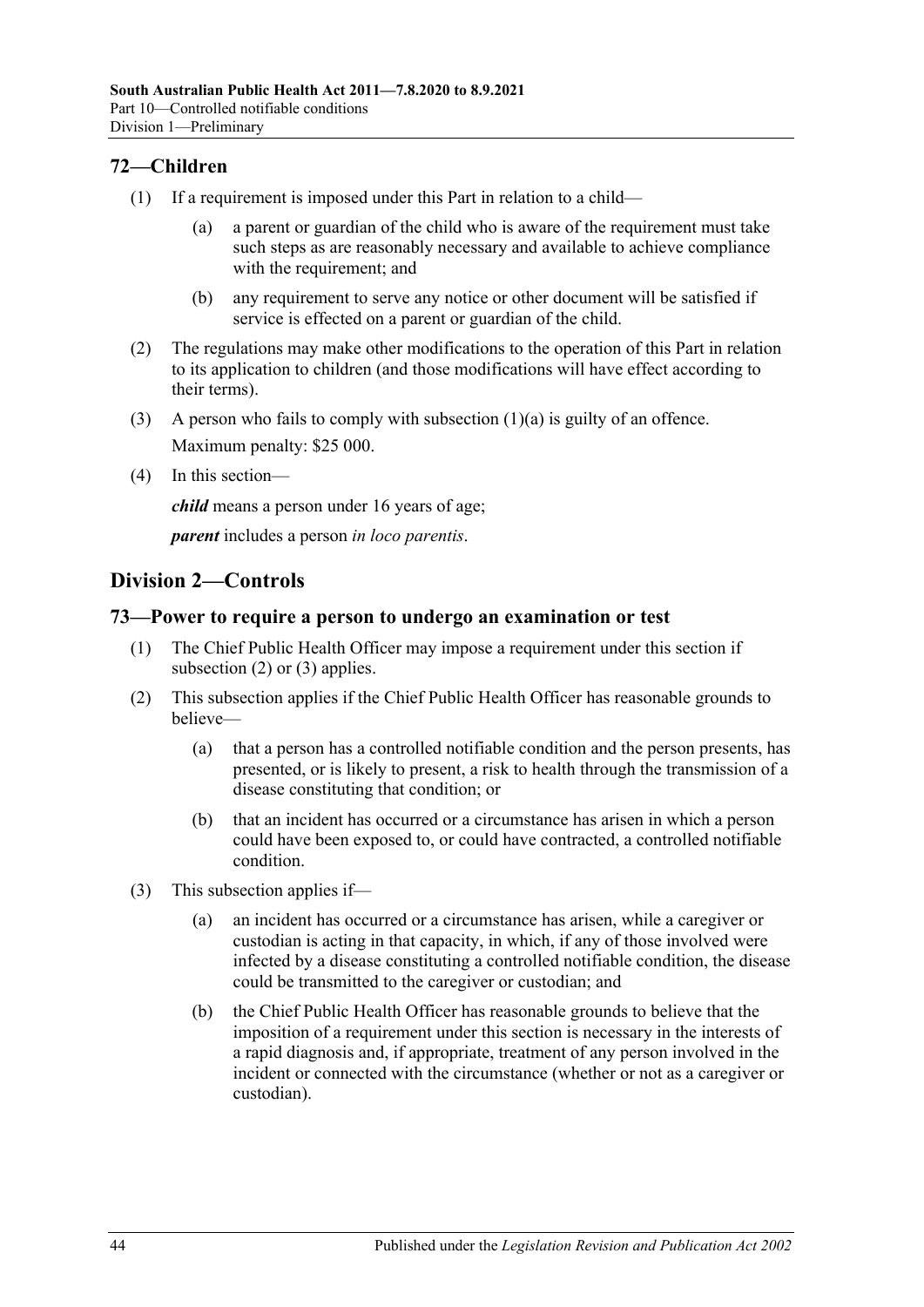- <span id="page-44-0"></span>(4) However, the Chief Public Health Officer should not act under this section unless the Chief Public Health Officer considers—
	- (a) that the person has been given a reasonable opportunity to undertake an examination or testing of the kind that will be subject to a requirement under this section but has failed to do so; or
	- (b) that the imposition of a requirement under this section is reasonably necessary for the purposes of a rapid diagnosis and, if appropriate, treatment of the relevant person.
- <span id="page-44-1"></span>(5) A requirement that may be imposed on a person under this section is that the person—
	- (a) present himself or herself at such place and time as may be specified by the Chief Public Health Officer in order to undergo a clinical examination or to undertake (or be the subject of) tests, or both; and
	- (b) comply with any requirement imposed by a person who may conduct the examination or carry out the tests.
- (6) [Subsection](#page-44-0) (4)(a) does not apply if the person is unconscious or the Chief Public Health Officer considers that the person does not have the capacity to consent to an examination or testing of the relevant kind.
- (7) If the person is unconscious, [subsection](#page-44-1) (5) is modified so as to allow the Chief Public Health Officer to arrange a clinical examination or tests (or both) for the person.
- <span id="page-44-2"></span>(8) A requirement will be imposed by service of an order on the person unless—
	- (a) the person is unconscious; or
	- (b) the Chief Public Health Officer considers that urgent action is required in the circumstances of the particular case, in which case an oral order may be given.
- (8a) If an oral order is given under [subsection](#page-44-2) (8)(b), the Chief Public Health Officer must confirm the order by notice in writing served on the person as soon as practicable, but in any event within 48 hours, after giving the order (and a failure to serve a notice in accordance with this subsection will not affect the validity of the order).
- (9) The testing that may be undertaken under this section may include the provision or taking of a sample of blood, urine or other biological specimen.
- <span id="page-44-3"></span> $(10)$  If—
	- (a) a person is examined or subject to any test under this section; and
	- (b) the examination and any test disclose that the person does not have a controlled notifiable condition,

the person is entitled to reasonable reimbursement from the Department for costs and expenses directly incurred by the person in attending for the examination and any test.

- (11) An amount payable under [subsection](#page-44-3) (10) may be recovered as a debt.
- (12) The Chief Public Health Officer is entitled to be provided with a report on the outcome of any examination or test conducted under this section (and a person who conducted the examination or test must, at the request of the Chief Public Health Officer, furnish the Chief Public Health Officer with such a report).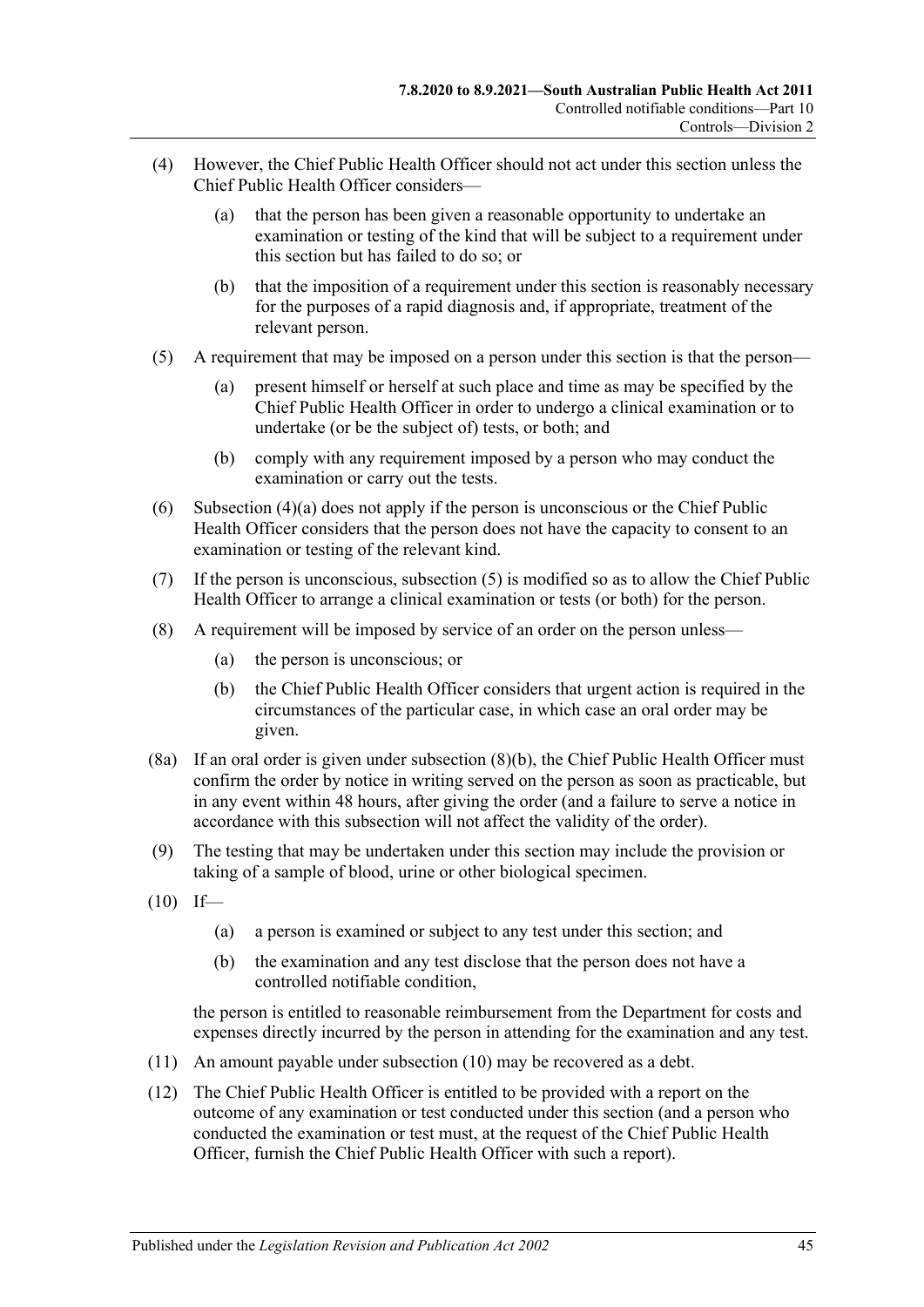#### (13) In this section—

*caregiver or custodian* means—

- (a) a person who is employed by, or performs work at, a health service; or
- (b) a person who provides, or who is associated with the provision of, any medical service or other form of service designed to benefit human health; or
- (c) a person who is employed by, or performs work at, a pathology service; or
- (d) a person who—
	- (i) removes human tissue from a person, whether alive or dead; or
	- (ii) handles human tissue,

under the *[Transplantation and Anatomy Act](http://www.legislation.sa.gov.au/index.aspx?action=legref&type=act&legtitle=Transplantation%20and%20Anatomy%20Act%201983) 1983*; or

- (e) a police officer; or
- (f) a legal custodian of a person who is in legal or protective custody and any person who is employed or engaged by a legal custodian in the course of keeping that person in legal or protective custody; or
- (g) a person who is within a class prescribed by the regulations for the purposes of this definition;

*health service* means a health service within the meaning of the *[Health Care](http://www.legislation.sa.gov.au/index.aspx?action=legref&type=act&legtitle=Health%20Care%20Act%202008)  Act [2008](http://www.legislation.sa.gov.au/index.aspx?action=legref&type=act&legtitle=Health%20Care%20Act%202008)*.

# **74—Power to require counselling**

- (1) If the Chief Public Health Officer has reasonable grounds to believe that a person has, or has been exposed to, a controlled notifiable condition, the Chief Public Health Officer may impose a requirement on the person under this section.
- (2) However, the Chief Public Health Officer should not act under this section unless satisfied that the person has been given a reasonable opportunity to participate in the relevant counselling or activity but has failed to do so.
- <span id="page-45-0"></span>(3) A requirement will be imposed by service of an order on the person unless the Chief Public Health Officer considers that urgent action is required in the circumstances of the particular case, in which case an oral order may be given.
- (3a) If an oral order is given under [subsection](#page-45-0) (3), the Chief Public Health Officer must confirm the order by notice in writing served on the person as soon as practicable, but in any event within 48 hours, after giving the order (and a failure to serve a notice in accordance with this subsection will not affect the validity of the order).
- <span id="page-45-1"></span>(4) A requirement that may be imposed on a person under this section is that the person participate in 1 or more of the following:
	- (a) counselling;
	- (b) education;
	- (c) other activities relevant to understanding the controlled notifiable condition or the impact or implications of the controlled notifiable condition.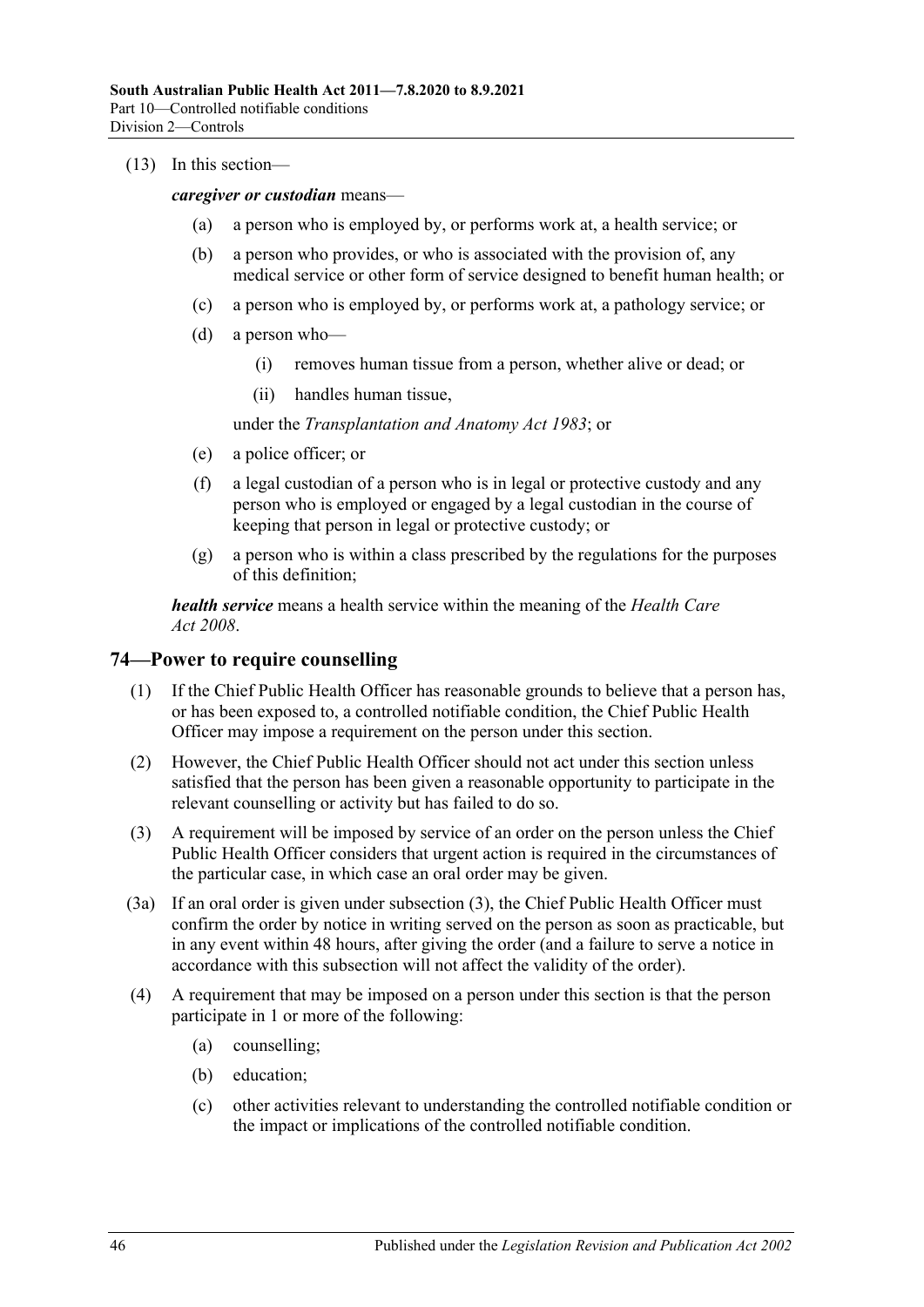(5) Without limiting [subsection](#page-45-1) (4), the order may specify the type, nature or extent of any counselling, and the type or details of any information that must be provided to the person.

# <span id="page-46-1"></span>**75—Power to give directions**

- $(1)$  If—
	- (a) the Chief Public Health Officer has reasonable grounds to believe that a person—
		- (i) has a controlled notifiable condition; or
		- (ii) has been exposed to a controlled notifiable condition; or
		- (iii) could have been exposed to a controlled notifiable condition; and
	- (b) the Chief Public Health Officer considers that an order under this section is reasonably necessary in the interests of public health,

then the Chief Public Health Officer may give directions to the person under this section.

- (2) However, the Chief Public Health Officer should not act under this section unless satisfied—
	- (a) that the person has undertaken counselling that is appropriate in the circumstances, or has refused or failed to undertake counselling that has been made reasonably available to the person; or
	- (b) that counselling is not appropriate or necessary in the circumstances of the particular case; or
	- (c) that urgent action is required in the circumstances of the particular case and that counselling can be provided after action is taken under this section.
- <span id="page-46-0"></span>(3) Any direction will be imposed by service of an order on the person unless the Chief Public Health Officer considers that urgent action is required in the circumstances of the particular case, in which case an oral order may be given.
- (3a) If an oral order is given under [subsection](#page-46-0) (3), the Chief Public Health Officer must confirm the order by notice in writing served on the person as soon as practicable, but in any event within 48 hours, after giving the order (and a failure to serve a notice in accordance with this subsection will not affect the validity of the order).
- (4) The directions that may be imposed by an order under this section include:
	- (a) a direction that the person remain at a specified place including, without limitation, a hospital or quarantine facility and, if considered to be appropriate by the Chief Public Health Officer, that the person remain isolated;
	- (b) a direction that the person refrain from carrying out specified activities (for example, without limitation, employment, use of public transport or participation in certain events), either absolutely or unless specified conditions are satisfied;
	- (c) a direction that the person refrain from visiting a specified place, or a place within a specified class, either absolutely or unless specified conditions are satisfied;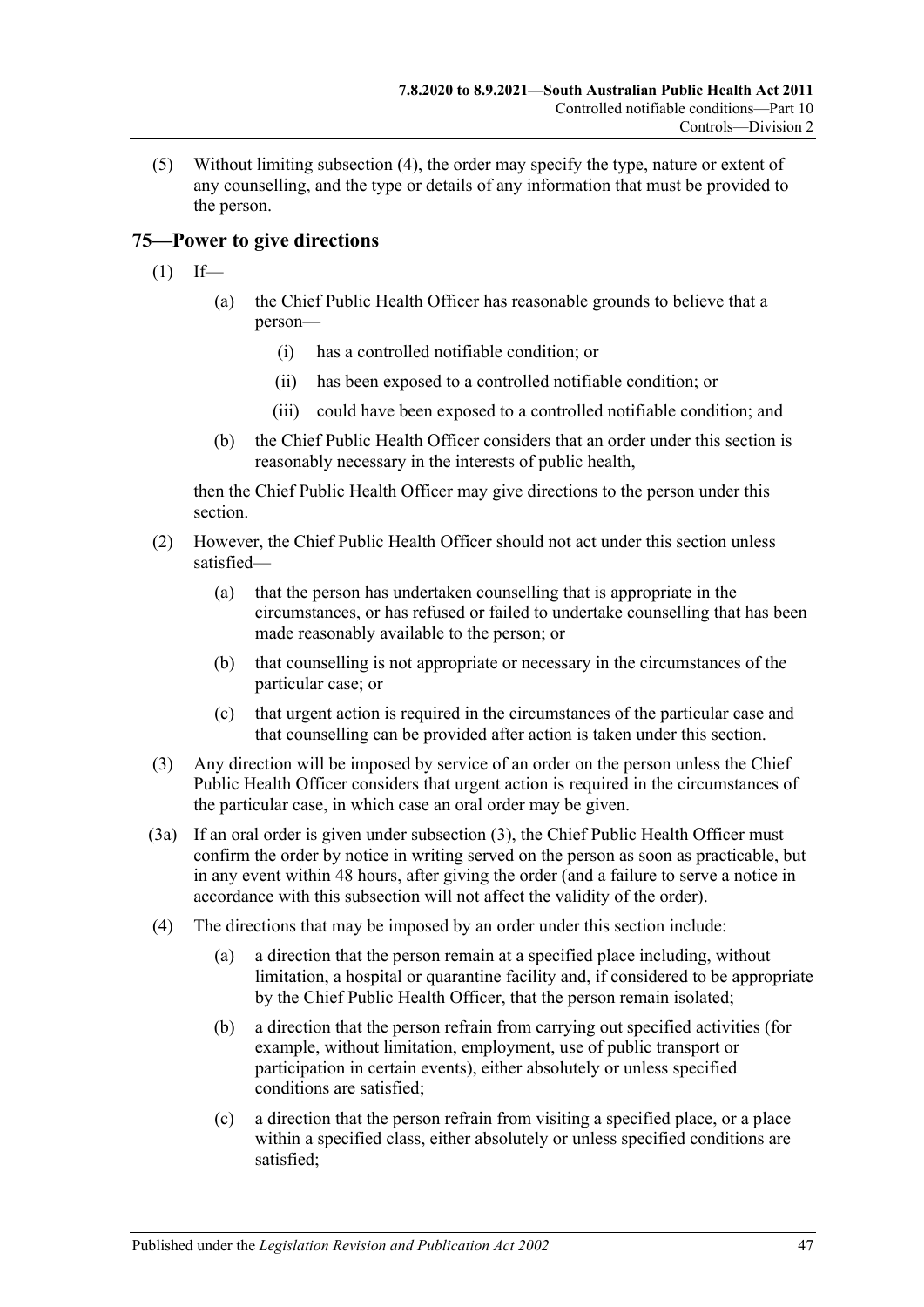- (d) a direction that the person refrain from associating with specified persons or specified classes of persons;
- (e) a direction that the person take specified action to prevent or minimise any health risk that may be posed by the person;
- (f) a direction that the person attend meetings and provide such information as may be reasonably required in the circumstances;
- (g) a direction that the person place himself or herself under the supervision of a member of the staff of the Department or a medical practitioner or other health professional nominated by the Chief Public Health Officer and obey the reasonable directions of that person;
- <span id="page-47-0"></span>(h) a direction that the person submit himself or herself to examination by a medical practitioner nominated by the Chief Public Health Officer at such intervals as the Chief Public Health Officer may require;
- <span id="page-47-1"></span>(i) a direction that the person undergo specified medical treatment, including at a specified place and time (or times);
- (j) such other direction as to the person's conduct or supervision that the Chief Public Health Officer considers to be appropriate in the circumstances.
- (5) The Chief Public Health Officer—
	- (a) must not impose a direction under [subsection](#page-47-0) (4)(h) or [\(i\)](#page-47-1) if the Chief Public Health Officer is satisfied that the person has a conscientious objection to the relevant examination or treatment (as the case may be) due to a religious, cultural or other similar ground; and
	- (b) must not impose a direction under [subsection](#page-47-1) (4)(i) if the treatment would impose a serious threat to the person's health.
- (6) However, if a direction under [subsection](#page-47-0)  $(4)(h)$  or [\(i\)](#page-47-1) would relate to a child, the Chief Public Health Officer may make a direction under either (or both) paragraphs despite a conscientious objection of a parent or guardian of the child if the Chief Public Health Officer considers that the relevant examination or treatment (as the case may be) is in the best interests of the child (and reasonably necessary in the interests of public health).

# **76—Review by Tribunal**

- (1) A person who is the subject of an order, requirement or direction of the Chief Public Health Officer under a preceding section under this Division (including an order, requirement or direction as varied under this Division) may apply to the Tribunal for a review of the order, requirement or direction.
- (2) An application under this section may be instituted at any time during the currency of the order, requirement or direction (and, subject to [subsection](#page-47-2) (3), more than 1 application may be made while the order, requirement or direction is in force).
- <span id="page-47-2"></span>(3) If a second or subsequent application is made with respect to the same order, requirement or direction, the Tribunal must first consider whether there has been a significant change in the material circumstances of the case and should, unless the Tribunal in its discretion determines otherwise, decline to proceed with the application (if it appears that the proceedings would simply result in a rehearing of the matter without such a change in circumstances).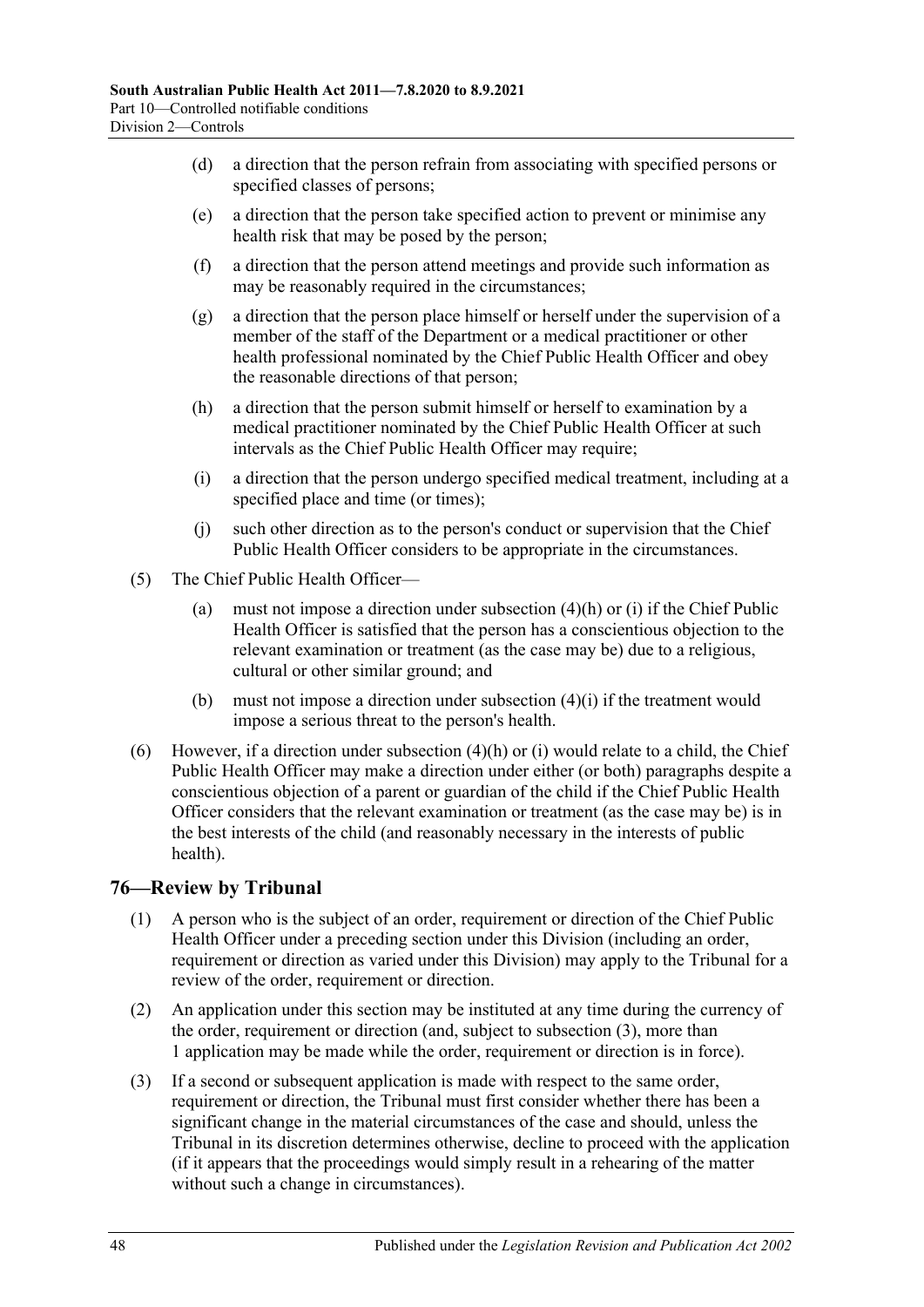(5) The Tribunal is to hear and determine an application under this section as soon as is reasonably practicable.

# <span id="page-48-4"></span>**77—Power to require detention**

- <span id="page-48-3"></span><span id="page-48-2"></span><span id="page-48-1"></span>(1) The Chief Public Health Officer may make an order under this section if—
	- (a) the Chief Public Health Officer has reasonable grounds to believe that a person—
		- (i) has a controlled notifiable condition; or
		- (ii) has been exposed to a controlled notifiable condition; or
		- (iii) could have been exposed to a controlled notifiable condition; and
	- (b) either—
		- (i) the person is or has been the subject of 1 or more directions under [section](#page-46-1) 75 and has contravened or failed to comply with a direction; or
		- (ii) the Chief Public Health Officer considers that there is a material risk the person would not comply with 1 or more directions under [section](#page-46-1) 75 if they were to be imposed; or
		- (iii) the Chief Public Health Officer is satisfied that urgent action is required in the circumstances of the particular case such that a direction under [section](#page-46-1) 75 is not appropriate; and
	- (c) the Chief Public Health Officer considers that the person presents, or could present, a risk to public health and that action under this section is justified.
- (2) However, the Chief Public Health Officer should not act under this section unless satisfied—
	- (a) that the person has undertaken counselling that is appropriate in the circumstances, or has refused or failed to undertake counselling that has been made reasonably available to the person; or
	- (b) that counselling is not appropriate in the circumstances of the particular case; or
	- (c) that urgent action is required in the circumstances of the particular case and that counselling can be provided after action is taken under this section.
- <span id="page-48-0"></span>(3) An order under this section must be served on the person unless the Chief Public Health Officer considers that urgent action is required in the circumstances of the particular case, in which case an oral order may be given.
- (3a) If an oral order is given under [subsection](#page-48-0) (3), the Chief Public Health Officer must confirm the order by notice in writing served on the person as soon as practicable, but in any event within 48 hours, after giving the order (and a failure to serve a notice in accordance with this subsection will not affect the validity of the order).
- (4) An order under this section will be that the person be detained at a specified place while the order is in force.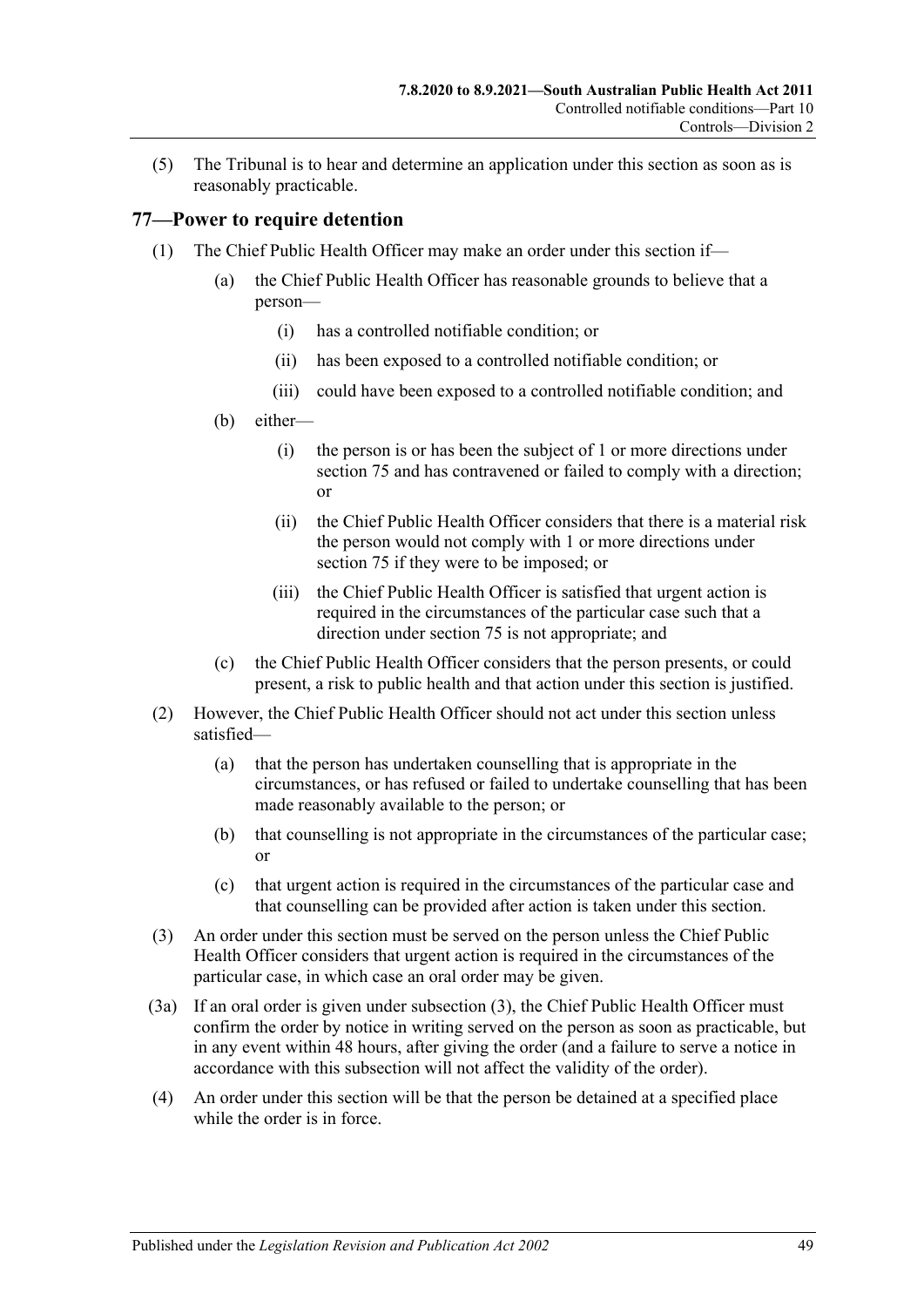- (5) An order under this section may contain other requirements relating to the person's conduct or supervision that the Chief Public Health Officer considers to be appropriate in the circumstances.
- (6) Subject to this section
	- (a) an order made on the grounds specified in [subsection](#page-48-1)  $(1)(a)(i)$  or  $(ii)$ 
		- (i) will be for an initial period not exceeding 30 days; and
		- (ii) will be able to be extended from time to time by the Chief Public Health Officer for periods not exceeding 60 days; and
	- (b) an order made on the grounds specified in [subsection](#page-48-3)  $(1)(a)(iii)$ 
		- (i) will be for an initial period not exceeding 48 hours; and
		- (ii) will be able to be extended from time to time by the Chief Public Health Officer for periods not exceeding 30 days.
- <span id="page-49-0"></span>(7) If the Chief Public Health Officer considers that it will be necessary to extend an order made on the grounds specified in [subsection](#page-48-1)  $(1)(a)(i)$  or  $(ii)$  beyond an initial period of 30 days, the Chief Public Health Officer must, before the expiration of that period, apply to the Supreme Court for a review of the order.
- <span id="page-49-2"></span>(8) If an application is made under [subsection](#page-49-0)  $(7)$ —
	- (a) the order may be extended beyond the initial period of 30 days pending the outcome of the application to the Supreme Court; and
	- (b) the Supreme Court should seek to hear and determine the application as soon as is reasonably practicable after it is made to the Court; and
	- (c) the Supreme Court may, on hearing the application, confirm, vary or revoke the order that has been made by the Chief Public Health Officer.
- <span id="page-49-1"></span>(8a) If the Chief Public Health Officer considers that it will be necessary to extend an order made on the grounds specified in [subsection](#page-48-3) (1)(a)(iii) beyond an initial period of 48 hours, the Chief Public Health Officer must, before the expiration of that period, apply to the Magistrates Court for a review of the order.
- (8b) If an application is made under [subsection](#page-49-1) (8a)—
	- (a) the order may be extended beyond the initial period of 48 hours pending the outcome of the application to the Magistrates Court; and
	- (b) the Magistrates Court should seek to hear and determine the application as soon as is reasonably practicable after it is made to the Court; and
	- (c) the Magistrates Court may, on hearing the application, confirm, vary or revoke the order that has been made by the Chief Public Health Officer.

**Note—**

See also the power in [subsection](#page-50-0) (13) to determine examination periods.

<span id="page-49-3"></span>(9) Furthermore, a person must not be detained under this section for a period exceeding 6 months in total unless the Supreme Court has, on application by the Chief Public Health Officer made for the purposes of this subsection, confirmed the order (with or without any variation made by the Court).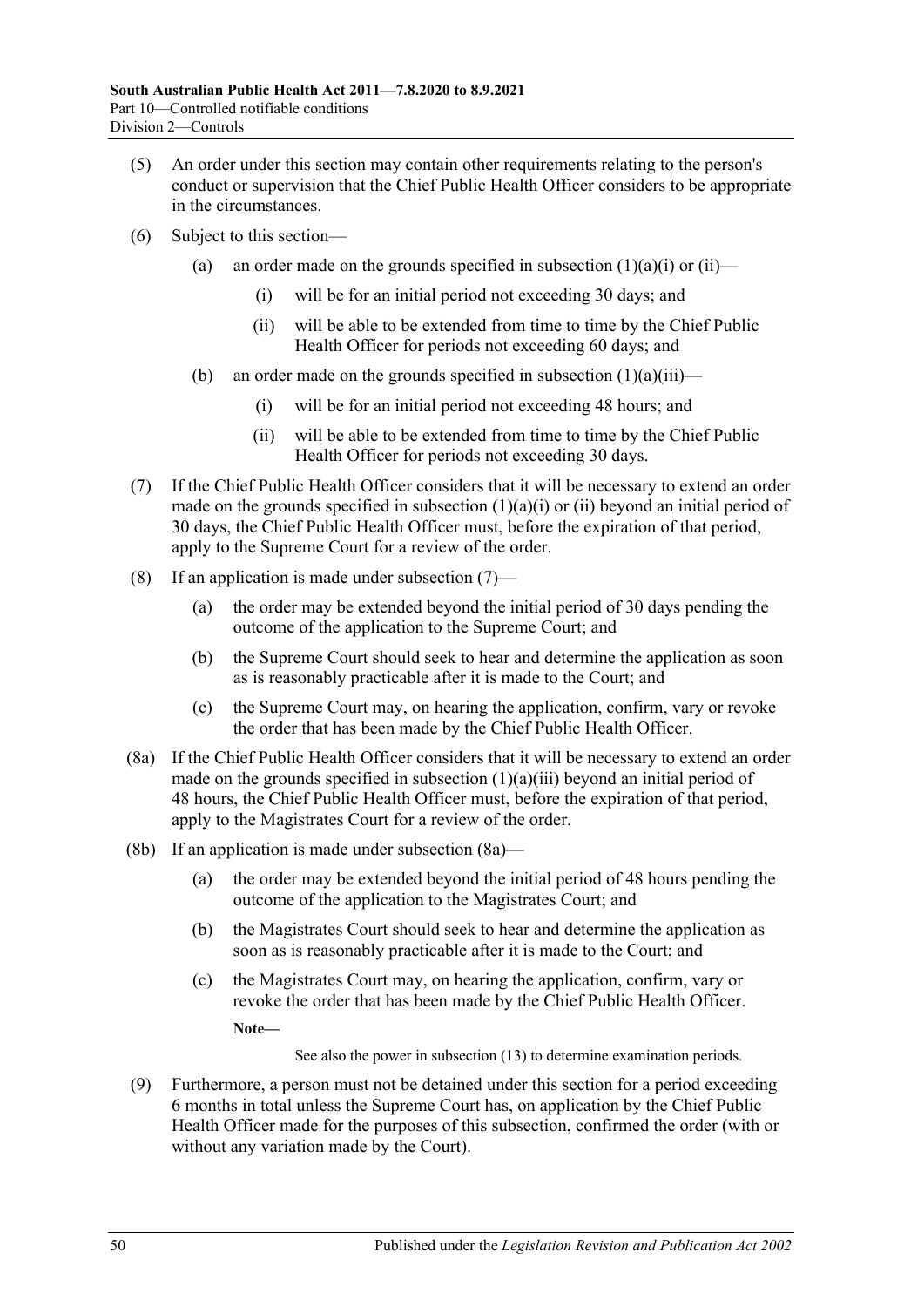- (10) The Supreme Court will be constituted of a single Judge for the purposes of proceedings under [subsections](#page-49-0) (7), [\(8\)](#page-49-2) and [\(9\).](#page-49-3)
- (11) A Judge, in acting under a preceding subsection, may make any consequential or ancillary order or direction, or impose any conditions, the Judge considers appropriate (including that the relevant person be released pending the outcome of the hearing of the matter (if the Judge thinks fit) on such conditions, if any, as the Judge may determine, or that the matter be brought back before the Supreme Court constituted of a single Judge at a time, or within a period or periods, specified by the Judge (and, if a matter is brought back before the Court, then a Judge may make such orders as the Judge thinks fit)).
- (12) The preceding subsections do not limit the ability of a person to apply for a review of an order under this section under [section](#page-50-1) 78.
- <span id="page-50-0"></span>(13) A person who is detained under this section must be examined by a medical practitioner at intervals not exceeding—
	- (a) 30 days; or
	- (b) such shorter period or periods as a Supreme Court Judge or Magistrate may determine having regard to the nature of the controlled notifiable condition and the extent to which the person has been affected by that condition.
- (14) The Chief Public Health Officer must facilitate any reasonable request for communication made by a person detained under this section.

### <span id="page-50-1"></span>**78—Review of detention orders by Supreme Court**

- (1) A person who is the subject of an order of the Chief Public Health Officer under [section](#page-48-4) 77 may apply to the Supreme Court for a review of the order.
- (2) An application under this section may be instituted at any time during the currency of the order (and, subject to [subsection](#page-50-2) (3), more than 1 application may be made while the order is in force).
- <span id="page-50-2"></span>(3) If a second or subsequent application is made under this section with respect to the same order, the Supreme Court must first consider whether there has been a significant change in the material circumstances of the case and should, unless the Supreme Court in its discretion determines otherwise, decline to proceed with the application (if it appears that the proceedings would simply result in a rehearing of the matter without such a change in circumstances).
- (4) Subject to complying with [subsection](#page-50-2) (3), the Supreme Court may, on hearing an application under this section—
	- (a) confirm, vary or revoke the order, or substitute any order;
	- (b) remit the subject matter to the Chief Public Health Officer for further consideration;
	- (c) dismiss the matter;
	- (d) make any consequential or ancillary order or direction, or impose any conditions, that it considers appropriate.
- (5) The Supreme Court will be constituted of a single Judge for the purposes of this section.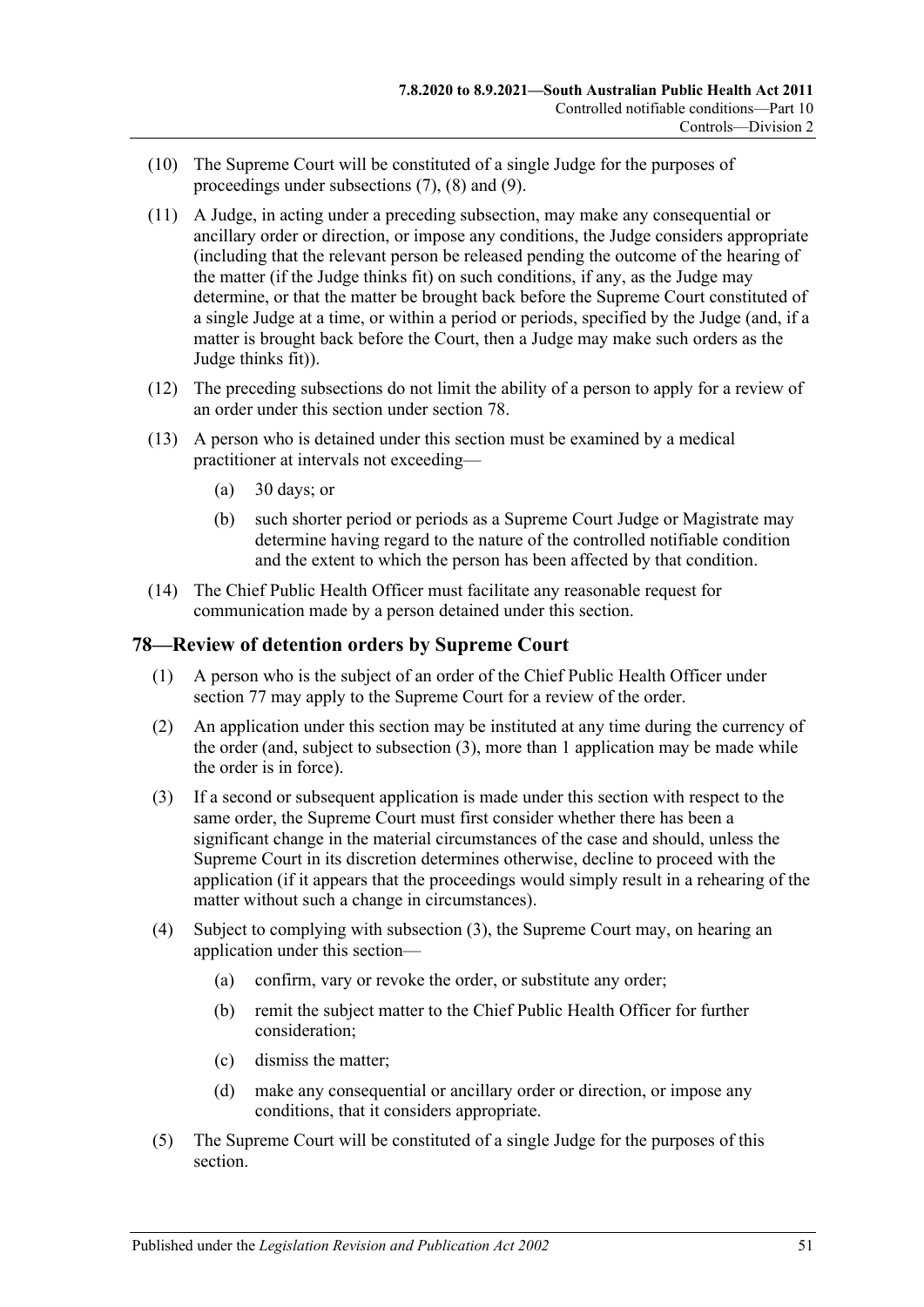# <span id="page-51-0"></span>**79—Warrants**

- (1) If the Chief Public Health Officer considers it necessary to do so, the Chief Public Health Officer may apply to a magistrate—
	- (a) for the issue of a warrant for the apprehension by an authorised person of a person—
		- (i) who has failed to comply with an order, requirement or direction under this Division; or
		- (ii) who is the subject of an order that has not been served on the person despite reasonable efforts to do so; or
		- (iii) who—
			- (A) has a controlled notifiable condition, has been exposed to a controlled notifiable condition or could have been exposed to a controlled notifiable condition; and
			- (B) is engaging in, or has engaged in, conduct that creates a risk to others in respect of the controlled notifiable condition.
	- (b) for the person to whom the warrant relates—
		- (i) to be subject to any examination, test or other action required by the order, requirement or direction to which the warrant relates; or
		- (ii) to be brought before a magistrate.
- <span id="page-51-1"></span>(2) If or when a person is brought before a magistrate, the magistrate may take such action as the magistrate thinks appropriate in the circumstances including (without limitation) action to achieve compliance with the relevant order, requirement or direction, including—
	- (a) by making such orders as the magistrate thinks fit;
	- (b) by issuing a warrant for the detention of the relevant person until the person is willing to comply with the order, requirement or direction.
- (3) Without limiting [subsection](#page-51-0) (1) or [\(2\),](#page-51-1) a warrant under this section may provide that the person be held in a place of quarantine or isolation—
	- (a) for a period determined by the magistrate, or from time to time subject to periodic reviews by a magistrate; or
	- (b) until otherwise determined by a magistrate.
- <span id="page-51-2"></span>(4) An authorised person is authorised to take any action contemplated by a warrant under this section (including to take a person to any place and to restrain a person while any examination or testing is undertaken (including testing involving the taking of a blood, urine or other biological sample)).
- (5) Without limiting [subsection](#page-51-2) (4), reasonable force may be used in the execution of a warrant under this section.
- (6) In the exercise of powers under a warrant, an authorised person may be accompanied by such assistants as may be necessary or desirable in the circumstances.
- (7) A right of appeal exists to the Supreme Court (constituted of a single judge) against a decision of a magistrate under this section.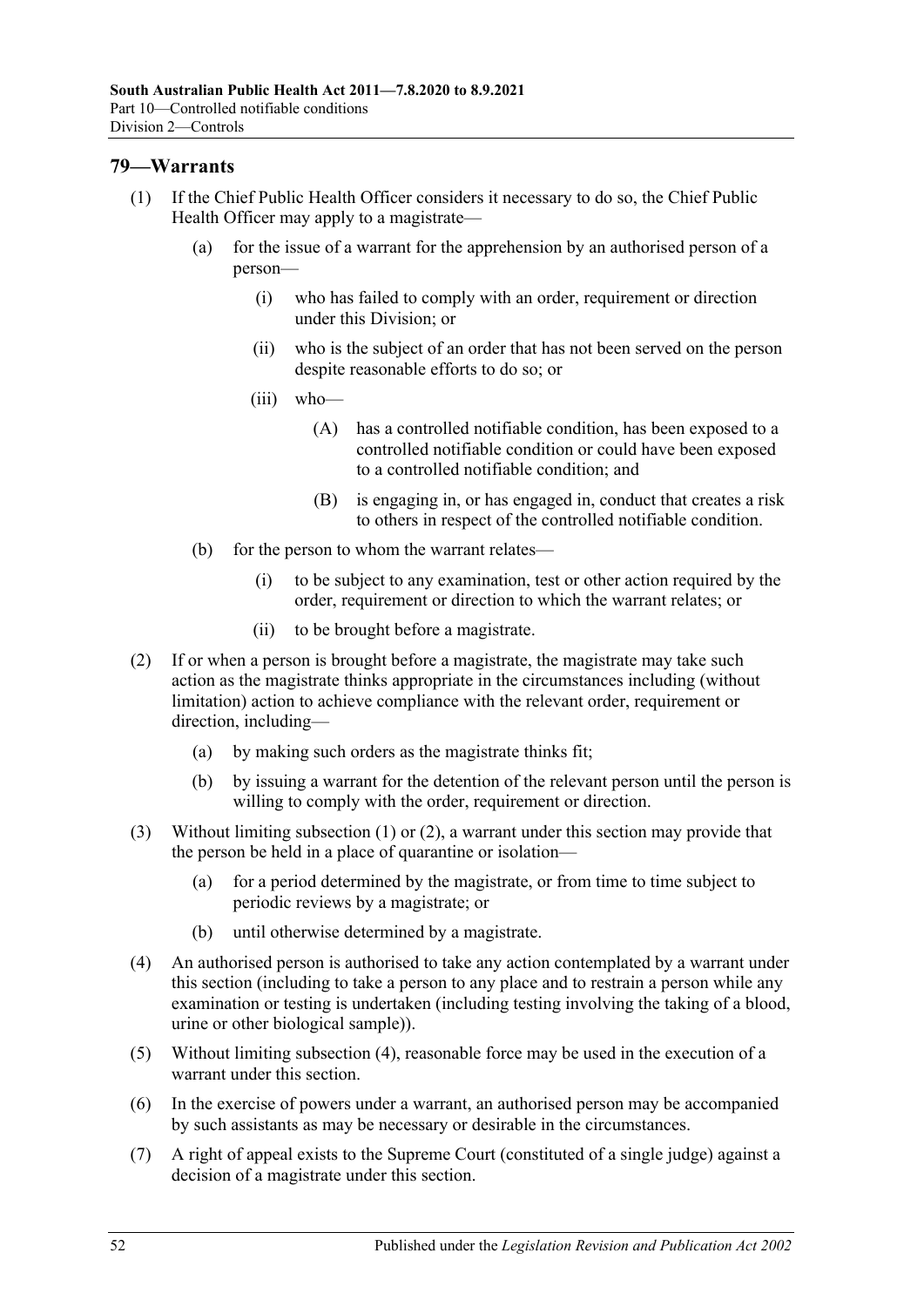- (8) On an appeal, the Supreme Court may—
	- (a) confirm, vary or quash the magistrate's decision;
	- (b) make any order that the justice of the case may require.
- (9) Subject to an appeal, an order of a magistrate under this section will be taken to be an order of the Magistrates Court.
- (10) In this section—

#### *authorised person* means—

- (a) a police officer; or
- (b) a person authorised by the Chief Public Health Officer to act as an authorised person under this section.

#### **80—General provisions relating to orders, requirements and directions**

- (1) An order, requirement or direction under this Division may be given or imposed on a person on 1 or more occasions.
- (2) Any combination of orders, requirements or directions under this Division may be given or imposed on a person at any time.
- (3) The Chief Public Health Officer may at any time, by notice served on a person, vary or rescind an order, requirement or direction under this Division.
- (4) If the Chief Public Health Officer serves an order or notice on a person under this Division, the order or notice must be accompanied by a notice in a form determined by the Chief Public Health Officer that—
	- (a) sets out the grounds on which the order or notice is made; and
	- (b) contains a statement of the person's rights under this Act (including a person's right to apply for a review under this Division); and
	- (c) contains any other information determined by the Chief Public Health Officer to be relevant or appropriate.

#### **81—Duty to comply**

A person who is the subject of an order, requirement or direction under this Division must not, without reasonable excuse, contravene or fail to comply with the order, requirement or direction.

Maximum penalty: \$25 000.

Expiation fee: \$750.

# **Division 3—Related matters**

#### **82—Advisory Panels**

(1) The Chief Public Health Officer may establish a Case Management and Co-ordination Advisory Panel (an *Advisory Panel*) to advise the Chief Public Health Officer on the management of a person who is, or a group of persons who are, the subject of an order, requirement or direction under this Part.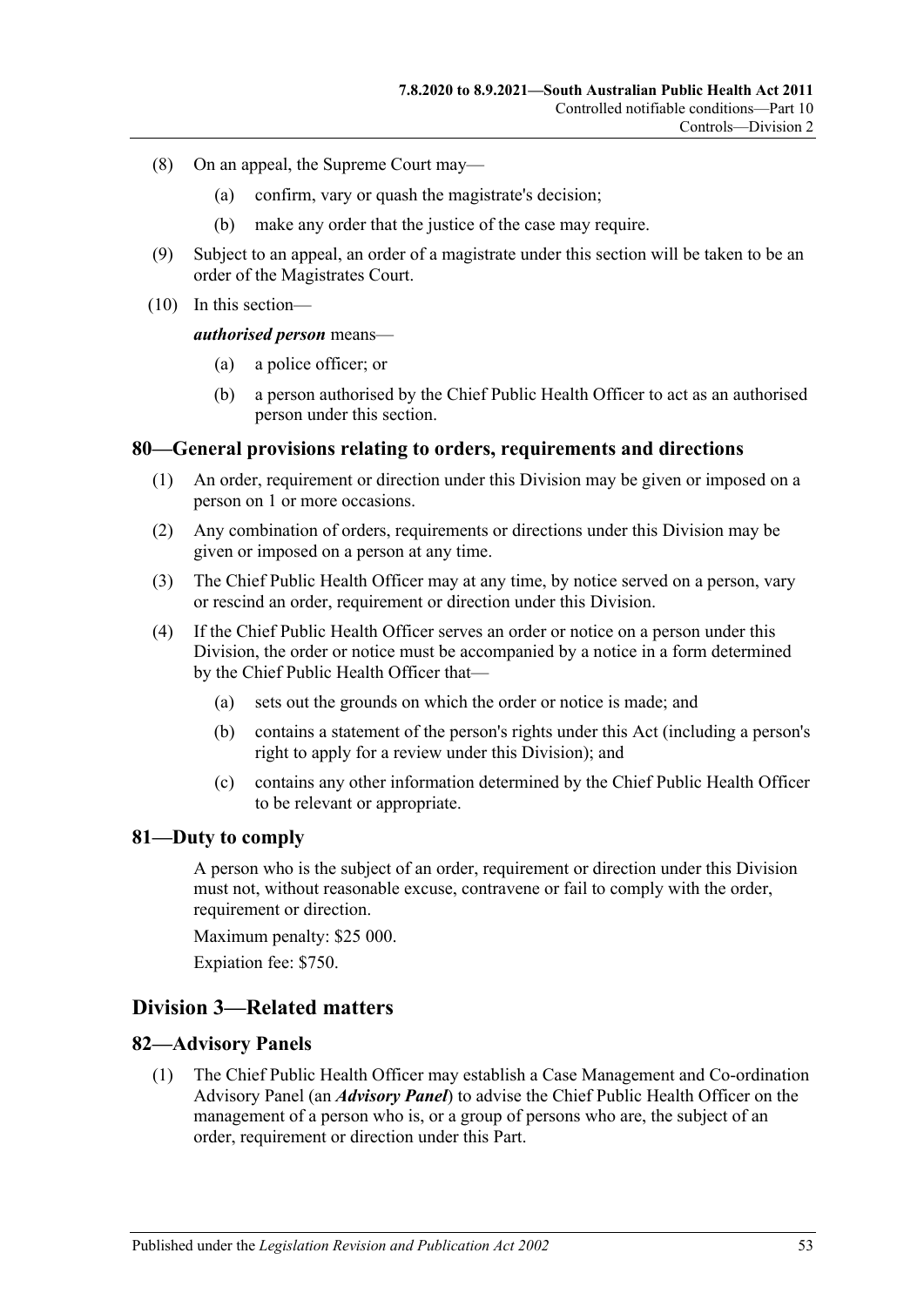- (2) An Advisory Panel will consist of—
	- (a) a legal practitioner; and
	- (b) a person who is considered by the Chief Public Health Officer to be an expert in infectious diseases; and
	- (c) any other person who is considered by the Chief Public Health Officer to be an appropriate member of the Advisory Panel.
- (3) A person will be appointed to an Advisory Panel on conditions determined by the Chief Public Health Officer after consultation with the Minister.
- (4) An Advisory Panel must perform its functions—
	- (a) after taking into account any determination of the Chief Public Health Officer as to the scope or performance of its functions in the circumstances of the particular case; and
	- (b) in accordance with any protocols under [subsection](#page-53-0) (5).
- <span id="page-53-0"></span>(5) The Minister may, as the Minister thinks fit, determine various protocols that must be complied with by Advisory Panels in the performance of their functions.
- (6) Information (including confidential information) may be disclosed to an Advisory Panel in connection with the performance of its functions without the breach of any law or principle of professional ethics.
- (7) A member of an Advisory Panel must not make use of or disclose information gained as a result of, or in connection with, the functions of the Advisory Panel except—
	- (a) to the extent necessary for the proper performance of those functions; or
	- (b) to the extent allowed by the regulations.

# **83—Interstate orders**

(1) In this section—

*corresponding law* means a law of another State declared by the regulations to be a corresponding law;

*order* includes a notice, requirement or direction;

*State* includes a Territory.

- <span id="page-53-2"></span> $(2)$  If—
	- (a) a person is subject to an order under a corresponding law; and
	- (b) the terms of an order provide for matters that could be the subject (wholly or substantially) of an order under this Part; and
	- (c) the person enters the State,

then, subject to [subsections](#page-53-1) (3) and [\(4\),](#page-54-0) the order will have effect in this State as if the order had been made under this Part.

- <span id="page-53-1"></span>(3) An order that has effect in this State under [subsection](#page-53-2) (2)—
	- (a) may, by notice served on the relevant person, be varied by the Chief Public Health Officer, as it applies in this State, in such manner as the Chief Public Health Officer thinks fit; and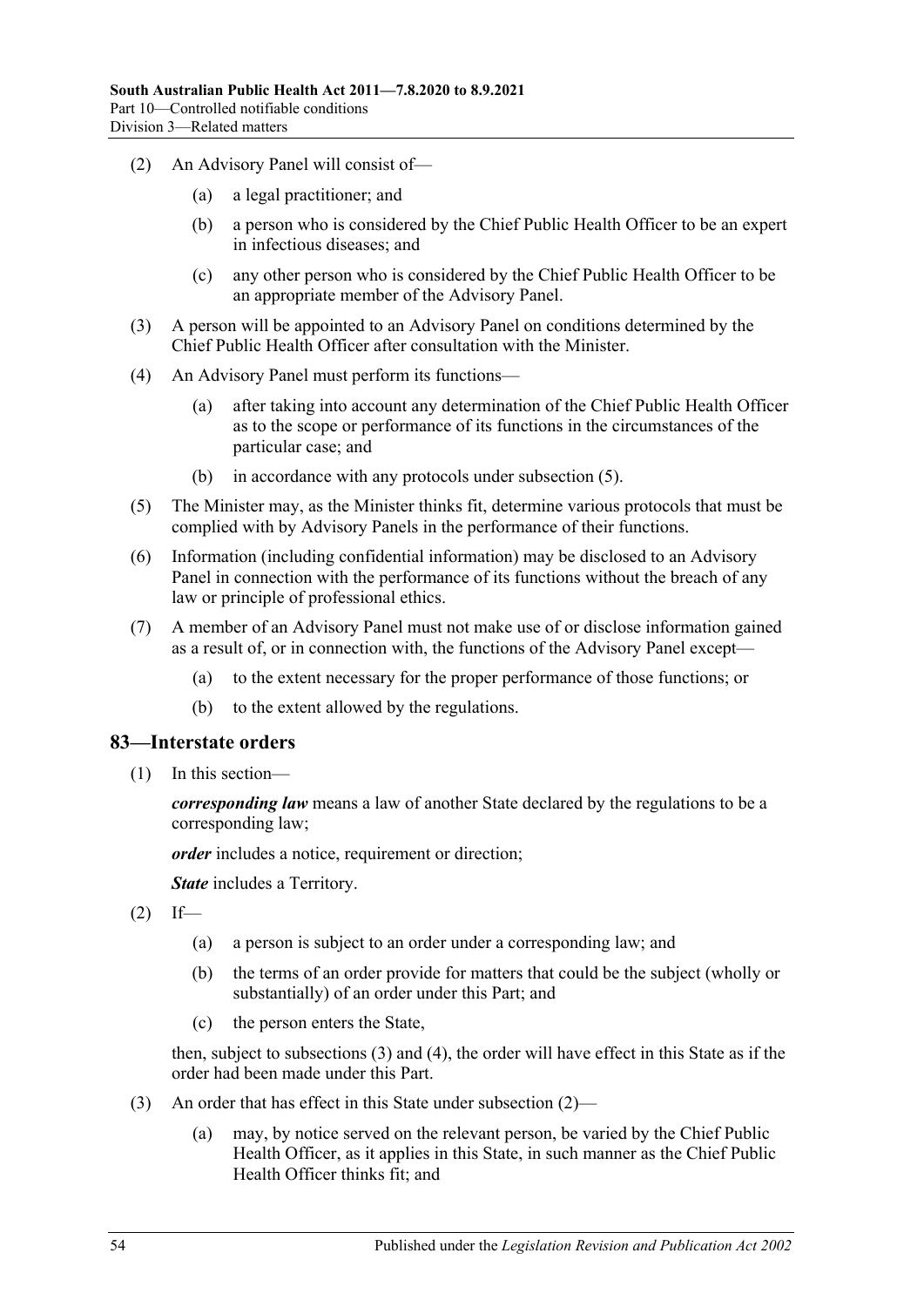- (b) will cease to have effect in this State if—
	- (i) the order expires or is revoked under the corresponding law; or
	- (ii) the order is revoked by the Chief Public Health Officer acting under this provision.
- <span id="page-54-0"></span>(4) The cessation of the operation of an order under this section does not prevent an order subsequently being made under this Part in relation to the same person.

#### **84—Protection of information**

A document held or produced by the Chief Public Health Officer, or any other person acting in the course of official duties, for the purposes of this Part that relates to a particular person is not subject to access under the *[Freedom of Information Act](http://www.legislation.sa.gov.au/index.aspx?action=legref&type=act&legtitle=Freedom%20of%20Information%20Act%201991) 1991*.

# **Part 11—Management of significant emergencies**

#### **85—Principles**

The principles set out in [section](#page-9-0) 14 have particular application to this Part.

#### <span id="page-54-1"></span>**86—Public health incidents**

- (1) If it appears to the Chief Executive that the nature or scale of an emergency that has occurred, is occurring or is about to occur, is such that it should be declared to be a public health incident, the Chief Executive may, with the approval of the Minister, declare the emergency to be a public health incident.
- (2) A declaration under this section—
	- (a) may be made orally (but if made orally must, as soon as is reasonably practicable, be reduced to writing and a copy provided to the Minister); and
	- (b) subject to this section, remains in force while response operations are being carried out in relation to the emergency (but not for a period exceeding 12 hours).
- (3) The Chief Executive may, at any time, revoke a declaration under this section.

# **87—Public health emergencies**

- (1) If it appears to the Chief Executive that an emergency has occurred, is occurring or is about to occur, the Chief Executive may, with the approval of the Minister, declare the emergency to be a public health emergency (whether or not the emergency has previously been declared to be a public health incident under [section](#page-54-1) 86).
- (2) A declaration under this section—
	- (a) must be in writing and published in a manner and form determined by the Minister; and
	- (b) remains in force for a period specified in the declaration (which must not exceed 14 days) and for such further periods (which may be of any length) as may be approved by the Governor.
- (3) The Chief Executive may, at any time, revoke a declaration under this section.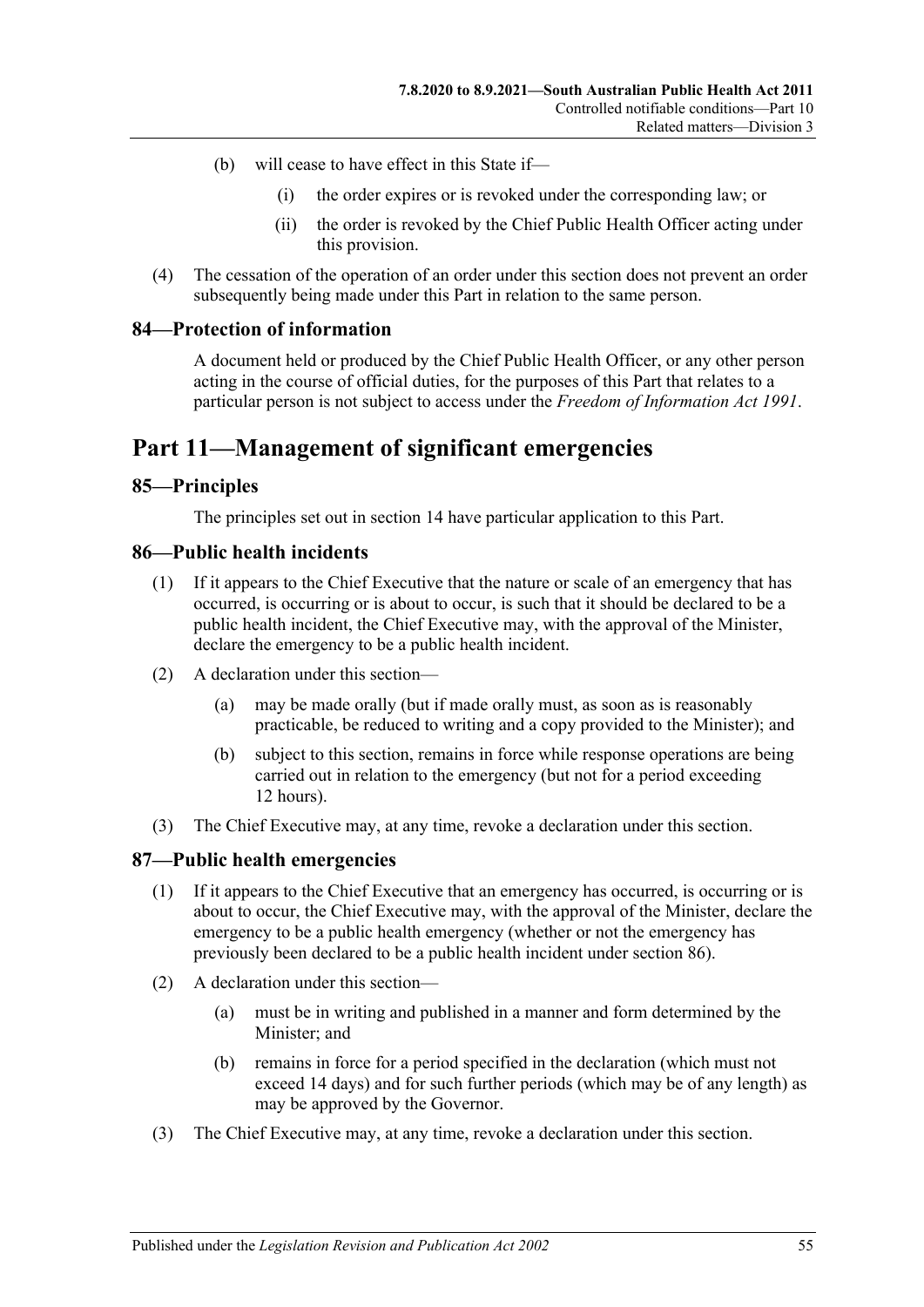# **88—Making and revocation of declarations**

- (1) The Public Health Emergency Management Plan may contain guidelines setting out circumstances in which an emergency should be declared to be a public health incident or to be a public health emergency.
- (2) Before making a declaration under this Part, the Chief Executive must consult with—
	- (a) the Chief Public Health Officer; and
	- (b) the State Co-ordinator.
- (3) The Chief Executive must revoke a declaration under this Part at the request of the State Co-ordinator.

#### <span id="page-55-2"></span>**89—Powers and functions of Chief Executive**

- (1) On the declaration of a public health incident or public health emergency, and while that declaration remains in force, the Chief Executive must take any necessary action to implement the Public Health Emergency Management Plan and cause such response and recovery operations to be carried out as he or she thinks appropriate.
- (2) The Chief Executive must provide information relating to a public health incident or public health emergency to the State Co-ordinator in accordance with any requirements of the State Co-ordinator.

#### <span id="page-55-1"></span>**90—Application of Emergency Management Act**

- (1) On the declaration of a public health incident or public health emergency, the following provisions of the *[Emergency Management Act](http://www.legislation.sa.gov.au/index.aspx?action=legref&type=act&legtitle=Emergency%20Management%20Act%202004) 2004* apply in relation to the emergency as if those provisions formed part of this Act but subject to the modifications specified in [subsection](#page-55-0) (2) and any other prescribed modifications:
	- (a) Part 4 Division 4 (Powers that may be exercised in relation to declared emergencies) except section 25(1) and (2)(n);
	- (b) Part 4 Division 5 (Recovery operations);
	- (c) Part 5 (Offences);
	- (d) Part 6 (Miscellaneous) except sections 37 and 38;
	- (e) definitions in section 3 of terms used in the above provisions.
- <span id="page-55-0"></span>(2) The provisions of the *[Emergency Management Act](http://www.legislation.sa.gov.au/index.aspx?action=legref&type=act&legtitle=Emergency%20Management%20Act%202004) 2004* applied under [subsection](#page-55-1) (1) are modified as follows:
	- (a) a reference to the Minister is to be read as a reference to the Minister responsible for the administration of this Act;
	- (b) a reference to the State Co-ordinator is to be read as a reference to the Chief Executive;
	- (c) a reference to an authorised officer is to be read as a reference to an emergency officer;
	- (d) a reference to the State Emergency Management Plan is to be read as a reference to the Public Health Emergency Management Plan;
	- (e) a reference to an identified major incident is to be read as a reference to a public health incident;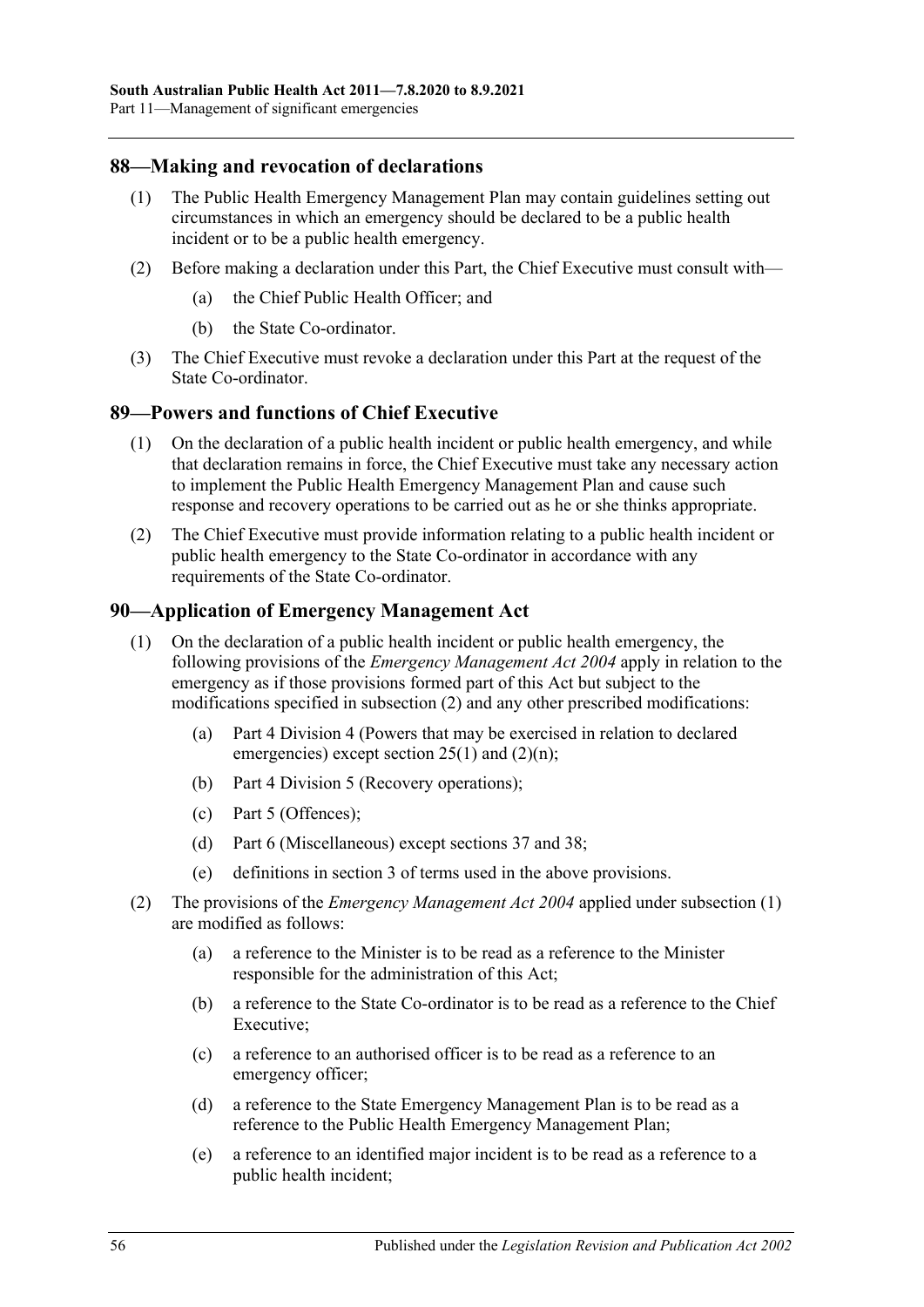- (f) a reference to a major emergency is to be read as a reference to a public health emergency;
- (g) a reference to a declaration is to be read as a reference to a declaration under this Part;
- (h) a reference to this Act (meaning the *[Emergency Management Act](http://www.legislation.sa.gov.au/index.aspx?action=legref&type=act&legtitle=Emergency%20Management%20Act%202004) 2004*) is to be read as a reference to this Part;
- (i) a reference to section 25(1) of the *[Emergency Management Act](http://www.legislation.sa.gov.au/index.aspx?action=legref&type=act&legtitle=Emergency%20Management%20Act%202004) 2004* is to be read as a reference to [section](#page-55-2) 89(1) of this Act;
- (i) section  $25(2)(m)$  is to be read as if it did not include the words in brackets.
- (3) An authorised officer may only exercise a power of direction under section 25(2) of the *[Emergency Management Act](http://www.legislation.sa.gov.au/index.aspx?action=legref&type=act&legtitle=Emergency%20Management%20Act%202004) 2004* applied under [subsection](#page-55-1) (1)—
	- (a) that the person be isolated or segregated from other persons; or
	- (b) that the person must remain in a particular place,

if—

- (c) there is no cause, or no reasonable cause, to act under [Part](#page-41-2) 10 or under the *[Mental Health Act](http://www.legislation.sa.gov.au/index.aspx?action=legref&type=act&legtitle=Mental%20Health%20Act%202009) 2009*; or
- (d) there are significant public health advantages in acting under the *[Emergency](http://www.legislation.sa.gov.au/index.aspx?action=legref&type=act&legtitle=Emergency%20Management%20Act%202004)  [Management Act](http://www.legislation.sa.gov.au/index.aspx?action=legref&type=act&legtitle=Emergency%20Management%20Act%202004) 2004* as applied under this section rather than under [Part](#page-41-2) 10 or under the *[Mental Health Act](http://www.legislation.sa.gov.au/index.aspx?action=legref&type=act&legtitle=Mental%20Health%20Act%202009) 2009*.
- $(4)$  If—
	- (a) a person is subject to a direction under section 25(2) of the *[Emergency](http://www.legislation.sa.gov.au/index.aspx?action=legref&type=act&legtitle=Emergency%20Management%20Act%202004)  [Management Act](http://www.legislation.sa.gov.au/index.aspx?action=legref&type=act&legtitle=Emergency%20Management%20Act%202004) 2004* applied under [subsection](#page-55-1) (1)—
		- (i) that the person be isolated or segregated from other persons; or
		- (ii) that the person remain in a particular place; and
	- (b) an authorised officer is satisfied that the person is no longer an immediate risk to public health, or is no longer at risk on account of a public health incident or public health emergency, (as the case requires),

the direction must be revoked in relation to the person.

- <span id="page-56-0"></span> $(5)$  If—
	- (a) a person is subject to a direction, or a series of directions, under section 25(2) of the *[Emergency Management Act](http://www.legislation.sa.gov.au/index.aspx?action=legref&type=act&legtitle=Emergency%20Management%20Act%202004) 2004* applied under [subsection](#page-55-1) (1)—
		- (i) that the person be isolated or segregated from other persons; or
		- (ii) that the person must remain in a particular place; and
	- (b) the direction has effect, or the directions together have effect, for a period exceeding 24 hours,

the person may apply to the Magistrates Court for a review of the direction or directions.

(6) An application under [subsection](#page-56-0) (5) may be instituted at any time during the currency of a direction (and, subject to [subsection](#page-57-0) (7), more than 1 application may be made while a direction is in force).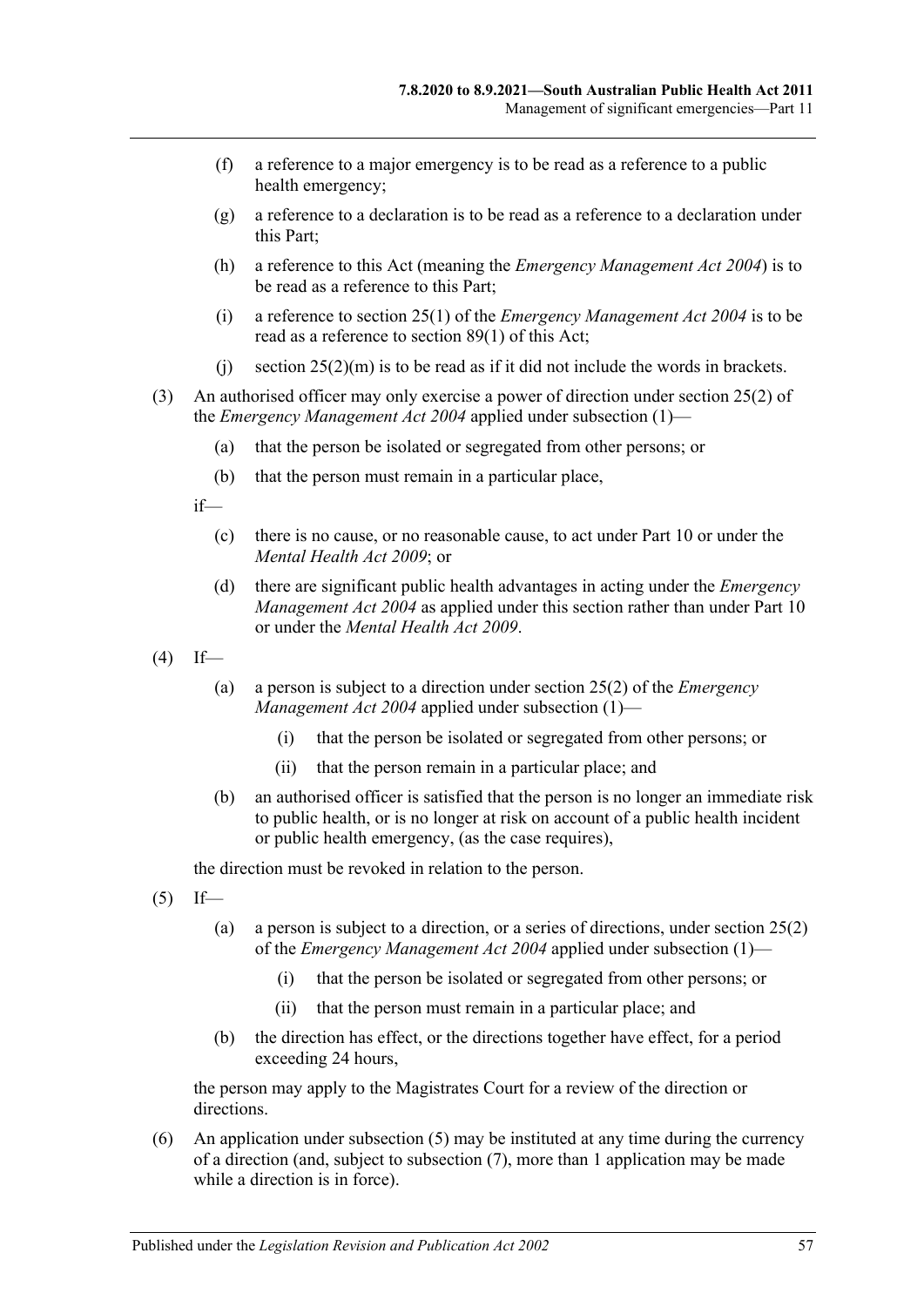- <span id="page-57-0"></span>(7) If a second or subsequent application is made with respect to the same direction or directions, the Magistrates Court must first consider whether there has been a significant change in the material circumstances of the case and should, unless the Magistrates Court in its discretion determines otherwise, decline to proceed with the application (if it appears that the proceedings would simply result in a rehearing of the matter without such a change in circumstances).
- (8) The following provisions will apply in connection with an application under [subsection](#page-56-0) (5):
	- (a) the making of an application does not suspend the operation of a direction to which the application relates (and the Magistrates Court must not suspend or stay the operation of the direction pending the outcome of the proceedings);
	- (b) the Magistrates Court must consider whether 2 or more applications by separate individuals may be joined or heard together taking into account:
		- (i) the extent to which it is impractical or unreasonable for individual applications to be heard separately in view of the number of applications before the court; and
		- (ii) the extent to which there are questions of fact or law that are sufficiently similar or common across a series of applications; and
		- (iii) the extent to which the directions across a series of applications are the same or similar; and
		- (iv) such other matters as the court thinks fit in order to best manage the applications in the circumstances of the emergency;
	- (c) the Chief Magistrate may make such orders as the Chief Magistrate thinks fit (either in a specific case, in a specific class of cases, or generally with respect to applications under [subsection](#page-56-0) (5)) to assist in dealing with the management and hearing of applications under [subsection](#page-56-0) (5) (and any such order will have effect according to its terms).
- <span id="page-57-1"></span>(9) Subject to complying with [subsection](#page-57-0) (7), the Magistrates Court may, on hearing an application under [subsection](#page-56-0) (5)—
	- (a) confirm, vary or revoke a direction;
	- (b) remit the subject matter to the person who gave a direction for further consideration;
	- (c) dismiss the matter;
	- (d) make any consequential or ancillary order or direction, or impose any conditions, that it considers appropriate.
- (10) The Magistrates Court may only revoke a direction under [subsection](#page-57-1) (9) if satisfied that the direction is no longer reasonably necessary in the interests of public health.
- (11) The Magistrates Court is to hear and determine an application under [subsection](#page-56-0) (5) as soon as is reasonably practicable.
- <span id="page-57-2"></span>(12) A party to proceedings on an application under [subsection](#page-56-0) (5) may appeal against a decision of the Magistrates Court under [subsection](#page-57-1) (9).
- (13) An appeal under [subsection](#page-57-2) (12) will be to the District Court.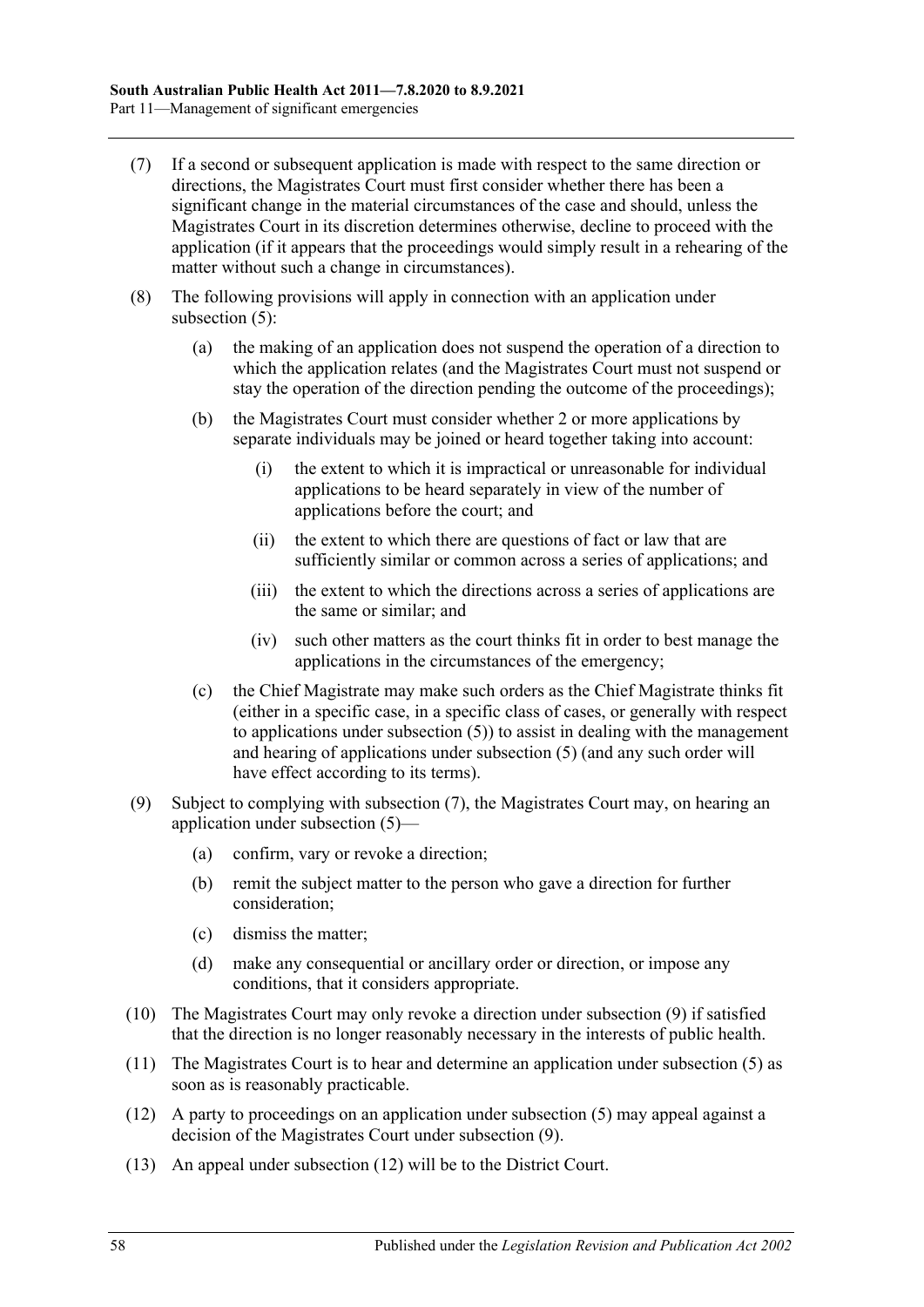- (14) The following provisions will apply in connection with an appeal under [subsection](#page-57-2) (12):
	- (a) the making of the appeal does not suspend the operation of a direction that has been confirmed by the Magistrates Court and the District Court may, as it thinks fit, make any other order with respect to the operation of any other direction that has been varied or revoked by the Magistrates Court (including, if the District Court thinks fit, to reinstate or vary an original direction on an interim basis pending the outcome of the appeal);
	- (b) the District Court must consider whether 2 or more appeals by separate individuals may be joined or heard together taking into account:
		- (i) the extent to which it is impracticable or unreasonable for individual appeals to be heard separately in view of the number of appeals before the court; and
		- (ii) the extent to which there are common questions or issues across a series of appeals; and
		- (iii) such other matters as the court thinks fit in order to best manage the appeals in the circumstances of the emergency;
	- (c) the Chief Judge may make such orders as the Chief Judge thinks fit to assist in dealing with the management and hearing of appeals under [subsection](#page-57-2) (12) (and any such order will have effect according to its terms).
- (15) The District Court may, on an appeal under [subsection](#page-57-2) (12)—
	- (a) confirm or vary the decision of the Magistrates Court, or substitute its own decision;
	- (b) make any consequential or ancillary order or direction that it considers appropriate.
- (16) The District Court is to hear and determine an appeal under [subsection](#page-57-2) (12) as soon as is reasonably practicable.
- (17) An appeal under [subsection](#page-57-2) (12) will be heard in the Administrative and Disciplinary Division of the District Court (but will not be subject to the application of Subdivision 2 of Part 6 Division 2 of the *[District Court Act](http://www.legislation.sa.gov.au/index.aspx?action=legref&type=act&legtitle=District%20Court%20Act%201991) 1991*).
- (18) A person subject to a direction who is a party to proceedings before a court under this section is not entitled to attend those proceedings but is entitled to be represented at any hearing by a person (who need not be a legal practitioner) nominated by him or her.
- (19) A court must, in dealing with proceedings under this section, take into account the need to ensure that its proceedings do not unduly hamper the work of public officials in dealing with an emergency.
- (20) In this section—

*Magistrates Court* means the Magistrates Court of South Australia.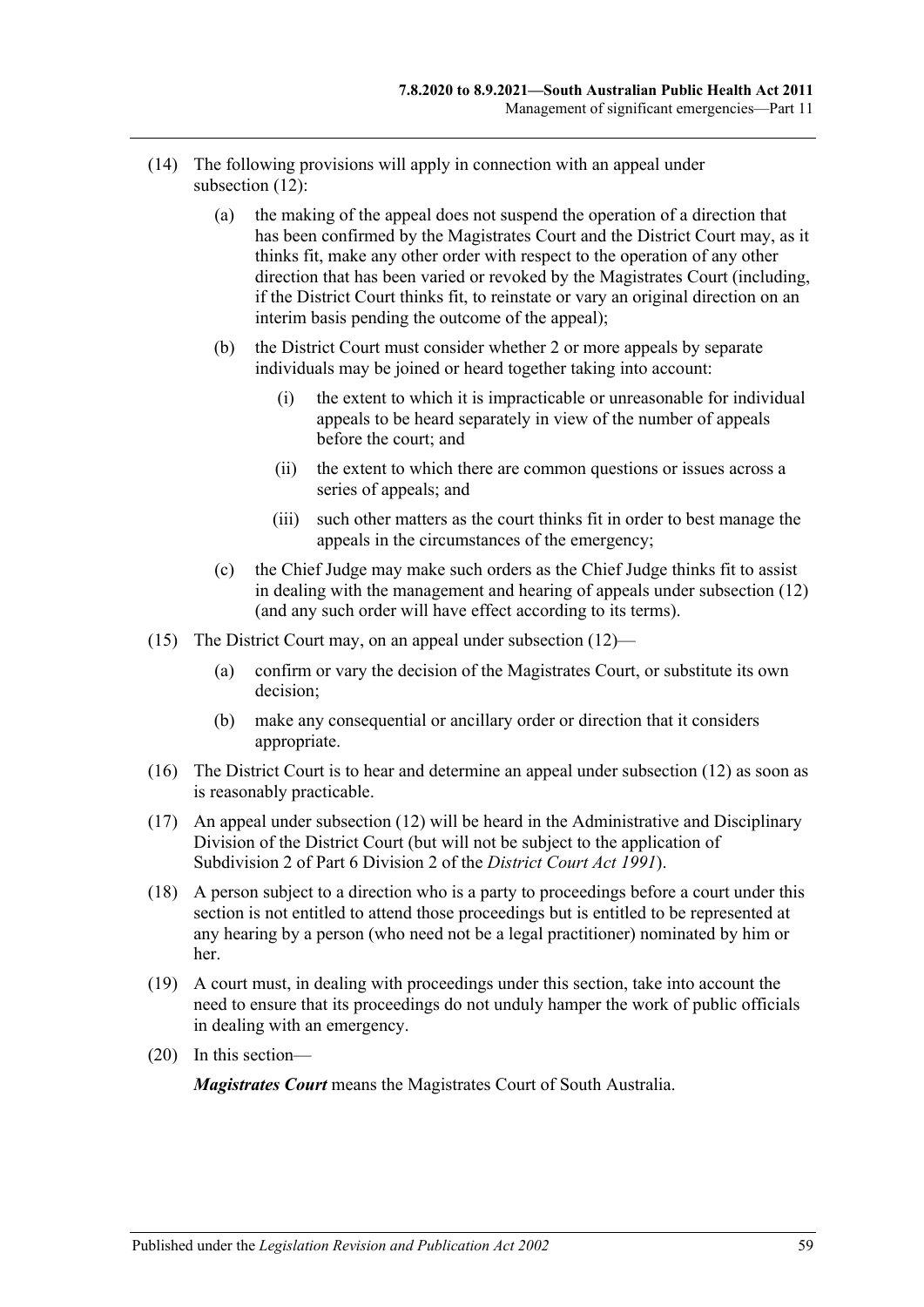# **Part 12—Notices and emergency situations**

# **Division 1—Interpretation**

# **91—Interpretation**

In this Part—

*relevant authority* means—

- (a) the Chief Public Health Officer; or
- (b) a council.

# **Division 2—Notices and emergencies**

# **92—Notices**

- (1) A relevant authority may issue a notice under this section for the purpose of—
	- (a) securing compliance with a requirement imposed by or under this Act (including the duty under [Part](#page-32-0) 6 or a requirement imposed under a regulation or a code of practice under this Act); or
	- (b) averting, eliminating or minimising a risk, or a perceived risk, to public health.
- (2) Before issuing a notice to secure compliance with the general duty under [Part](#page-32-0) 6, a relevant authority—
	- (a) must have regard to—
		- (i) the number of people affected, or potentially affected, by the breach of the duty;
		- (ii) the degree of harm, or potential degree of harm, to public health on account of the breach of the duty;
		- (iii) any steps that a person in breach of the duty has taken, or proposed to take, to avoid or address the impact of the breach of the duty,

and may have regard to such other matters as the relevant authority thinks fit; and

- <span id="page-59-0"></span>(b) subject to this section, must give the person to whom it is proposed that the notice be given a preliminary notice in writing—
	- (i) stating the proposed action, including the terms of the proposed notice and the period within which compliance with the notice will be required; and
	- (ii) stating the reasons for the proposed action; and
	- (iii) inviting the person show, within a specified time (of a reasonable period), why the proposed action should not be taken (by making representations to the relevant authority or a person nominated to act on behalf of the relevant authority).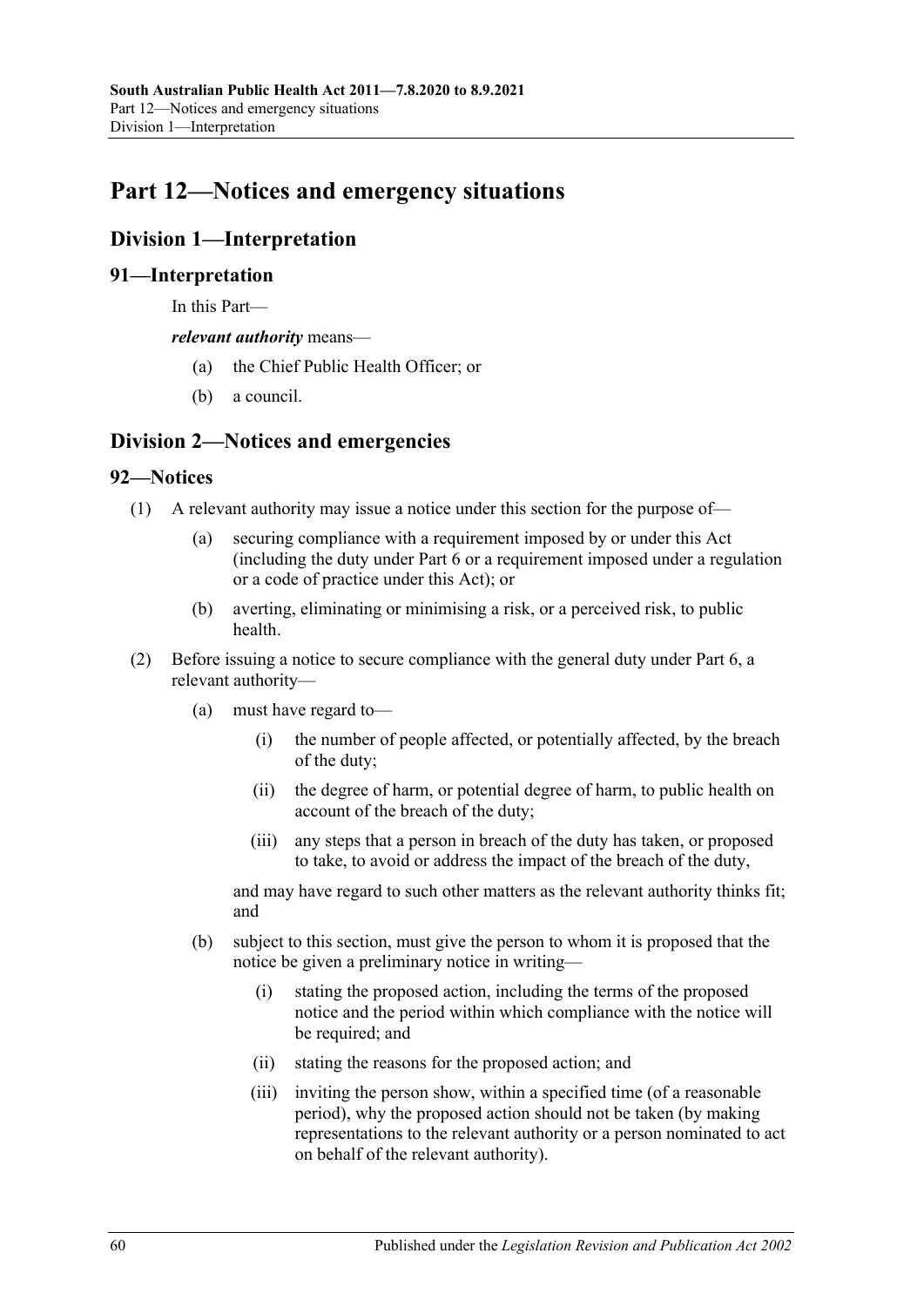- <span id="page-60-0"></span>(3) In a case where [subsection](#page-59-0) (2)(b) applies, a relevant authority may, after considering representations made within the time specified under [subsection](#page-59-0)  $(2)(b)$ —
	- (a) issue a notice in accordance with the terms of the original proposal; or
	- (b) issue a notice with modifications from the terms of the original proposal; or
	- (c) determine not to proceed further under this section.
- (4) A relevant authority
	- (a) is not required to give notice under [subsection](#page-59-0)  $(2)(b)$  if it considers that urgent or immediate action is required in the circumstances of the particular case; and
	- (b) is not required to give further notice before issuing a notice with modifications under [subsection](#page-60-0) (3)(b).
- <span id="page-60-3"></span><span id="page-60-2"></span><span id="page-60-1"></span>(5) A notice under this section—
	- (a) subject to [subsection](#page-61-0) (6), must be in the form of a written notice served on the person to whom it is issued; and
	- (b) must specify the person to whom it is issued (whether by name or by a description sufficient to identify the person); and
	- (c) may direct 2 or more persons to do something specified in the notice jointly; and
	- (d) without limiting any other provision, in the case of a notice that relates to the condition of any premises, may be issued to any person who—
		- (i) is the owner or occupier of the premises; or
		- (ii) has the management or control of the premises; or
		- (iii) is the trustee of a person referred to in [subparagraph](#page-60-1) (i) or [\(ii\),](#page-60-2) or is managing the affairs of such a person on some other basis; and
	- (e) must state the purpose for which the notice is issued and give notice of the requirement or the risk to which it relates; and
	- (f) may impose any requirement reasonably required for the purpose for which the notice is issued including 1 or more of the following:
		- (i) a requirement that the person discontinue, or not commence, a specified activity indefinitely or for a specified period or until further notice from a relevant authority;
		- (ii) a requirement that the person not carry on a specified activity except at specified times or subject to specified conditions;
		- (iii) a requirement that the person take specified action in a specified way, and within a specified period or at specified times or in specified circumstances;
		- (iv) a requirement that the person take action to prevent, eliminate, minimise or control any specified risk to public health, or to control any specified activity;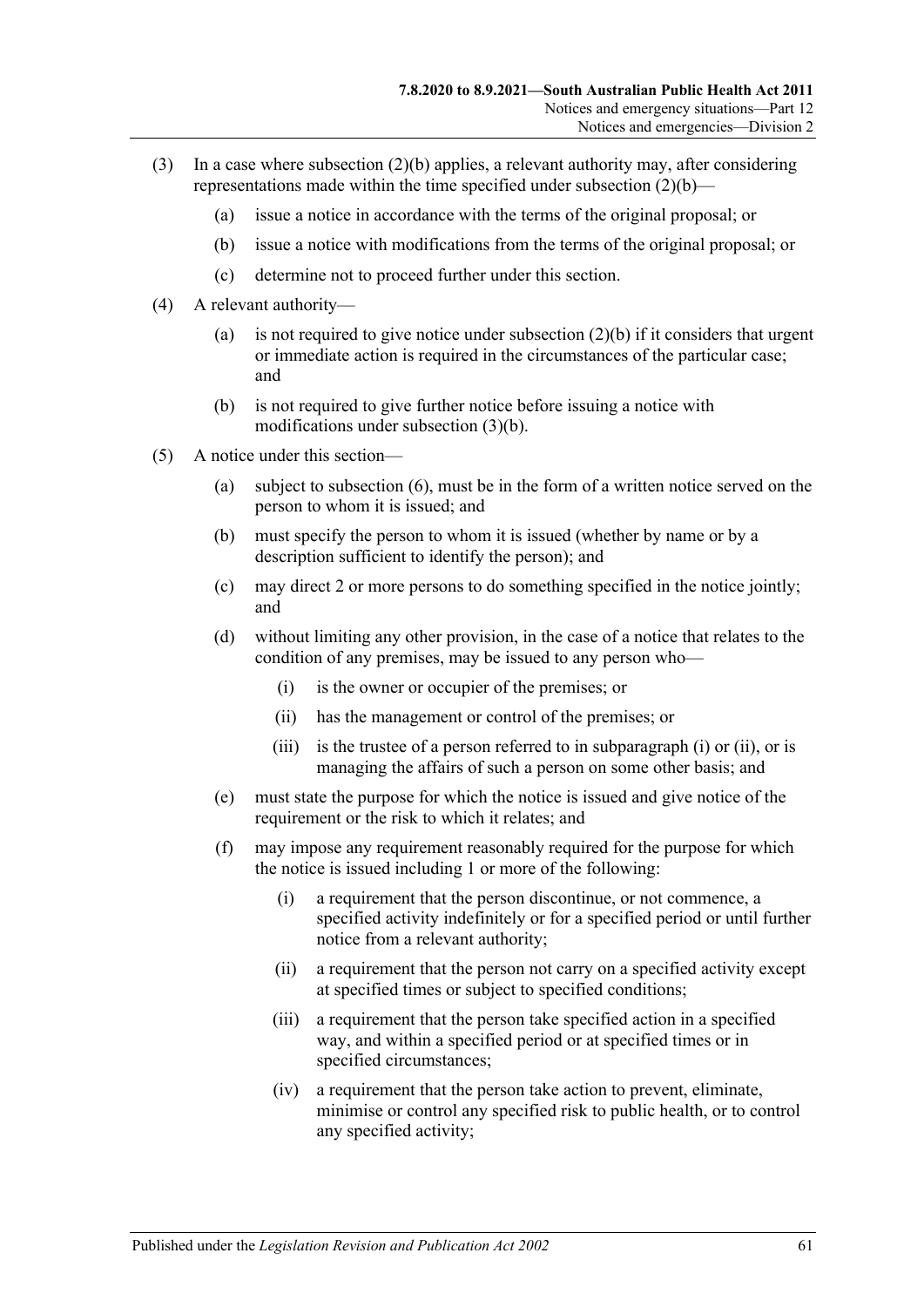- (v) a requirement that the person comply with any specified code or standard prepared or published by a body or authority referred to in the notice;
- (vi) a requirement that the person undertake specified tests or monitoring;
- (vii) a requirement that the person furnish to a relevant authority specified results or reports;
- (viii) a requirement that the person prepare, in accordance with specified requirements and to the satisfaction of the relevant authority, a plan of action to secure compliance with a relevant requirement or to prevent, eliminate, minimise or control any specified risk to public health;
- (ix) a requirement prescribed under or for the purposes of the regulations; and
- (g) must state that the person may, within 14 days, apply for a review of the notice under the provisions of this Act.
- <span id="page-61-0"></span>(6) An authorised officer may, if of the opinion that urgent action is required, issue an emergency notice imposing a requirement of a kind referred to in [subsection](#page-60-3) (5)(f) as reasonably required in the circumstances.
- (7) An emergency notice may be issued orally (and without compliance with a requirement to give preliminary notice) but, in that event, the person to whom the notice is issued must be advised forthwith of the person's right to apply to the Tribunal for a review of the order.
- (8) If an emergency notice is issued by an authorised officer, the notice will cease to have effect on the expiration of 72 hours from the time of issuing unless confirmed by a notice issued by a relevant authority and served on the relevant person.
- (9) A relevant authority may, by written notice served on a person to whom a notice under this section has been issued by the relevant authority, vary or revoke the notice.
- (10) A person to whom a notice is issued under this section must not, without reasonable excuse, fail to comply with the notice.

Maximum penalty: \$25 000.

Expiation fee: \$750.

(11) A person must not hinder or obstruct a person complying with a notice under this section.

Maximum penalty: \$25 000.

- (12) The Minister may, as the Minister thinks fit, determine various protocols that should be taken into account by a relevant authority under this section.
- (13) A protocol may include guidance as to which relevant authority should act under this section in various classes of cases.
- (14) The Minister should not adopt or vary a protocol under this section except after consultation with—
	- (a) the Chief Public Health Officer; and
	- (b) the LGA.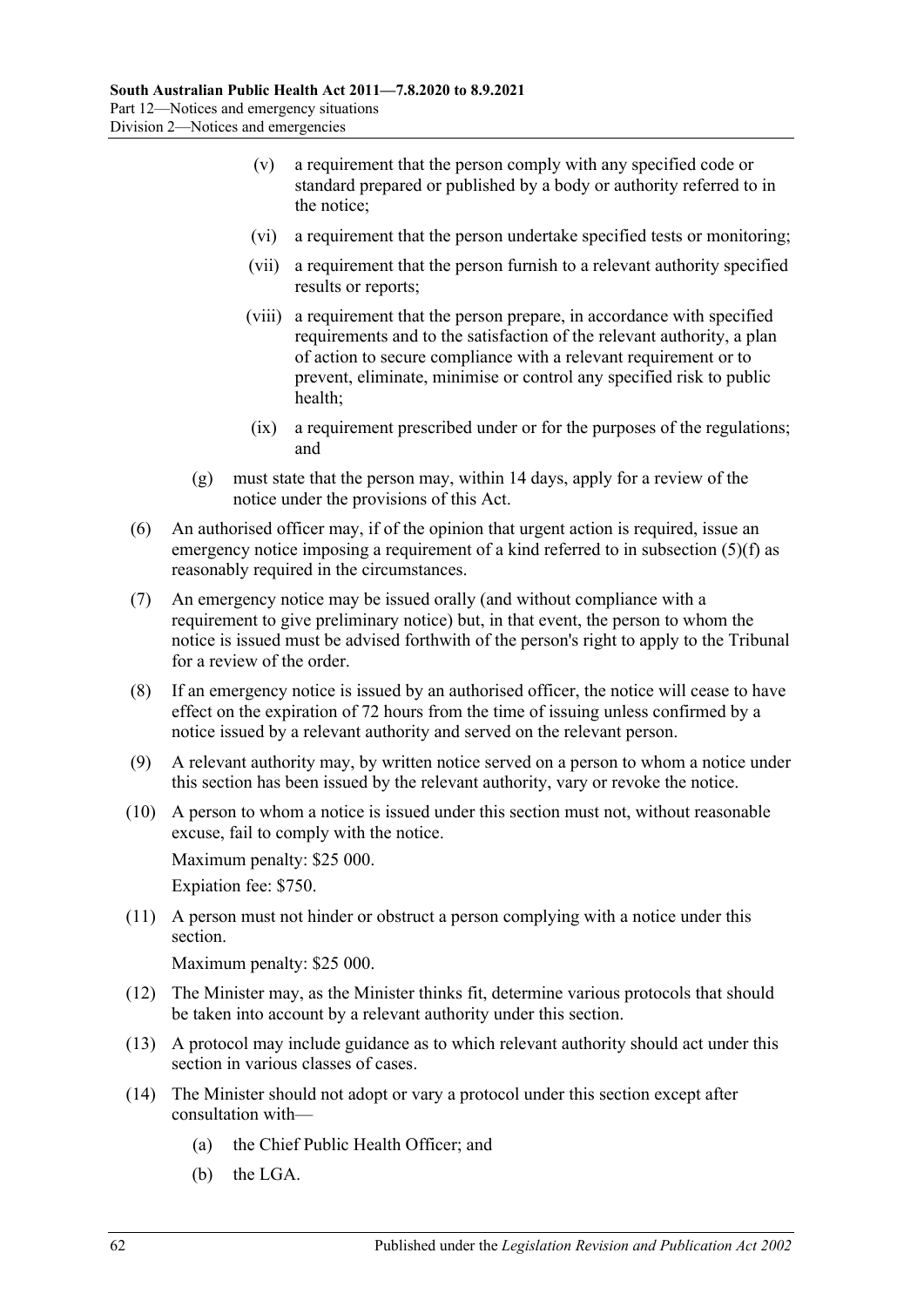(15) A relevant authority is not required to comply with any other procedure, or to hear from any other person, except as provided by this section before it issues a notice under this section.

# <span id="page-62-0"></span>**93—Action on non-compliance with notice**

- (1) If the requirements of a notice under this Part are not complied with, a relevant authority may take any action required by the notice.
- (2) Action to be taken by a relevant authority under [subsection](#page-62-0) (1) may be taken on the relevant authority's behalf by an authorised officer, a member of the Department, or another person authorised by the relevant authority for the purpose.
- (3) A person taking action under this section may enter any relevant premises at any reasonable time.
- (4) The reasonable costs and expenses incurred by a relevant authority in taking action under this section may be recovered by the relevant authority as a debt from the person who failed to comply with the requirements of the notice.
- (5) If an amount is recoverable from a person by a relevant authority under this section, the relevant authority may, by notice in writing to the person, fix a period, being not less than 28 days from the date of the notice, within which the amount must be paid by the person, and, if the amount is not paid by the person within that period, the person is liable to pay interest charged at the prescribed rate per annum on the amount unpaid.
- (6) In addition, where an amount recoverable under this section relates to action taken in relation to any land (including a building or other structure on land), the amount will be a charge on the land in favour of the relevant authority in accordance with a scheme prescribed by the regulations (with a priority determined in accordance with the regulations).

# **94—Action in emergency situations**

- (1) If an authorised officer believes, on reasonable grounds—
	- (a) that a situation is creating, or likely to create, a risk to public health; and
	- (b) that immediate action is required,

the authorised officer may, after giving such notice (if any) as may be reasonable in the circumstances, take action or cause action to be taken as necessary to avert, control or eliminate the risk.

- <span id="page-62-1"></span>(2) In the exercise of powers under this section, an authorised officer has, in addition to any other powers of an authorised officer under this Act, power to—
	- (a) enter and take possession of any premises or vehicle (taking such action as is reasonably necessary for the purpose); and
	- (b) seize, retain, move or destroy or otherwise dispose of any substance or thing.
- (3) The action taken under [subsection](#page-62-1) (2) may include the use of force to enter any premises or vehicle without a warrant if the authorised officer believes, on reasonable grounds, that the circumstances requires such a step to be taken.
- (4) Action may be taken under this section whether or not a notice has been given to a person in relation to the risk under a preceding section.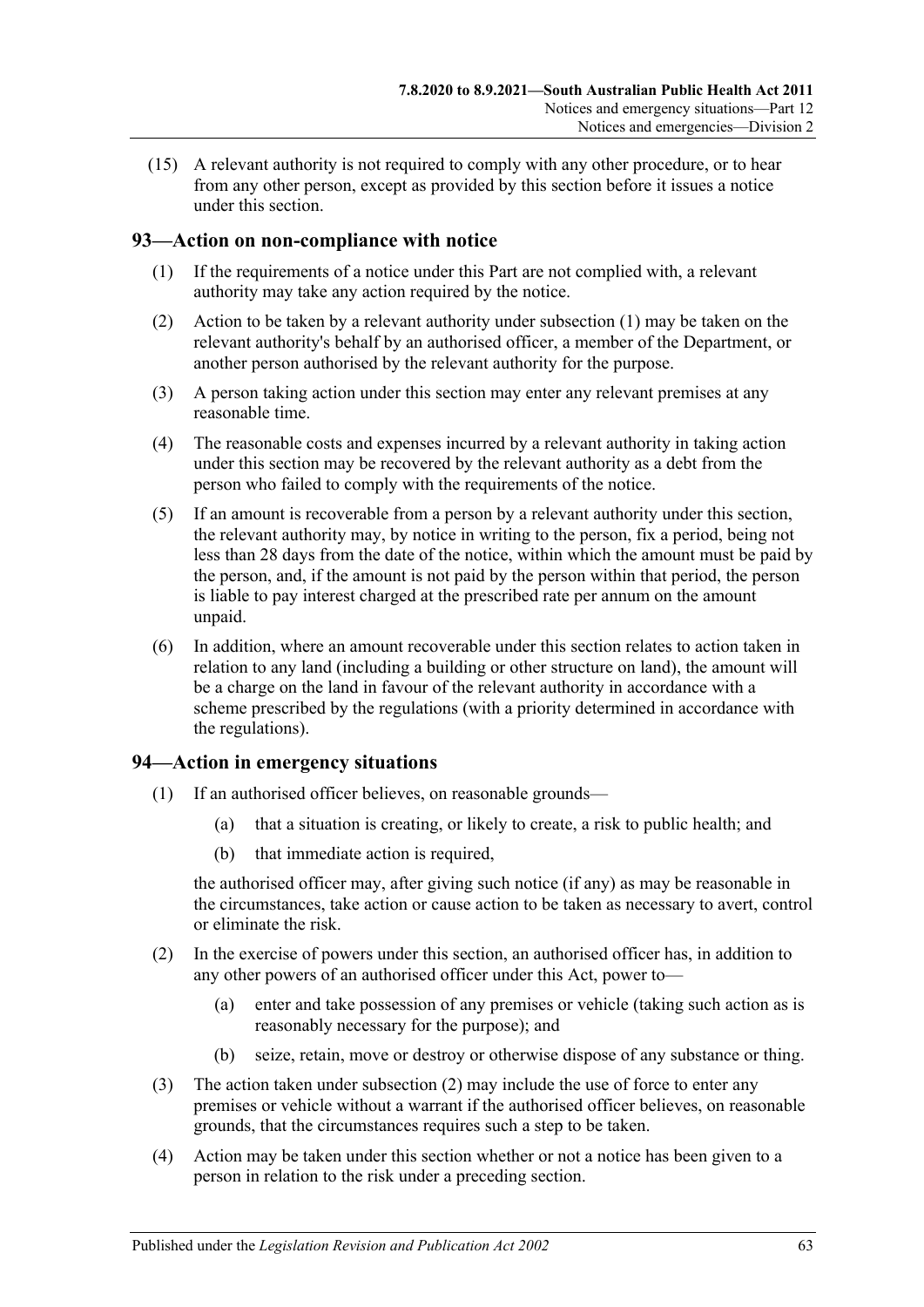- (5) The reasonable costs and expenses incurred by an authorised officer in taking action under this section may be recovered by—
	- (a) in the case of action taken by a State authorised officer—the Crown; or
	- (b) in the case of action taken by a local authorised officer—the relevant council,

from any person who caused the risk to which the action relates, as a debt.

# **Division 3—Reviews and appeals**

#### <span id="page-63-2"></span>**95—Reviews—notices relating to general duty**

- (1) This section applies if a person has been issued with a notice under this Part to secure compliance with the duty under [Part](#page-32-0) 6.
- (2) A person to whom a notice has been issued may apply for a review of the notice under this section.
- (3) The review will be to the *Public Health Review Panel* (the *Review Panel*) constituted under this section.
- (4) The application must be made within 14 days after the notice is served on the person unless the Review Panel, in its discretion, allows an extension of time.
- (5) Subject to a determination of the Review Panel to the contrary in relation to a particular matter, the operation of a notice subject to a review is not suspended pending the outcome of the proceedings.
- (6) A review under this section is to be conducted as a full review of the matter to which the review relates.
- <span id="page-63-1"></span><span id="page-63-0"></span>(7) For the purposes of this section, the Review Panel will from time to time, in relation to a particular review, be constituted by—
	- (a) the Chief Public Health Officer (who will be the presiding member); and
	- (b) 2 members of SAPHC selected by the Chief Public Health Officer for the purposes of the particular review; and
	- (c) any other person or persons selected by the Chief Public Health Officer in order to provide additional expertise on the panel.
- (8) If the review relates to a notice issued by the Chief Public Health Officer, a delegate of the Chief Public Health Officer must act in place of the Chief Public Health Officer under [subsection](#page-63-0) (7).
- (9) A reference to a member of SAPHC under [subsection](#page-63-1) (7)(b) extends to a deputy of a member of SAPHC.
- (10) 3 members of the Review Panel constitute a quorum of the Review Panel.
- (11) A decision carried by a majority of the votes cast by the members of the Review Panel present at any proceedings of the Review Panel is a decision of the Review Panel.
- (12) Each member present at a meeting of the Review Panel is entitled to 1 vote on a question arising for decision and, in the event of an equality of votes, the person presiding has a second, or casting, vote.
- (13) A party is entitled to appear personally or, with leave of the Review Panel, by representative, in proceedings before the Review Panel.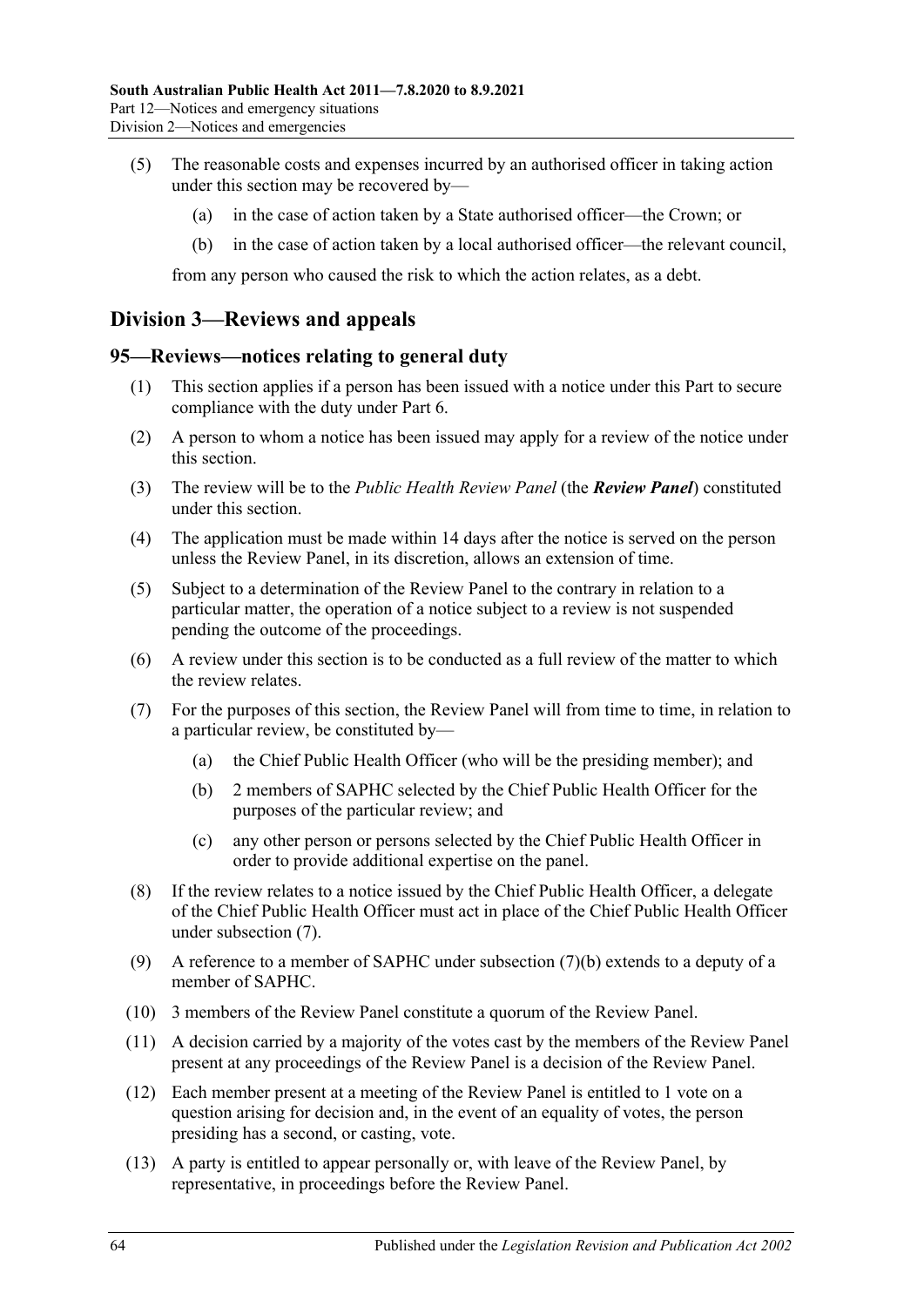- (14) The Review Panel may proceed to determine a matter in the absence of a party if the party has had notice of the time and place of the proceedings and fails to appear.
- (15) The Review Panel may, on its own initiative or on application by a party to the relevant proceedings—
	- (a) dismiss or determine any proceedings that appear—
		- (i) to be frivolous or vexatious; or
		- (ii) to have been instituted for the purpose of delay or obstruction, or for some other improper purpose;
	- (b) bring any proceedings to an end that appear—
		- (i) to be more appropriately suited to proceedings before the Tribunal rather than the Review Panel; or
		- (ii) to be unable to be satisfactorily resolved (or resolved within a reasonable period) by proceedings before the Review Panel; or
	- (c) bring any proceedings to an end for any other reasonable cause.
- (16) In any proceedings, the Review Panel is not bound by the rules of evidence but may inform itself about any matter relating to the proceedings in such manner as it thinks fit.
- (17) The Review Panel may, on hearing any proceedings under this section—
	- (a) confirm, vary or revoke any requirement to which the review relates and, if appropriate, discharge the relevant notice;
	- (b) substitute any requirement or notice that could have been made or given in the first instance;
	- (c) remit the subject matter to the relevant authority for further consideration;
	- (d) dismiss the matter;
	- (e) make an order for costs, but only to the extent that may be necessary in the interests of justice;
	- (f) make any consequential or ancillary order or direction, or impose any conditions, that it considers appropriate.
- (18) The Review Panel is to hear and determine an application under this section as soon as is reasonably practicable and in any event within 2 months unless the Chief Public Health Officer allows an extension of time in a particular case.

#### **96—Review by Tribunal**

- <span id="page-64-1"></span><span id="page-64-0"></span>(1) A person who has been issued with a notice under this Part (including a notice to secure compliance with the duty under [Part](#page-32-0) 6) may apply to the Tribunal under section 34 of the *[South Australian Civil and Administrative Tribunal Act](http://www.legislation.sa.gov.au/index.aspx?action=legref&type=act&legtitle=South%20Australian%20Civil%20and%20Administrative%20Tribunal%20Act%202013) 2013* for review—
	- (a) of the notice; or
	- (b) if review proceedings have been taken under [section](#page-63-2) 95—of the outcome of the review (including any order or other matter made or imposed at the end of the proceedings on the review).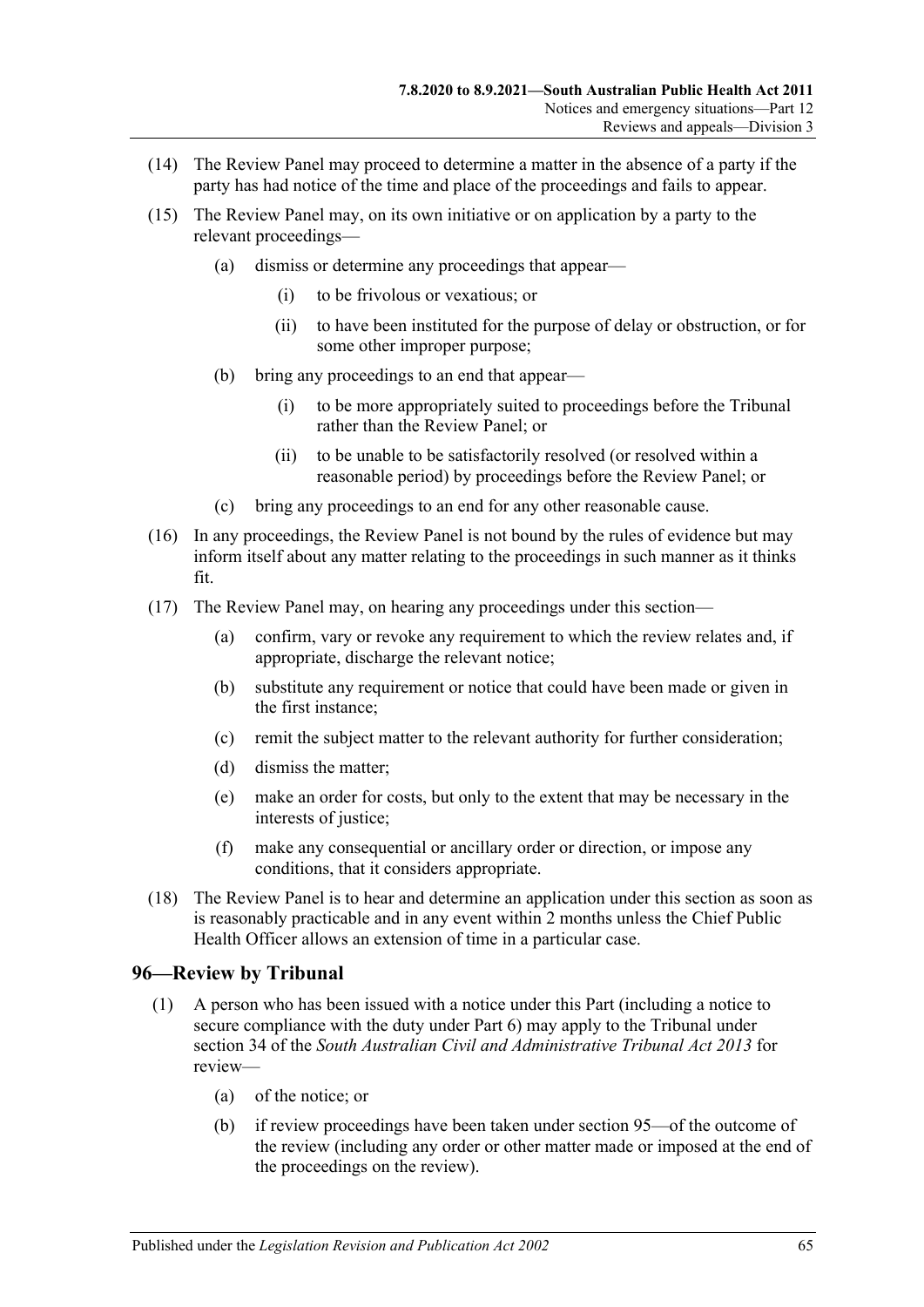- (2) To avoid doubt, a person who has been issued with a notice to secure compliance with the general duty may apply to the Tribunal for a review under this section without the need to have already applied to the Review Panel for review of the notice under [section](#page-63-2) 95.
- (3) A council may apply to the Tribunal under section 34 of the *[South Australian Civil](http://www.legislation.sa.gov.au/index.aspx?action=legref&type=act&legtitle=South%20Australian%20Civil%20and%20Administrative%20Tribunal%20Act%202013)  [and Administrative Tribunal Act](http://www.legislation.sa.gov.au/index.aspx?action=legref&type=act&legtitle=South%20Australian%20Civil%20and%20Administrative%20Tribunal%20Act%202013) 2013* for a review of the outcome of review proceedings by the Review Panel under [section](#page-63-2) 95.
- (4) An application for review must be made within 14 days after
	- (a) in the case of a review under [subsection](#page-64-0)  $(1)(a)$ —the notice is served on the person;
	- (b) in the case of a review under [subsection](#page-64-1)  $(1)(b)$  or  $(3)$ —the review proceedings under [section](#page-63-2) 95 end.
- (5) A relevant authority is entitled to be a party to any proceedings under this section.

# **Part 12A—Immunisation and Early Childhood Services**

# **96A—Interpretation**

(1) In this Part—

*early childhood service* means a service for the education or care (or both) of a child under the age of 6 years but does not include the following services:

- (a) the provision of primary education provided at or in connection with a primary school;
- (b) a service comprising a person engaged by a parent or guardian of a child to babysit the child in the child's home;
- (c) a babysitting, playgroup or childminding service that is organised informally by the parents or guardians of the children concerned;
- (d) a service provided for a child by a family member of the child or friend of the family of the child personally under an informal arrangement where no offer to provide that service was advertised;
- (e) a service principally conducted to provide tuition to 1 child or a number of children who ordinarily reside together;
- (f) a service principally conducted to provide instruction in a particular activity (such as sport, dance and music);
- (g) a service where a parent or guardian of each child remains on site and is available to care for their child if required;
- (h) a service comprising out of school care;
- (i) care provided to a child by a person in accordance with a parenting order under the *Family Law Act 1975* of the Commonwealth or the *Family Court Act 1997* of the Commonwealth;
- (j) care provided to a child under the *[Children and Young People \(Safety\)](http://www.legislation.sa.gov.au/index.aspx?action=legref&type=act&legtitle=Children%20and%20Young%20People%20(Safety)%20Act%202017)  Act [2017](http://www.legislation.sa.gov.au/index.aspx?action=legref&type=act&legtitle=Children%20and%20Young%20People%20(Safety)%20Act%202017)*;
- (k) any other service, or service of a kind, prescribed by the regulations;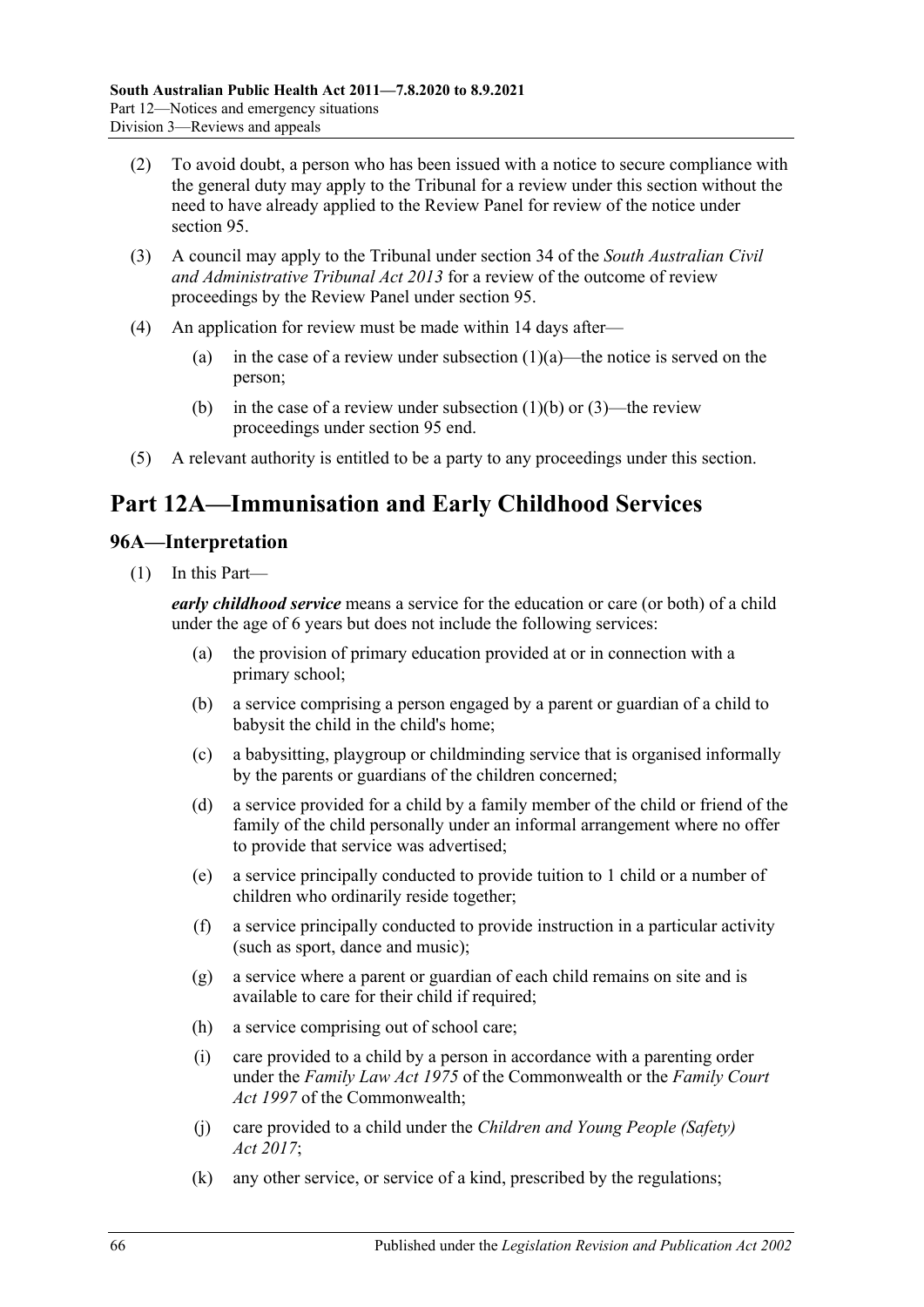#### **Example—**

Childcare, family day care, pre-school, occasional care, kindergarten and early learning centre services are early childhood services for the purposes of this Part.

*immunisation record* means any of the following records and documents relating to the immunisation status of a child:

- (a) an extract, or extracts, from the Australian Immunisation Register under the *Australian Immunisation Register Act 2015* of the Commonwealth;
- (b) a document of a kind approved by the Chief Public Health Officer;
- (c) a certificate in writing issued by the Chief Public Health Officer;

*vaccine preventable disease* has the same meaning as in the *Australian Immunisation Register Act 2015* of the Commonwealth.

(2) For the purposes of this Part, a child *meets the immunisation requirements* if the child meets the immunisation requirements within the meaning of the *A New Tax System (Family Assistance) Act 1999* of the Commonwealth (subject to any prescribed modifications).

#### <span id="page-66-0"></span>**96B—Requirement to provide immunisation records to service provider**

- (1) The parent or guardian of a child that is enrolled or attends at premises for the purposes of the provision of an early childhood service must provide immunisation records relating to the child to the provider of the service in accordance with the requirements of the Chief Public Health Officer.
- (2) Requirements of the Chief Public Health Officer made for the purposes of [subsection](#page-66-0) (1)—
	- (a) must be published in the Gazette; and
	- (b) may be varied, revoked or substituted by subsequent notice in the Gazette; and
	- (c) may, without limitation, make provision in relation to—
		- (i) the times at which documents must be provided under that subsection; and
		- (ii) the currency of such documents.
- (3) A provider of an early childhood service must take reasonable steps to ensure that the parent or guardian of a child that is enrolled or attends at premises for the purposes of the provision of the early childhood service complies with the requirements of [subsection](#page-66-0) (1).

Maximum penalty: \$ 2 500.

(4) A provider of an early childhood service must, for the period of a child's enrolment for the provision of the service, keep a copy of all immunisation records provided to the provider in respect of the child under [subsection](#page-66-0) (1).

Maximum penalty: \$ 2 500.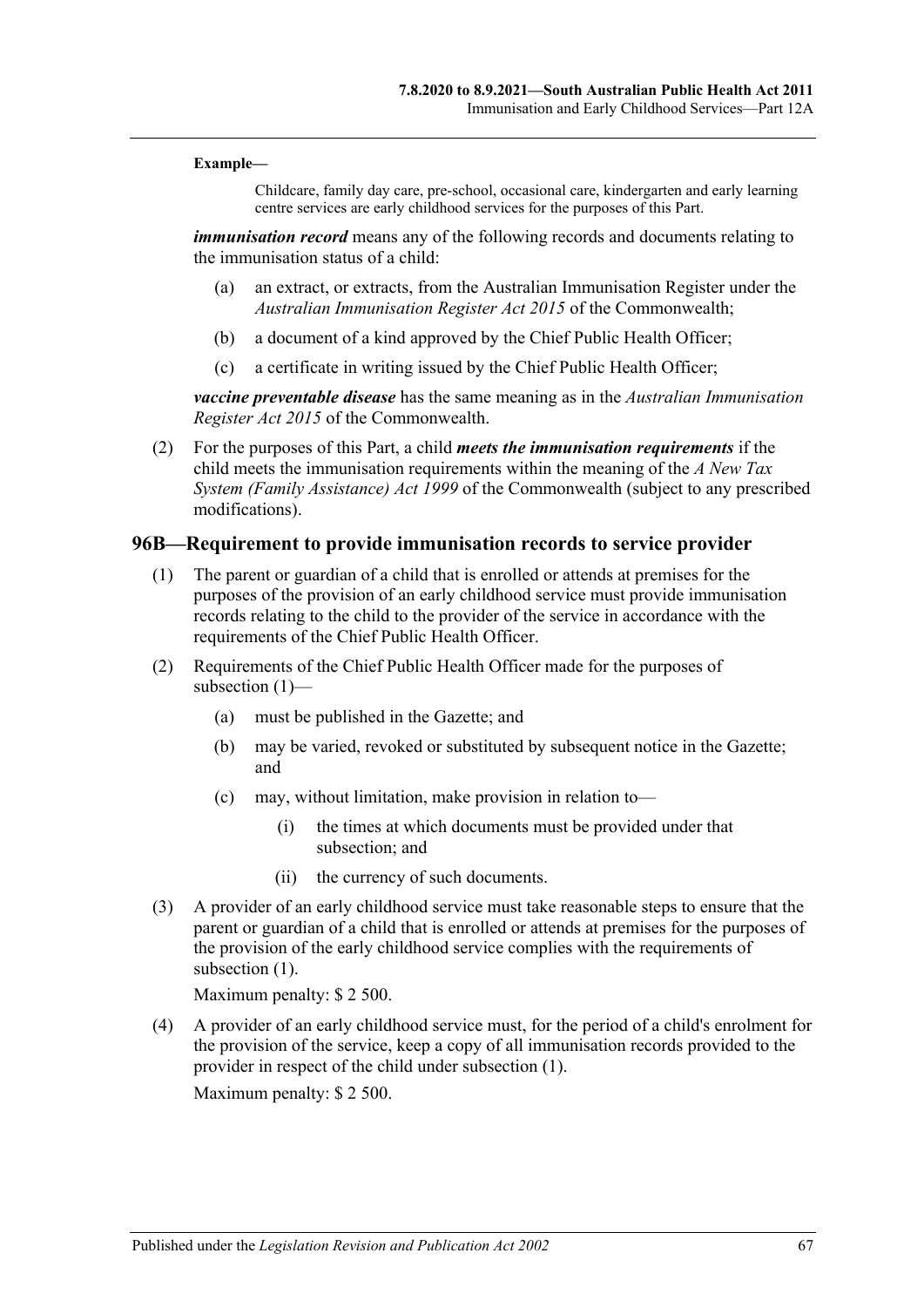# **96BA—Prohibition on enrolment in early childhood services where immunisation requirements not met**

- (1) A person who provides an early childhood service must not enrol a child for the provision of the service unless—
	- (a) immunisation records relating to the child have been provided to the person in accordance with [section](#page-66-0) 96B(1); and
	- (b) the immunisation records indicate that the child meets the immunisation requirements.

Maximum penalty: \$30 000.

(2) It is a defence to a charge of an offence under this section relating to the enrolment of a child to prove that the defendant relied in good faith on immunisation records (or purported immunisation records) provided to the defendant in accordance with section [96B\(1\)](#page-66-0) indicating that the immunisation status of the child was up to date.

# **96BB—Prohibition on providing early childhood services where immunisation requirements not met**

- (1) A person must not provide an early childhood service for a child unless—
	- (a) immunisation records relating to the child have been provided to the person in accordance with [section](#page-66-0) 96B(1); and
	- (b) the immunisation records indicate that the child meets the immunisation requirements.

Maximum penalty: \$30 000.

(2) It is a defence to a charge of an offence under this section relating to a child to prove that the defendant relied in good faith on immunisation records (or purported immunisation records) provided to the defendant in accordance with [section](#page-66-0) 96B(1) indicating that the immunisation status of the child was up to date.

# **96C—Provision of information to Chief Public Health Officer on outbreak of vaccine preventable disease**

- <span id="page-67-1"></span><span id="page-67-0"></span>(1) The Chief Public Health Officer may, if satisfied that there is an outbreak, or a risk of an outbreak, of a vaccine preventable disease at premises at which early childhood services are provided, require the person with responsibility for providing the service at the premises to provide to the Chief Public Health Officer—
	- (a) the name and date of birth of each child that is enrolled, or routinely attends, at the premises for the provision of an early childhood service; and
	- (b) immunisation records relating to each child referred to in [paragraph](#page-67-0) (a) provided pursuant to section [96B\(1\);](#page-66-0) and
	- (c) the contact details for a parent or guardian of a child referred to in [paragraph](#page-67-0) (a); and
	- (d) any other prescribed information.
- (2) Information required to be provided under [subsection](#page-67-1) (1) must be provided to the Chief Public Health Officer within 24 hours of the receipt of the request for the information.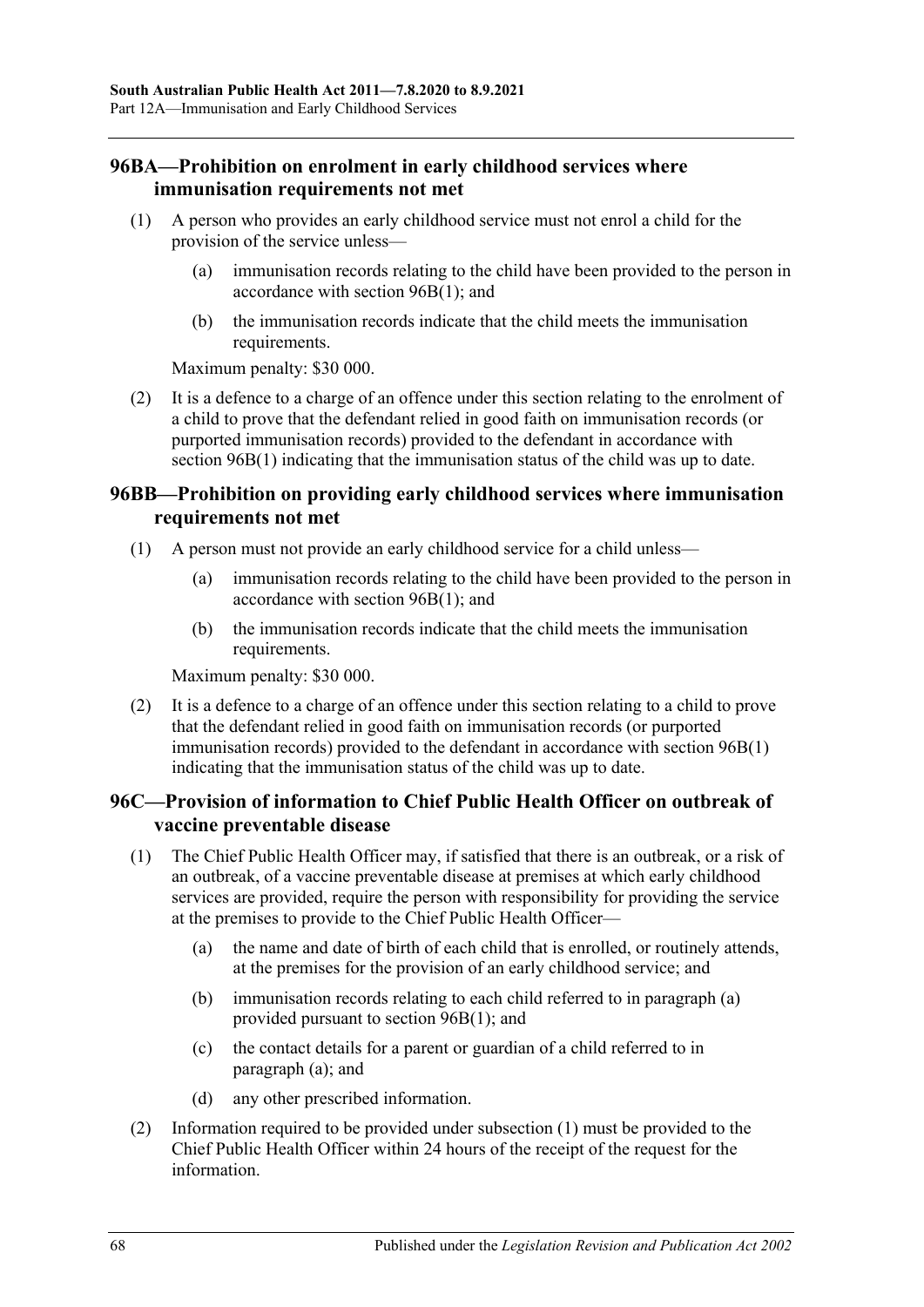(3) A person who fails to comply with a requirement of the Chief Public Health Officer to provide information in accordance with this section is guilty of an offence. Maximum penalty: \$30 000.

# **96D—Exclusion of children from premises on outbreak of vaccine preventable disease**

- <span id="page-68-1"></span>(1) The Chief Public Health Officer may, by notice in writing, direct that a specified child is excluded from attending at specified premises at which early childhood services are provided if satisfied that—
	- (a) the child has been diagnosed with a vaccine preventable disease; or
	- (b) there is an outbreak of a specified vaccine preventable disease at the premises and the child would, if the child attended at the premises, be at a material risk of contracting the vaccine preventable disease.
- <span id="page-68-0"></span>(2) For the purposes of [subsection](#page-68-0)  $(1)(b)$ , an outbreak of a vaccine preventable disease may (without limitation) exist at premises if 1 or more persons who routinely attend at the premises have been diagnosed with the specified vaccine preventable disease.
- (3) A direction of the Chief Public Health Officer under [subsection](#page-68-1) (1)—
	- (a) remains in force for the period specified in the direction; and
	- (b) may be varied or revoked by the Chief Public Health Officer at any time by subsequent notice in writing.
- <span id="page-68-4"></span><span id="page-68-3"></span><span id="page-68-2"></span>(4) A direction under [subsection](#page-68-1) (1) in respect of a specified child and any subsequent variation or revocation of such a direction must be served on the person responsible for the provision of early childhood services at the premises by—
	- (a) personal service on the person or an agent of the person; or
	- (b) leaving it at the premises specified in the notice with a person apparently employed or engaged in the provision of an early childhood service at the premises; or
	- (c) email, fax or text message to an email address, fax number or telephone number known to be used by the person (in which case the direction will be taken to have been served at the time of transmission); or
	- (d) if the person serving the notice has made a reasonable attempt to serve the direction under [paragraphs](#page-68-2) (a), [\(b\)](#page-68-3) and [\(c\)](#page-68-4) but has been unsuccessful—affixing it to the premises at or near to the entrance of the premises.
- (5) A copy of a direction under [subsection](#page-68-1) (1) in respect of a specified child and any subsequent variation or revocation of such a direction must be given to a parent or guardian of the child by the Chief Public Health Officer as soon as is reasonably practicable after making the direction.
- (6) A person must not provide an early childhood service to a child at premises from which the child is excluded pursuant to a direction under [subsection](#page-68-1) (1). Maximum penalty: \$30 000.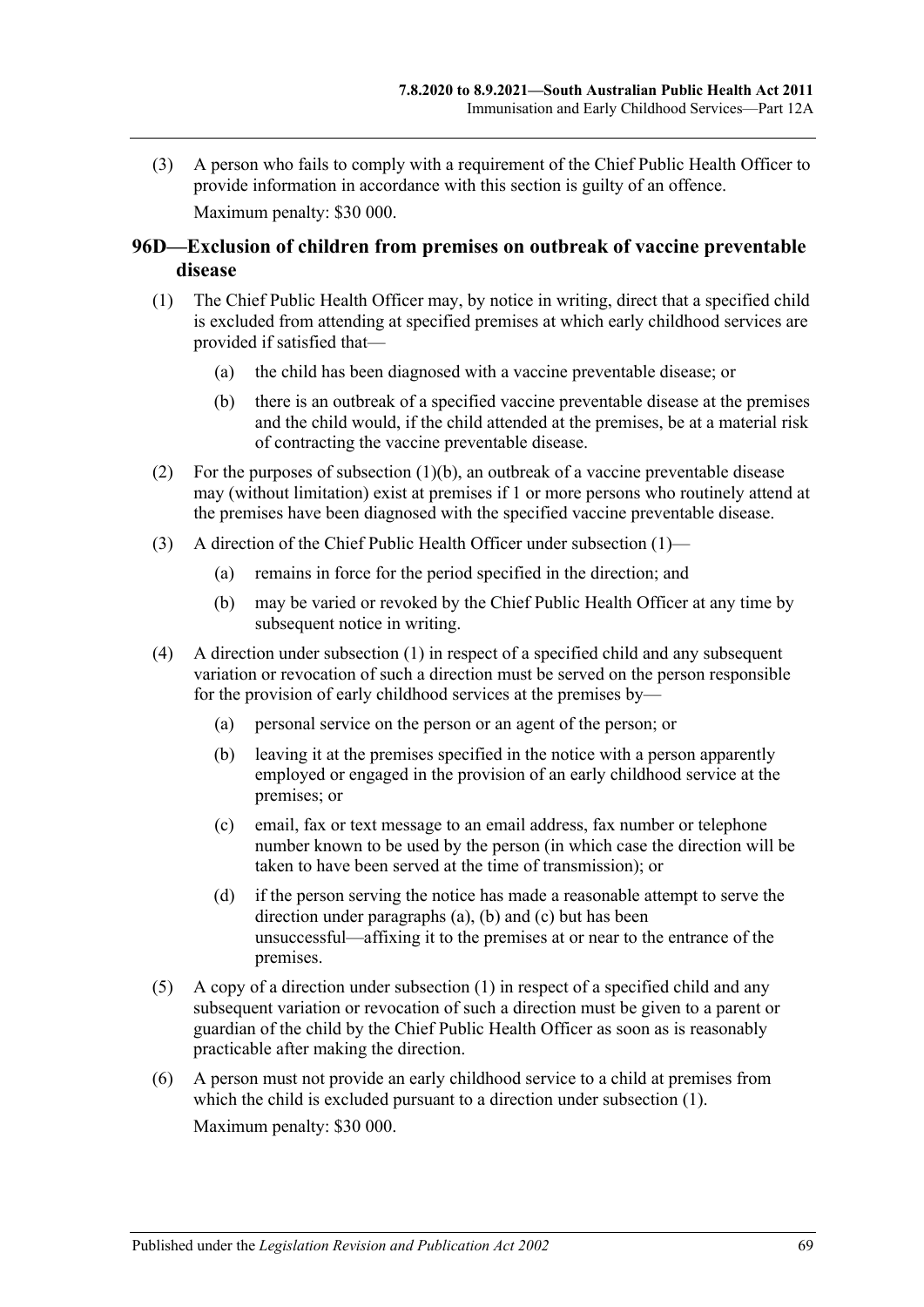# <span id="page-69-0"></span>**96E—Exemptions**

- (1) The Chief Public Health Officer may, by notice in writing, grant an exemption from this Part or specified provisions of this Part—
	- (a) in relation to a specified child or children of a specified class; or
	- (b) to specified persons or persons of a specified class; or
	- (c) in relation to specified early childhood services or early childhood services of a specified class.
- (2) An exemption under [subsection](#page-69-0) (1) may—
	- (a) be subject to such conditions as the Chief Public Health Officer thinks fit; and
	- (b) apply for a specified period, until further notice or indefinitely; and
	- (c) vary according to the circumstances to which it is expressed to apply.
- (3) The Chief Public Health Officer may, by subsequent notice in writing—
	- (a) vary or revoke an exemption;
	- (b) vary or revoke a condition of an exemption or attach new conditions to an exemption;
	- (c) vary the circumstances to which an exemption is expressed to apply.
- (4) A person who contravenes or fails to comply with a condition of an exemption imposed under this section is guilty of an offence. Maximum penalty: \$30 000.

# **Part 13—Miscellaneous**

# **97—Tests on deceased persons**

- (1) If the Chief Public Health Officer has reasonable grounds to believe that a deceased person has had a condition of public health concern, the Chief Public Health Officer may, by instrument in writing, authorise the carrying out of any test or procedure specified in the instrument on the body of the deceased person.
- <span id="page-69-1"></span>(2) If the Chief Public Health Officer has authorised the carrying out of a test or procedure under this section, an authorised officer, accompanied by such assistants as the authorised officer thinks necessary, may—
	- (a) enter premises (using such force as is necessary) in which the authorised officer reasonably believes the body of the deceased person is located; and
	- (b) search the premises for the body,

and, on finding the body, the authorised tests or procedure may be carried out in accordance with this section.

- (3) However, an authorised officer must not exercise a power to enter premises under [subsection](#page-69-1) (2) unless—
	- (a) the authorised officer has made a reasonable attempt to contact the occupier of the premises and advise the occupier of the intention to exercise such powers; and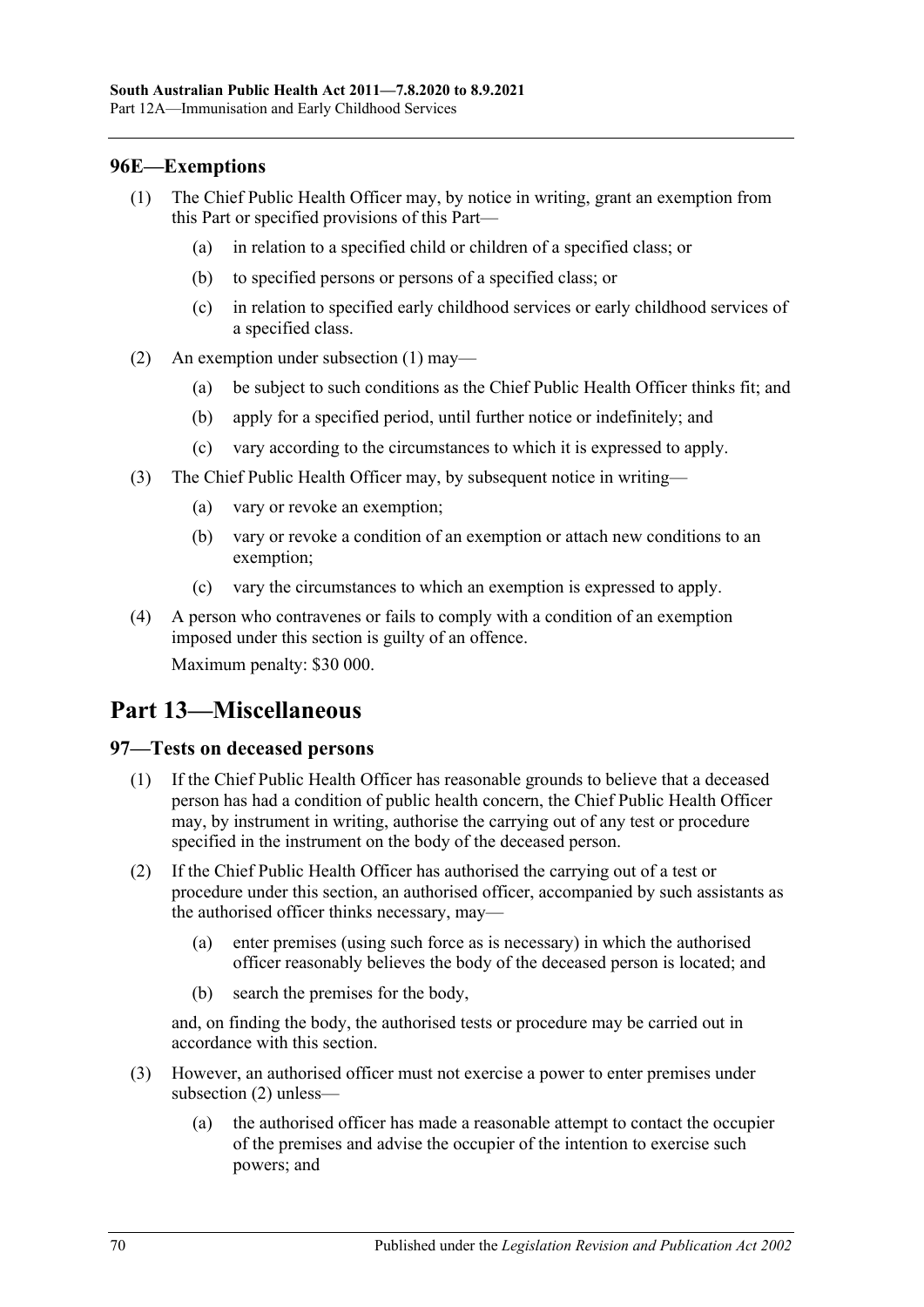- (b) if force is required to enter premises—the authorised officer is accompanied by a police officer.
- (4) A test or procedure authorised under this section must be carried out by—
	- (a) a medical practitioner; or
	- (b) a person who is qualified as required by the regulations to carry out tests or procedures of the relevant type.
- (5) A person carrying out a test or procedure under this section may be assisted by any other person.
- (6) Nothing in this section authorises the exhumation of a body.

#### **98—Delegation by Chief Executive**

- (1) The Chief Executive may delegate a function or power conferred on the Chief Executive under this Act—
	- (a) to a specified person or body; or
	- (b) to a person occupying or acting in a specified office or position.
- (2) A delegation—
	- (a) may be made subject to conditions or limitations specified in the instrument of delegation; and
	- (b) if the instrument of delegation so provides, may be further delegated by the delegate; and
	- (c) is revocable at will and does not prevent the delegator from acting personally in a matter.

#### **99—Confidentiality**

(1) If a person, in the course of official duties, obtains personal information relating to another, the person must not intentionally disclose that information except to the extent that the person is authorised to do so under [subsection](#page-70-0) (2).

Maximum penalty: \$25 000.

- <span id="page-70-2"></span><span id="page-70-1"></span><span id="page-70-0"></span>(2) A person is authorised to disclose information if the person is—
	- (a) disclosing information in the course of official duties, or for any other purpose connected with the administration of this Act or a law of another State or a Territory of the Commonwealth or of the Commonwealth; or
	- (b) disclosing information as required by law; or
	- (c) without limiting [paragraph](#page-70-1) (b), disclosing information as required by a court or tribunal constituted by law; or
	- (d) disclosing information at the request, or with the consent, of the person to whom the information relates or a guardian or medical agent of the person; or
	- (e) disclosing information to a relative, carer or friend of the person to whom the information relates if—
		- (i) the disclosure is reasonably required for the treatment, care or recovery of the person; and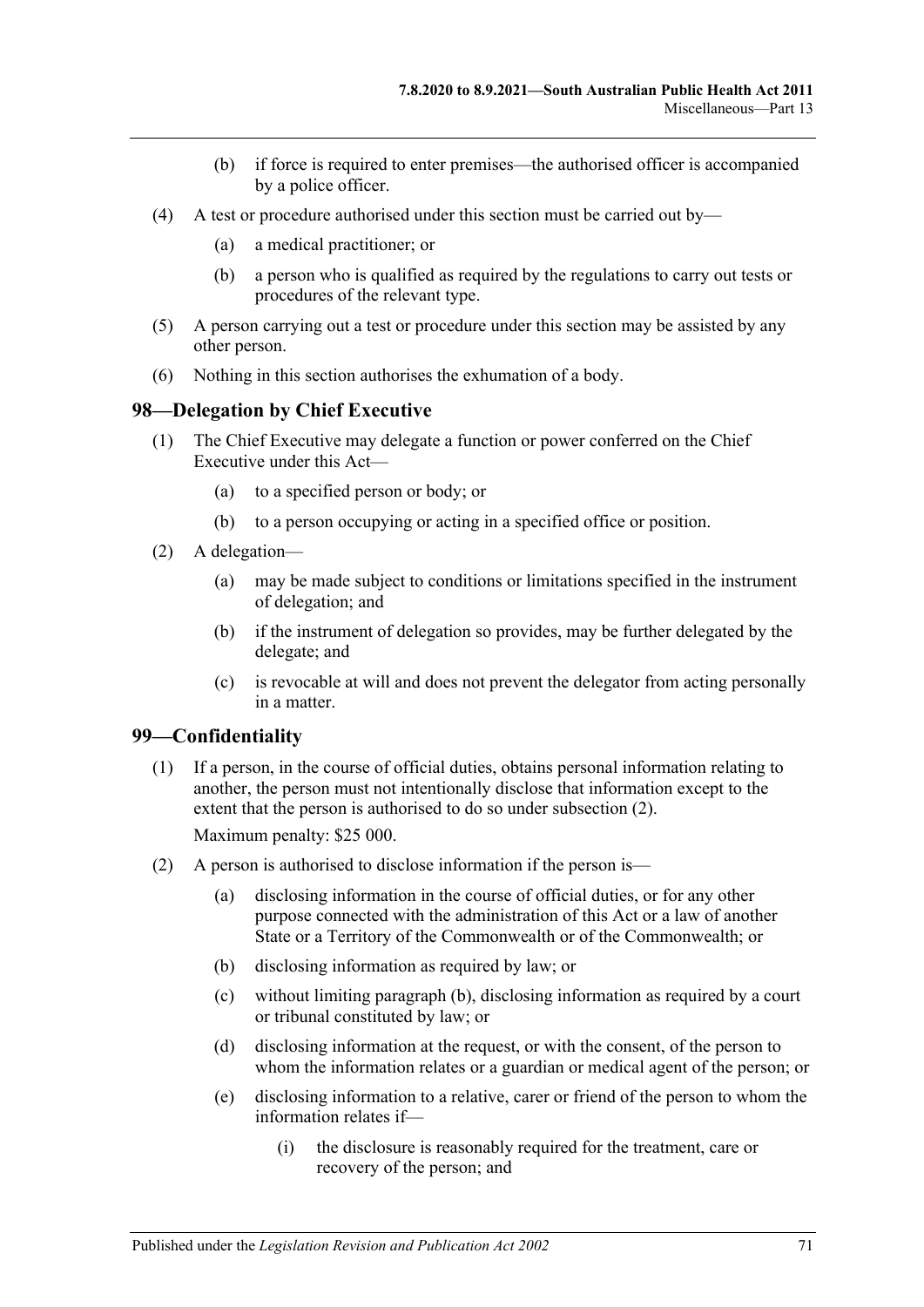- (ii) there is no reason to believe that the disclosure would be contrary to the person's best interests; or
- (f) subject to the regulations (if any)—
	- (i) disclosing information to a health or other service provider if the disclosure is reasonably required for the treatment, care or recovery of the person to whom the information relates; or
	- (ii) disclosing information by entering the information into an electronic records system established for the purpose of enabling the recording or sharing of information between persons or bodies involved in the provision of health services; or
	- (iii) disclosing information to such extent as is reasonably required in connection with the management or administration of a hospital or ambulance service; or
- (g) without limiting a preceding paragraph, disclosing information to the extent to which it is reasonably necessary—
	- (i) to provide treatment to the person; or
	- (ii) to prevent the transmission of any disease constituting a controlled notifiable condition; or
- (h) without limiting a preceding paragraph, disclosing information if the disclosure is reasonably required to lessen or prevent a serious threat to the life, health or safety of a person, or a serious threat to public health; or
- (i) disclosing information for medical, research or statistical purposes if—
	- (i) there is no reason to believe that the disclosure would be contrary to the person's best interests; and
	- (ii) the disclosure is of a kind approved by the Chief Public Health Officer for the purposes of this paragraph; or
- (j) disclosing information in accordance with the regulations.
- (3) [Subsection](#page-70-2) (2)(e) does not authorise the disclosure of information in contravention of a direction given by the person to whom the information relates.
- (4) In this section—

*domestic partner*—a person is a domestic partner of another if the person is a domestic partner of the other within the meaning of the *[Family Relationships](http://www.legislation.sa.gov.au/index.aspx?action=legref&type=act&legtitle=Family%20Relationships%20Act%201975)  Act [1975](http://www.legislation.sa.gov.au/index.aspx?action=legref&type=act&legtitle=Family%20Relationships%20Act%201975)*, whether declared as such under that Act or not;

*personal information* means—

- (a) medical information; or
- (b) information relating to a person's personal affairs;

*relative*—a person is a relative of another if the person is a spouse, domestic partner or parent of the other of or over 18 years of age or a brother, sister, son or daughter of the other.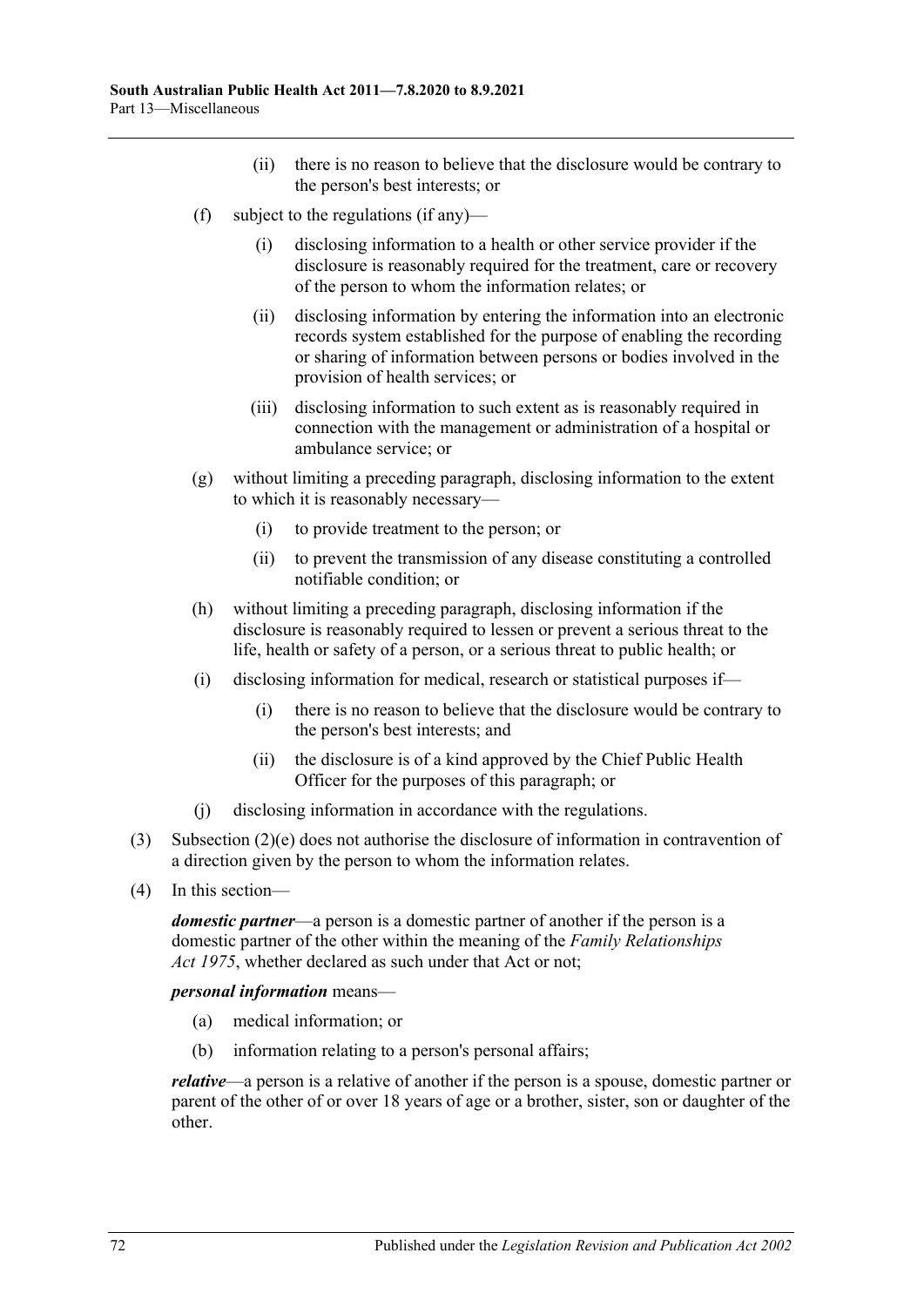# <span id="page-72-0"></span>**100—Confidentiality and provision of certain information**

- (1) This section applies to a person employed or engaged by the State for the purpose of—
	- (a) monitoring public health in the State; or
	- (b) investigating public health problems within the State; or
	- (c) assessing and improving the quality of public health in the State.
- <span id="page-72-1"></span>(2) The Minister may, by instrument in writing, authorise a person to whom this section applies to have access to personal information relating to the performance of any function referred to in [subsection](#page-72-0) (1).
- (3) Personal information may be disclosed to a person authorised under [subsection](#page-72-1) (2), and to any person providing technical, administrative or secretarial assistance to that person, without breach of any law or any principle of professional ethics.
- (4) A person must not disclose personal information obtained directly or indirectly pursuant to this section unless—
	- (a) the disclosure is made in the course of official duties; or
	- (b) the disclosure is made with the consent of the person to whom the information relates; or
	- (c) the disclosure is required by a court or tribunal constituted by law; or
	- (d) the disclosure is authorised under the regulations.

Maximum penalty: \$25 000.

(5) In this section—

*personal information* means—

- (a) medical information; or
- (b) information relating to a person's personal affairs.

# <span id="page-72-2"></span>**101—Service of notices or other documents**

- <span id="page-72-5"></span><span id="page-72-4"></span><span id="page-72-3"></span>(1) Subject to this section, if this Act requires or authorises a notice, order or other document to be served on, or given to, a person, the notice, order or document may—
	- (a) be served on, or given to, the person or an agent of the person; or
	- (b) be left for the person at his or her place of residence or business with someone apparently over the age of 16 years; or
	- (c) be sent by post to the person or an agent of the person at his or her last known address; or
	- (d) if the notice, order or document is to be served on the owner of land, the land is unoccupied, and the person seeking to serve the notice, order or document has taken reasonable steps to effect service under the other paragraphs of this subsection but has been unsuccessful—be served by fixing it to some conspicuous part of the land; or
	- (e) if the notice, order or document is to be served on the occupier of land—be sent by post to the occupier at the address of the land; or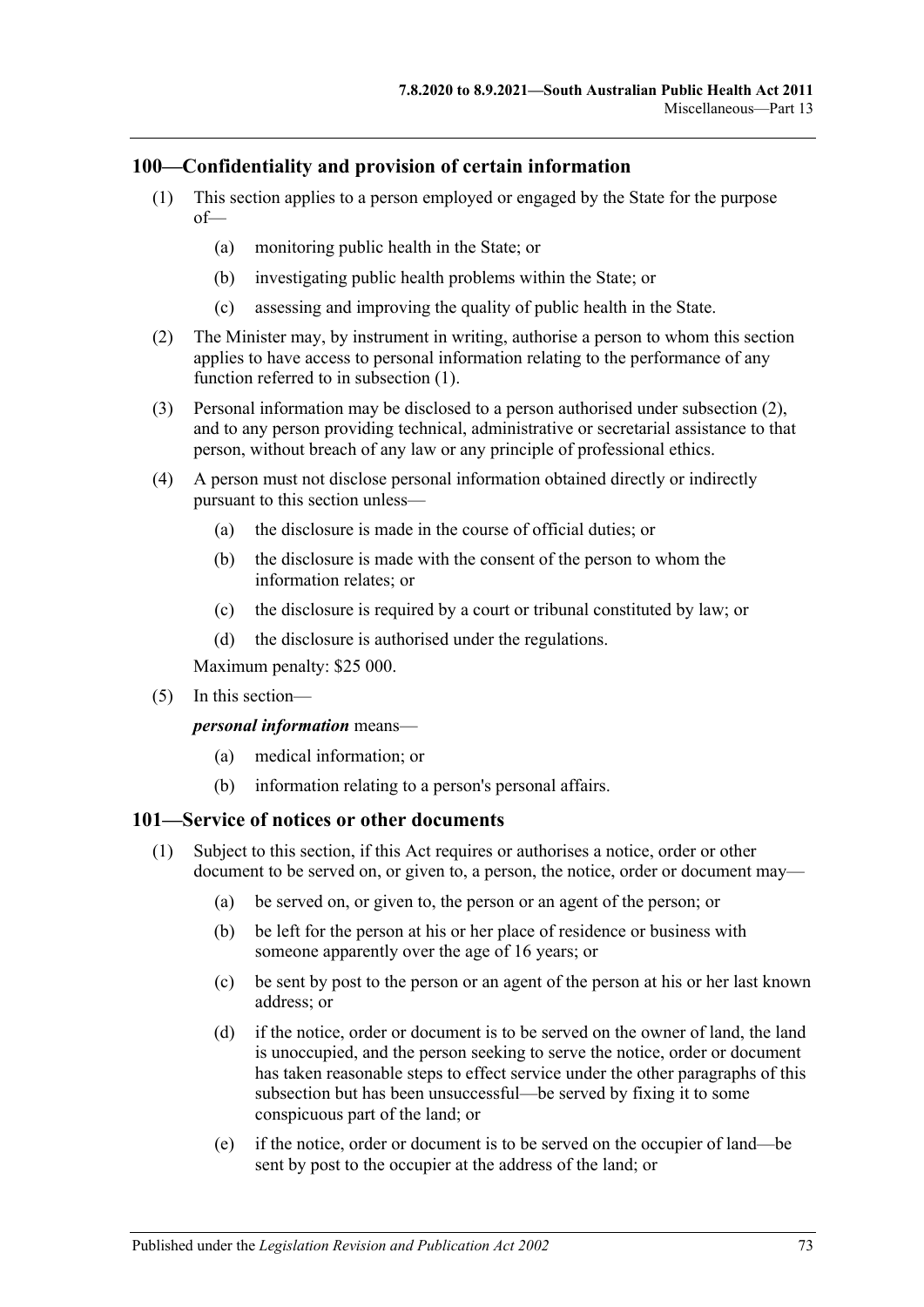- (f) be served on the person by fixing it to, or leaving it on, a vessel that the person is apparently in charge of, or expected to board at some stage, if the person giving or serving the notice, order or document has reasonable grounds to believe that service in this manner will bring the notice, order or document to the attention of the person to be served; or
- (g) be sent to the person by fax or email to a fax number or email address provided by the person (in which case the notice, order or document will be taken to have been served or given at the time of transmission); or
- (h) be served or given in some other manner prescribed by the regulations.
- (2) Without limiting [subsection](#page-72-2) (1), a notice, order or document to be served on or given to a company or registered body within the meaning of the *Corporations Act 2001* of the Commonwealth may be served or given in accordance with that Act.
- (3) Subject to the regulations, a notice, order or document required or authorised to be given to an owner of land may, if it is to be served personally, be served on the owner, one of any joint owners, or the agent of the owner.
- <span id="page-73-0"></span>(4) Subject to this section, an order under [Part](#page-41-0) 10 must be served personally on the relevant person.
- (5) In the event that personal service of an order under [Part](#page-41-0) 10 is not reasonably practicable, such an order may be served in a manner contemplated by [subsections](#page-72-3)  $(1)(a)$ ,  $(b)$  or  $(c)$ .
- (6) [Subsection](#page-73-0) (4) does not apply to a written notice confirming an oral order made under [Part](#page-41-0) 10.

# <span id="page-73-2"></span>**102—Immunity**

- (1) No personal liability attaches to—
	- (a) the Chief Public Health Officer or Chief Executive; or
	- (b) a member of a body constituted under this Act; or
	- (c) an authorised officer or any other person engaged in the administration of this Act,

for an honest act or omission in the performance, exercise or discharge, or purported performance, exercise or discharge, of a function, power or duty under this Act.

- (2) Subject to [subsection](#page-73-1) (3), a liability that would, but for [subsection](#page-73-2) (1), lie against a person lies instead against the Crown.
- <span id="page-73-1"></span>(3) A liability that would, but for [subsection](#page-73-2) (1), lie against an officer, employee, agent or contractor of a council lies instead against the council.
- (4) In addition, no action lies against a person (or an employer or contracting party with respect to a person) who in good faith and with reasonable care—
	- (a) takes a sample of blood, urine or other material in accordance with this Act; or
	- (b) conducts a test for the purposes of this Act; or
	- (c) provides a report about any test results under this Act.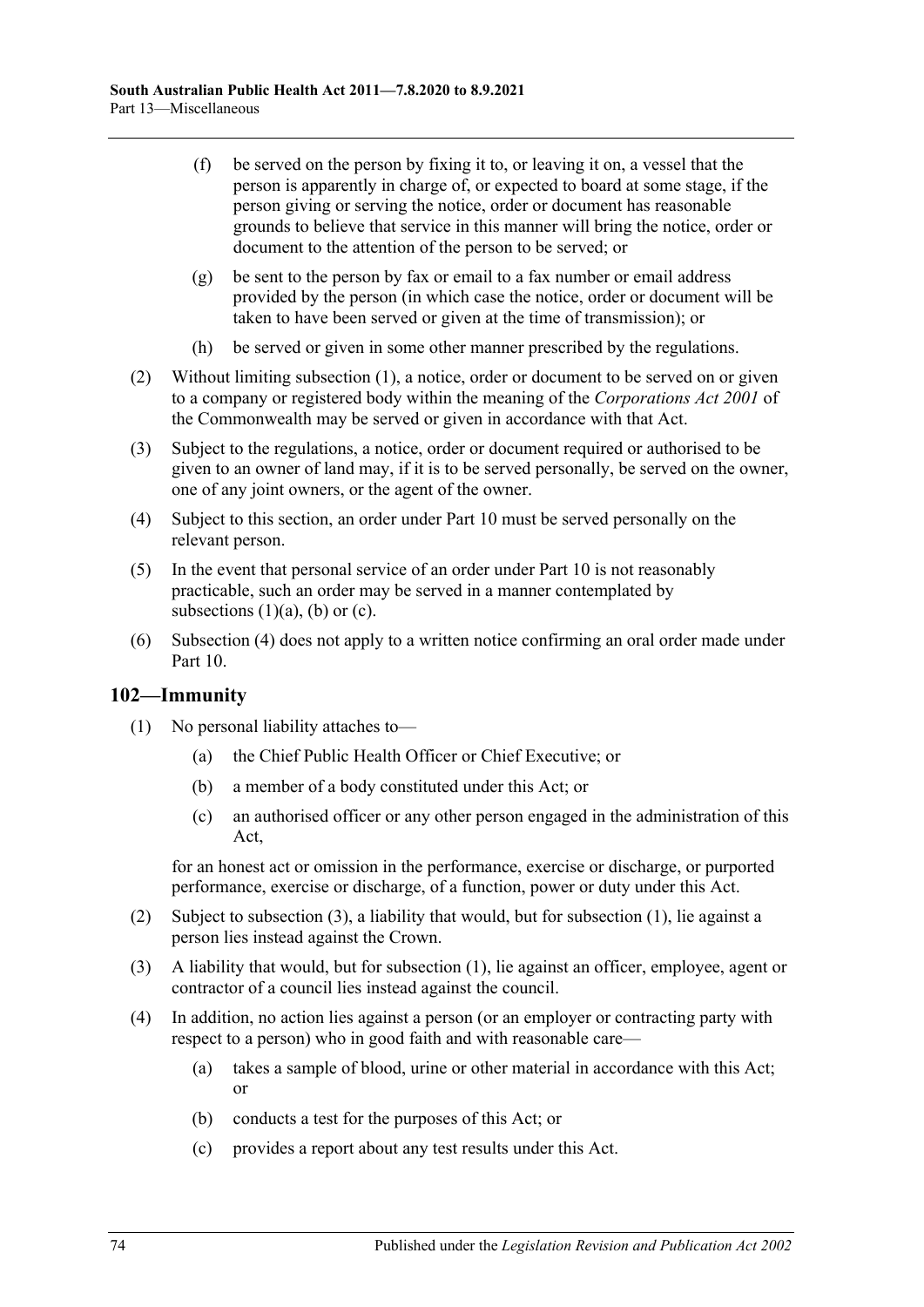#### **103—Protection from liability**

- (1) A failure by a designated authority to perform a function under this Act, or a breach of a duty imposed on a designated authority under this Act, does not give rise to any civil liability.
- (2) In this section—

*designated authority* means—

- (a) the Minister; or
- (b) the Chief Public Health Officer; or
- (c) a council; or
- (d) SAPHC.

#### **103A—COVID-19—Crown immunity**

Despite any other provision of this Act or any other Act or law, no liability attaches to the Crown in respect of—

- (a) any acts or omissions in connection with—
	- (i) the performance, exercise or discharge, or purported performance, exercise or discharge, of a function, power or duty under this Act; or
	- (ii) the carrying out, or purported carrying out, of any order, requirement or direction given or imposed, or purportedly given or imposed, in accordance with this Act; or
- (b) any failure to exercise or discharge a function, power or duty under this Act,

in relation to the outbreak of the human disease named COVID-19 within South Australia (whether the relevant acts or omissions or failure occurred before or after the commencement of this section).

#### **104—False or misleading information**

A person must not, in connection with a requirement or direction imposed by or under this Act, provide any information or produce or furnish any document that is false or misleading in a material particular.

Maximum penalty: \$25 000.

#### **105—Offences**

- <span id="page-74-0"></span>(1) Proceedings for an offence against this Act may only be commenced by—
	- (a) the Minister; or
	- (b) the Director of Public Prosecutions; or
	- (c) the Chief Public Health Officer; or
	- (d) an authorised officer; or
	- (e) the chief executive officer of a council; or
	- (f) a police officer; or
	- (g) a person acting on the written authority of the Minister.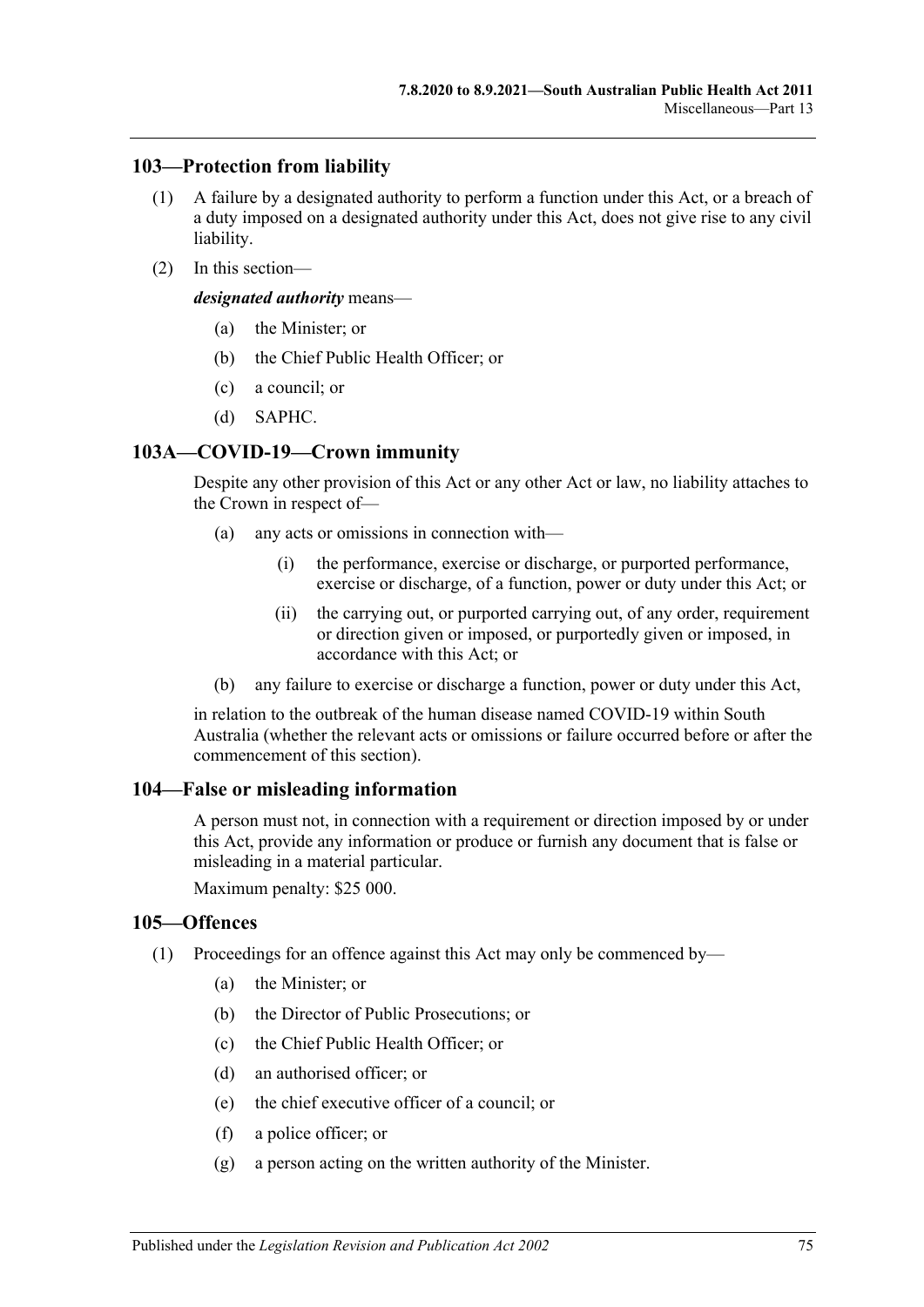(2) An apparently genuine document purporting to be under the hand of the Minister and to authorise the commencement of proceedings under this Act must be accepted in legal proceedings, in the absence of proof to the contrary, as proof of an authorisation under [subsection](#page-74-0)  $(1)(g)$ .

# **106—Offences by bodies corporate**

- (1) If a body corporate is guilty of a prescribed offence, each director of the body corporate is guilty of an offence and liable to the same penalty as is prescribed for the principal offence unless the director proves that he or she could not by the exercise of due diligence have prevented the commission of the offence.
- (2) If a body corporate is guilty of an offence against [section](#page-33-0)  $57(3)$ , each member of the governing body of the body corporate is guilty of an offence and liable to the same penalty as is prescribed for the principal offence when committed by a natural person if the prosecution proves that—
	- (a) the member knew, or ought reasonably to have known, that there was a significant risk that such an offence would be committed; and
	- (b) the member was in a position to influence the conduct of the body corporate in relation to the commission of such an offence; and
	- (c) the member failed to exercise due diligence to prevent the commission of the offence.
- (3) In this section—

*prescribed offence* means an offence against [section](#page-33-1) 57(1), [57\(2\),](#page-33-2) [58](#page-33-3) or [92\(10\).](#page-61-0)

# **107—Continuing offences**

- (1) If an offence against a provision of this Act is committed by a person by reason of a continuing act or omission—
	- (a) the person is liable, in addition to the penalty otherwise applicable to the offence, to a penalty for each day during which the act or omission continues of not more than an amount equal to one fifth of the maximum penalty prescribed for that offence; and
	- (b) if the act or omission continues after the person is convicted of the offence, the person is guilty of a further offence against that provision and liable, in addition to the penalty otherwise applicable to the further offence, to a penalty for each day during which the act or omission continues after that conviction of not more than an amount equal to one fifth of the maximum penalty prescribed for that offence.
- (2) For the purposes of this section, an obligation to do something is to be regarded as continuing until the act is done notwithstanding that any period within which, or time before which, the act is required to be done has expired or passed.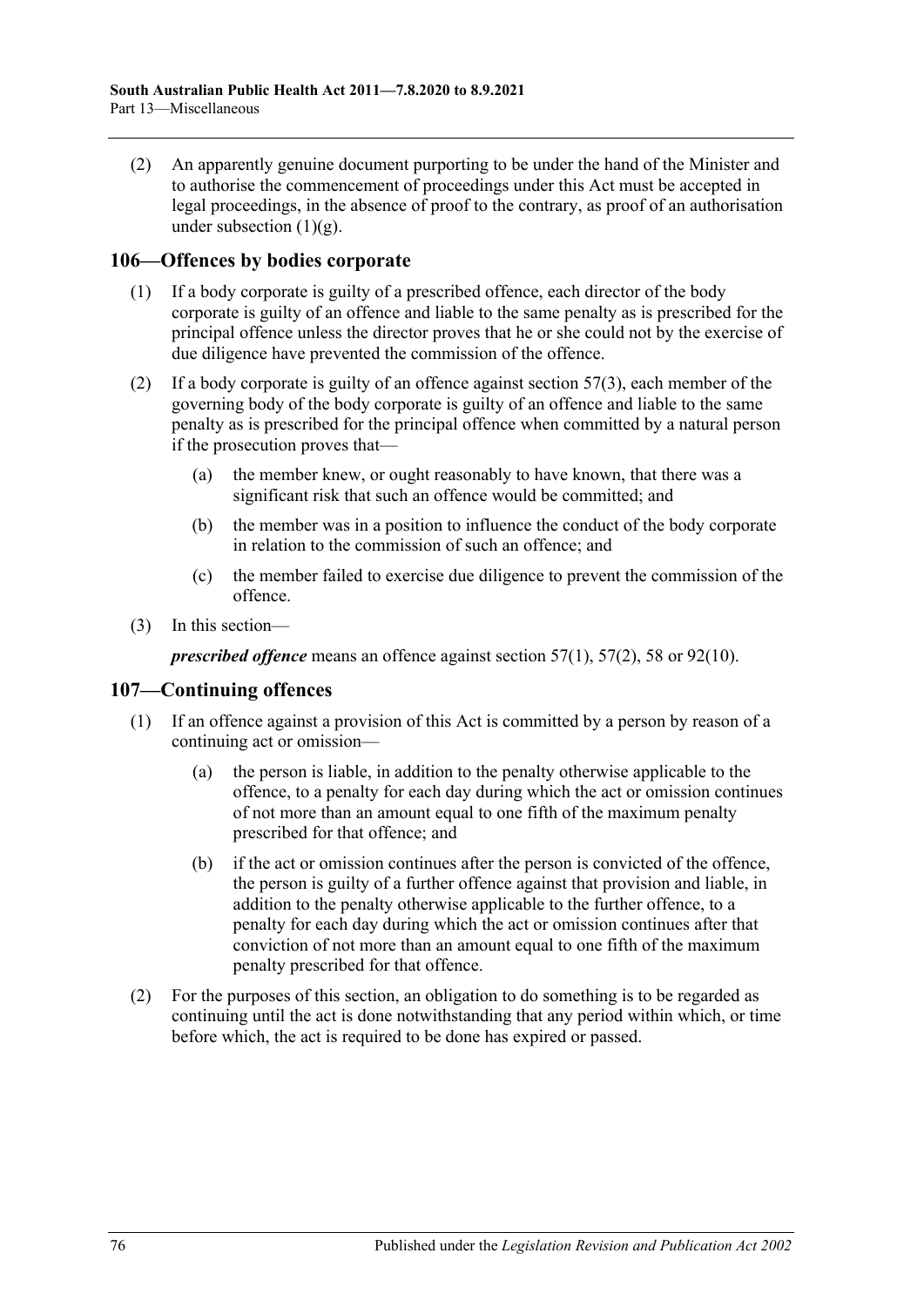# **108—Evidentiary provision**

- (1) In any proceedings, if the court, Review Panel or Tribunal is satisfied that a designated entity has assessed a risk to public health in connection with the administration or operation of this Act, the court, Review Panel or Tribunal (as the case requires) must, in the absence of proof to the contrary, accept that assessment as evidence of the fact that a risk to public health existed or has occurred and, insofar as may be reasonably demonstrated by that assessment, the extent or significance of the risk.
- (2) In this section—

*designated entity* means—

- (a) the Chief Public Health Officer; or
- (b) an authorised officer; or
- (c) a council.

# <span id="page-76-0"></span>**109—Regulations**

- (1) The Governor may make such regulations as are contemplated by this Act or as are necessary or expedient for the purposes of this Act.
- (2) Without limiting the generality of [subsection](#page-76-0) (1), those regulations may—
	- (a) require the furnishing of reports (including technical or expert reports), returns, documents or other forms of information relevant to public health (including the management of any system or infrastructure associated with public health) to the Chief Public Health Officer or other prescribed person or body;
	- (b) require the keeping of records, statistics and other forms of information by any person or body that performs a function under or pursuant to this Act (and the provision of reports based on that information);
	- (c) prohibit, restrict or regulate the manufacture, possession, transport, storage, use or disposal of any substance, material or equipment that may create a risk to public health;
	- (d) provide for the removal or destruction of any material, substance or equipment that creates a risk to public health;
	- (e) set standards or procedures that must be observed to protect public health (including with respect to the management or inspection of any infrastructure or other facility) and provide for public health planning (including in connection with the operation of any other Act);
	- (f) prohibit, restrict or regulate any activity, or the use or sale of any substance, equipment or material, or the use or installation of any infrastructure, that is relevant to the management of public health;
	- (g) prescribe information that must be provided to any person or body in relation to any activity, or the use of any substance, equipment or material, that is relevant to the management of public health;
	- (h) authorise or require the taking of specified measures to prevent the occurrence or spread of any notifiable condition;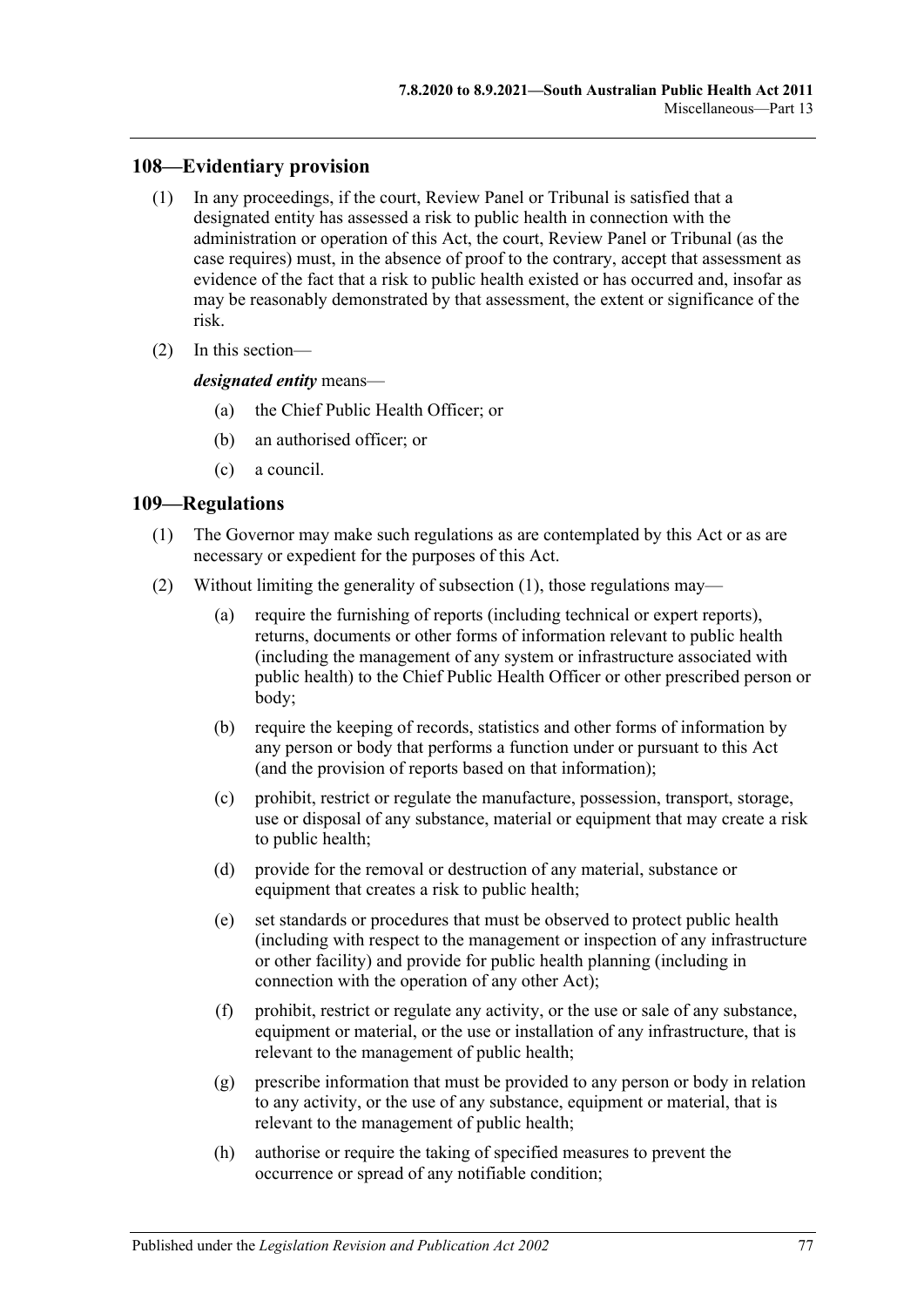- (i) authorise or require the taking of specified measures to manage any non-communicable condition (including in relation to preventing or reducing the incidence of any such condition);
- (j) provide for such matters as are necessary in consequence of conditions directly or indirectly caused by an emergency declared to be a public health incident or public health emergency under this Act;
- (k) provide for the analysis or testing of samples taken under or for the purposes of this Act, including—
	- (i) the persons who may analyse or test those samples; and
	- (ii) the places where those samples may be analysed or tested; and
	- (iii) the reporting of the results of the analysis or testing of those samples;
- (l) without limiting a preceding paragraph, regulate the construction, installation, alteration, maintenance and operation, and provide for the inspection, of any facility, infrastructure or structure designed for human use;
- (m) without limiting a preceding paragraph, regulate wastewater systems (or schemes associated with wastewater systems), including by—
	- (i) requiring approvals for specified classes of wastewater systems or providing for the referral of applications for approvals in relation to wastewater systems to specified persons or bodies; and
	- (ii) in connection with the implementation or operation of a scheme for a wastewater system for a town, regional area or other community—
		- (A) requiring public notification of the scheme; and
		- (B) requiring, or empowering a prescribed authority to require, installation, alteration or connection of wastewater systems for the purposes of the scheme; and
	- (iii) regulating the connection or disconnection of wastewater systems from the undertaking under the *[Sewerage Act](http://www.legislation.sa.gov.au/index.aspx?action=legref&type=act&legtitle=Sewerage%20Act%201929) 1929*;
- (n) empowering a prescribed authority to carry out necessary work if an owner or occupier of land fails to comply with the regulations and providing for the recovery of costs or expenses reasonably incurred in doing so from the owner or occupier;
- (o) on the recommendation of the Chief Public Health Officer, prescribe guidelines to assist in the administration or operation of this Act;
- (p) prescribe fees and expenses in connection with any matter arising under this Act, which may be of varying amounts according to factors prescribed in the regulations or determined by the Minister from time to time and published in the Gazette;
- (q) provide for the payment and recovery of prescribed fees and expenses;
- (r) empower or require the Minister or a council to refund, reduce or remit any fee payable under this Act;
- (s) prescribe forms for the purposes of this Act;
- (t) exempt, either absolutely or subject to prescribed conditions or limitations—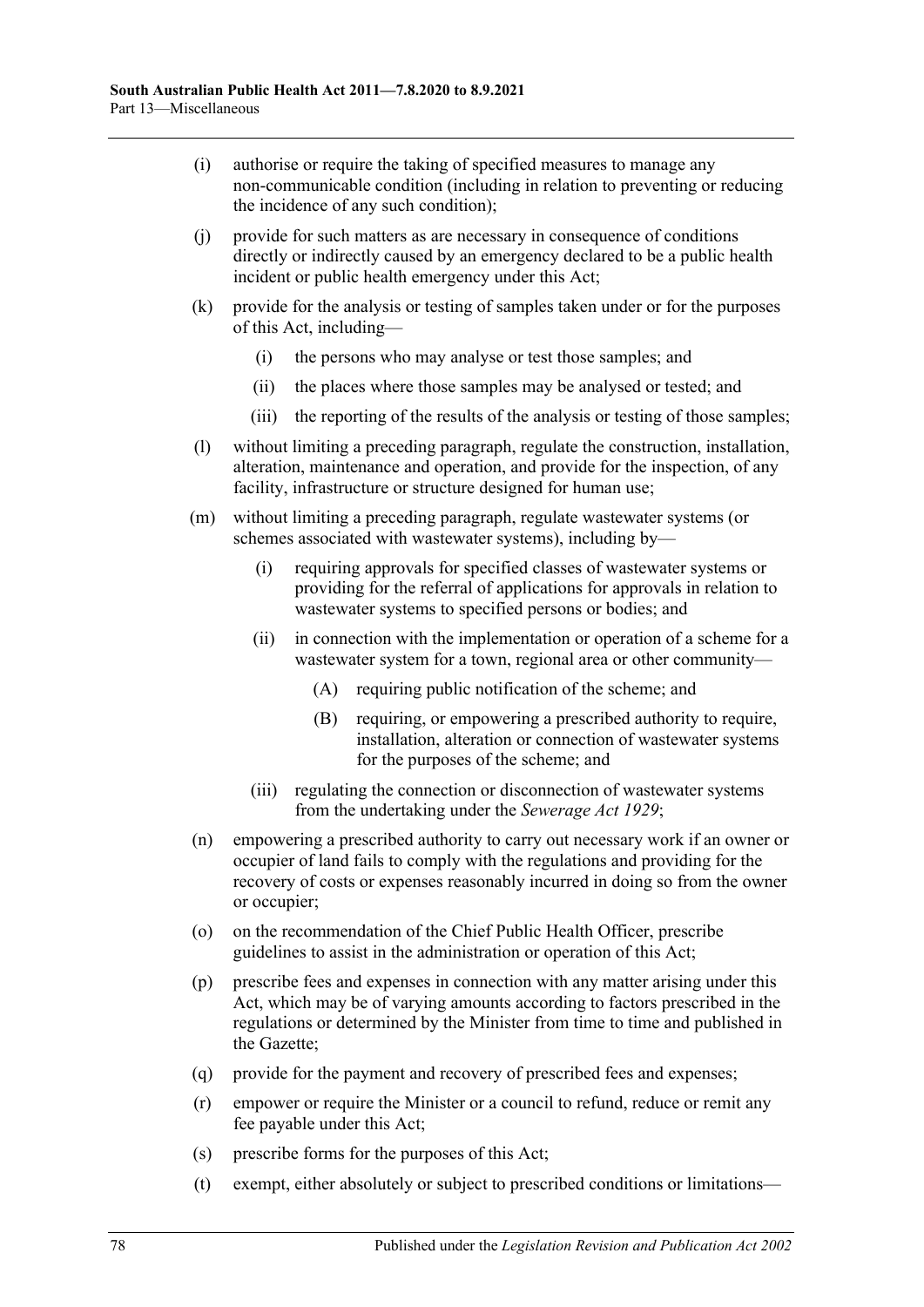- (i) persons or classes of persons;
- (ii) areas of the State,

from this Act or specified provisions of this Act;

- (u) prescribe penalties, not exceeding \$10 000, for breach of any regulation;
- (v) fix expiation fees, not exceeding \$500, for alleged offences against the regulations.
- (3) The regulations may adopt, wholly or partially and with or without modification—
	- (a) a code or standard relating to matters in respect of which regulations may be made under this Act; or
	- (b) an amendment to such a code or standard.
- (4) Any regulations adopting a code or standard, or an amendment to a code or standard, may contain such incidental, supplementary and transitional provisions as appear to the Governor to be necessary.
- (5) The regulations or a code or standard adopted by the regulations may—
	- (a) refer to or incorporate, wholly or partially and with or without modification, a standard or other document prepared or published by a prescribed body or person, either as in force at the time the regulations are made or as in force from time to time; and
	- (b) be of general or limited application (including so as to apply only to a specified part of the State); and
	- (c) make different provision according to the persons, things or circumstances to which they are expressed to apply; and
	- (d) provide that any matter or thing is to be determined, dispensed with, regulated or prohibited according to the discretion of the Minister, the Chief Public Health Officer, the Chief Executive or a council.
- $(6)$  If—
	- (a) a code or standard is adopted by the regulations; or
	- (b) the regulations, or a code or standard adopted by the regulations, refers to a standard or other document prepared or published by a prescribed body,

then—

- (c) a copy of the code, standard or other document must be kept available for inspection by members of the public, without charge and during normal office hours, at an office or offices specified in the regulations; and
- (d) in any legal proceedings, evidence of the contents of the code, standard or other document may be given by production of a document purporting to be certified by or on behalf of the Minister as a true copy of the code, standard or other document; and
- (e) the code, standard or other document has effect as if it were a regulation made under this Act.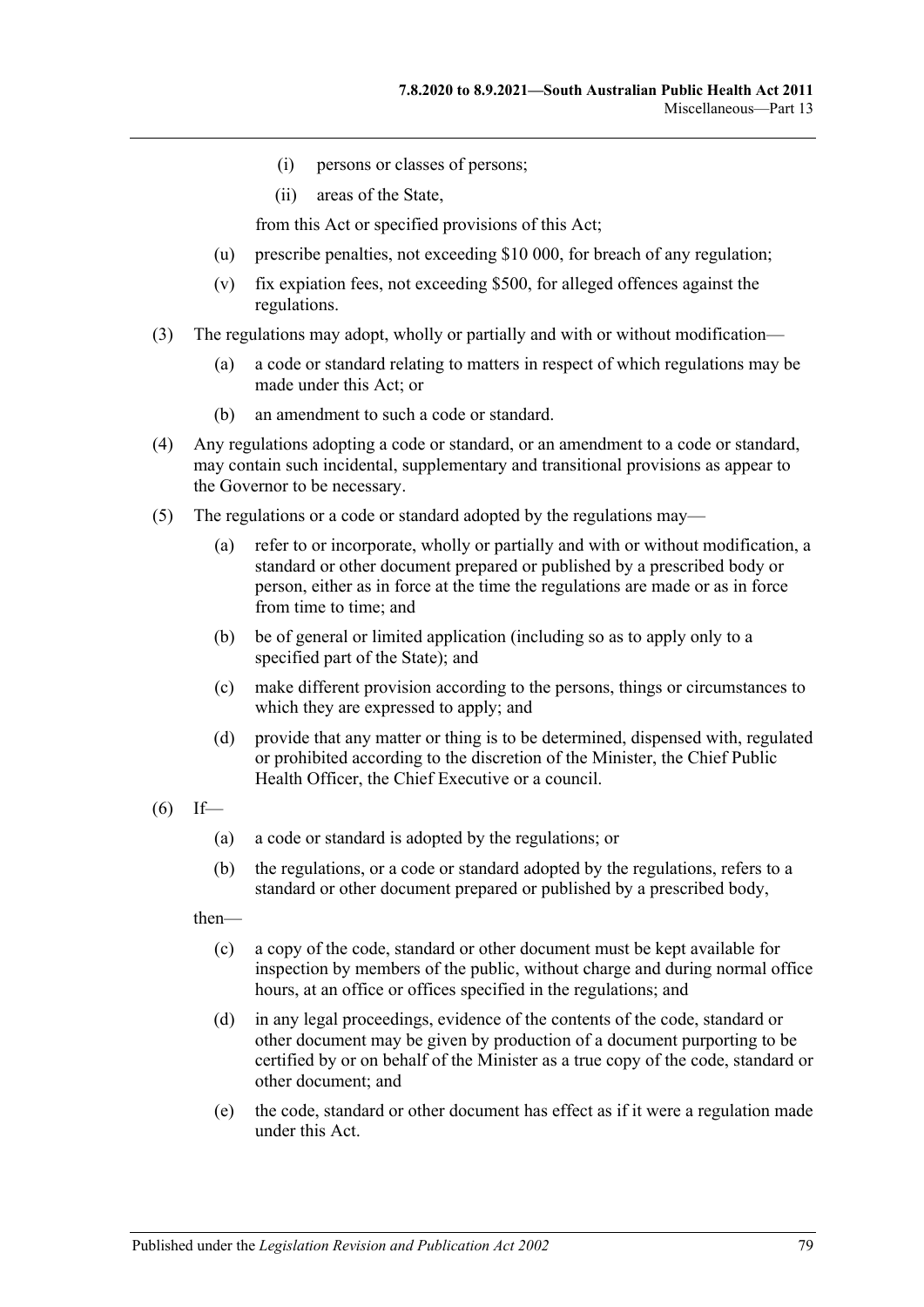# **110—Review of Act**

- (1) The Social Development Committee of Parliament must review the operation of this Act as soon as practicable after the expiry of 5 years from its commencement.
- (2) The Social Development Committee must ensure that, as part of the review, reasonable steps are taken to seek submissions from—
	- (a) State agencies that have an interest in public health; and
	- (b) the local government sector; and
	- (c) relevant industry, health and community organisations,

(but may otherwise conduct the review in such manner as it thinks fit under the *[Parliamentary Committees Act](http://www.legislation.sa.gov.au/index.aspx?action=legref&type=act&legtitle=Parliamentary%20Committees%20Act%201991) 1991*).

# **Schedule 1—Transitional provisions Part 10—Transitional provisions**

# **12—Interpretation**

In this Part—

*repealed Act* means the *[Public and Environmental Health Act](http://www.legislation.sa.gov.au/index.aspx?action=legref&type=act&legtitle=Public%20and%20Environmental%20Health%20Act%201987) 1987*.

#### <span id="page-79-2"></span>**13—Appeals**

- <span id="page-79-0"></span>(1) An appeal under section 25 of the repealed Act will, after the commencement of this clause—
	- (a) lie to the South Australian Public Health Council constituted under this Act rather than the Public and Environmental Health Council constituted under the repealed Act; and
	- (b) be heard and determined by the Public Health Review Panel constituted under this Act (with 3 members constituting the Review Panel and 2 members constituting a quorum) rather than a review committee constituted by the Council under the repealed Act.
- <span id="page-79-3"></span><span id="page-79-1"></span>(2) A reference in Part 3 Division 5 of the repealed Act to the Council will be taken to include a reference to SAPHC acting under [subclause](#page-79-0) (1)(a) and a reference in that Division to a review committee will be taken to include a reference to the Review Panel acting under [subclause](#page-79-1) (1)(b).
- (3) [Subclauses](#page-79-2) (1) and [\(2\)](#page-79-3) apply despite the fact—
	- (a) that section 25 of the repealed Act may still be in operation on the commencement of this clause; and
	- (b) that the appeal relates to a requirement imposed under Part 3 of the repealed Act before the commencement of this clause.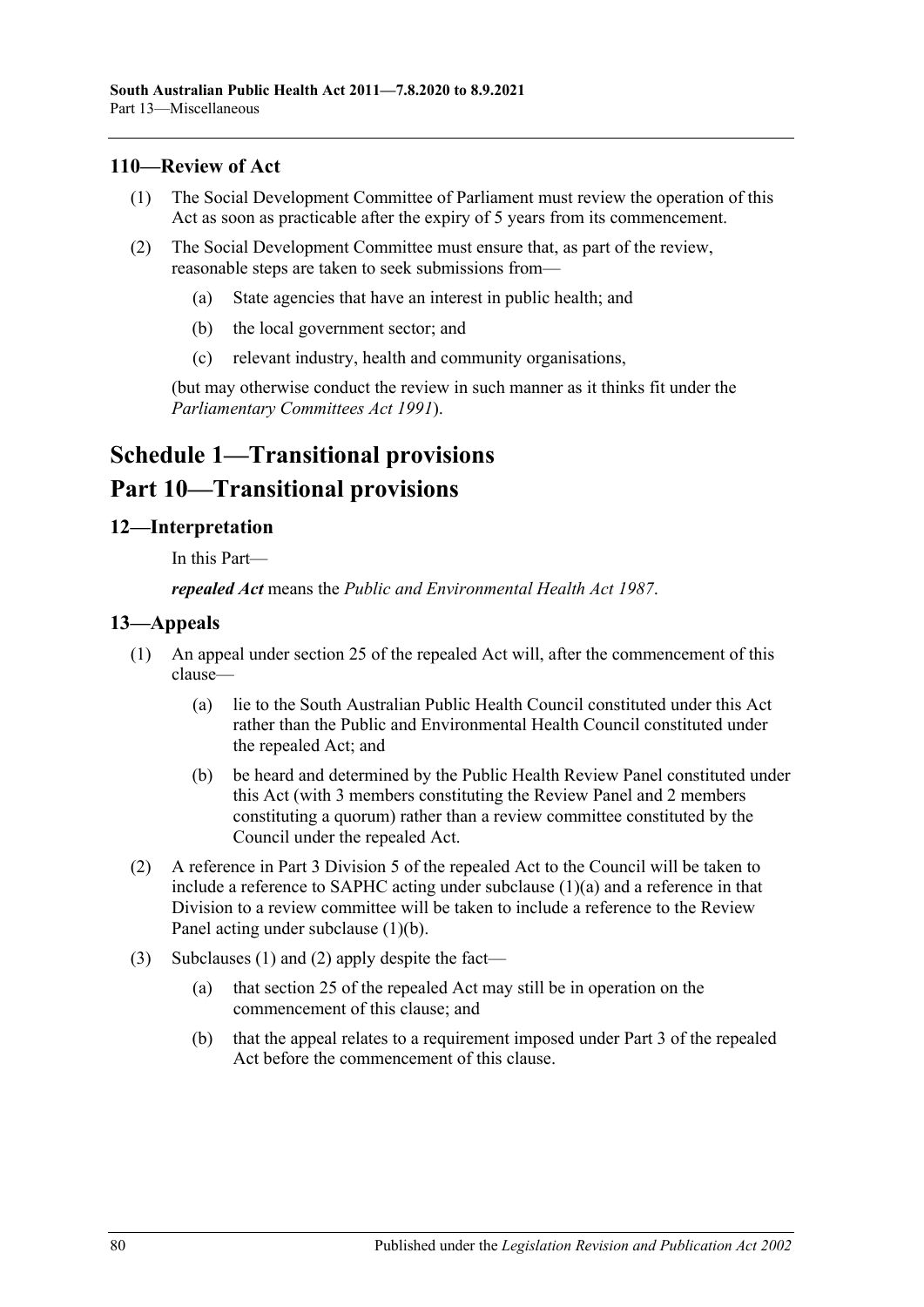# **14—Detention**

To avoid doubt, nothing in this Act affects the operation of a warrant issued under section 32 of the repealed Act before the commencement of this clause (and that section will continue to apply to and in relation to a person who is subject to an application for a warrant or detention under that section until the matter or detention is brought to an end under that section).

#### **15—Directions**

To avoid doubt, nothing in this Act affects the operation of a direction under section 33 of the repealed Act in force immediately before the commencement of this clause (and that section will continue to apply to and in relation to a person who is subject to a direction under that section until the direction no longer has effect under that section).

# <span id="page-80-0"></span>**16—Other transitional provisions**

- (1) The Governor may, by regulation, make other provisions of a saving or transitional nature consequent on the enactment of this Act.
- <span id="page-80-1"></span>(2) A provision of a regulation made under [subclause](#page-80-0) (1) may, if the regulation so provides, take effect from the commencement of the relevant Act or from a later day.
- (3) To the extent to which a provision takes effect under [subclause](#page-80-1) (2) from a day earlier than the day of the regulation's publication in the Gazette, the provision does not operate to the disadvantage of a person by—
	- (a) decreasing the person's rights; or
	- (b) imposing liabilities on the person.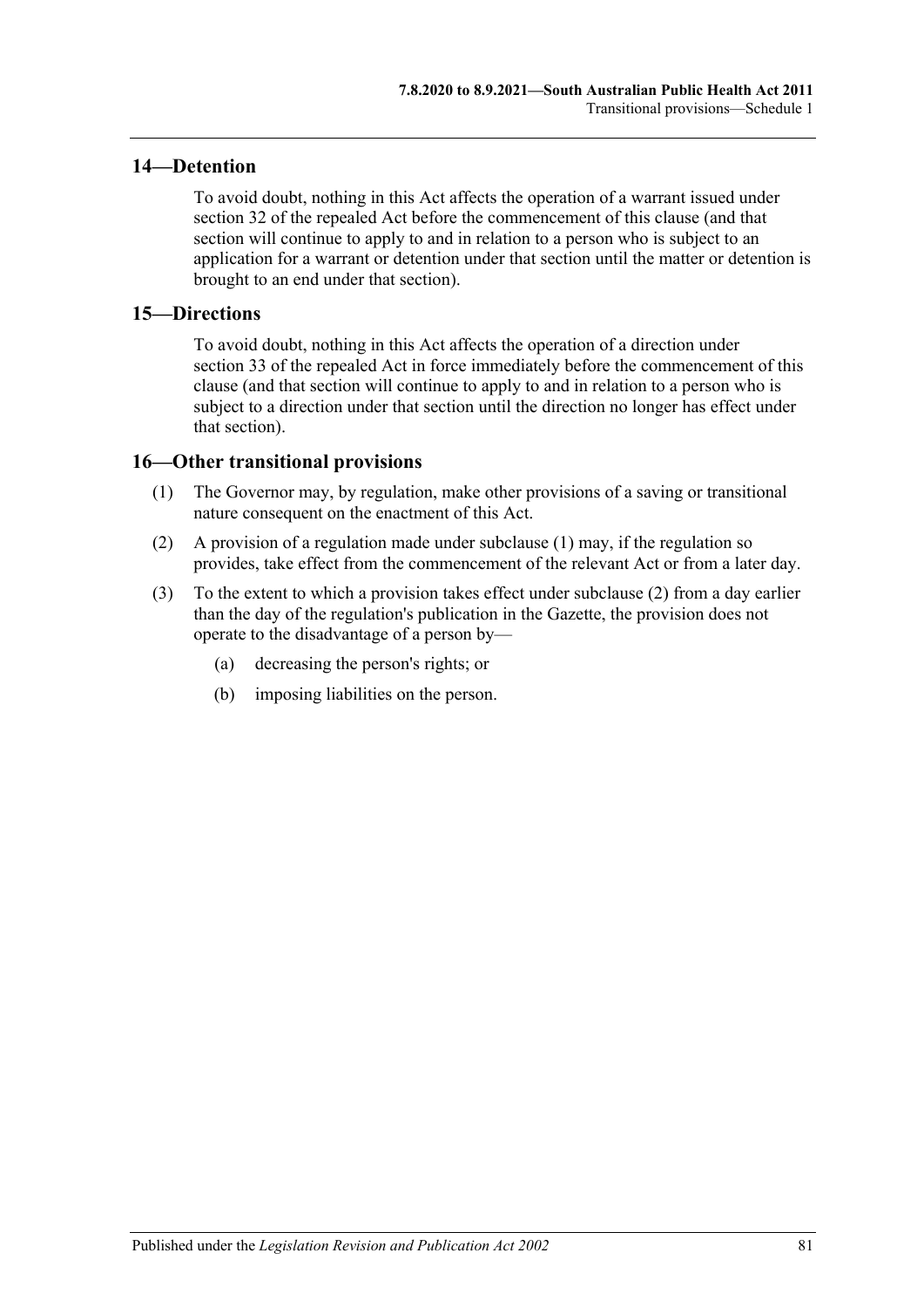# **Legislative history**

# **Notes**

- Amendments of this version that are uncommenced are not incorporated into the text.
- Please note—References in the legislation to other legislation or instruments or to titles of bodies or offices are not automatically updated as part of the program for the revision and publication of legislation and therefore may be obsolete.
- Earlier versions of this Act (historical versions) are listed at the end of the legislative history.
- For further information relating to the Act and subordinate legislation made under the Act see the Index of South Australian Statutes or www.legislation.sa.gov.au.

# **Legislation repealed by principal Act**

The *South Australian Public Health Act 2011* repealed the following: *Public and Environmental Health Act 1987*

# **Legislation amended by principal Act**

The *South Australian Public Health Act 2011* amended the following:

*Electricity Act 1996 Emergency Management Act 2004 Essential Services Act 1981 Fire and Emergency Services Act 2005 Gas Act 1997 Health Care Act 2008 Summary Offences Act 1953*

# **Principal Act and amendments**

# New entries appear in bold.

| Year No |    | Title                                      | Assent    | Commencement                                                                                                                                                                                                                                                                                                                                                                                                          |
|---------|----|--------------------------------------------|-----------|-----------------------------------------------------------------------------------------------------------------------------------------------------------------------------------------------------------------------------------------------------------------------------------------------------------------------------------------------------------------------------------------------------------------------|
| 2011    | 21 | South Australian Public Health<br>Act 2011 | 16.6.2011 | 23.2.2012 ( <i>Gazette 23.2.2012 p840</i> )<br>except s 14, Pt 3 Div 6, Pts $9-11$ and<br>Sch 1 cll 1–10, 14 & 15–16.9.2012<br>(Gazette 30.8.2012 p3945) and<br>except-ss 43, 45-47-20.12.2012 and<br>Pt 4 Div 2-1.1.2013 ( <i>Gazette</i><br>20.12.2012 p5743) and except s 44,<br>Pts 6 & 7, Pt 12 Divs 1 & 2 and<br>s 95(1)—(11), (17), (18) &<br>$96 - 16.6.2013$ (s 7(5) <i>Acts</i><br>Interpretation Act 1915) |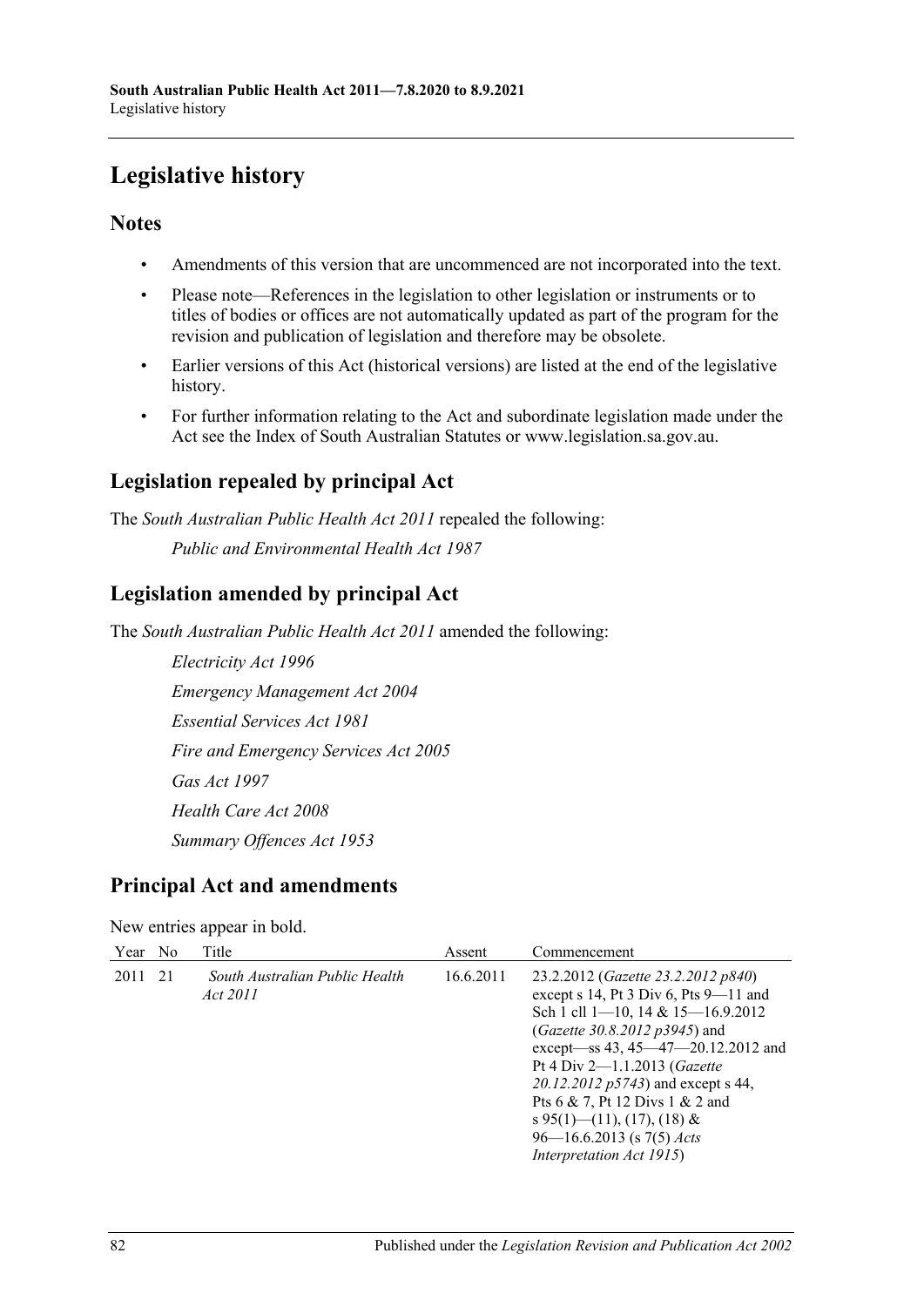| 2013        | -16            | Statutes Amendment (Directors'<br>Liability) Act 2013                                                                 | 23.5.2013 | Pt 46 (ss 96 & 97)—17.6.2013 ( <i>Gazette</i><br>$6.6.2013$ $p2498$ )                                      |
|-------------|----------------|-----------------------------------------------------------------------------------------------------------------------|-----------|------------------------------------------------------------------------------------------------------------|
| 2019 8      |                | South Australian Public Health<br>(Early Childhood Services and<br>Immunisation) Amendment Act 2019                   | 9.5.2019  | 1.7.2019 except ss 96B & 96C(1)(b) (as<br>inserted by $s$ 4)—1.1.2020 ( <i>Gazette</i><br>27.6.2019 p2321) |
| 2019 14     |                | Statutes Amendment (SACAT)<br>Act 2019                                                                                | 11.7.2019 | Pt 27 (ss 165 to 171)—2.12.2019<br>(Gazette 21.11.2019 p3928)                                              |
| 2020        | $\overline{1}$ | South Australian Public Health<br><i>(Controlled Notifiable Conditions)</i><br>Amendment Act 2020                     | 5.3.2020  | 5.3.2020                                                                                                   |
| 2020        | -7             | COVID-19 Emergency Response<br>Act 2020                                                                               | 9.4.2020  | Sch 3 (cl 4)—9.4.2020: s 2(1)                                                                              |
| <b>2020</b> | 12             | <b>South Australian Public Health</b><br>(Early Childhood Services and<br><b>Immunisation</b> ) Amendment<br>Act 2020 | 7.5.2020  | 7.8.2020: s2                                                                                               |
| 2021        | 25             | Statutes Amendment (COVID-19)<br>Permanent Measures) Act 2021                                                         | 17.6.2021 | Pt 10 (ss 19 to 24)—9.9.2021 ( <i>Gazette</i><br>18.8.2021 p3099)                                          |

# **Provisions amended**

# New entries appear in bold.

| Provision      | How varied                                                            | Commencement |
|----------------|-----------------------------------------------------------------------|--------------|
| Long title     | amended under Legislation Revision and<br><b>Publication Act 2002</b> | 1.7.2019     |
| Pt1            |                                                                       |              |
| s <sub>2</sub> | omitted under Legislation Revision and<br><b>Publication Act 2002</b> | 1.7.2019     |
| s <sub>3</sub> |                                                                       |              |
| $s \; 3(1)$    |                                                                       |              |
| Tribunal       | inserted by $14/2019$ s $165$                                         | 2.12.2019    |
| Pt 7           |                                                                       |              |
| s 59           |                                                                       |              |
| s 59(3)        | inserted by $16/2013$ s 96                                            | 17.6.2013    |
| Pt 10          |                                                                       |              |
| s 73           |                                                                       |              |
| $s \, 73(8)$   | substituted by 1/2020 s 3                                             | 5.3.2020     |
| $s \, 73(8a)$  | inserted by 1/2020 s 3                                                | 5.3.2020     |
| s 74           |                                                                       |              |
| s 74(3)        | substituted by 1/2020 s 4                                             | 5.3.2020     |
| $s \, 74(3a)$  | inserted by 1/2020 s 4                                                | 5.3.2020     |
| s 75           |                                                                       |              |
| s 75(1)        | amended by $1/2020$ s $5(1)$                                          | 5.3.2020     |
| $s \, 75(3)$   | substituted by $1/2020$ s $5(2)$                                      | 5.3.2020     |
| $s \, 75(3a)$  | inserted by $1/2020$ s $5(2)$                                         | 5.3.2020     |
| s 75(4)        | amended by $1/2020$ s $5(3)$                                          | 5.3.2020     |
| s 76           |                                                                       |              |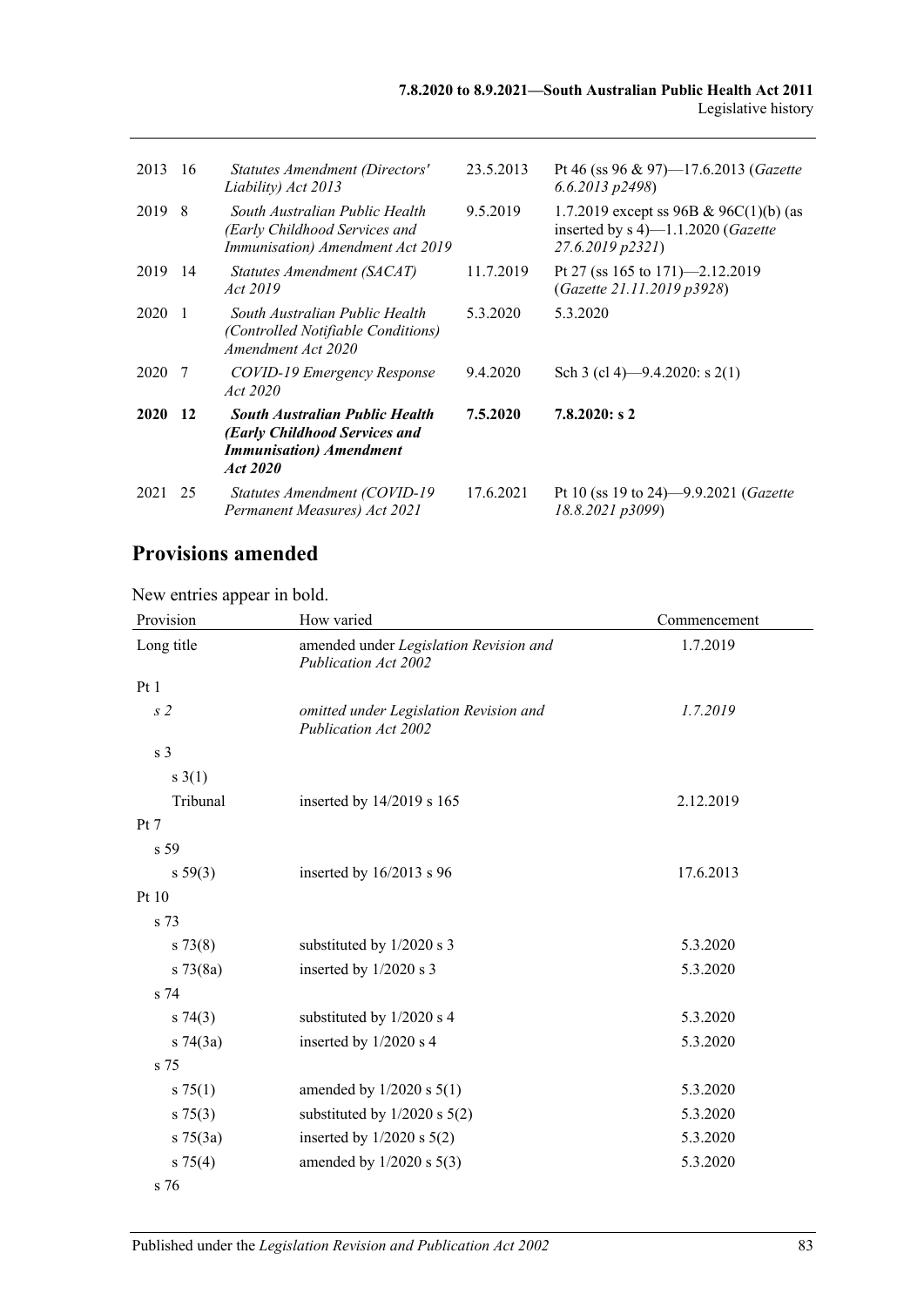| $s \, 76(1)$               | amended by 14/2019 s 166(1)                            | 2.12.2019                                         |
|----------------------------|--------------------------------------------------------|---------------------------------------------------|
| $s \; 76(3)$               | amended by 14/2019 s 166(2)                            | 2.12.2019                                         |
| $s \; 76(4)$               | deleted by 14/2019 s 166(3)                            | 2.12.2019                                         |
| $s \, 76(5)$               | amended by 14/2019 s 166(4)                            | 2.12.2019                                         |
| $s \, 76(6)$               | deleted by 14/2019 s 166(5)                            | 2.12.2019                                         |
| s 77                       |                                                        |                                                   |
| s 77(1)                    | substituted by $1/2020$ s $6(1)$                       | 5.3.2020                                          |
| $s\,77(3)$                 | substituted by $1/2020$ s $6(2)$                       | 5.3.2020                                          |
| s $77(3a)$                 | inserted by $1/2020$ s $6(2)$                          | 5.3.2020                                          |
| $s \, 77(4)$               | amended by $1/2020$ s $6(3)$                           | 5.3.2020                                          |
| $s\,77(6)$                 | substituted by $1/2020$ s $6(4)$                       | 5.3.2020                                          |
| $s\,77(7)$                 | amended by $1/2020$ s $6(5)$                           | 5.3.2020                                          |
| s 77(8a) and (8b)          | inserted by $1/2020$ s $6(6)$                          | 5.3.2020                                          |
| $s\,77(13)$                | amended by $1/2020$ s $6(7)$                           | 5.3.2020                                          |
| s 79                       |                                                        |                                                   |
| $s \, 79(1)$               | amended by $1/2020$ s $7(1)$                           | 5.3.2020                                          |
| $s \, 79(2)$               | amended by $1/2020$ s $7(2)$                           | 5.3.2020                                          |
| s 92                       |                                                        |                                                   |
| $s\,92(5)$                 | amended by 14/2019 s 167(1)                            | 2.12.2019                                         |
| $s\,92(7)$                 | amended by 14/2019 s 167(2)                            | 2.12.2019                                         |
| s 95                       |                                                        |                                                   |
| $s\,95(15)$                | amended by 14/2019 s 168                               | 2.12.2019                                         |
| s 96                       |                                                        |                                                   |
| $s\,96(1)$                 | amended by $14/2019$ s $169(1)$ —(3)                   | 2.12.2019                                         |
| $s\,96(2)$                 | amended by 14/2019 s 169(4)                            | 2.12.2019                                         |
| $s\,96(3)$                 | substituted by 14/2019 s 169(5)                        | 2.12.2019                                         |
| $s\,96(4)$                 | amended by 14/2019 s 169(6)-(8)                        | 2.12.2019                                         |
| Pt 12A                     | inserted by 8/2019 s 4                                 | 1.7.2019 except ss 96B<br>& $96C(1)(b)$ -1.1.2020 |
| s 96A                      |                                                        |                                                   |
| $s\,96A(1)$                | s 96A redesignated as $s$ 96A(1) by 12/2020<br>s(4(2)) | 7.8.2020                                          |
| early childhood<br>service | amended by 12/2020 s 4(1)                              | 7.8.2020                                          |
| ss 96BA and 96BB           | inserted by 12/2020 s 5                                | 7.8.2020                                          |
| s 96E                      |                                                        |                                                   |
| $s \, 96E(4)$              | amended by 12/2020 s 6                                 | 7.8.2020                                          |
| Pt 13                      |                                                        |                                                   |
| s 101                      |                                                        |                                                   |
| s 101(4)                   | amended by $1/2020$ s $8(1)$                           | 5.3.2020                                          |
| s $101(5)$ and $(6)$       | inserted by $1/2020$ s $8(2)$                          | 5.3.2020                                          |
| s 103A                     | inserted by 7/2020 Sch 3 cl 4                          | 9.4.2020                                          |
| s 106                      | substituted by 16/2013 s 97                            | 17.6.2013                                         |
| s 108                      |                                                        |                                                   |